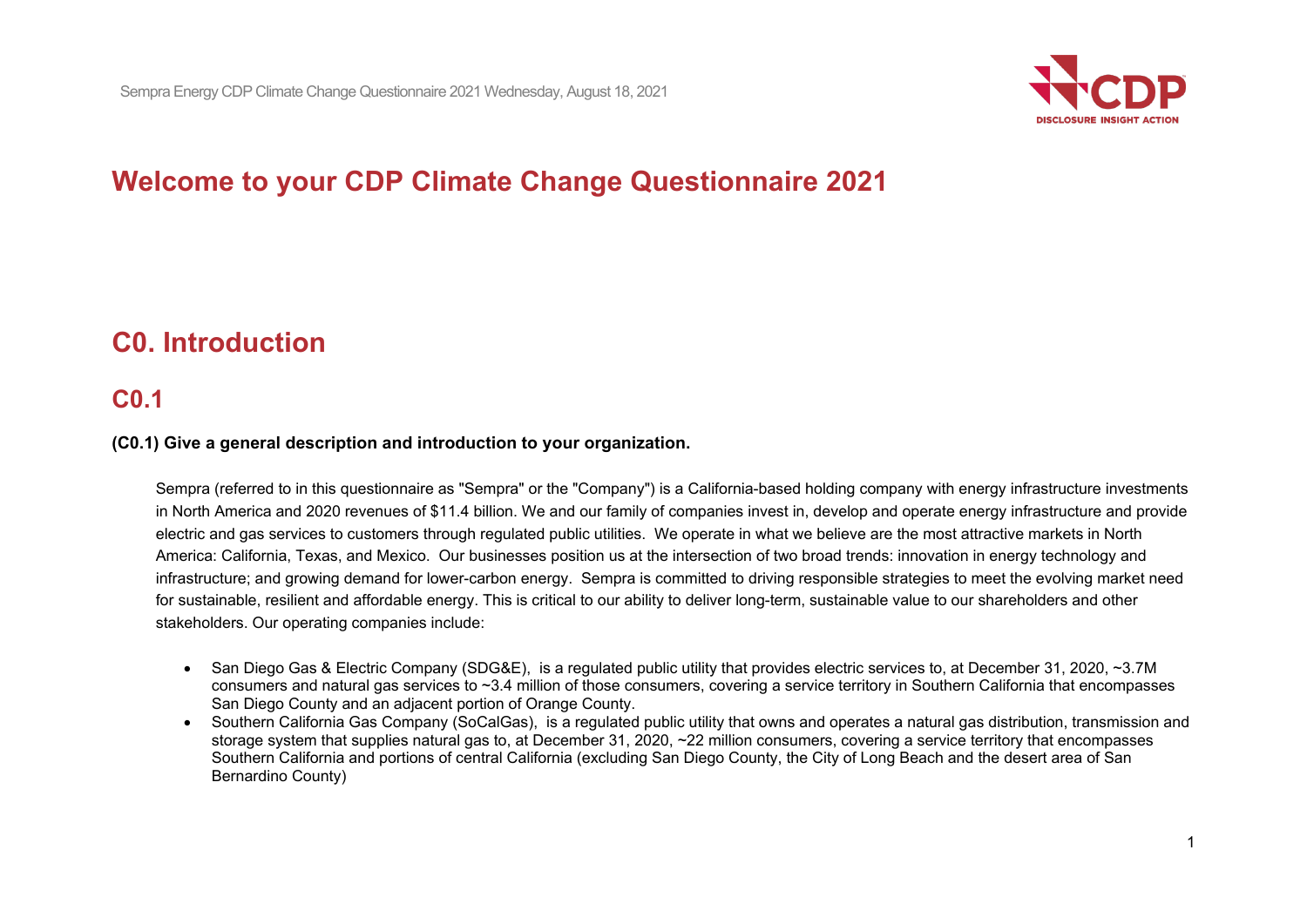

- Oncor Electric Delivery Company LLC (Oncor), is the largest regulated electric transmission and distribution company in Texas, working to provide safe and reliable service to ~10 million consumers.
- Infraestructura Energetica Nova, S.A.B. de C.V. (IEnova), develops, owns and operates, or holds interest in, energy infrastructure in Mexico in three key energy markets: gas, power and storage.
- Sempra LNG develops, builds, operates and invests in natural gas liquefaction export facilities, including natural gas pipelines and infrastructure, and buys, sells and transports natural gas through its marketing operations, all within North America.

# **C0.2**

## **(C0.2) State the start and end date of the year for which you are reporting data.**

|                | Start date      | <b>LEnd date</b>  | Indicate if you are providing emissions data for past reporting years |
|----------------|-----------------|-------------------|-----------------------------------------------------------------------|
| Reporting year | January 1, 2020 | December 31, 2020 | l No                                                                  |

## **C0.3**

## **(C0.3) Select the countries/areas for which you will be supplying data.**

Mexico United States of America

## **C0.4**

**(C0.4) Select the currency used for all financial information disclosed throughout your response.**

USD

## **C0.5**

**(C0.5) Select the option that describes the reporting boundary for which climate-related impacts on your business are being reported. Note that this option should align with your chosen approach for consolidating your GHG inventory.**

Other, please specify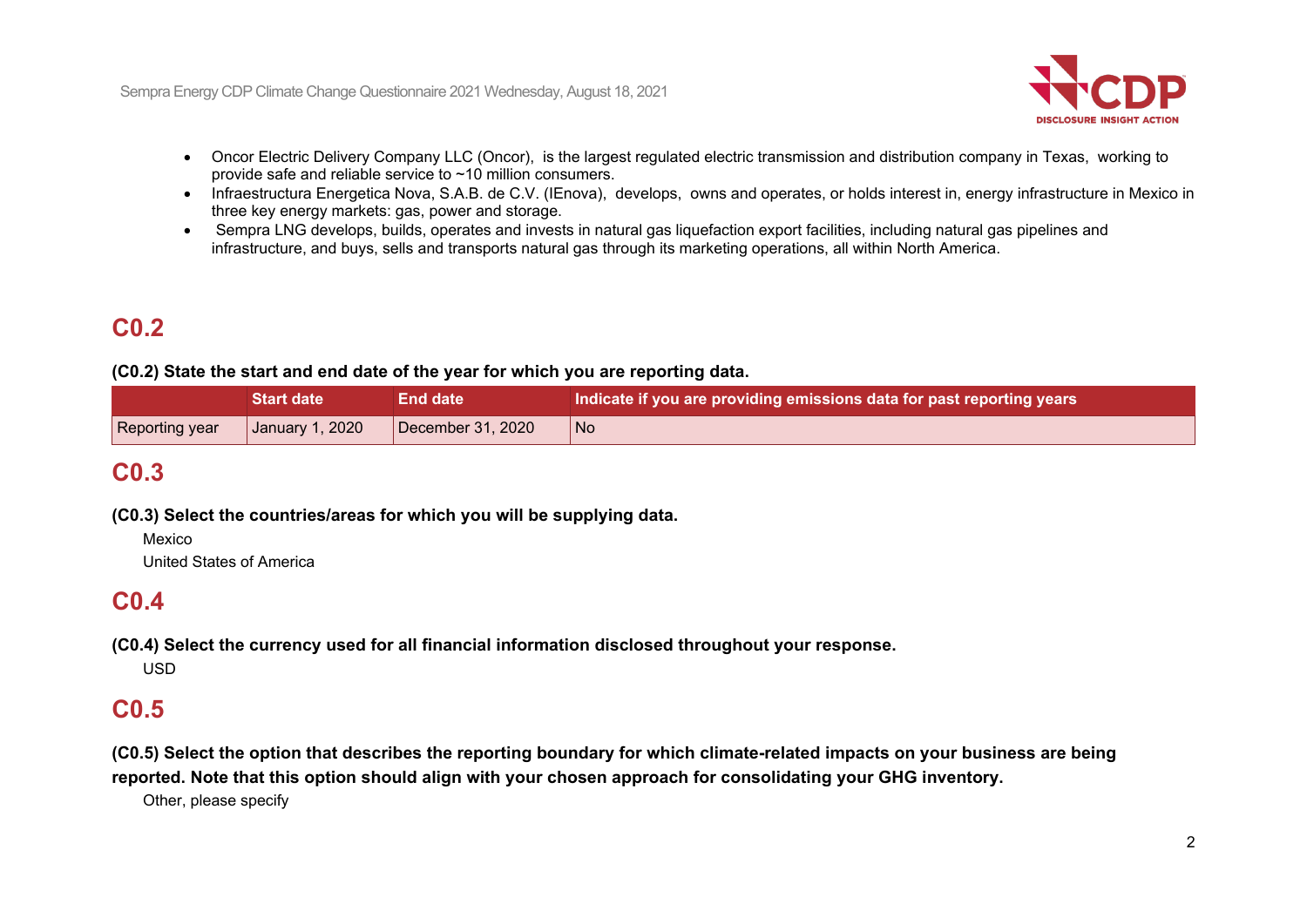

Operational control, but we also provide GHG data for the Cameron LNG facility where we have a 50.2% ownership share, but do not have operational control.

## **C-EU0.7**

**(C-EU0.7) Which part of the electric utilities value chain does your organization operate in? Select all that apply.**

## **Electric utilities value chain**

Electricity generation **Transmission Distribution** 

## **Other divisions**

Gas storage, transmission and distribution Smart grids / demand response Battery storage Micro grids

# **C1. Governance**

# **C1.1**

**(C1.1) Is there board-level oversight of climate-related issues within your organization?**

Yes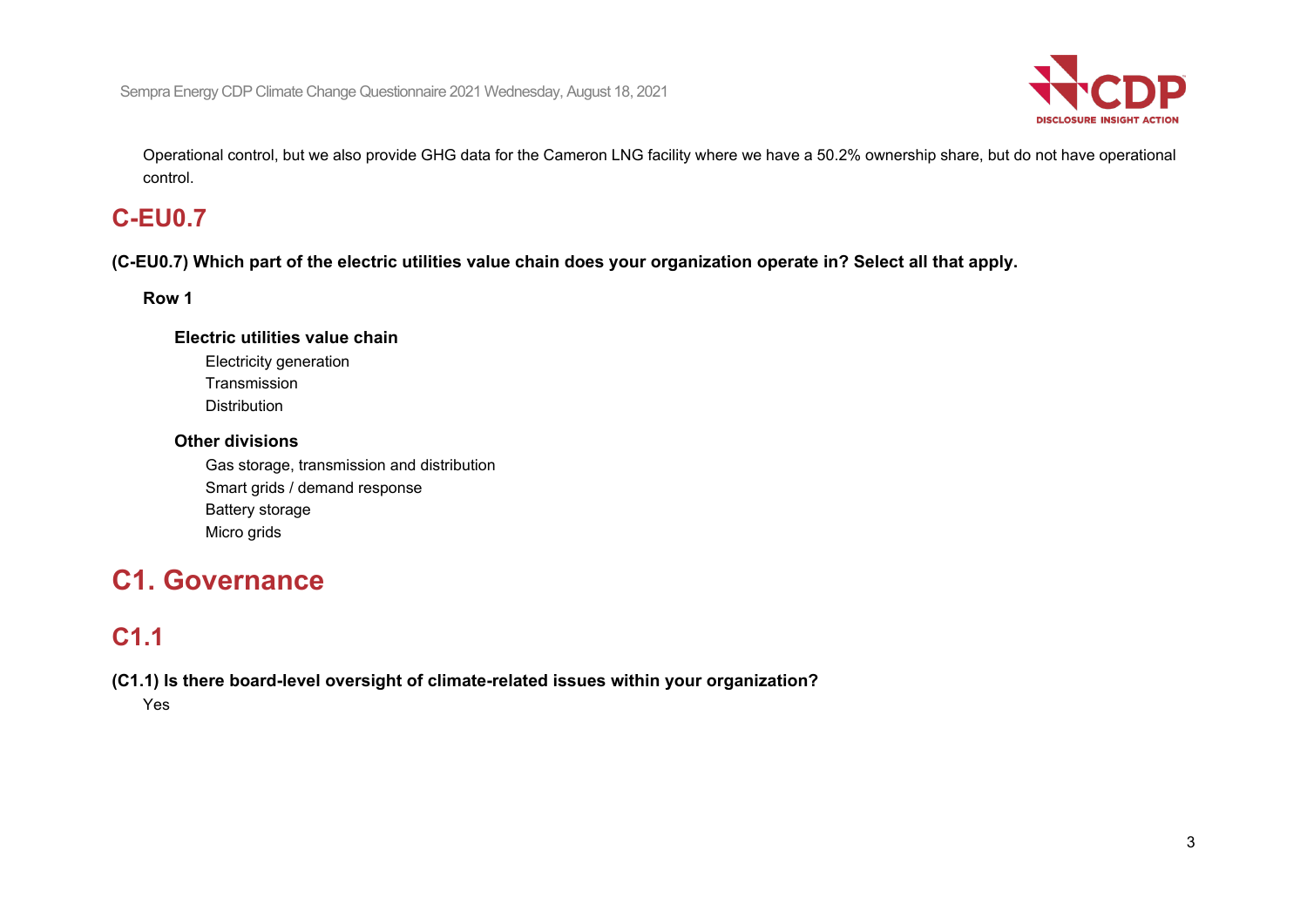

# **C1.1a**

**(C1.1a) Identify the position(s) (do not include any names) of the individual(s) on the board with responsibility for climate-related issues.**

| <b>Position of</b><br>individual(s) | <b>Please explain</b>                                                                                                                                                                                                                                                                                                                                                                                                                                                                                                                                                                                                                                                                                                                                                                                                                                                                                                                                                                                                                                          |
|-------------------------------------|----------------------------------------------------------------------------------------------------------------------------------------------------------------------------------------------------------------------------------------------------------------------------------------------------------------------------------------------------------------------------------------------------------------------------------------------------------------------------------------------------------------------------------------------------------------------------------------------------------------------------------------------------------------------------------------------------------------------------------------------------------------------------------------------------------------------------------------------------------------------------------------------------------------------------------------------------------------------------------------------------------------------------------------------------------------|
| Board-level<br>committee            | Sempra's Board of Directors' safety, sustainability and technology (SS&T) committee focuses on health, safety, security (including<br>cybersecurity), technology, climate change, sustainability and other related environmental, social and governance (ESG) matters that<br>affect the corporation, including employees, customers and the communities in which the Company operates. Six non-employee board<br>members serve on the committee, which is briefed by the Company's compliance, technology, environmental, health, safety, security and<br>sustainability officers and senior personnel.                                                                                                                                                                                                                                                                                                                                                                                                                                                       |
|                                     | In 2020 and 2021, the board updated the charter of the SS&T Committee to strengthen and clarify the way in which the board oversees<br>sustainability and other ESG matters. These changes included: expanding to more fully describe the committee's areas of oversight to<br>include health, safety, security (including cyber security), technology, climate change, sustainability and other related ESG matters;<br>adding language throughout the charter to more broadly reflect this oversight; describing the committee's role in liaising with other board<br>committees to make recommendations to management and the board; adding language to clarify the committee's role in reviewing,<br>evaluating and making recommendations to the board regarding technology applications that advance the company's health, safety,<br>cyber security, climate change, sustainability and other ESG goals; and adding oversight responsibility for reviewing controls and<br>procedures with respect to the creation of the annual sustainability report. |
|                                     | As an example of decision-making related to sustainability, the SS&T committee was engaged in the development of the Company's<br>framework for advancing the energy transition and emphasizing a climate-centered business strategy. This included specific greenhouse<br>gas (GHG) emissions goals and key areas of investment that we expect will be central to global net-zero goals by 2050. We expect that<br>investing in three key capabilities is needed: decarbonization, diversification and digitalization. As the Sempra family of companies<br>develops and promotes new capabilities in these areas, it will help drive our ESG commitments to support long-term, sustainable value<br>for all shareholders and our other stakeholders.                                                                                                                                                                                                                                                                                                         |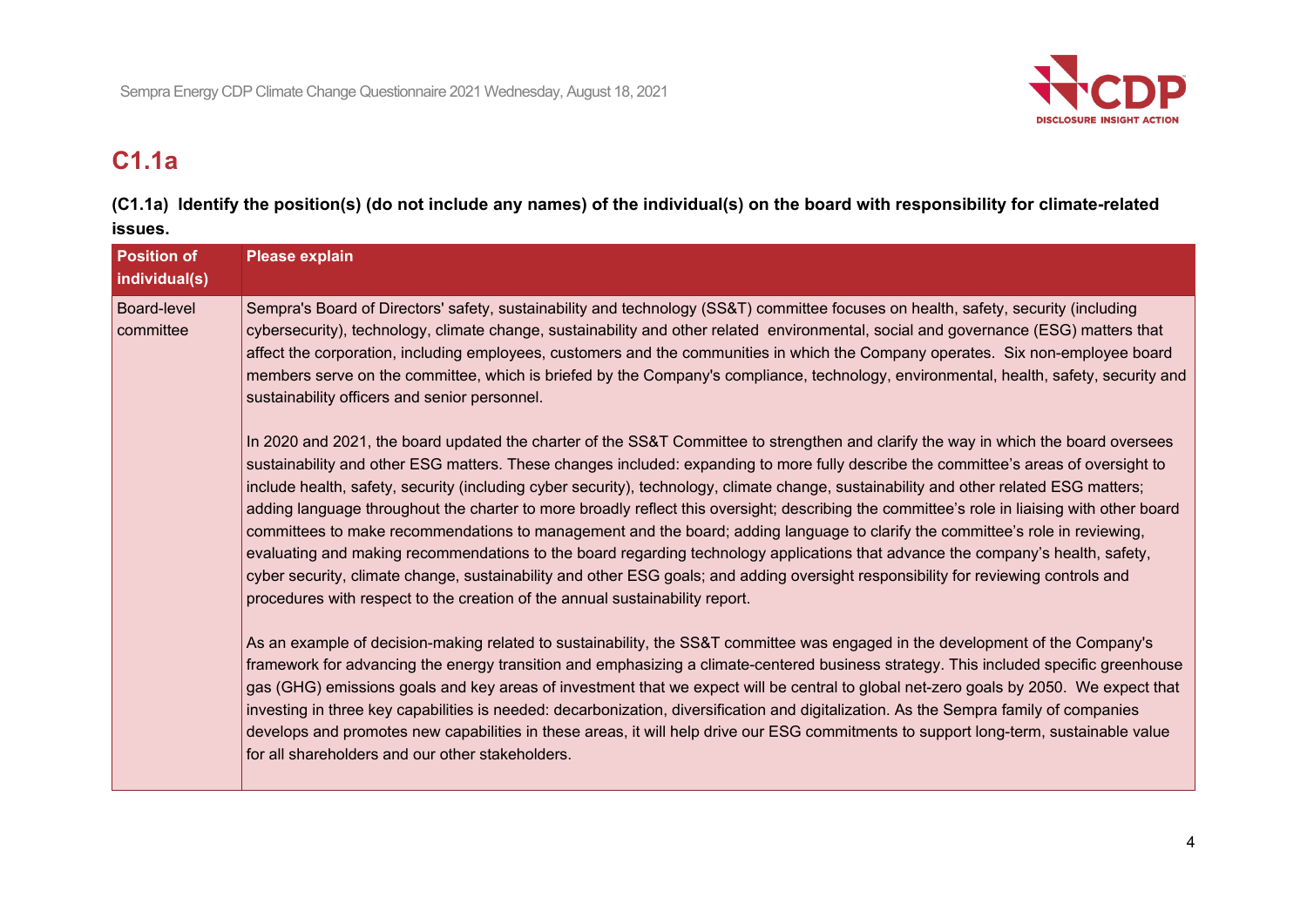

# **C1.1b**

## **(C1.1b) Provide further details on the board's oversight of climate-related issues.**

| <b>Frequency with which</b><br>climate-related issues<br>are a scheduled agenda<br><b>item</b> | Governance mechanisms into Please explain<br>which climate-related issues<br>are integrated                                                                                                                                                                                                      |                                                                                                                                                                                                                                                                                                                                                                                                                                                                                                                                                                                                                                                                                                                                                                                                                                                                                                                                                                                                                                                                                                                                                                                                                                                                                     |
|------------------------------------------------------------------------------------------------|--------------------------------------------------------------------------------------------------------------------------------------------------------------------------------------------------------------------------------------------------------------------------------------------------|-------------------------------------------------------------------------------------------------------------------------------------------------------------------------------------------------------------------------------------------------------------------------------------------------------------------------------------------------------------------------------------------------------------------------------------------------------------------------------------------------------------------------------------------------------------------------------------------------------------------------------------------------------------------------------------------------------------------------------------------------------------------------------------------------------------------------------------------------------------------------------------------------------------------------------------------------------------------------------------------------------------------------------------------------------------------------------------------------------------------------------------------------------------------------------------------------------------------------------------------------------------------------------------|
| Scheduled – some<br>meetings                                                                   | Reviewing and guiding strategy<br>Reviewing and guiding major<br>plans of action<br>Reviewing and guiding risk<br>management policies<br>Reviewing and guiding business<br>plans<br>Monitoring and overseeing<br>progress against goals and<br>targets for addressing climate-<br>related issues | Climate and related implications are woven into the fabric of corporate strategic planning.<br>With significant environmental regulation and exposure to both climate related risks and<br>opportunities, it is critical that these issues are monitored at the highest level.<br>Risks include regulatory risk, transition risk, operational and physical risks (warmer weather,<br>increasing drought, wildfire risk, and rising sea level over the longer term.)<br>Opportunities include low- and zero-carbon energy infrastructure, international demand for<br>liquefied natural gas (LNG), a lower-carbon alternative to traditional coal-fired generation,<br>energy efficiency, cleaner transportation, energy storage, and the integration of new<br>technologies such as renewable natural gas, hydrogen, and carbon capture, utilization and<br>storage.<br>The Board, primarily through the SS&T committee and sometimes at the full Board, oversees<br>business strategies to mitigate the impact of Company operations on the environment,<br>including climate change response and other sustainability matters. The Board's SS&T<br>committee also reviews and evaluates issues related to the Company's preparedness for<br>extraordinary weather-related events. |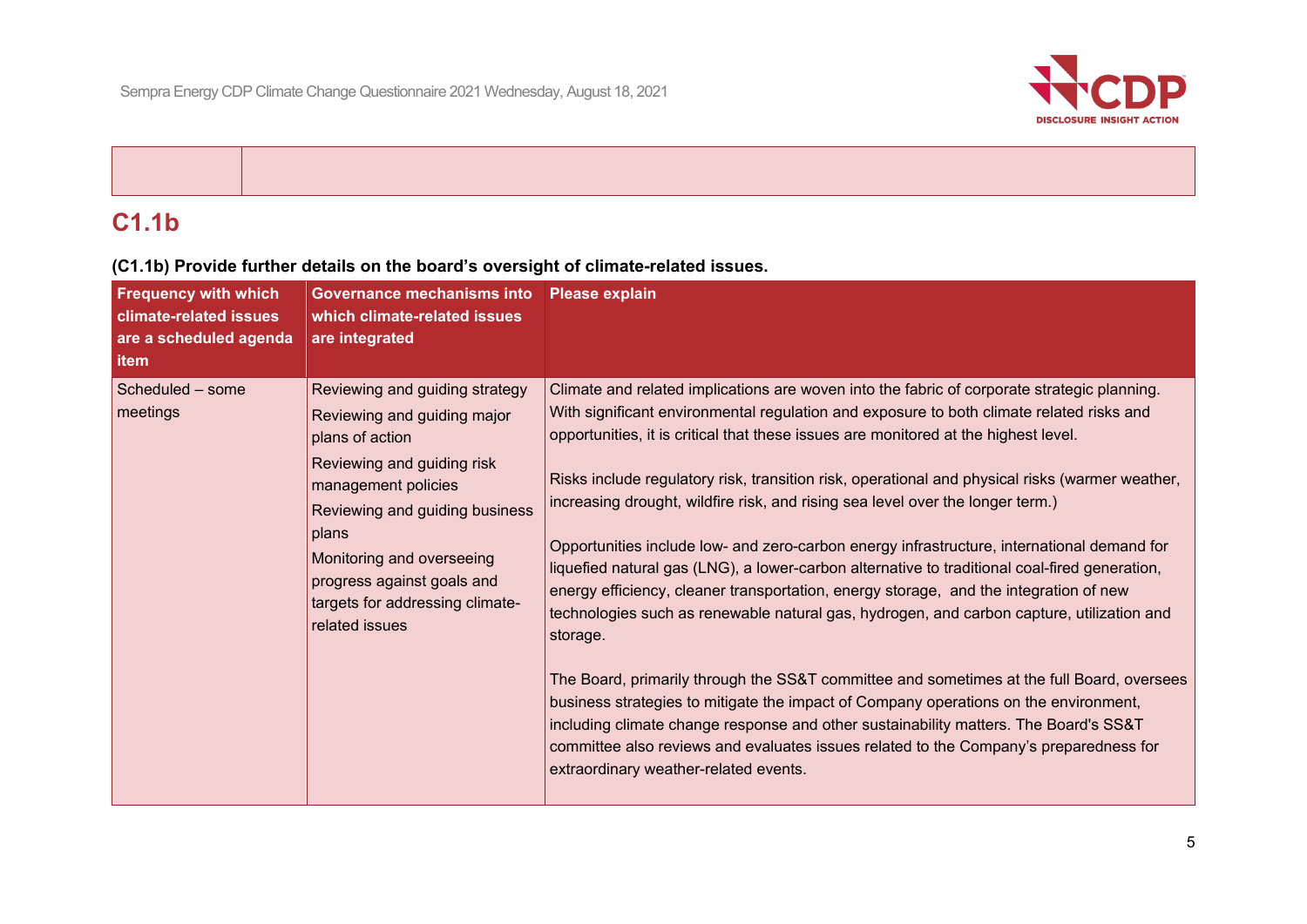

|  | During 2020, the committee held five meetings, including a specific meeting focused entirely |
|--|----------------------------------------------------------------------------------------------|
|  | on the Company's corporate sustainability report (CSR) and data contained therein, including |
|  | ESG-related goals, environmental performance, greenhouse gas emissions, the Company's        |
|  | approach to climate change and related risks and opportunities, as well as sustainability    |
|  | reporting trends and investor interest in ESG issues.                                        |
|  |                                                                                              |
|  |                                                                                              |

## **C1.2**

**(C1.2) Provide the highest management-level position(s) or committee(s) with responsibility for climate-related issues.**

| Name of the position(s) and/or<br>committee(s) | <b>Responsibility</b>                                                  | <b>Frequency of reporting to the board on climate-1</b><br>related issues |
|------------------------------------------------|------------------------------------------------------------------------|---------------------------------------------------------------------------|
| <b>Chief Sustainability Officer (CSO)</b>      | Both assessing and managing climate-related risks and<br>opportunities | Quarterly                                                                 |

## **C1.2a**

## **(C1.2a) Describe where in the organizational structure this/these position(s) and/or committees lie, what their associated responsibilities are, and how climate-related issues are monitored (do not include the names of individuals).**

Sempra's Chief Sustainability Officer (CSO) reports directly to Sempra's CEO and serves also as Senior Vice President – Corporate Affairs. The VP of Sustainability reports to the CSO and has direct oversight of the CSR & sustainability team. The Sempra CSO has oversight of the annual sustainability reporting process, which includes goal-setting and ESG performance, as well as the aggregation of data and reporting of emissions performance and efforts related to climate. A parent company sustainability steering committee, comprised of officers from across the Company, was created in 2018. The committee works to align operating company sustainability efforts under the Sempra sustainability framework, develop goals for the Company and allows for a forum to share best practices in this area. Leaders at our operating companies oversee and drive climate management at their respective companies. Most of our operating companies also have chief sustainability officers and have developed executive-level sustainability steering committees to drive their response to climate-related issues.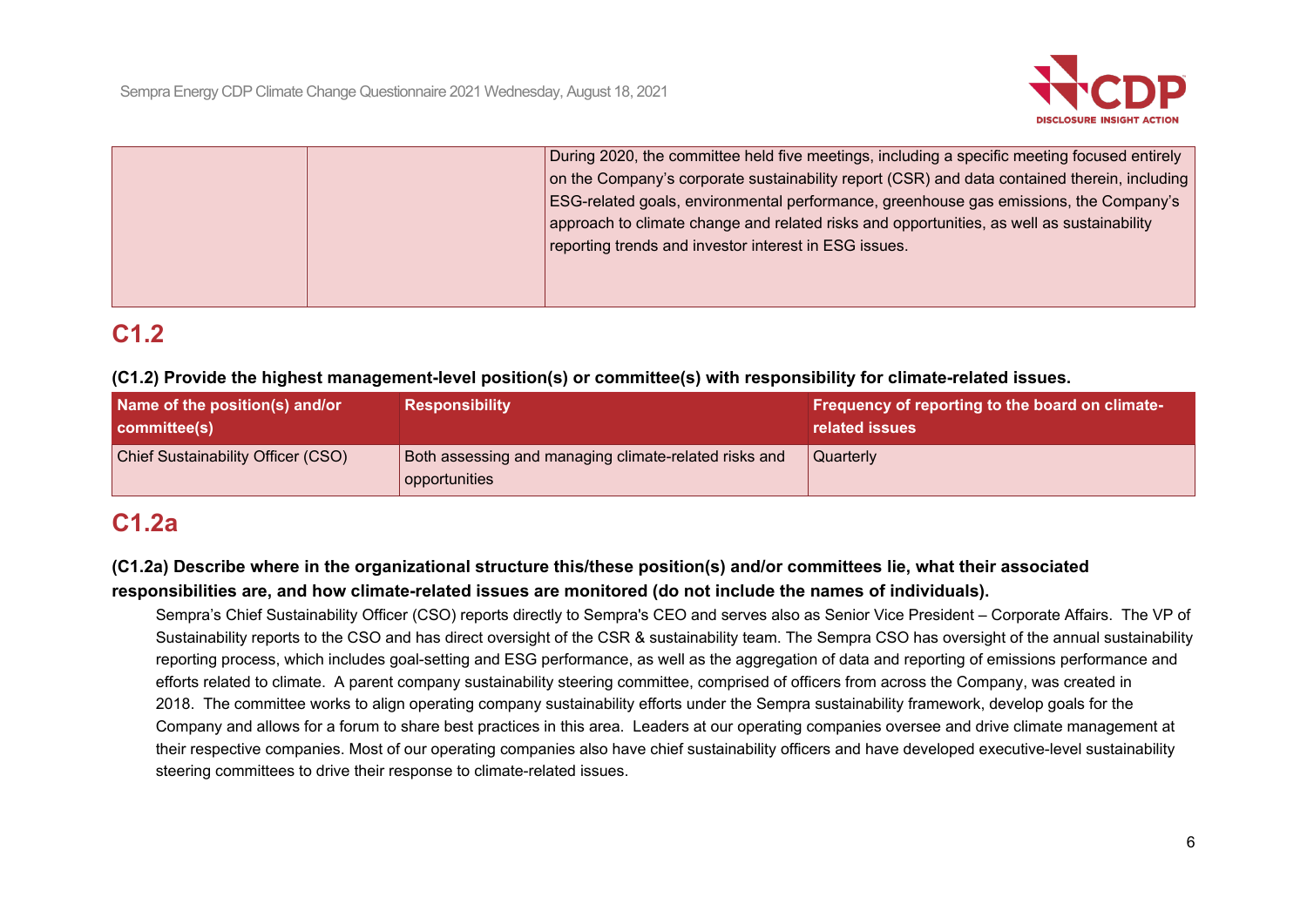

## **C1.3**

## **(C1.3) Do you provide incentives for the management of climate-related issues, including the attainment of targets?**

|     | Provide incentives for the management of climate-related issues |  |
|-----|-----------------------------------------------------------------|--|
| Row | Yes                                                             |  |

## **C1.3a**

**(C1.3a) Provide further details on the incentives provided for the management of climate-related issues (do not include the names of individuals).**

| <b>Entitled to</b><br>incentive                             | <b>Type of</b><br><i>incentive</i> | <b>Activity</b><br>inventivized       | <b>Comment</b>                                                                                                                                                                                                                                                                                                                    |
|-------------------------------------------------------------|------------------------------------|---------------------------------------|-----------------------------------------------------------------------------------------------------------------------------------------------------------------------------------------------------------------------------------------------------------------------------------------------------------------------------------|
| Corporate executive<br>I team                               | Monetary<br>reward                 | <b>Emissions</b><br>reduction project | In the 2020 performance-based annual bonus plan there were performance measures related to<br>pipeline and storage integrity efforts, which help to reduce emissions and increase public safety in<br>addition to fire hardening efforts that mitigate and reduce the risk of catastrophic wildfires in our<br>service territory. |
| Other, please specify<br>Certain<br>management<br>employees | Monetary<br>reward                 | Emissions<br>reduction project        | In the 2020 performance-based annual bonus plan there were performance measures related to<br>pipeline and storage integrity efforts, which help to reduce emissions and increase public safety in<br>addition to fire hardening efforts that mitigate and reduce the risk of catastrophic wildfires in our<br>service territory. |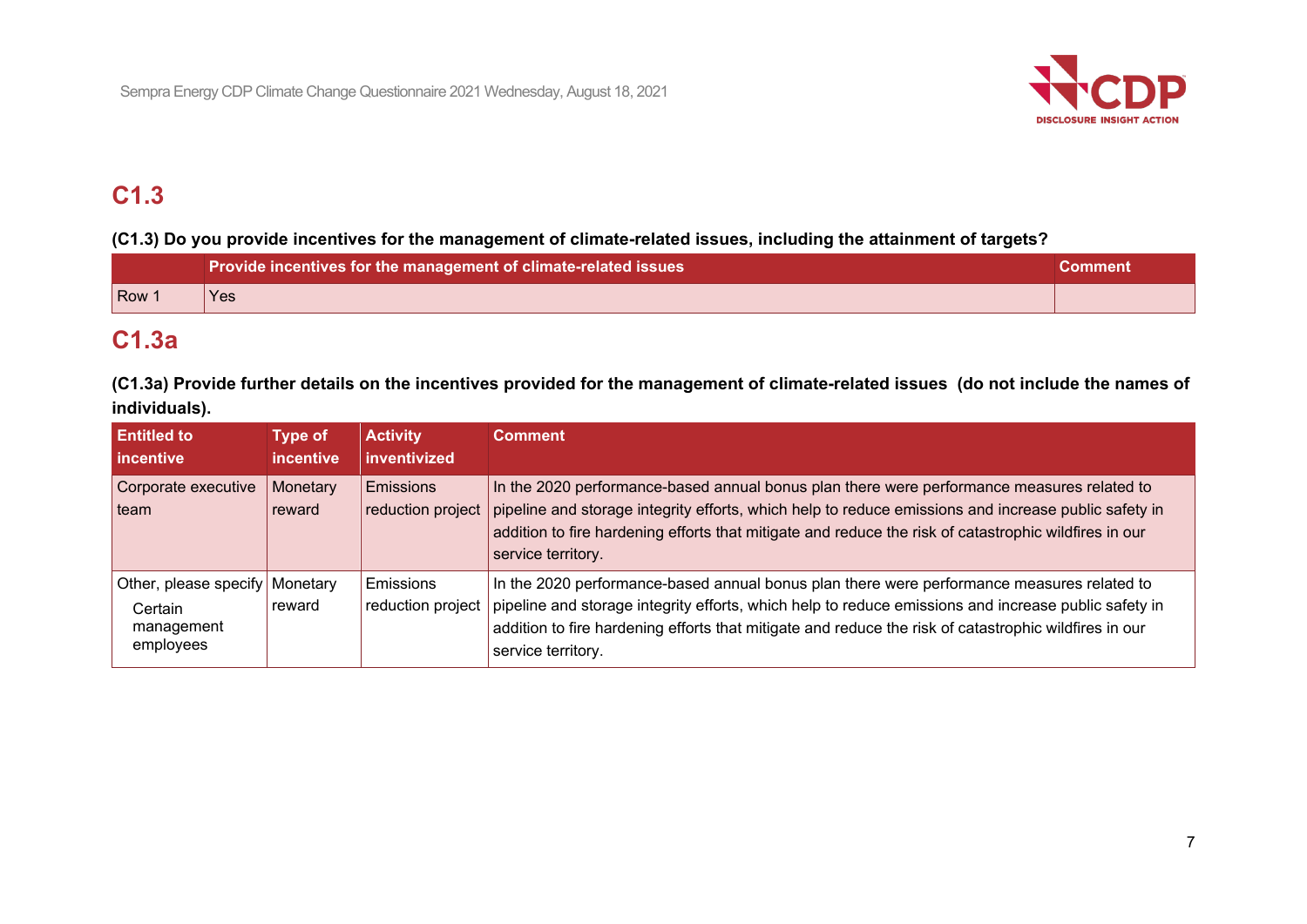

# **C2. Risks and opportunities**

## **C2.1**

**(C2.1) Does your organization have a process for identifying, assessing, and responding to climate-related risks and opportunities?** Yes

## **C2.1a**

**(C2.1a) How does your organization define short-, medium- and long-term time horizons?**

|             | From (years) | To (years) | <b>Comment</b> |
|-------------|--------------|------------|----------------|
| Short-term  |              |            |                |
| Medium-term |              |            |                |
| Long-term   |              | 10         |                |

## **C2.1b**

## **(C2.1b) How does your organization define substantive financial or strategic impact on your business?**

The substantive financial and strategic impact of each identified risk is assessed and evaluated at various levels within the organization, including by line managers, officers and senior management teams in each operating company. There are four dimensions that we consider when evaluating risk: health, safety and environmental; operations and reliability; regulatory, legal and compliance; and financial impact. What is considered substantive is evaluated from each of these perspectives (at the operating company level and rolled up into the overall enterprise risk management process), which will vary by risk type.

The health, safety and environmental dimension assesses potential hazards to employees, the public, and the environment. The operations and reliability dimension assesses potential disruptions to Company operations that would impact customers. The regulatory, legal and compliance dimension assesses potential sanctions imposed by regulators or legal judgments. The financial dimension assesses potential financial losses.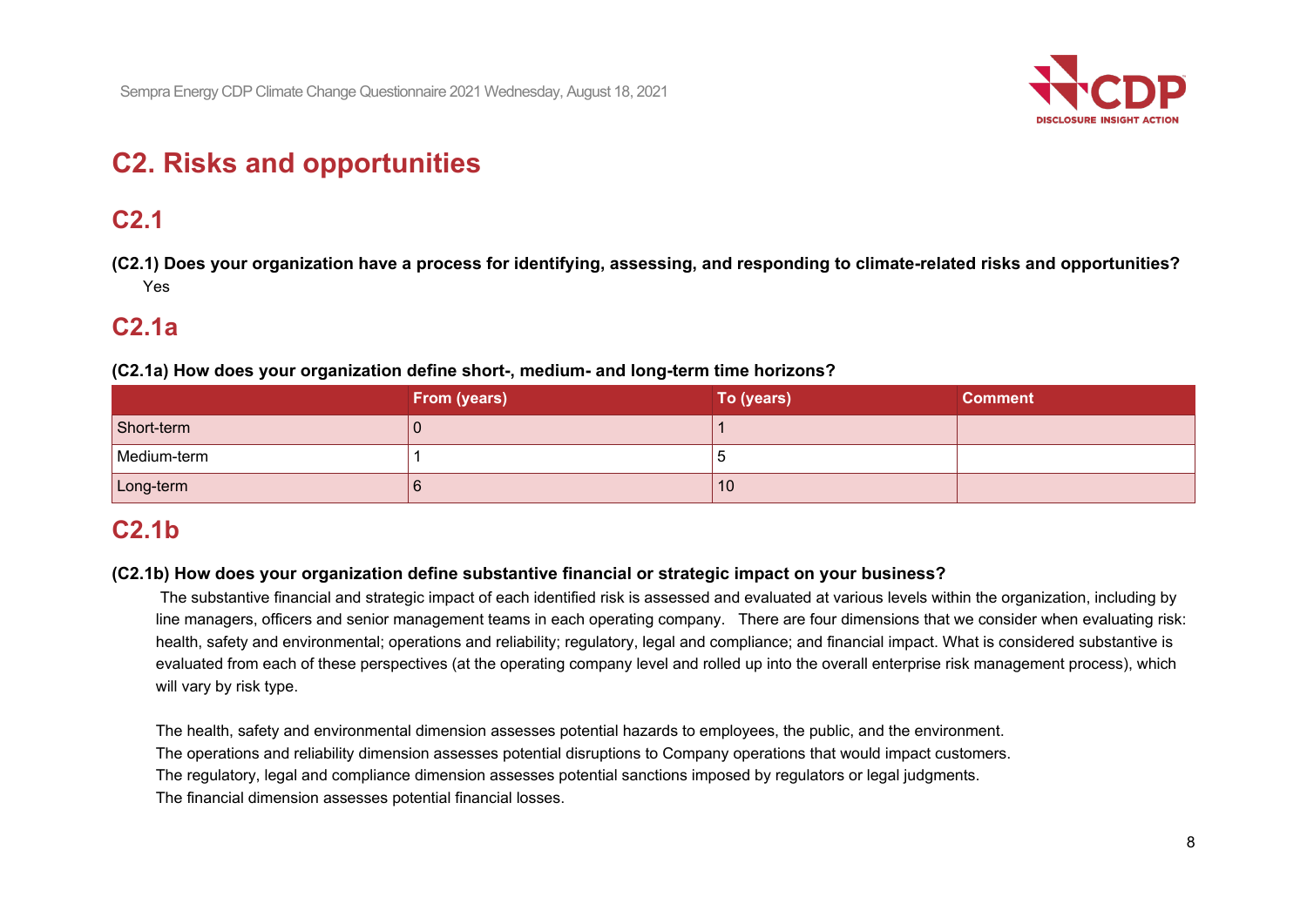

It is Sempra's approach to work to mitigate impacts, even for those that may fall below the threshold of substantive.

## **C2.2**

**(C2.2) Describe your process(es) for identifying, assessing and responding to climate-related risks and opportunities.**

#### **Value chain stage(s) covered**

Direct operations

#### **Risk management process**

Integrated into multi-disciplinary company-wide risk management process

## **Frequency of assessment**

More than once a year

#### **Time horizon(s) covered**

- Short-term
- Medium-term

Long-term

## **Description of process**

#### Risk management

Sempra and its family of companies identify, assess and, where possible, mitigate a broad and complex set of risks commonly associated with the energy industry, as well as risks specific to each company. A changing climate has regulatory, operational and reputational impacts on our business. Management of climate-related risks is integrated into the Company's overall approach to risk, is assessed throughout the year and covers our own operations, in addition to downstream and upstream impacts. At the parent company level, the Sempra Board and the Compliance and Enterprise Risk Committee provide oversight on all identified risk areas. Risk management teams at each operating company and the parent company lead an established enterprise risk management program to assess risks using risk maps and other tools that help identify and monitor business risk exposure. To evaluate these risks, we look at different scenarios including the impact of regulatory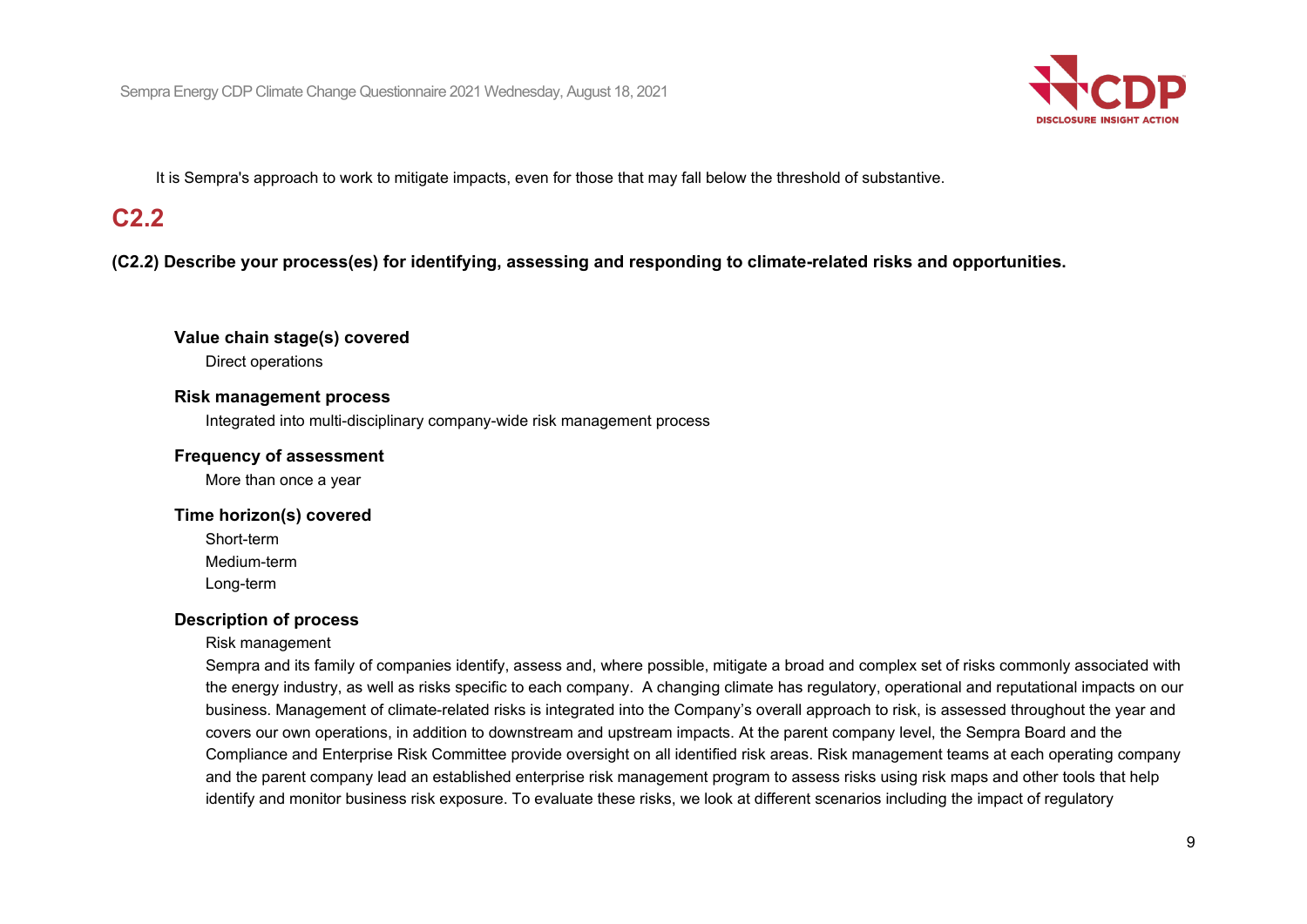

frameworks and the introduction of technologies that could lead to market changes. We also consider different scenarios related to changes in the physical environment, including models of sea-level rise and extreme weather events.

Issues are identified by their ability to impact each of our company's core business through impacts on operational costs, costs to customers, or reputation. For example, to identify issues related to regulatory schemes, we conduct sensitivity analyses allowing us to estimate the level of risk associated with different scenarios. We also monitor climate-related risks, increasingly volatile weather, impacts on insurance markets, corporate and emergency preparedness, increasing legal and regulatory pressures for reform, as well as public and investor concerns. This serves to identify issues to be monitored on an ongoing basis. Internally developed scoring matrices are consistently used across the enterprise. The substantive impact of each identified risk is assessed and evaluated at various levels within the organization, including by line managers, officers and senior management teams in each business.

Some climate-related risks are shorter term, such as preparing for a wildfire season exacerbated by drought. Others are medium-term, such as meeting a regulatory target to promote safety, increase operational efficiencies or avoid penalties or fines. Others, such as the potential impact of sea-level rise, are longer-term. We consider these and other risks as we plan capital expenditures. SDG&E employs full-time meteorologists, prepares for adverse weather and related impacts, and conducts and reviews studies to assess the degree to which climate change poses a threat to infrastructure, employees and customers. We routinely plan for impacts to a variety of stakeholders; and review, monitor and adjust insurance coverage as necessary and to the extent the market permits, sharing and transferring risk when and where possible, in addition to other risk mitigation activities.

#### Physical climate risk example:

Rising temperatures, drought conditions, increased frequency of extreme weather and sea-level rise can impact our operations. We have increased our resilience by incorporating climate projections into our planning process. This includes determining the impact of rising temperatures on the efficiency and durability of natural gas and electric infrastructure; understanding how sea level rise and floods might impact our facilities; and evaluating the potential for more severe drought conditions and increased wildfire frequency. We are mitigating these risks by strengthening our infrastructure. This includes repositioning some electric lines underground; converting certain power poles from wood to steel; keeping trees properly trimmed; shutting off power to some areas when certain high-risk conditions occur; and reducing our reliance on fresh water due to water scarcity in the Southwestern United States and northern Mexico, among other actions . As an example, SDG&E's and IEnova's collective 5 natural gas-fired power generation facilities located in these areas are using dry-cooling and reclaimed water as an alternative to fresh water, saving nearly 2 billion gallons of fresh water in 2020 alone. Fresh water comprises less than 1% of our total water withdrawn.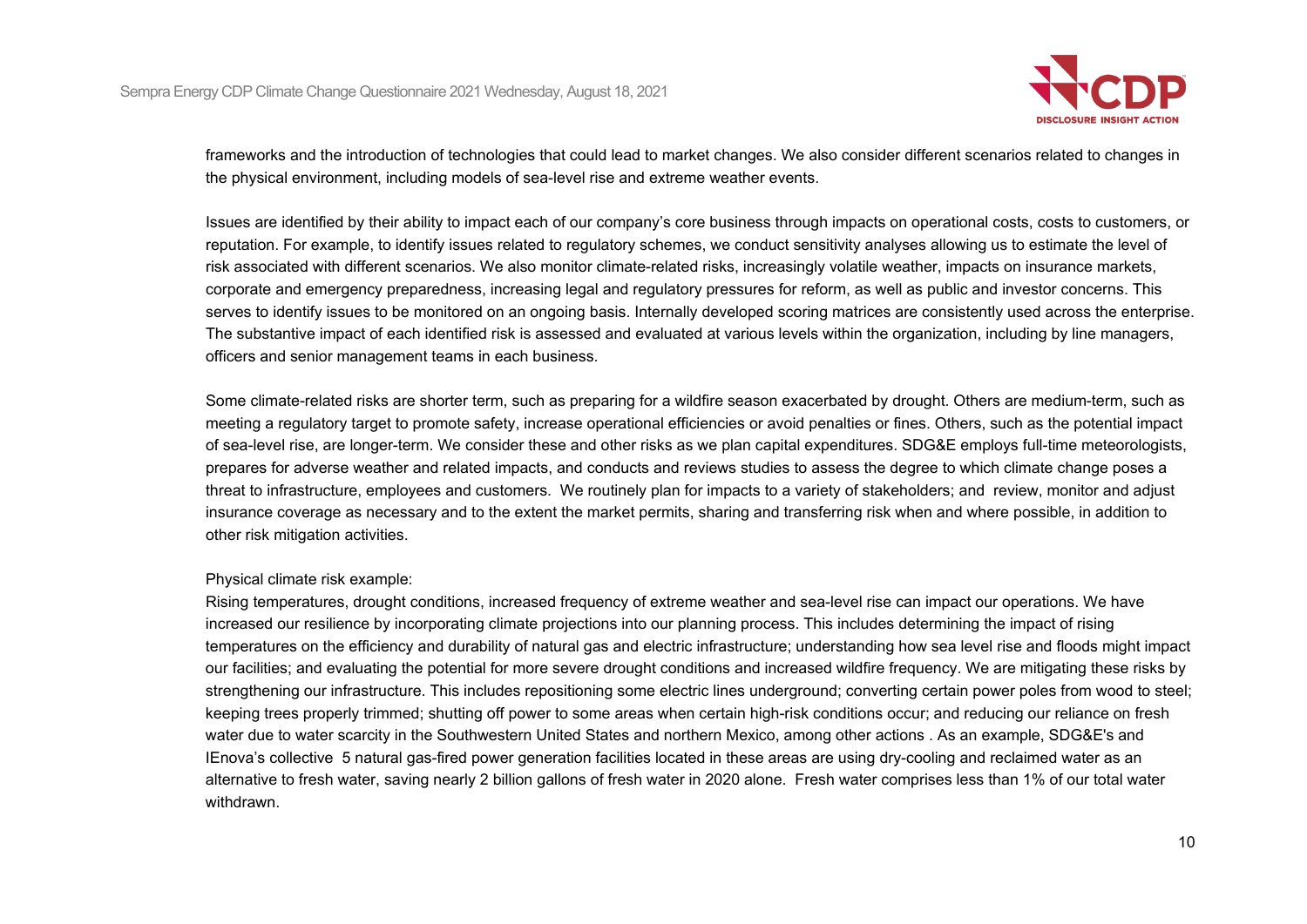

#### Identifying opportunities

Company leaders assess a wide range of risks and opportunities – including climate-related – as they review capital investments and growth prospects. Sempra's full Board participates in an annual strategic planning process to discuss business opportunities. In 2018, we laid out a strategic plan centered on the mission of becoming North America's premier energy infrastructure company. The past two years have been transformational as we sharpened our focus on what we believe are the most attractive growth markets in North America, simplified our business model and strengthened our balance sheet. As part of this strategic plan, we are focused on the delivery of cleaner and more secure forms of energy to consumers in North America as well as abroad. Our parent company-level strategy group is integral in assessing opportunities for the Company and is focused on areas that align with our mission and facilitate the clean energy transition in all of the markets we serve. Our corporate sustainability steering committee and operating company sustainability committees also provide a mechanism for the discussion of opportunities related to sustainability and climate.

#### Transition opportunity example:

As part of our ongoing process to assess risks and opportunities related to our business, we monitor regulatory and market trends, which include the transition to cleaner fuels as society aims for net-zero by 2050. Earlier this year, Sempra released its framework for the energy transition, including our goal to achieve net zero GHG emissions across all scopes by 2050. To achieve this we plan to focus on opportunities in decarbonization, diversification and digitalization. As we promote new capabilities and invest in these areas, it will help drive our ESG commitments to support long-term, sustainable value for all shareholders and other stakeholders. One area of focus is renewable natural gas (RNG), which is natural gas from the decomposition of organic matter. As an interim goal along the path to net zero, SoCalGas has set a goal to deliver 20% RNG to core customers by 2030. Through efforts to expand the use of RNG from farms, dairies, livestock, wastewater treatment plants and landfills, SoCalGas is on target to deliver 5% by 2022 and is currently on pace to meet the 2030 goal.

## **C2.2a**

**(C2.2a) Which risk types are considered in your organization's climate-related risk assessments?**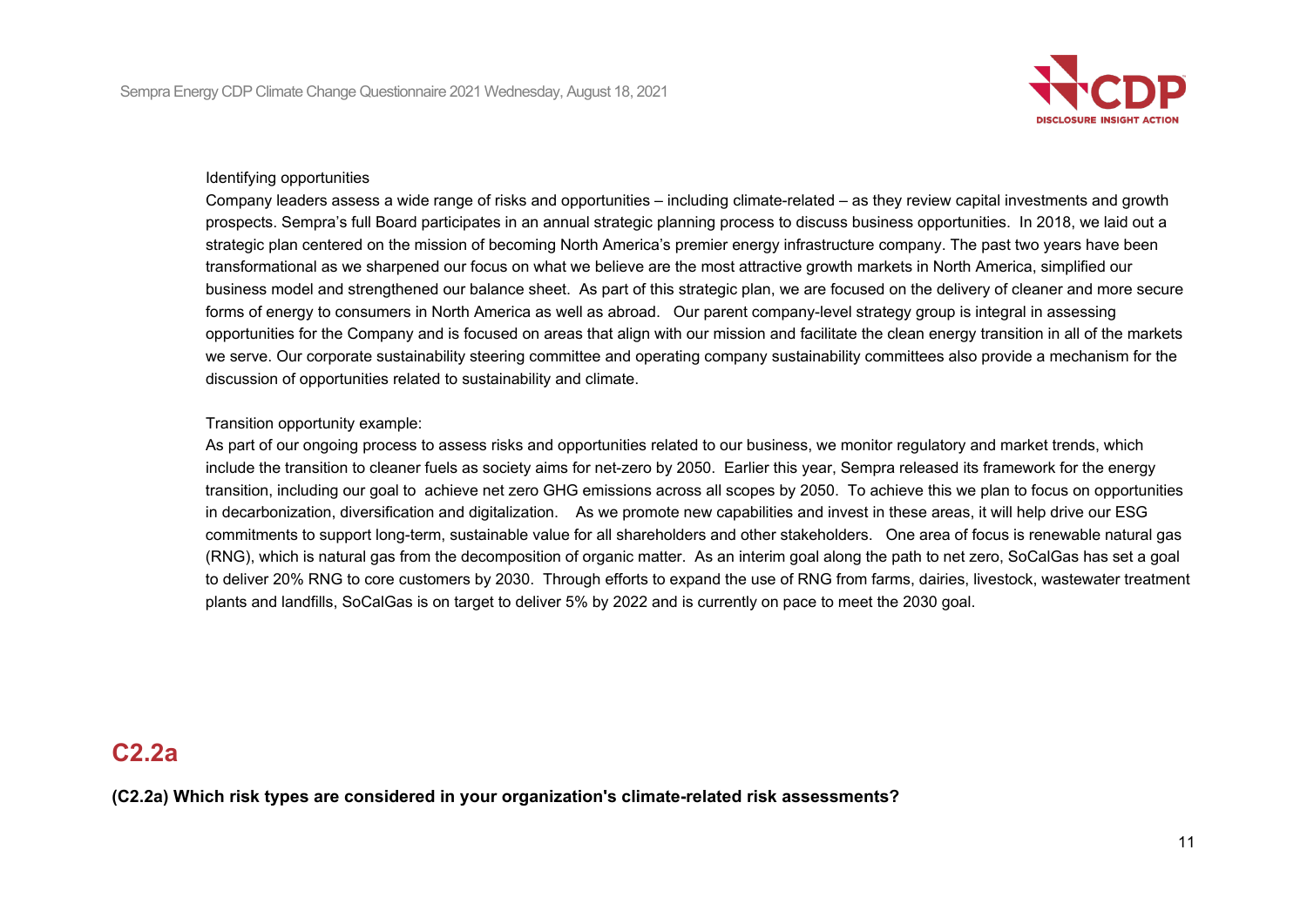

|                        | <b>Relevance &amp;</b><br>inclusion | <b>Please explain</b>                                                                                                                                                                                                                                                                                                                                                                                                                                                                                                                                                                                                                                                                                                                                                                                                                                                                                                                                                                                                                                                                                                                                                                                                                                                                                                                                                                                                                                                                                                                                                                                                                 |
|------------------------|-------------------------------------|---------------------------------------------------------------------------------------------------------------------------------------------------------------------------------------------------------------------------------------------------------------------------------------------------------------------------------------------------------------------------------------------------------------------------------------------------------------------------------------------------------------------------------------------------------------------------------------------------------------------------------------------------------------------------------------------------------------------------------------------------------------------------------------------------------------------------------------------------------------------------------------------------------------------------------------------------------------------------------------------------------------------------------------------------------------------------------------------------------------------------------------------------------------------------------------------------------------------------------------------------------------------------------------------------------------------------------------------------------------------------------------------------------------------------------------------------------------------------------------------------------------------------------------------------------------------------------------------------------------------------------------|
| Current<br>regulation  | Relevant,<br>always<br>included     | As part of Sempra's Enterprise Risk Management (ERM) program we assess and address adverse environmental impacts<br>including those related to climate. Our operating companies are subject to energy, climate and environmental laws and<br>regulation that are evaluated as part of our ERM program. As an example, California's Renewable Portfolio Standard (RPS)<br>requires 60% of electricity delivered to SDG&E customers to come from renewable or zero carbon sources of energy by<br>2030, with interim targets in prior years. If SDG&E does not meet RPS goals, it could face potential fines and penalties.<br>SDG&E developed an action plan to comply with the regulation and mitigate the risk associated with noncompliance.<br>SDG&E developed a procurement strategy designed to meet or exceed the RPS target and in 2020 approximately 42% of<br>the electricity SDG&E delivered to customers came from renewable sources.                                                                                                                                                                                                                                                                                                                                                                                                                                                                                                                                                                                                                                                                                      |
| Emerging<br>regulation | Relevant,<br>always<br>included     | Sempra's ERM program addresses emerging environmental regulations, including those related to climate in its risk<br>universe. Emerging energy, climate and environmental regulations are assessed and evaluated. California's Senate Bill 100<br>(SB 100), which creates the policy of meeting all of California's retail electricity supply with a mix of RPS program-eligible<br>and zero-carbon sources by 2045, also includes stipulations that this policy not result in increased carbon emissions<br>elsewhere in the<br>western grid and not allow resource shuffling, and requires that the California Public Utilities Commission (CPUC), the<br>California Energy Commission (CEC), California Air Resources Board (CARB) and other state agencies incorporate this<br>policy into all relevant planning. In addition to signing SB 100 into law, the then-Governor of California also signed an<br>executive order establishing a new state-wide goal to achieve carbon neutrality as soon as possible, and no later than 2045,<br>and achieve and maintain net negative emissions thereafter. The executive order calls on CARB to address this goal in<br>future scoping plans, which affect several major sectors of California's economy, including transportation, agriculture,<br>development, industrial and others. California recently issued new climate initiatives in line with this state-wide goal,<br>including two executive orders requiring sales of all passenger vehicles to be zero-emission by 2035. We are closely<br>monitoring regulations to understand any potential impacts to our business. |
| Technology             | Relevant,<br>always<br>included     | Sempra's ERM program also considers the impact of transition risk and new technologies. Given the importance of<br>technology to our operating companies (smart meters, smart grid, time-of-use rates, solar net metering, energy storage and<br>battery technology) and a future that could involve further digitalization, our risk assessments include energy, IT and                                                                                                                                                                                                                                                                                                                                                                                                                                                                                                                                                                                                                                                                                                                                                                                                                                                                                                                                                                                                                                                                                                                                                                                                                                                              |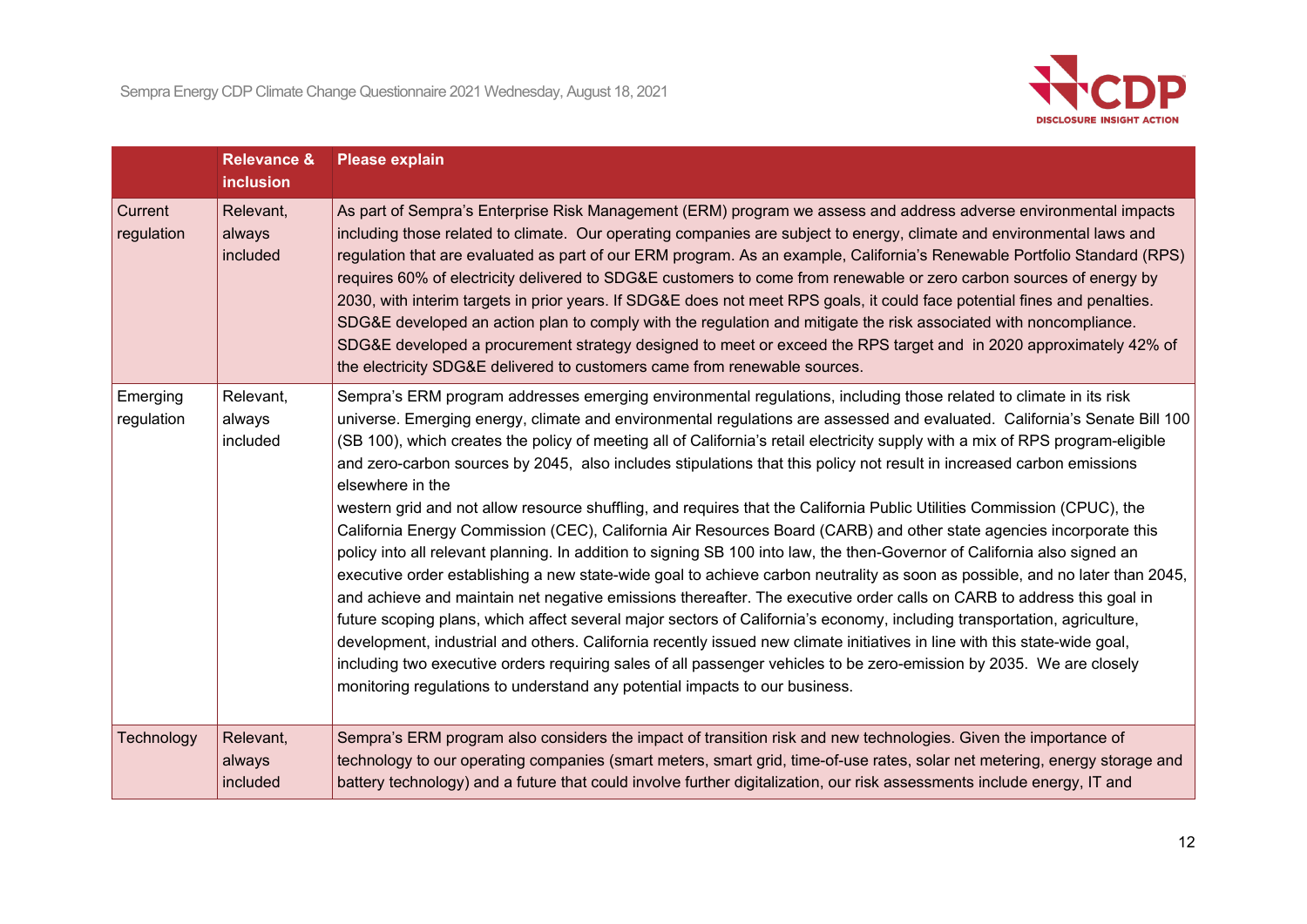

|            |                                 | cybersecurity technologies that are critical to our Company in addition to technologies that could disrupt our current way of<br>doing business and require adaptation. For example, Sempra recently released its framework for the energy transition and<br>goal to reach net zero GHG emissions by 2050. Over the next 30 years, energy systems will need to change dramatically to<br>meet local, regional and global climate goals. Innovation and new technologies will be central to society's net-zero goal by<br>2050, and we expect that investments in three key capabilities are needed: decarbonization, diversification, and<br>digitalization. While we have outlined areas of focus under these three key areas, technology developments in the energy<br>industry are rapidly occurring and we must constantly monitor how this impacts our business.                                                                                                                       |
|------------|---------------------------------|---------------------------------------------------------------------------------------------------------------------------------------------------------------------------------------------------------------------------------------------------------------------------------------------------------------------------------------------------------------------------------------------------------------------------------------------------------------------------------------------------------------------------------------------------------------------------------------------------------------------------------------------------------------------------------------------------------------------------------------------------------------------------------------------------------------------------------------------------------------------------------------------------------------------------------------------------------------------------------------------|
| Legal      | Relevant,<br>always<br>included | The Company's ERM program reviews adverse environmental impacts, including those related to climate in its risk universe.<br>The impact of individual risks can range from health/safety/environmental and operational and/or reliability claims, to<br>regulation and compliance claims. Legal risks evaluated include claims related to natural disasters that are magnified by<br>climate change. For example, our infrastructure in California is vulnerable to wildfires because of increasing drought<br>conditions and high temperatures. The 2007 wildfires in SDG&E's service territory resulted in over \$2 billion in settled<br>claims, of which approximately \$350 million was not recovered from insurance, rates paid by customers or settlements with<br>third parties.                                                                                                                                                                                                    |
| Market     | Relevant,<br>always<br>included | Climate-related concerns are leading to rapid market changes in the energy industry. As one example, Sempra LNG is an<br>owner of one operational LNG liquefaction terminal, an additional facility is under construction and other projects are in the<br>development phase. If and when completed, these projects could allow for the export of this cleaner fuel to markets where<br>they can help to displace coal and reduce emissions. However, market changes such as a higher penetration of alternative<br>fuels for power generation or calls to limit or eliminate reliance on natural gas could reduce demand for LNG and impact the<br>overall success of these projects. This is considered as part of our risk assessment process.                                                                                                                                                                                                                                           |
| Reputation | Relevant,<br>always<br>included | Reputational risk is evaluated in our risk assessment process. In particular, customers of SDG&E, SoCalGas and Oncor are<br>price sensitive and may react negatively to utility bill increases as measures to reduce GHG emissions are fully<br>implemented. In addition, there could be a possible perception by the community that we are not moving fast enough to<br>transition to lower-carbon resources or to mitigate impact of natural disasters magnified by climate change. One way we<br>work to mitigate these risks is by offering customers choice- for example through the EcoChoice program at SDG&E,<br>customers can now choose to get up to 100% of their energy from renewable sources. Using an online calculator, an<br>interested customer estimates their monthly costs and enrolls in the program (sdge.com/EcoChoice); SDG&E purchases<br>renewable power specifically for EcoChoice customers; and the customer begins receiving power attributable to renewable |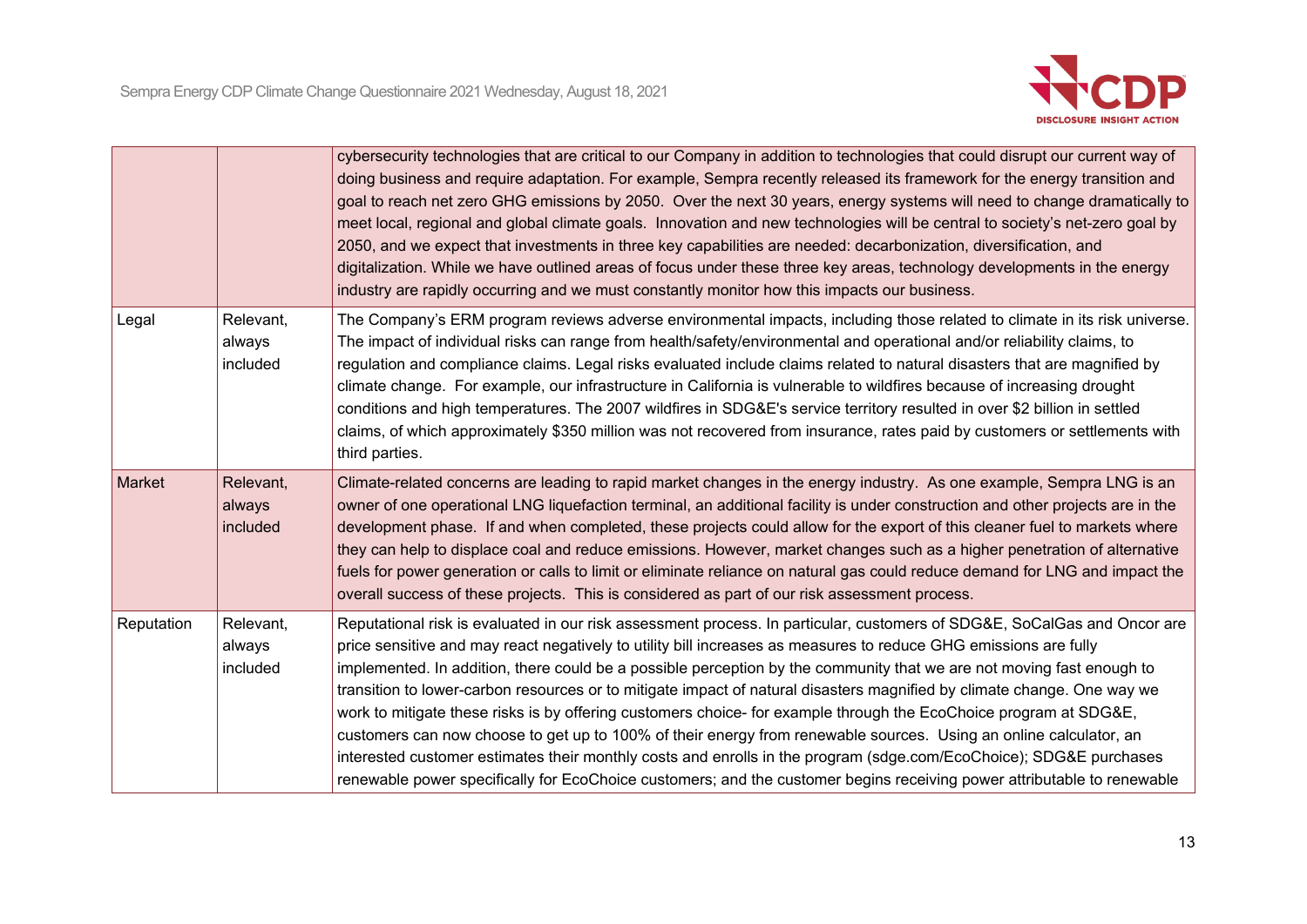

|                     |                                 | sources. In addition, in late 2020 the CPUC approved SoCalGas and SDG&E's request to offer a voluntary renewable<br>natural gas tariff, which will allow households and business to purchase RNG, the only renewable energy source that can be<br>carbon negative, from the utilities.                                                                                                                                                                                                                                                                                                                                                                                                                                                                                                                                                                                                                                                                                                                    |
|---------------------|---------------------------------|-----------------------------------------------------------------------------------------------------------------------------------------------------------------------------------------------------------------------------------------------------------------------------------------------------------------------------------------------------------------------------------------------------------------------------------------------------------------------------------------------------------------------------------------------------------------------------------------------------------------------------------------------------------------------------------------------------------------------------------------------------------------------------------------------------------------------------------------------------------------------------------------------------------------------------------------------------------------------------------------------------------|
| Acute<br>physical   | Relevant,<br>always<br>included | As part of Sempra's Enterprise Risk Management program, we include an environmental category in our risk universe to<br>address adverse environmental impacts, including those related to climate. The impact of individual risks is assessed in the<br>following areas: Health/Safety/Environmental, Operational and Reliability, Regulation/Legal/Compliance, Financial. One of<br>the primary acute physical risks is the potential for wildfires impacting our communities and infrastructure. Increasing<br>drought conditions in California are increasing the risk of devastating wildfires. We have already experienced this in the San<br>Diego region where SDG&E operates, and it is a factor that is always considered in risk assessments.<br>SDG&E has long been recognized as a leader in wildfire innovation and weather science and continues to invest in fire<br>hardening to support public safety. Since 2007, SDG&E has continued to improve and build upon its wildfire mitigation |
|                     |                                 | efforts, culminating in the latest iteration of its wildfire mitigation program, "Fire Safe 4.0." As part of its efforts, SDG&E<br>leverages an enhanced weather and camera network to measure fuel moisture and monitor chlorophyll in vegetation;<br>artificial intelligence to identify smoke patterns and deploy push notifications; remote sensing to detect hot spots and link<br>with cameras to provide alerts; risk-based decision tools to assess wildfire and public safety power shutoff risks; strategic<br>hardening, such as undergrounding, covered conductor and falling conductor protection; community programs, including<br>microgrids and generators to help keep communities energized, and a mobile app to help keep customers informed; and<br>enhanced vegetation management within high fire threat districts.                                                                                                                                                                 |
| Chronic<br>physical | Relevant,<br>always<br>included | As part of Sempra's Enterprise Risk Management program, we include an environmental category in our risk universe to<br>address adverse environmental impacts, including those related to climate. The impact of individual risks is assessed in the<br>following areas: Health/Safety/Environmental, Operational and Reliability, Regulation/Legal/Compliance, Financial. A<br>chronic physical risk that is considered in our risk assessment is the potential impact of sea level rise due to climate change.<br>SDG&E and SoCalGas have infrastructure located in coastal areas and could be subject to infrastructure damage with<br>coastal flooding and inundation. They are working to assess these risks, including through scenario planning. SDG&E and<br>SoCalGas participated in a study conducted by the California Energy Commission analyzing the exposure of utility<br>infrastructure to climate change-driven coastal wave flooding, tidal inundation, and coastal erosion.            |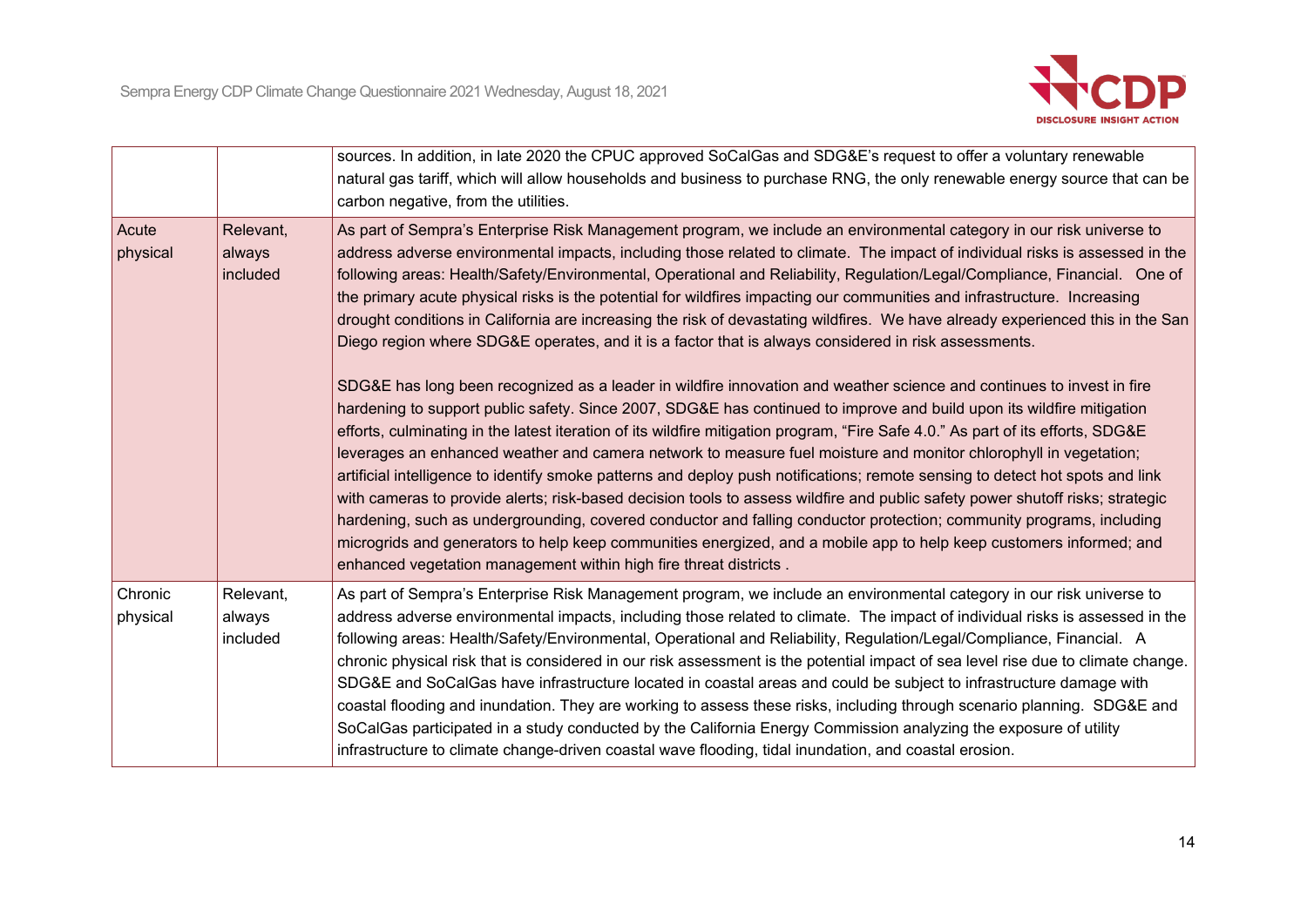

# **C2.3**

**(C2.3) Have you identified any inherent climate-related risks with the potential to have a substantive financial or strategic impact on your business?**

Yes

## **C2.3a**

**(C2.3a) Provide details of risks identified with the potential to have a substantive financial or strategic impact on your business.**

## **Identifier**

Risk 1

## **Where in the value chain does the risk driver occur?**

Direct operations

## **Risk type & Primary climate-related risk driver**

Current regulation Mandates on and regulation of existing products and services

## **Primary potential financial impact**

Increased indirect (operating) costs

## **Company-specific description**

Sempra's operating companies can face civil liability and criminal penalties, enforcement actions, financial fines and increases in operating costs if they fail to comply with federal and state air pollution limits and other environmental regulations. For example, under California's Renewable Portfolio Standard (RPS), SDG&E was required to contract 33% of electricity purchased on behalf of its customers from renewable sources by 2020. California SB 100 increases this requirement to 60% renewable energy delivered to customers by 2030 and 100% renewable or zero-carbon energy by 2045. SDG&E has gone from delivering less than 1% of power from renewable sources in 2002 to delivering an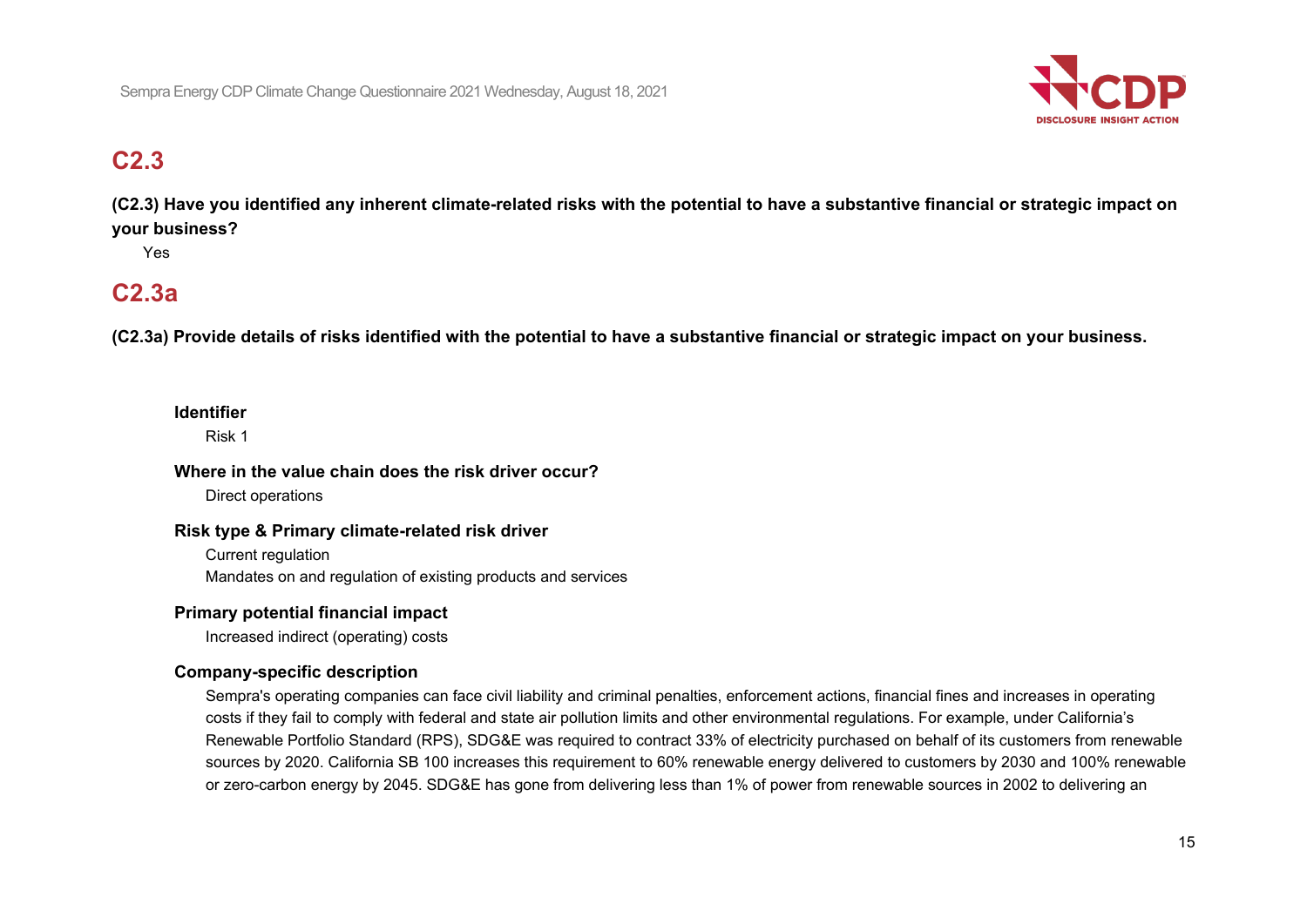

average of 42% between 2017-2020, overcoming challenges as the renewables market has developed over this period. While SDG&E is on track to meet mandated goals, failure to comply could subject it to CPUC-imposed penalties, which could materially affect the business, cash flows, financial condition, results of operations and/or prospects of SDG&E. Per the CPUC decision D.18-05-026, section 3.5, the limit on the total amount of penalties for failure to comply with the RPS requirements is \$100 million for 2021-2024; \$75 million for 2025-2027; and \$75 million for 2028-2030.

## **Time horizon**

Short-term

## **Likelihood**

Unlikely

## **Magnitude of impact**

High

## **Are you able to provide a potential financial impact figure?**

Yes, a single figure estimate

## **Potential financial impact figure (currency)**

250,000,000

**Potential financial impact figure – minimum (currency)**

**Potential financial impact figure – maximum (currency)**

## **Explanation of financial impact figure**

Although SDG&E is on track to meet RPS goals, failure to comply could subject it to CPUC-imposed penalties. which could materially affect its business, cash flows, financial condition, results of operations and/or prospects. The limit on the total amount of penalties for failure to comply with the RPS requirements is \$100 million for 2021-2024; \$75 million for 2025-2027; and \$75 million for 2028-2030. The \$250,000,000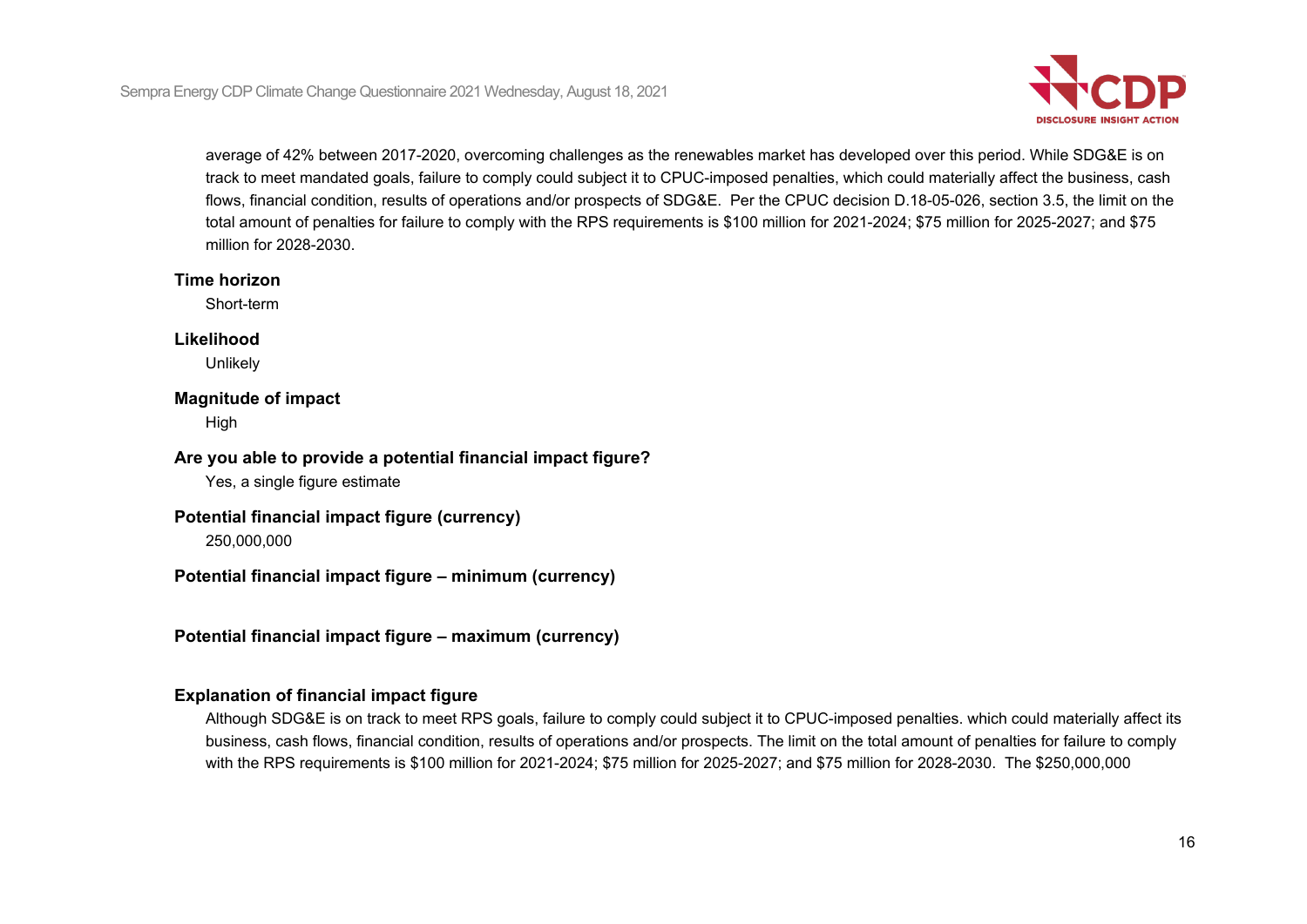

represents the maximum penalty that could result from non-compliance with the RPS requirements pursuant to the foregoing limits.

#### **Cost of response to risk**

600,000,000

## **Description of response and explanation of cost calculation**

SDG&E has progressed from delivering less than 1% of power from renewable sources in 2002 to delivering an average of 42% between 2017- 2020. SDG&E continues to procure renewable energy to meet targets. The \$600 million represents SDG&E's annualized capital expenditures between 2018-2020 per the Final 2020 RPS plan. The market for renewable energy is dynamic and multiple factors can impact project development and SDG&E's attainment of RPS goals. For example, California's load-serving entities are required to procure 60% of their electricity from renewable resources by 2030. SDG&E's procurement team monitors its portfolio to help ensure the company stays in compliance but is also subject to project risk and additional regulatory requirements. Further, enhancements to the energy grid are also integral to achieving 100% zero-carbon energy in 2045. Energy storage at grid scale can help mitigate the effects of renewable energy intermittency and energy shifting. Over time, energy-storage and energy-shifting capabilities will need to expand to manage daily intermittency needs and mitigate the impact of lengthy weather events. Besides charging primarily when there is an overabundance of renewables and prices are low and discharging later in the day when solar is coming offline, these batteries can provide ancillary services to help maintain grid stability. And although these patterns will likely change over time as more energy storage and renewables are connected to the grid, they can inform planning for the next decade and beyond.

## **Comment**

**Identifier**

Risk 2

**Where in the value chain does the risk driver occur?** Direct operations

**Risk type & Primary climate-related risk driver**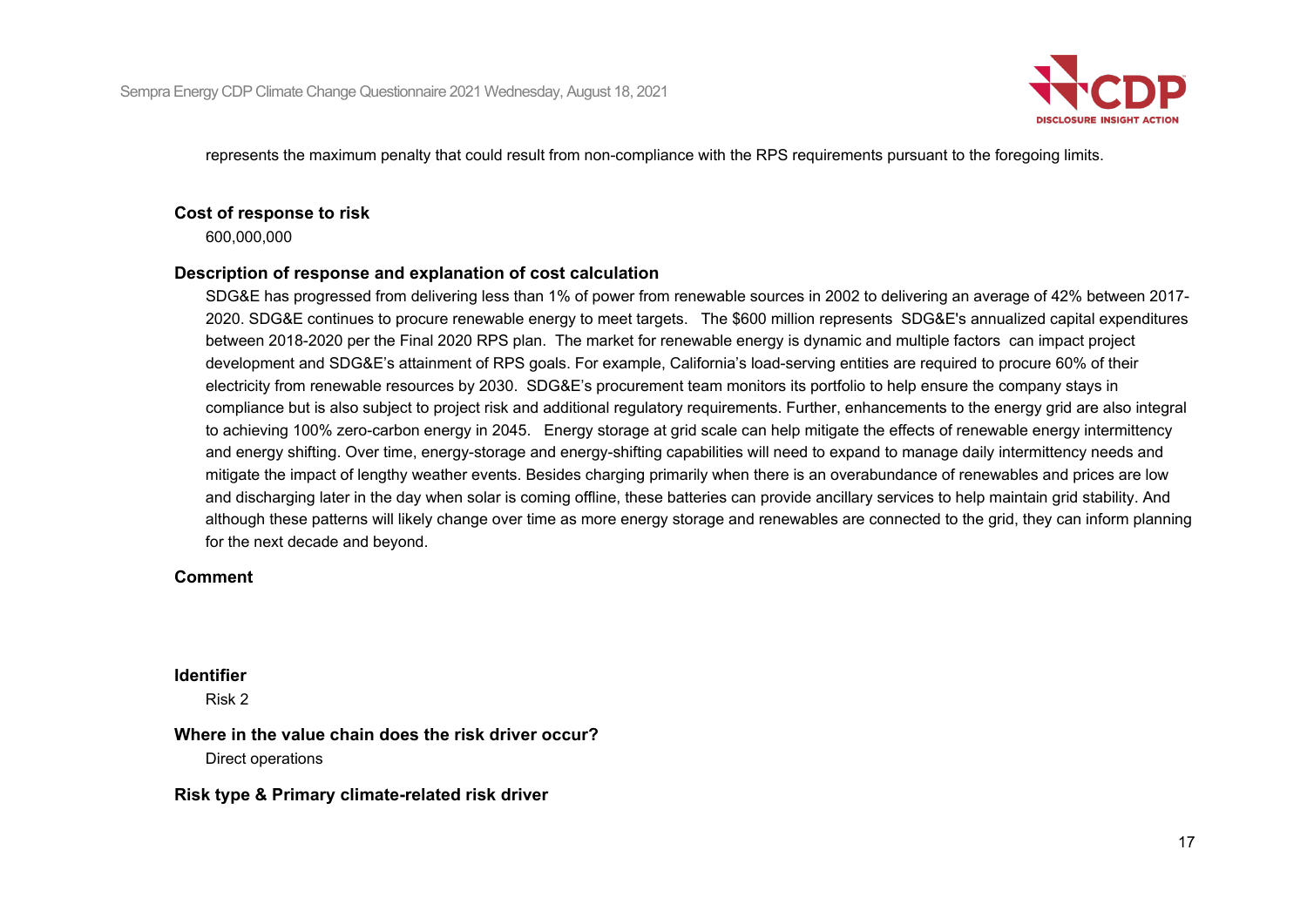

#### Chronic physical

Changes in precipitation patterns and extreme variability in weather patterns

#### **Primary potential financial impact**

Increased indirect (operating) costs

#### **Company-specific description**

A variety of factors including frequent and more severe drought conditions, precipitation changes, changes in vegetation, unseasonably warm temperatures, very low humidity and stronger winds have increased the duration of the wildfire season and the intensity and prevalence of wildfires, including in SDG&E's and SoCalGas' service territories, and have made these wildfires increasingly difficult to predict and contain. These wildfires could place third-party property and our California utilities' infrastructure in jeopardy and reduce the availability of hydroelectric generators, and the wildfires and associated weather conditions could lead to temporary power shortages. In addition, certain of California's local land use policies and forestry management practices have been relaxed to allow for the construction and development of residential and commercial projects in high-risk fire areas that may not have the infrastructure or contingency plans necessary to address wildfire risks, which could lead to increased third-party claims and greater losses for which SDG&E or SoCalGas may be liable. In addition, credit rating agencies routinely evaluate Sempra and its California utilities on a number of factors, including the increased risk of wildfires in California. We have also experienced increased costs and difficulties in obtaining insurance coverage for wildfires that could arise and these conditions could continue to worsen. The insurance that has been obtained for wildfire liabilities may not be sufficient to cover all losses that we may incur or may not be available in sufficient amounts to meet requirements of the California Assembly Bill (AB) 1054 and AB 111 (collectively, Wildfire Legislation) which addresses certain important issues related to catastrophic wildfires in the State of California and their impact on electric investor-owned utilities (IOUs) in the state. Uninsured losses may not be recoverable in customer rates. Increases in the cost of insurance may be challenged when we seek cost recovery. As a result of the strict liability standard applied to wildfires in California caused by electric IOUs, recent losses recorded by insurance companies, and the risk of an increase in the number and size of wildfires, insurance for wildfire liabilities may not be available or only at rates that are prohibitively expensive and may not be available in such amounts as are necessary to cover potential losses .

#### **Time horizon**

Short-term

#### **Likelihood**

About as likely as not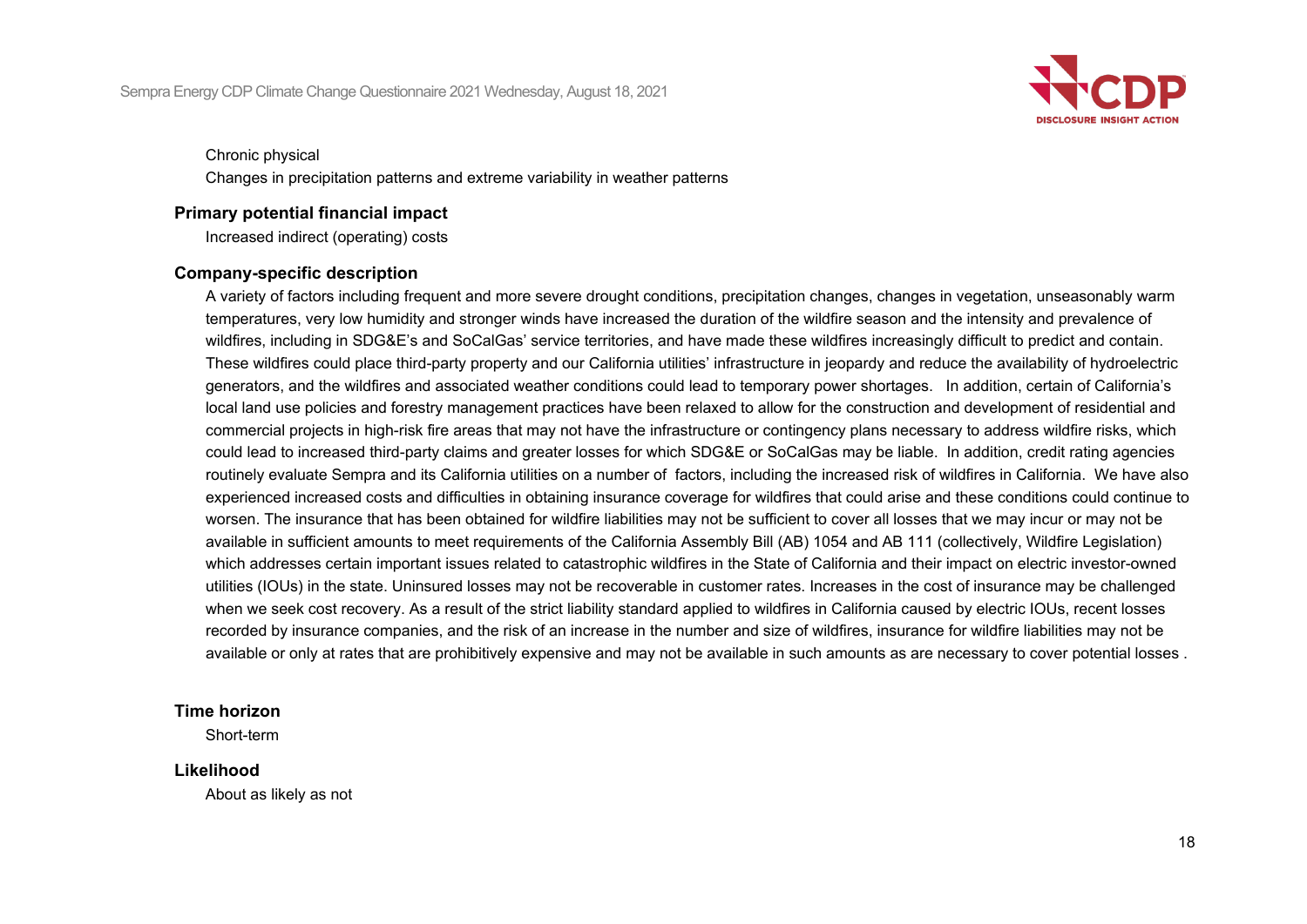Sempra Energy CDP Climate Change Questionnaire 2021 Wednesday, August 18, 2021



**Magnitude of impact**

High

**Are you able to provide a potential financial impact figure?** Yes, a single figure estimate

**Potential financial impact figure (currency)** 451,500,000

**Potential financial impact figure – minimum (currency)**

**Potential financial impact figure – maximum (currency)**

## **Explanation of financial impact figure**

The expected financial impact is unknown but could be significant. The figure provided represents SDG&E's contributions and expected contributions to California's Wildfire Fund. In July 2019, the Governor of California signed the Wildfire Legislation) into law. The Wildfire Legislation did not change the doctrine of inverse condemnation, which imposes strict liability (meaning that liability is imposed regardless of fault) on a utility whose equipment is determined to be a cause of a fire. The Wildfire Legislation established a revised legal standard for the recovery of wildfire costs (Revised Prudent Manager Standard) and established a fund (the Wildfire Fund) designed to provide liquidity to participating California electric IOUs to pay IOU wildfire-related claims in the event the governmental agency responsible for determining causation determines the applicable IOU's equipment caused the ignition of a wildfire, primary insurance coverage is exceeded and certain other conditions are satisfied. We are unable to predict whether the Wildfire Legislation will be effectively implemented or consistently applied and its impact on SDG&E's ability to recover certain costs and expenses in the event that SDG&E's equipment is determined to be a cause of a fire. The \$451.5 million financial impact figure represents the amount recorded by SDG&E for its commitment to make shareholder contributions to the Wildfire Fund, measured at its present value as of July 25, 2019 (the date by which SDG&E opted to contribute to the Wildfire Fund).

**Cost of response to risk**

2,000,000,000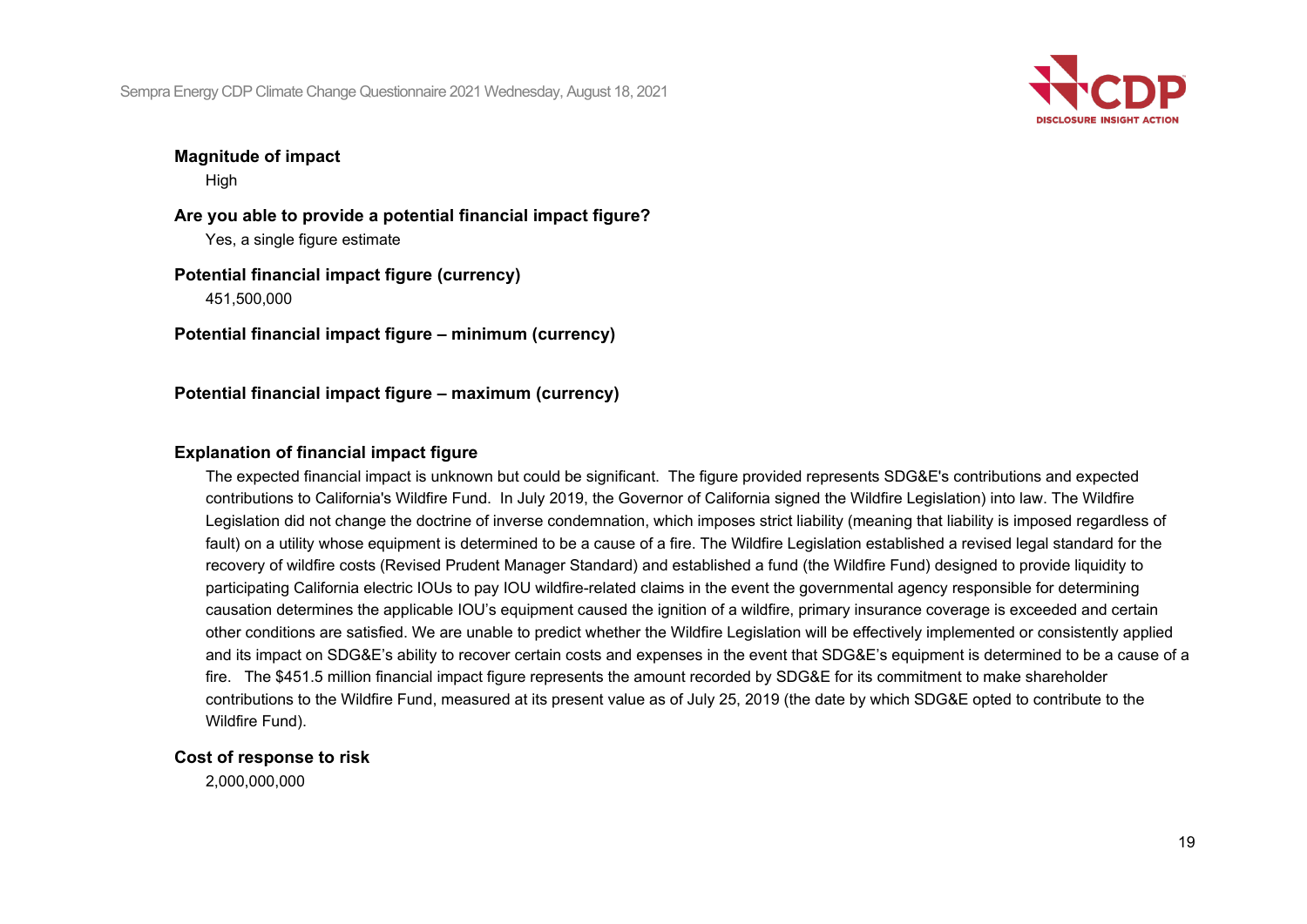

#### **Description of response and explanation of cost calculation**

SDG&E has strong risk management practices in place to mitigate wildfire risk. This has been an effort developed over the last decade, including over \$2.0 billion invested in wildfire mitigation since 2007 (which amount does not attempt to quantify future costs). In 2019, SDG&E issued its wildfire mitigation plan which outlines efforts to mitigate these risks. These efforts include:

- A cross functional wildfire risk mitigation governance structure; extensive workforce wildfire prevention training; fire potential communicated daily; stringent monitoring and inspection standards with robust internal controls;

- Aggressive infrastructure hardening + robust vegetation management program ▪ Leading practices in construction, maintenance and operations, including proactive de-energization for safety ▪ Dedicated firefighting resources and one of the largest heli-tankers in the world; - Advanced situational awareness tools for modelling fire risk: Santa Ana Wildfire Threat Index | Wildfire Risk Reduction Modelling; Highest

concentration of utility-owned weather network in the U.S. with 100+ cameras; Robust vegetation management program tracking 460K+ trees; - Stakeholder collaboration with ~100 community partners • Weather data shared with fire and weather agencies, academia and general public • Community Resource Centers supporting most impacted customers.

As part of its efforts to help manage this risk, SDG&E was one of the first utilities in the country to develop a dedicated Fire Science & Climate Adaptation Department. This department includes five full-time meteorologists that monitor weather conditions that could lead to wildfire events. These meteorologists analyze daily weather data using fire behavior modeling software created by SDG&E to provide microclimate forecasts to our electric system operators, as well as to partners across the county. In addition, SDG&E utilizes over 100 cameras that allow it to monitor the potential of wildfire events. This state-of-the art camera network includes 17 high-definition, live-streaming, pan-tilt-zoom cameras that help CAL FIRE more quickly locate and size up wildfires to develop initial plans of attack for first responders prior to their arrival. These cameras and the entire network have become vital in SDG&E's efforts to help prevent wildfire spread.

**Comment**

**Identifier**

Risk 3

**Where in the value chain does the risk driver occur?**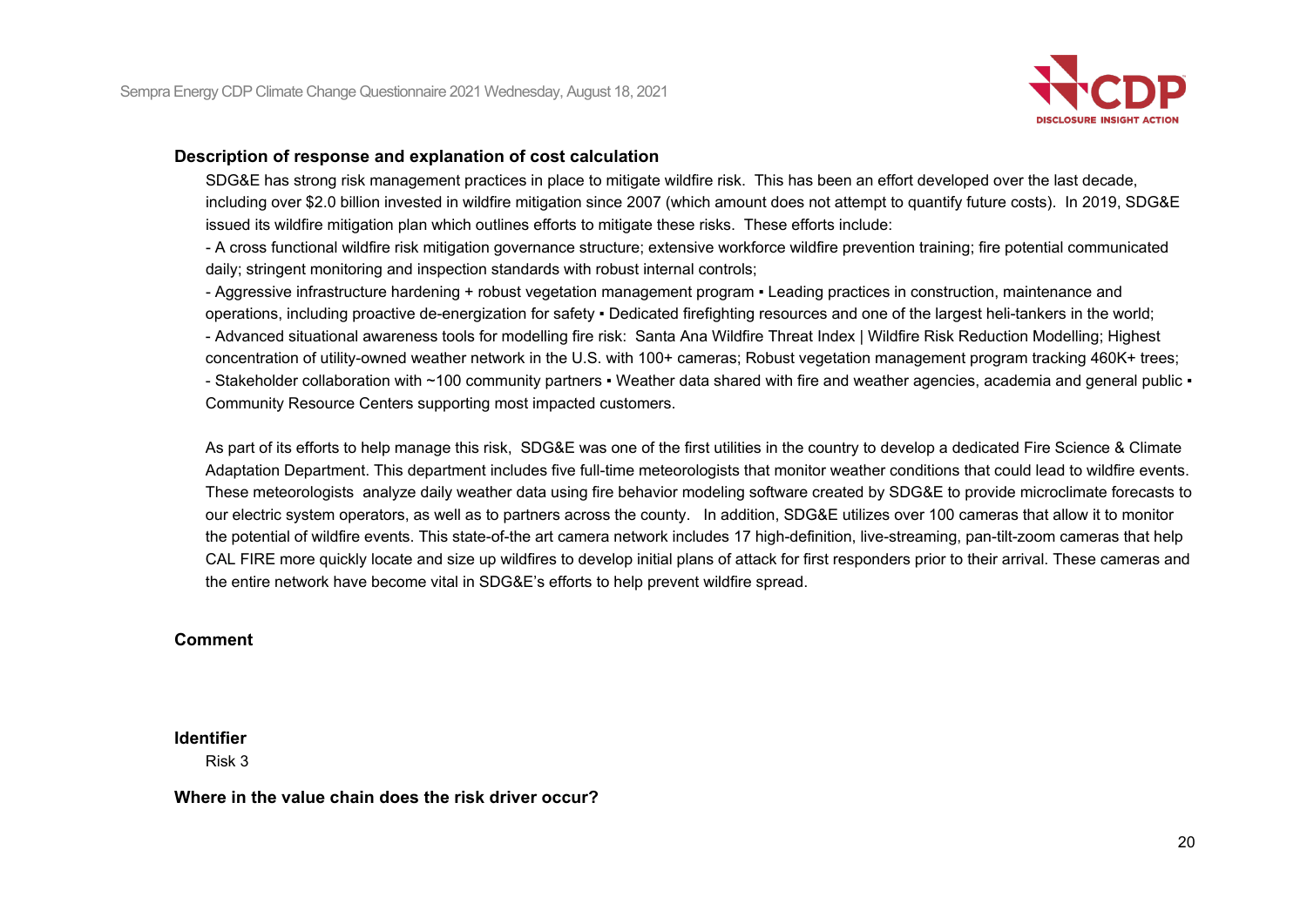Sempra Energy CDP Climate Change Questionnaire 2021 Wednesday, August 18, 2021



Direct operations

#### **Risk type & Primary climate-related risk driver**

Chronic physical Rising sea levels

#### **Primary potential financial impact**

Increased capital expenditures

#### **Company-specific description**

Rising sea levels pose a threat to our energy infrastructure located in coastal areas. Through our California utilities SDG&E and SoCalGas and IEnova operations, we have a concentration of operations and infrastructure in coastal areas of California and Northern Baja California, Mexico. According to the San Diego Region Report issued by Scripps Institution of Oceanography in partnership with other regional partners as part of California's 4th climate change assessment, sea level may rise in the San Diego region significantly faster between now and 2050 than the roughly 0.6 feet of rise measured over the last century. In fact, the report says that by 2050, we could experience a rise of about 12 inches relative to sea level in 2000. Sea level rise may be compounded by other causes of flooding that we already experience- extreme high tides and storm surges- that are expected to cause the greatest impacts. Coastal flooding may also lead to further beach and bluff erosion as well as runoff and drainage problems from intense storms. If these effects were to occur, extended service losses and operational challenges could result. The gas system could also experience some impacts from climate change, including in the form of increased repair/maintenance needs or localized disruptions. Widespread disruptions to natural gas infrastructure would not be expected due to limited project exposure to climate hazards, and low system sensitivity when hazards do occur. Other indirect impacts could be experienced by nearby communities if critical customers served by the substations, such as sewage pumping stations, hospitals, airports, and ports, are affected by outages. For other asset types, potential direct impacts are expected in the form of increased maintenance and repair costs.

#### **Time horizon**

Long-term

## **Likelihood**

Likely

## **Magnitude of impact**

High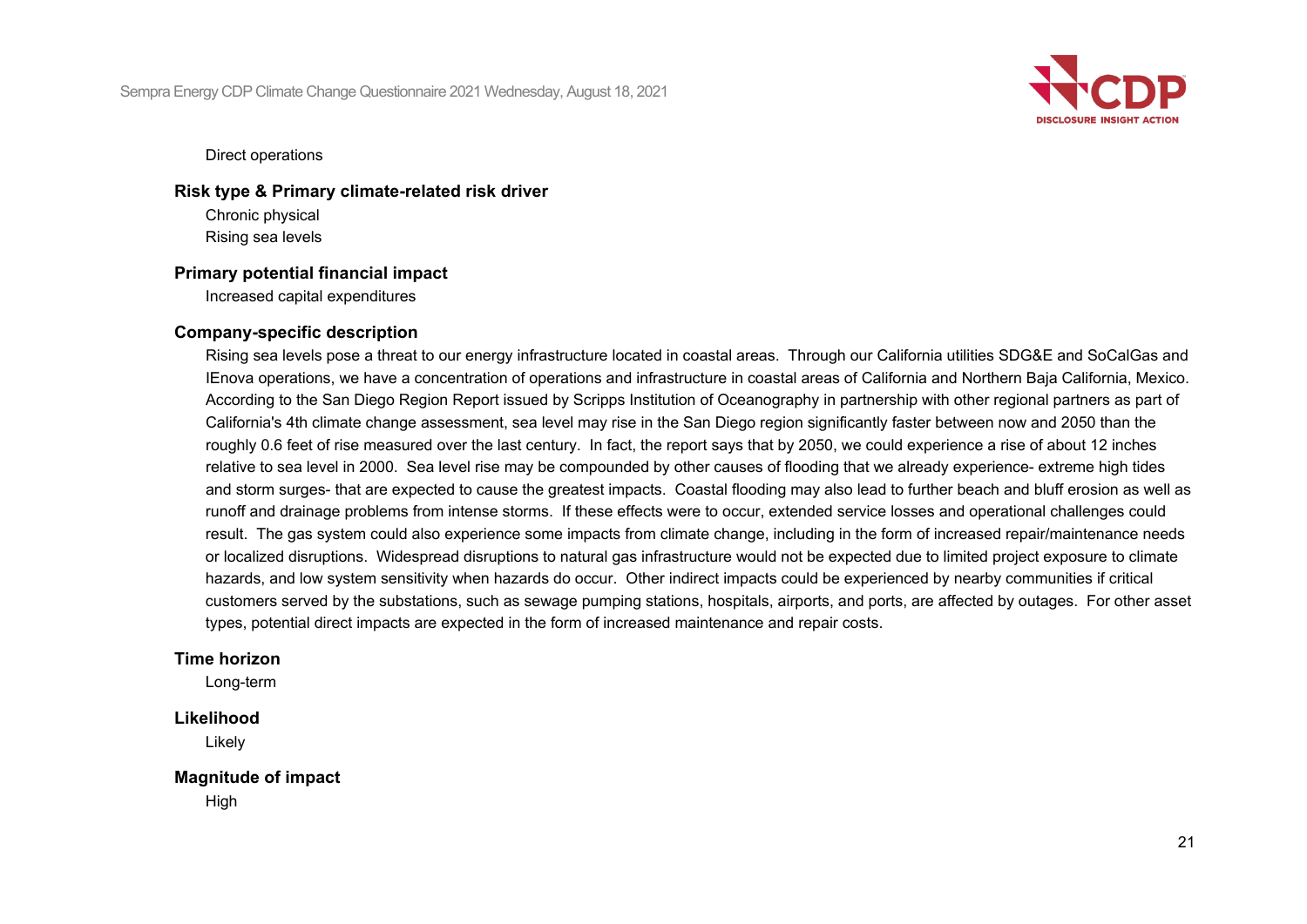

**Are you able to provide a potential financial impact figure?**

Yes, a single figure estimate

**Potential financial impact figure (currency)** 920,000,000

**Potential financial impact figure – minimum (currency)**

**Potential financial impact figure – maximum (currency)**

## **Explanation of financial impact figure**

The \$920 million represents an example of the potential financial impact of service losses and operational challenges that could take place at IEnova's Energia Costa Azul LNG facility located in the coastal area of Rosarito-Ensenada in Baja California if nothing were done to mitigate the impacts of sea level rise and the facility were to not be operational. IEnova has mitigating measures like buoys that permanently monitor waves and tides, an insurance policy that covers for climate disasters, and maintenance programs to help maintain this asset's integrity that are considered in the estimated costs section.

## **Cost of response to risk**

3,800,000

## **Description of response and explanation of cost calculation**

IEnova is working to complete a climate change risk assessment to analyze the levels of threat, exposure and vulnerability of their operations under different climate-related scenarios. Based on the results of this study, IEnova will look to determine the potential economic impact to its business derived from these risks and identify the necessary adaptation measures in an effort to avoid or reduce negative impacts to operations as a result of climate change, where possible. The \$3,800,000 represents mitigating measures at the Energia Costa Azul facility for buoys that permanently monitor waves and tides, an insurance policy that covers for climate disasters, and maintenance programs to help maintain this asset's integrity.

To better understand this threat and be able to take the necessary actions, SDG&E and SoCalGas participated in a study with the California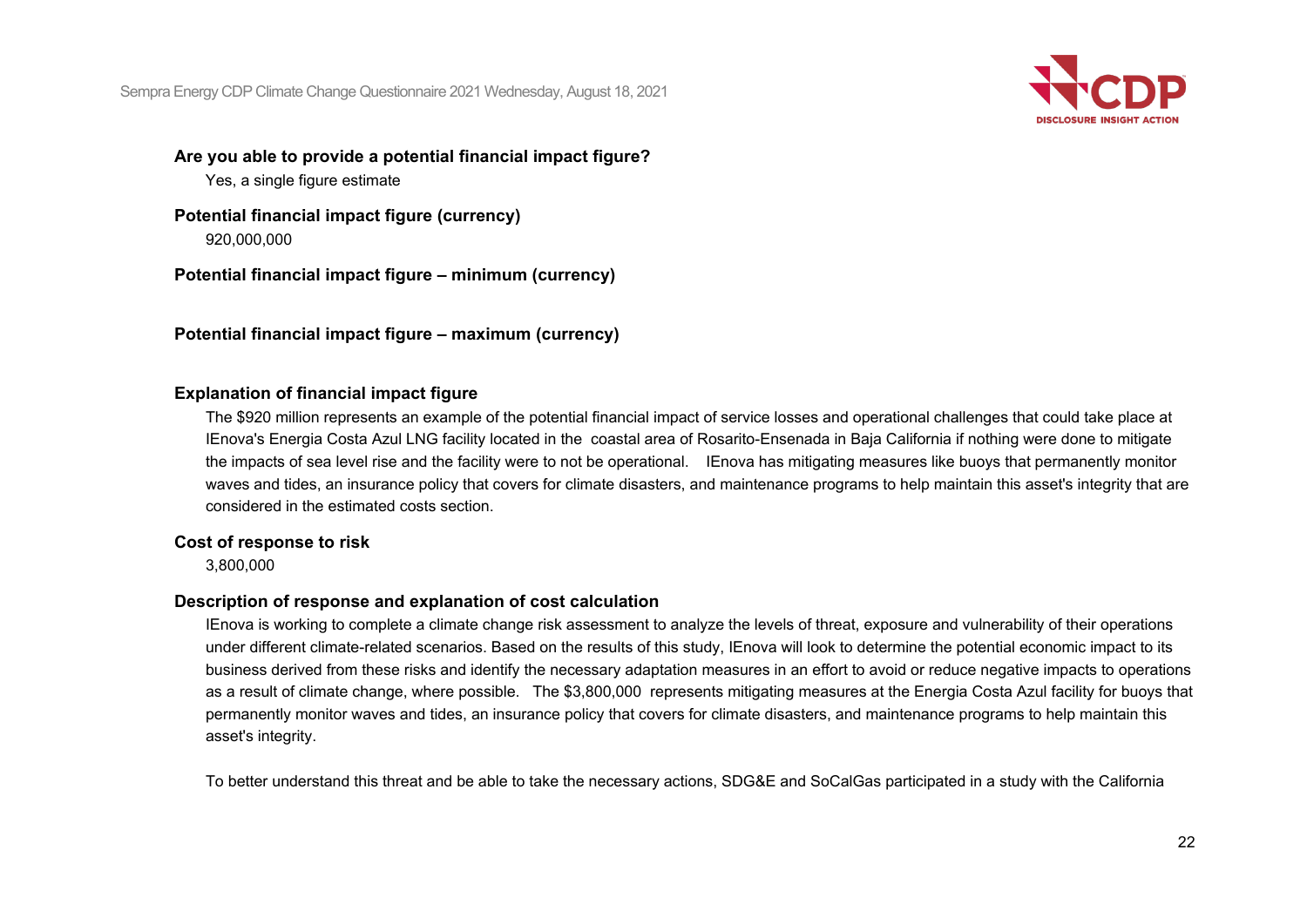

Energy Commission analyzing the exposure of utility assets to climate change-driven sea level rise. To develop action plans for the adaptation actions identified in the study, SDG&E and SoCalGas have focused on reporting the study results throughout the organization, utilizing workshops and one-on-one communication. Maps are being developed that will be integrated into the geographic information system highlighting at-risk infrastructure and locations that can be used to inform new construction standards. SDG&E is identifying monitoring procedures through a flexible adaptation pathways approach in which short- and long-term adaptation measures are identified and evaluated. For example, upon looking further into the results of the scenario analysis study, SDG&E determined that one substation faces the highest level of risk for impacts related to sea level rise. SDG&E has partnered with the Scripps Institute of Oceanography to install a sensor west of the substation to monitor and generate wave models, and allow for more detailed projections of coastal flooding and better understanding of potential sea level rise in the future. In addition, SDG&E is now engaged in a vulnerability assessment for its entire service territory and all its assets for a multitude of climate hazards on several different time scales, creating projections for the next 50 years. This will be the most comprehensive assessment the utility has conducted to date and will serve as a guiding document for how the utility addresses climate change risks moving forward.

## **Comment**

#### **Identifier**

Risk 4

#### **Where in the value chain does the risk driver occur?**

Direct operations

## **Risk type & Primary climate-related risk driver**

Market Other, please specify Changes in traditional/fossil natural gas demand

## **Primary potential financial impact**

Decreased revenues due to reduced demand for products and services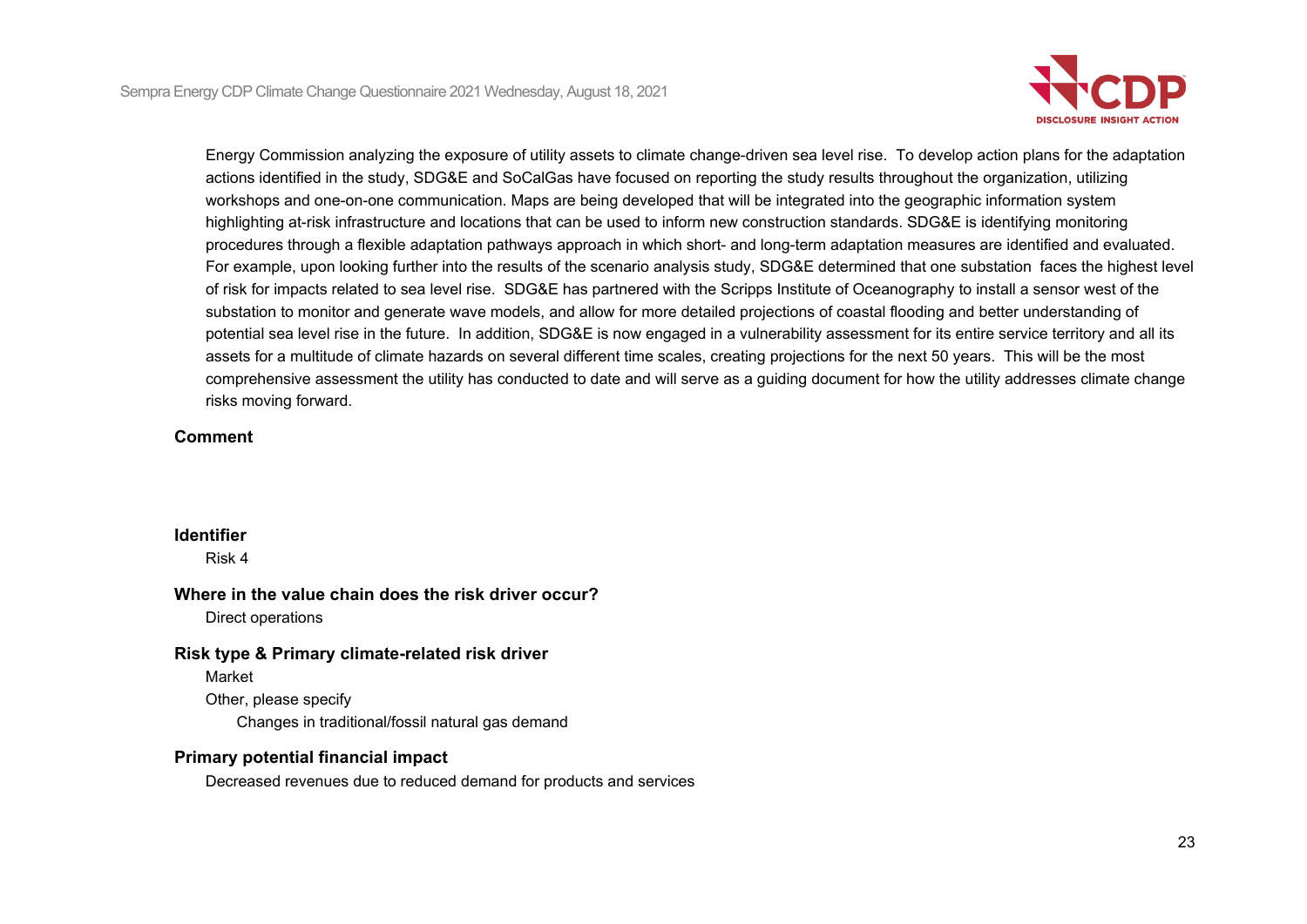

#### **Company-specific description**

In California, certain legislators and stakeholders have expressed a desire to further limit or eliminate reliance on natural gas by advocating increased use of renewable electricity and electrification. Certain California state agencies have proposed public policies that would prohibit or restrict the use and consumption of natural gas, for example in new buildings and appliances, and certain local city governments have passed ordinances restricting use of natural gas connections in newly constructed buildings. These proposals and ordinances could have an impact on natural gas demand over time. In addition, CARB, California's primary regulator for GHG emission reduction programs, has published plans for reducing GHG emissions in line with California's climate goals that include proposals to reduce reliance on traditional/fossil natural gas demand. The CPUC has initiated an Order Instituting Rulemaking (OIR) to update gas reliability standards, determine the regulatory changes necessary to improve coordination between gas utilities and gas-fired electric generators, and implement a long-term planning strategy to manage the state's transition away from traditional/fossil natural gas to meet decarbonization goals. A substantial reduction or the elimination of natural gas as an energy source in California could lead to certain of SoCalGas' and SDG&E's gas assets no longer meeting CPUC standards to recover costs and earn an associated rate of return, thus potentially causing our substantial investment in the value of these gas assets to be depreciated on an accelerated basis or become stranded,

We are exposed to risks related to our LNG export projects at various stages of development. Each project faces numerous risks and must overcome significant hurdles. The overall success of each project is dependent on global energy markets. In general, a shift in the supply of natural gas could depress LNG prices and the cost advantages of exporting LNG from the U.S. Global oil prices and their associated current and forward projections, as well as higher penetration of alternative fuels for power generation, or calls to limit or eliminate reliance on natural gas could also reduce LNG demand. Any of these developments could result in increased or decreased competition and impact prospects for LNG projects in an environment of declining LNG demand, and could negatively affect the performance and prospects of any of our projects that are or become operational.

#### **Time horizon**

Long-term

#### **Likelihood**

About as likely as not

#### **Magnitude of impact**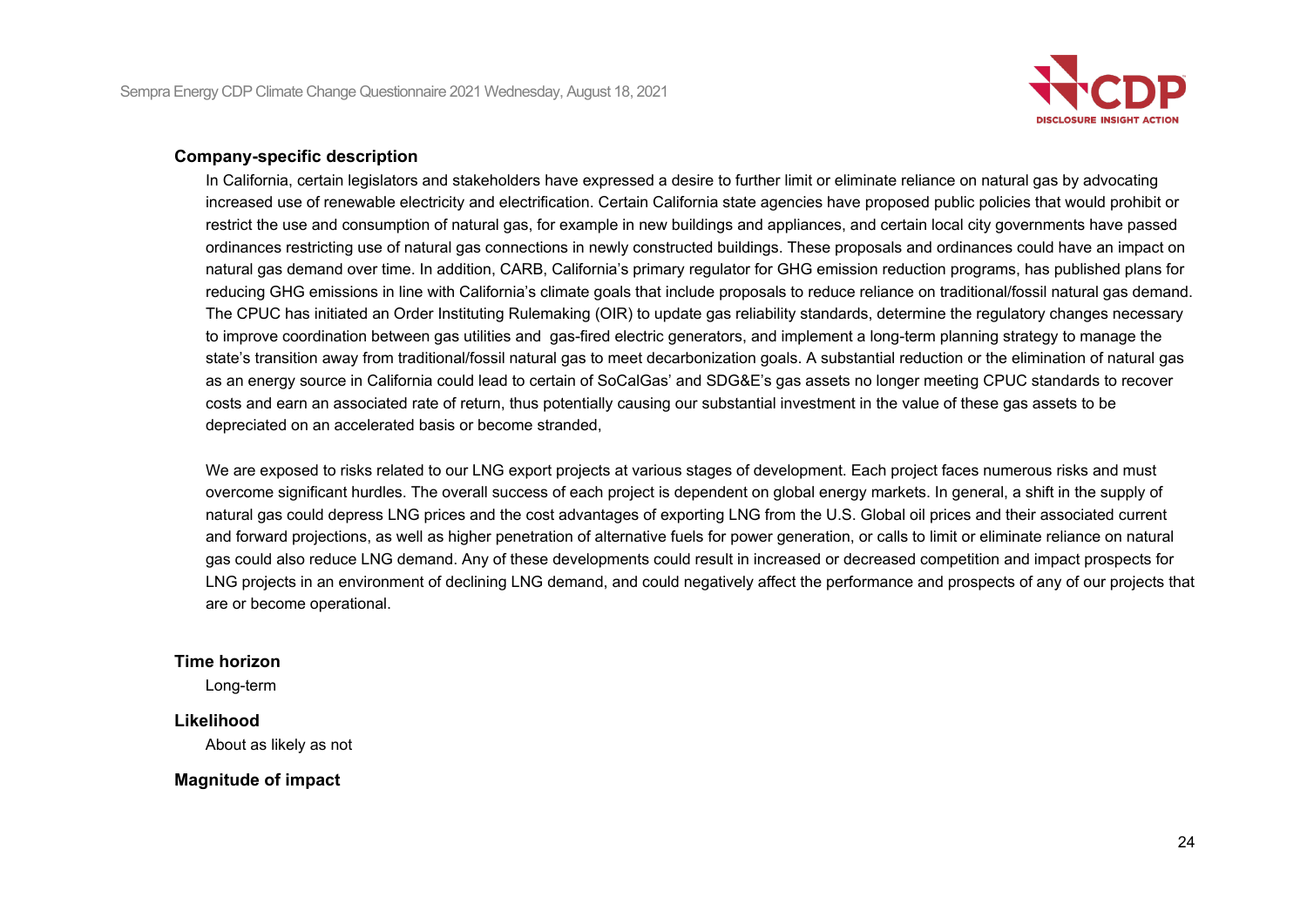Sempra Energy CDP Climate Change Questionnaire 2021 Wednesday, August 18, 2021



**High** 

**Are you able to provide a potential financial impact figure?**

Yes, an estimated range

**Potential financial impact figure (currency)**

**Potential financial impact figure – minimum (currency)** 400,000,000

**Potential financial impact figure – maximum (currency)** 450,000,000

## **Explanation of financial impact figure**

As one example of the potential financial impact, the Cameron LNG liquefaction project alone, which has been developed to help meet worldwide demand for natural gas, is expected to generate \$400-\$450 million of annual full run-rate earnings to Sempra for the full contract period (until 2039).

## **Cost of response to risk**

200,000,000

## **Description of response and explanation of cost calculation**

In general, our operating companies' assets have long-term contracts in place which mitigates some of this risk. Another way to mitigate our risk is through R&D efforts evaluating low-carbon technologies that can leverage gas infrastructure for storage and transportation. We continue to focus our strategy on assets that we believe will be critical to the transition to a lower-carbon future.

While annual/average gas use is projected to decline, the value of gas infrastructure system grows, particularly the parts of our system needed to support the reliable and resilient operation of an increasingly decarbonized electric grid. The gas distribution networks at our California utilities can transport lower and zero carbon fuels as well as carbon as we examine the need for a carbon management network. The evolution of the traditional utility business model is a necessary part of the energy transition, including a need to align cost allocation and rate design with beneficiaries and users of the system and monetize the resiliency and reliability provided by a clean fuel network. SoCalGas is investing in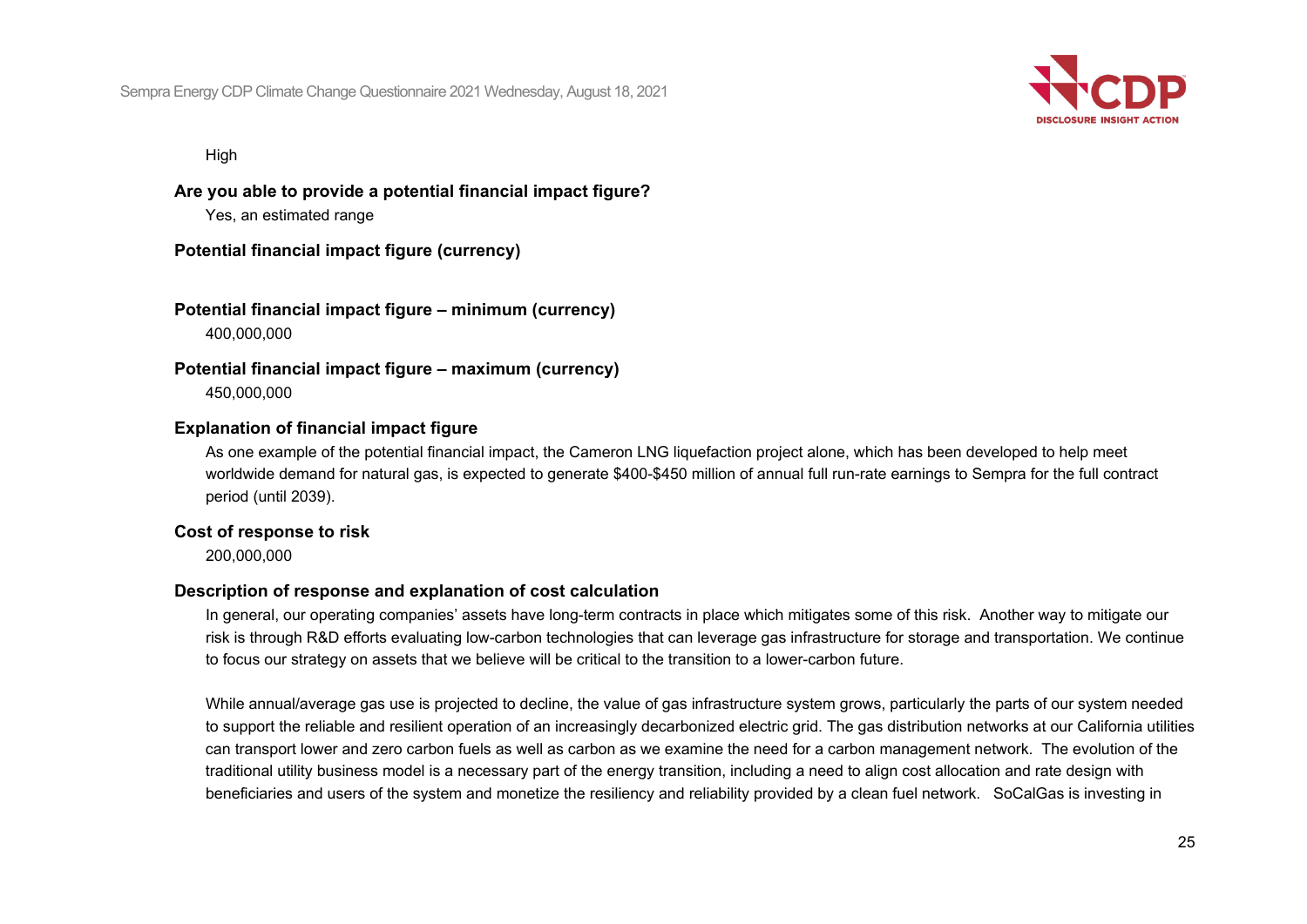

low/zero/negative carbon intensity projects that utilize the gas system to facilitate a quicker, cleaner and more affordable transition to a carbonneutral system. This includes RNG as well as hydrogen. In 2018, SoCalGas injected the first RNG into its pipelines and has a goal that by 2030 RNG will make up 20% of the natural gas delivered to its core customers. Capturing and utilizing RNG in the distribution system prevents the methane from going into the atmosphere.

The gas system can support California's goal of meeting California's retail electricity supply with a mix of RPS program-eligible and zerocarbon sources by 2045. Today, California curtails surplus renewable electricity. Rather than wasting that energy, the renewable energy can be used to produce electrolytic hydrogen, a renewable and zero-emissions energy source, that can be blended into the gas infrastructure.

Sempra LNG is also evaluating carbon capture utilization and sequestration (CCUS), hydrogen and carbon-neutral LNG project development opportunities. For example, LNG's proposed Hackberry CCUS project would sequester CO2 volumes from the Cameron LNG natural gas liquefaction facility and could result in scope 1 CO2 emissions reductions of 15%. The cost of response to this risk (\$200,000,000) are the approximate capital expenditures for this CCUS project.

**Comment**

**Identifier**

Risk 5

**Where in the value chain does the risk driver occur?**

Direct operations

#### **Risk type & Primary climate-related risk driver**

Market

Changing customer behavior

## **Primary potential financial impact**

Increased indirect (operating) costs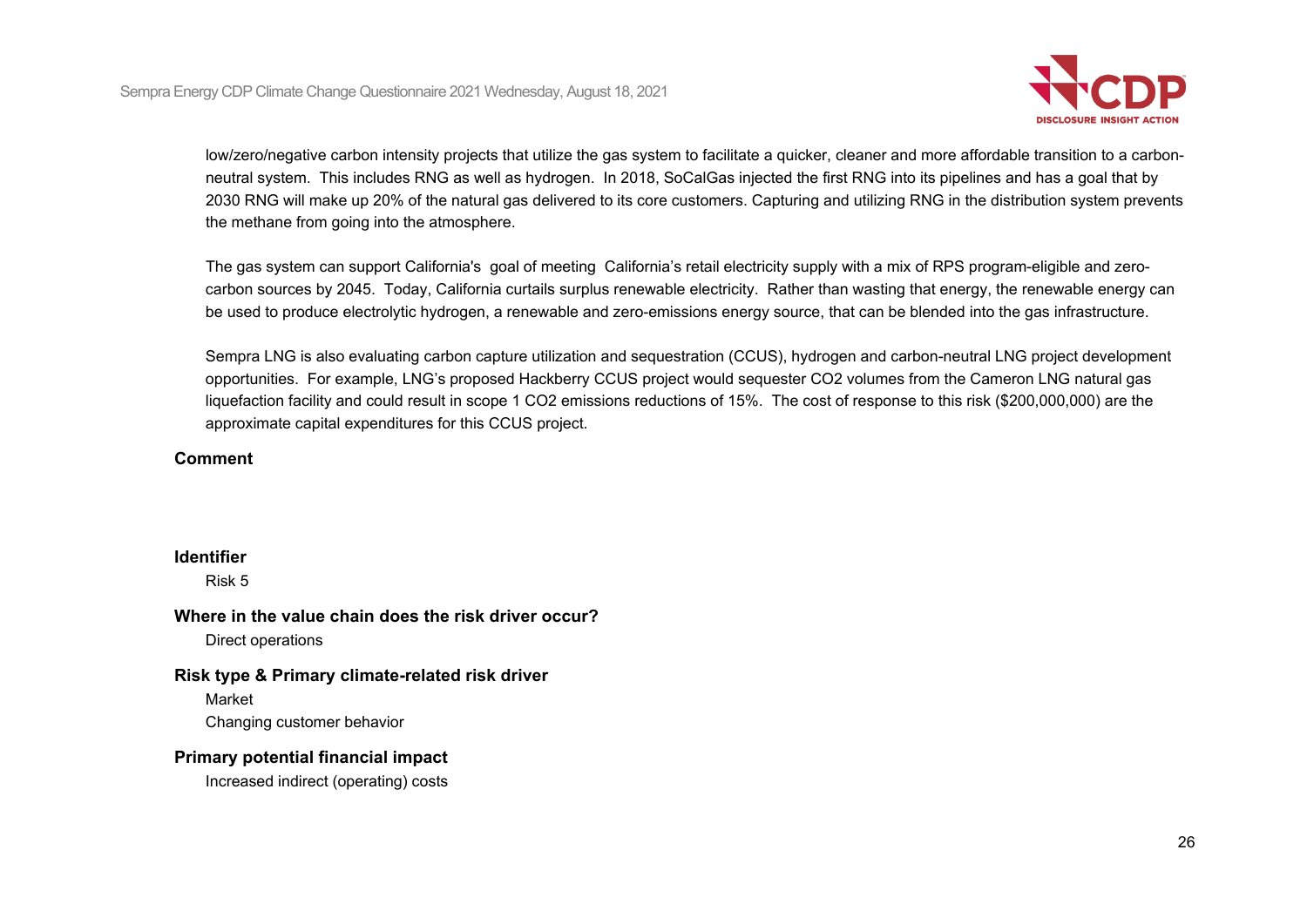

#### **Company-specific description**

Electric utilities in California are experiencing increasing deployment of distributed energy resources, such as solar generation, energy storage, energy efficiency and demand response technologies, and California's environmental policy objectives are accelerating the pace and scope of these industry changes. This growth of distributed energy resources will require modernization of the electric distribution grid to, among other things, accommodate increasing two-way flows of electricity and increase the grid's capacity to interconnect distributed energy resources. Moreover, enabling California's clean energy goals will require sustained investments in grid modernization, renewable integration projects, energy efficiency programs, energy storage options and electric vehicle infrastructure. The CPUC is conducting proceedings to: evaluate various projects and pilots; implement changes to the planning and operation of the electric distribution grid in order to prepare for higher penetration of distributed energy resources; consider future grid modernization and grid reinforcement investments; evaluate if traditional grid investments can be deferred by distributed energy resources; determine what, if any, compensation would be feasible and appropriate; and clarify the role of the electric distribution grid operator. These proceedings and the broader changes in California's electricity industry could result in new regulations, policies and/or operational changes that could materially adversely affect SDG&E's and Sempra's businesses, cash flows, financial condition, results of operations and/or prospects.

#### **Time horizon**

Short-term

**Likelihood**

Unlikely

**Magnitude of impact**

Medium

## **Are you able to provide a potential financial impact figure?**

No, we do not have this figure

**Potential financial impact figure (currency)**

**Potential financial impact figure – minimum (currency)**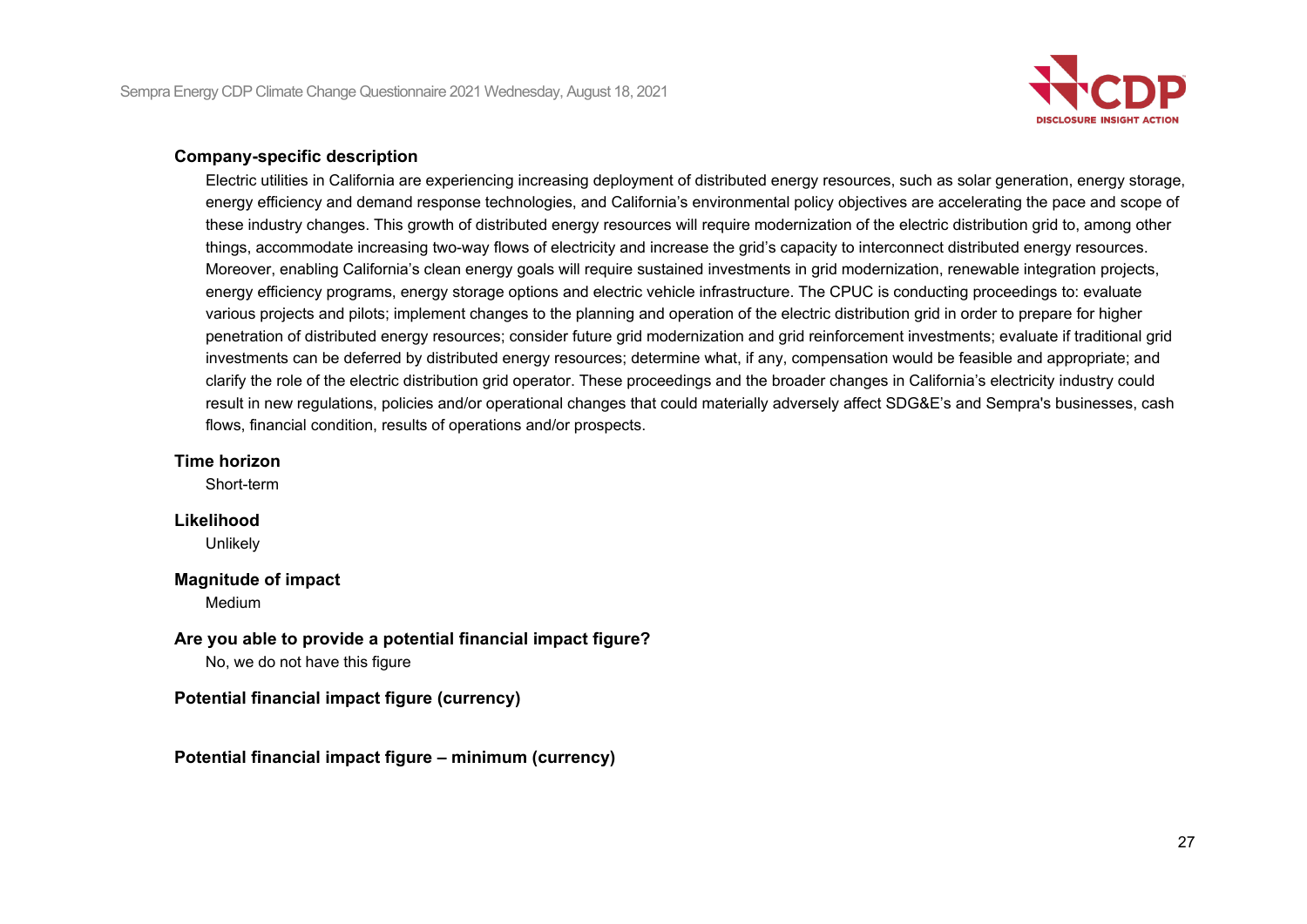

#### **Potential financial impact figure – maximum (currency)**

## **Explanation of financial impact figure**

SDG&E provides bundled electric procurement service through various resources that are typically procured on a long-term basis. While SDG&E currently provides such procurement service for most of its customer load, customers do have the ability to receive procurement service from a load serving entity other than SDG&E, through programs such as direct access (DA) and community choice aggregation (CCA). DA is currently limited by a cap based on gigawatt hours and CCA is only available if a customer's local jurisdiction (city) offers such a program. Several local jurisdictions, including the City and County of San Diego and other municipalities, have implemented, are implementing or are considering implementing CCA, which could result in SDG&E providing procurement service for less than half of its current customer load as early as December 31, 2021. When customers are served by another load serving entity, SDG&E no longer procures electricity for this departing load and the associated costs of the utility's procured resources could then be borne by SDG&E's remaining bundled procurement customers. Existing state law requires that customers opting to have CCA procure their electricity must absorb the cost of above-market electricity procurement commitments already made by SDG&E on their behalf, which requires equitable cost sharing among customers served by SDG&E and customers served by DA and CCA. If adequate mechanisms are not implemented to help ensure compliance with state law or if state law changes, remaining bundled customers of SDG&E could potentially experience large increases in rates for commodity costs under commitments made on behalf of CCA customers prior to their departure. If all such costs are not recoverable in rates, SDG&E could experience material increases in its unrecoverable commodity costs. If legislative, regulatory or legal action is taken that has the effect of preventing or delaying recovery of these procurement costs or if mechanisms are not in place to help ensure compliance with state law, the unrecovered costs could have a material adverse effect on SDG&E's and Sempra's cash flows, financial condition and/or results of operations.

## **Cost of response to risk**

## **Description of response and explanation of cost calculation**

In June 2017, the CPUC initiated a rulemaking proceeding to address the existing cost allocation mechanism. In a 2018 decision, the CPUC modified the existing Power Charge Indifference Adjustment (PCIA) to address concerns that the then-existing cost allocation and recovery mechanism was not preventing cost shifts between different groups of customers. The PCIA Decision updated the methodology for establishing the PCIA which helped to alleviate cost shifts between different groups of customers and helped achieve the goal of ratepayer "indifference". The revised methodology went into effect in January 2019, with additional implementation issues to be addressed through workshops in 2019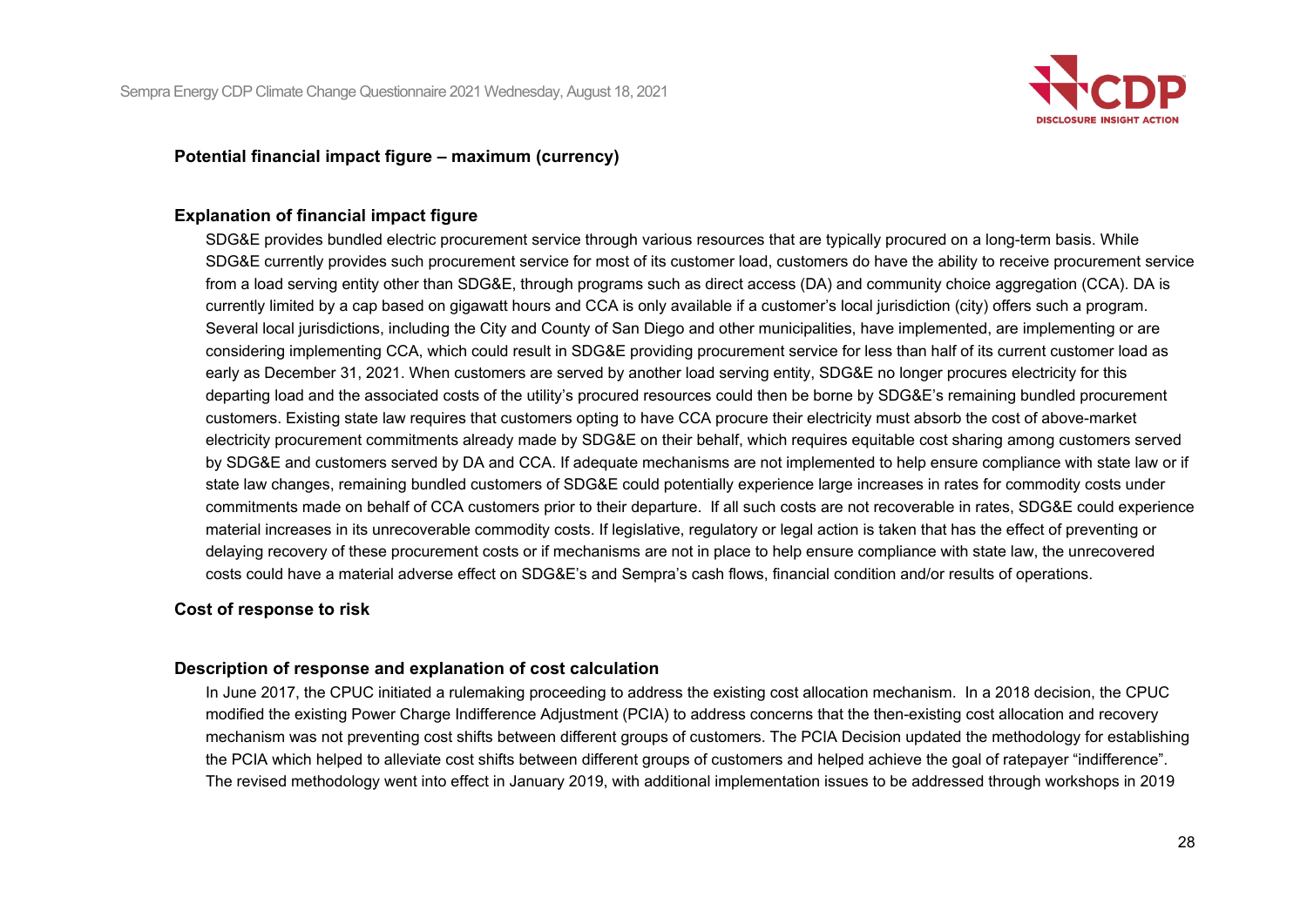

and implemented in 2020. Costs to monitor regulation related to CCAs do not represent a significant additional cost above already established departments.

## **Comment**

# **C2.4**

**(C2.4) Have you identified any climate-related opportunities with the potential to have a substantive financial or strategic impact on your business?**

Yes

## **C2.4a**

**(C2.4a) Provide details of opportunities identified with the potential to have a substantive financial or strategic impact on your business.**

## **Identifier** Opp1 **Where in the value chain does the opportunity occur?** Direct operations **Opportunity type** Products and services **Primary climate-related opportunity driver** Development and/or expansion of low emission goods and services **Primary potential financial impact**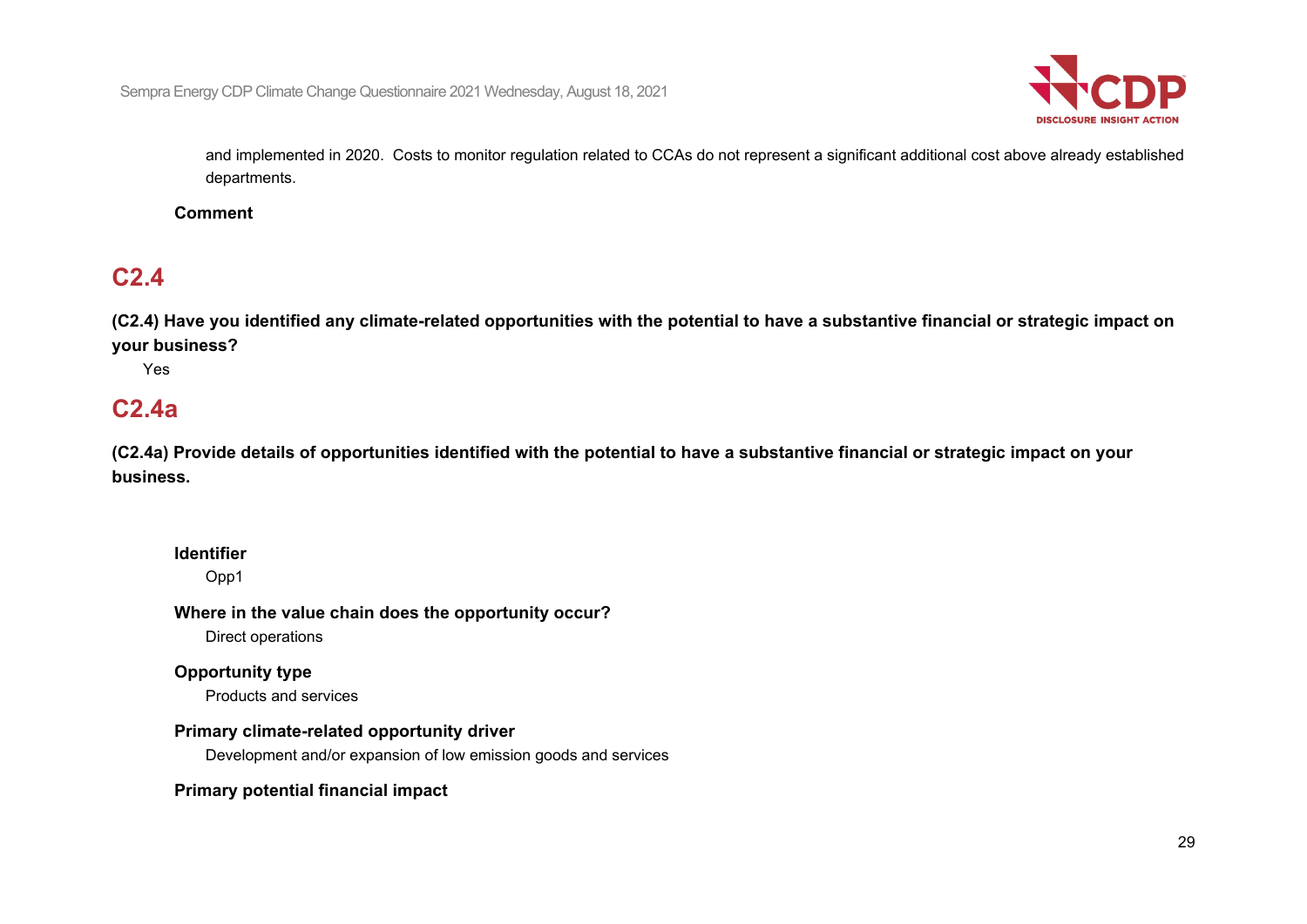

Increased revenues through access to new and emerging markets

## **Company-specific description**

Worldwide, there continues to be increasing demand for cleaner energy. And a number of countries are turning to natural gas to reduce the harmful emissions associated with coal. Natural gas is one of the cleanest fossil fuels, is increasingly available and affordable and will play a significant role in the transition to a lower-carbon future, in our view. Natural gas is projected to have the most growth of any energy type through 2040 as a result of environmental considerations; shifting generation resources with coal and nuclear retirements; and supply security issues (Europe's reliance on imports of natural gas continues to rise). With these trends, the demand for LNG is also expected to grow. Sempra LNG also has a substantial track record of developing North American LNG infrastructure, with more than \$12 billion developed in the last 15 years. This includes the development and operation of two regasification sites in Mexico and Louisiana. In addition, Sempra LNG has developed more than 12 million tonnes per annum (Mtpa) of LNG export capacity at its fully operational natural gas liquefaction facility Cameron LNG. We believe this expertise and experience in the industry position Sempra to take advantage of this opportunity to help meet demand for natural gas worldwide.

#### **Time horizon**

Short-term

## **Likelihood**

Virtually certain

#### **Magnitude of impact**

High

## **Are you able to provide a potential financial impact figure?**

Yes, an estimated range

## **Potential financial impact figure (currency)**

**Potential financial impact figure – minimum (currency)** 400,000,000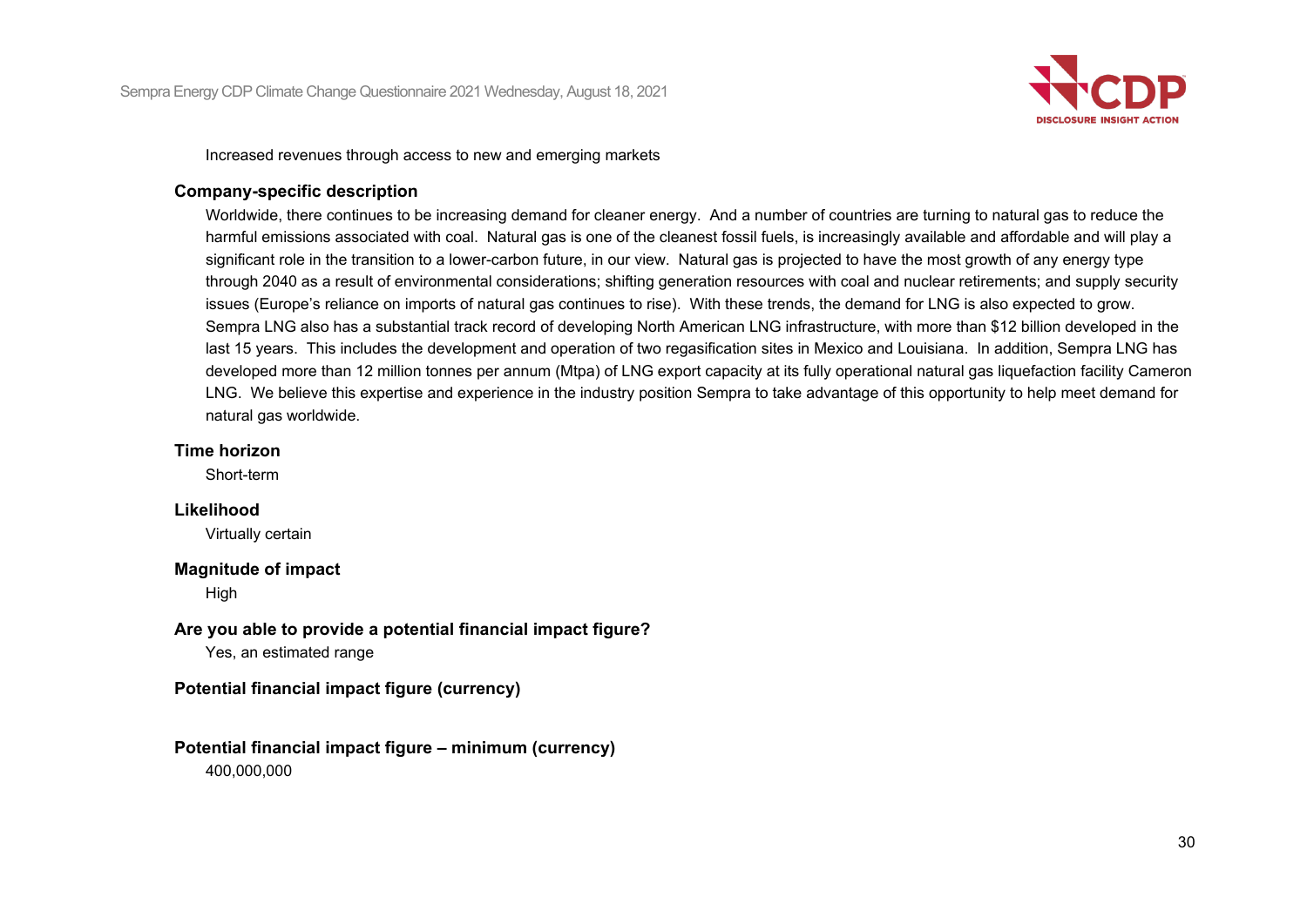

## **Potential financial impact figure – maximum (currency)**

450,000,000

## **Explanation of financial impact figure**

The Cameron LNG liquefaction project alone, which has been developed to help meet worldwide demand for natural gas, is expected to generate \$400-\$450 million of annual full run-rate earnings to Sempra for the full contract period (until 2039).

## **Cost to realize opportunity**

2,000,000,000

## **Strategy to realize opportunity and explanation of cost calculation**

To take advantage of these market opportunities, Sempra continues to execute on projects to expand access to natural gas and other enabling infrastructure with a focus on expanding LNG export capacity to deliver it to some of the largest world markets through strategically located projects in Louisiana, Texas and Mexico, which offer flexibility and scalability to meet current and future global LNG demand. One example of this effort is the ECA LNG Phase 1 project under construction. This project would be the first LNG export facility on the Pacific Coast of North America that can help connect abundant natural gas supplies from Texas and the Western U.S. directly to markets in Mexico and countries across the Pacific Basin. The ECA LNG Phase 1 project is currently under construction and is owned, and will be built and operated by Sempra LNG, IEnova, Sempra's subsidiary in Mexico, and a third party. It is expected to be a single-train liquefaction facility with a nameplate capacity of 3.25 million tonnes per annum (Mtpa) of LNG and an initial offtake capacity of approximately 2.5 Mtpa of LNG. Estimated capital expenditures for ECA LNG Phase 1 are approximately \$2 billion, including capitalized interest and project contingency.

## **Comment**

**Identifier**

Opp2

**Where in the value chain does the opportunity occur?**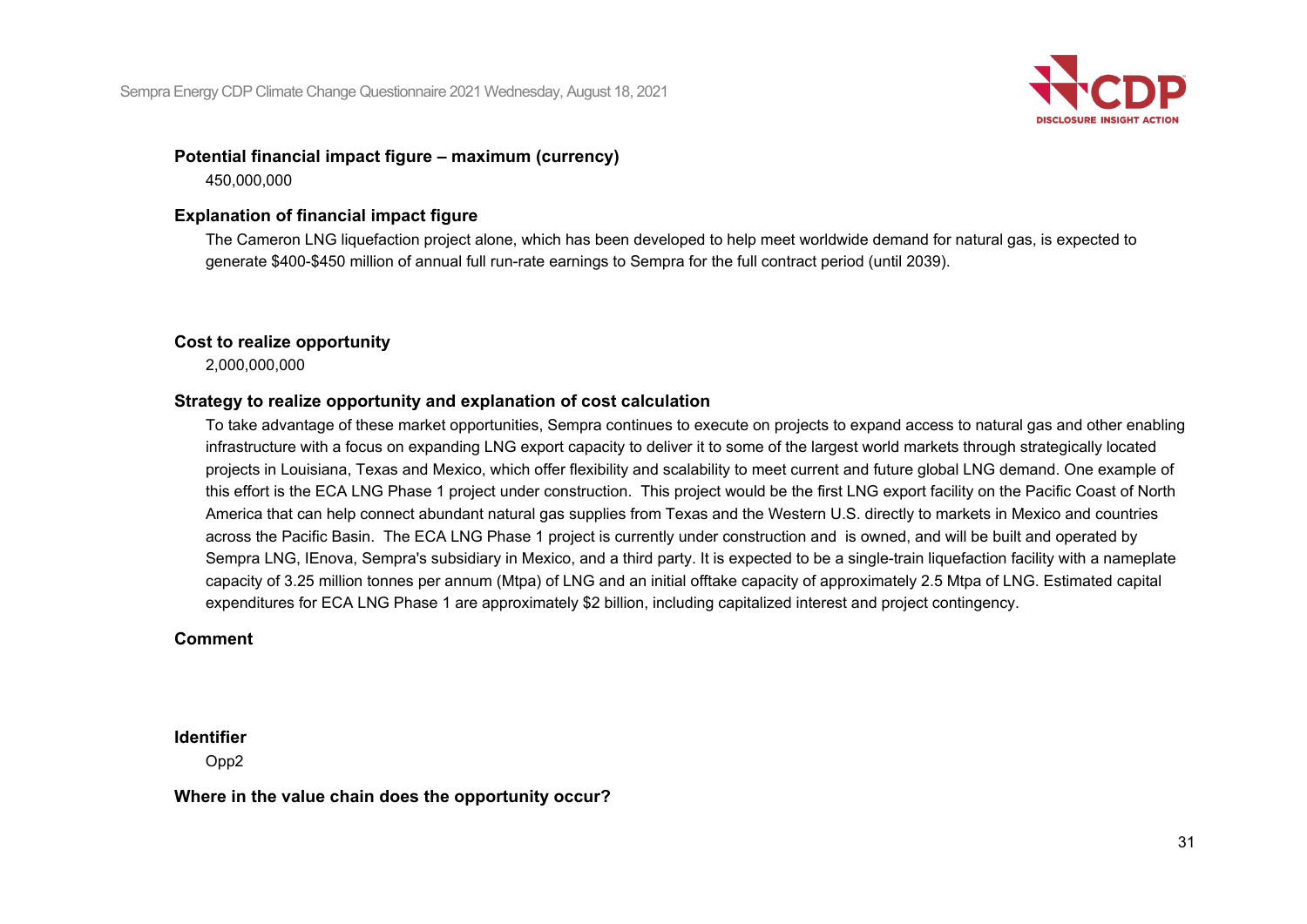

#### Direct operations

#### **Opportunity type**

Products and services

#### **Primary climate-related opportunity driver**

Development and/or expansion of low emission goods and services

## **Primary potential financial impact**

Increased revenues resulting from increased demand for products and services

## **Company-specific description**

Due to the focus on emissions reductions from the transportation sector, we project steady growth in low-emission and zero-emission vehicles, providing our utilities with the opportunity to help build the charging infrastructure and fueling stations that will be needed and earn a rate of return on these projects. SDG&E is supporting California's goal to transition to zero-emission vehicles by accelerating strategic collaboration of key stakeholders in an effort to deliver an ambitious region-wide clean transportation infrastructure goal, address air pollution and solidify the region as a leader on the global transportation map; and aims to help shape constructive policies and legislation to help promote customer adoption and facilitate an equitable transition. SoCalGas also has the opportunity to continue to expand its transportation-related efforts with expanded use of renewable natural gas in fueling stations in addition to exploring new technologies to provide renewable hydrogen made from RNG. SoCalGas' goal with these projects is to produce emissions-free renewable hydrogen for fuel cell electric cars and other vehicles at a price competitive with gasoline.

## **Time horizon**

Short-term

## **Likelihood**

Virtually certain

## **Magnitude of impact**

Medium

## **Are you able to provide a potential financial impact figure?**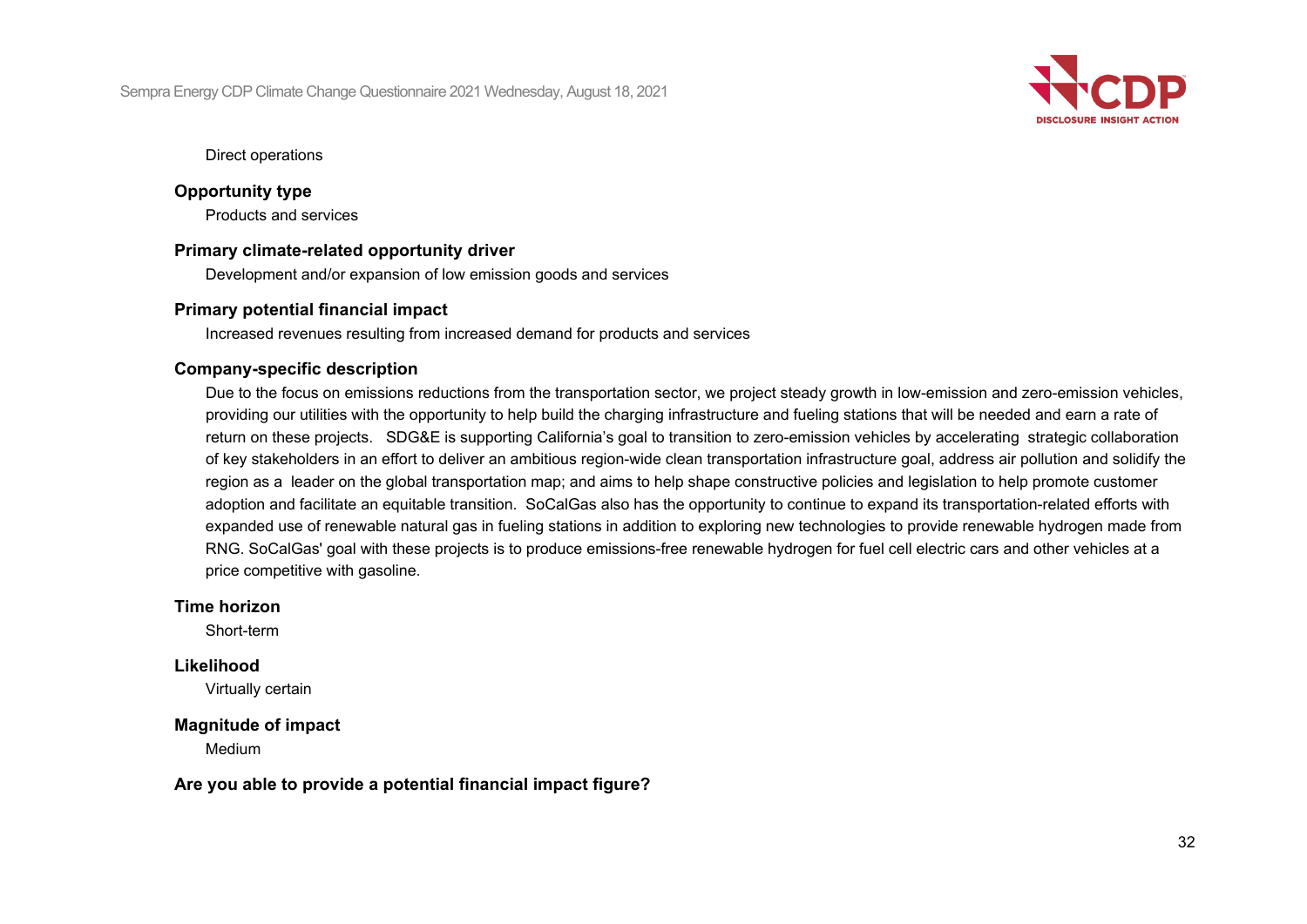Sempra Energy CDP Climate Change Questionnaire 2021 Wednesday, August 18, 2021



Yes, a single figure estimate

**Potential financial impact figure (currency)**

44,400,000

**Potential financial impact figure – minimum (currency)**

**Potential financial impact figure – maximum (currency)**

## **Explanation of financial impact figure**

When determining the revenue requirements for our CA utilities, the CPUC allows for the recovery of reasonable operating and capital costs in addition to a fair rate of return on infrastructure investments. SDG&E's 2020 and 2021 consolidated rate filings include \$44.4 million in revenue requirements related to projects to promote transportation electrification including light duty, medium duty, and heavy-duty electrification; projects at ports and airports, public Cal Trans lots, and car dealerships; electrification of fleet delivery trucks and green shuttles; and a vehicle to grid electric school bus pilot.

## **Cost to realize opportunity**

120,000,000

#### **Strategy to realize opportunity and explanation of cost calculation**

Over the past several years, SDG&E has been working to implement projects to increase the number of electric vehicles (EVs) in its service territory. One example is the Power Your Drive program. After receiving approval in 2016, SDG&E has installed more than 3,000 electric vehicle charging stations at over 250 locations to support the 50,000 electric vehicles in its service territory. The program, features a special rate that encourages EV drivers to charge their cars when electricity supply, including renewable energy, is plentiful and energy prices are low, thereby reducing the impact on SDG&E's grid. Other projects that are planned include:

- Port and airport electrification: Installations would support electric medium-duty/heavy-duty vehicles and forklifts for the Port of San Diego.

- Fleet delivery trucks: Charging stations are planned to be installed for fleet delivery vehicles at multiple locations.

- Highways (Park-n-Ride lots): Various charging stations, including DC fast chargers — one of the fastest chargers available — are expected to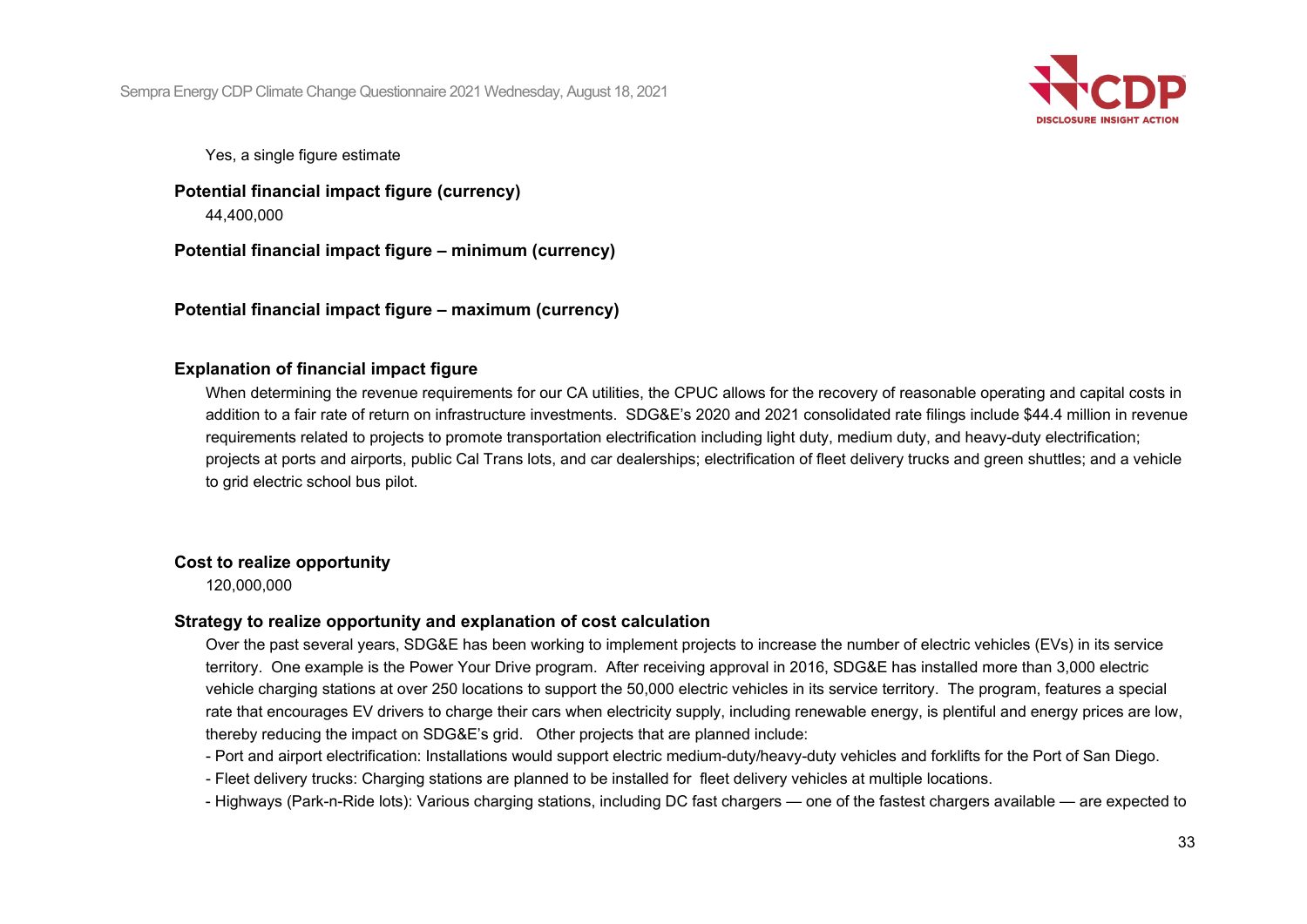

be installed at certain public Caltrans Park-and-Ride lots located along highways.

- Green shuttles: SDG&E is installing charging stations at certain locations to support shuttles running on fixed routes.

- Dealerships: SDG&E provides car dealerships with educational programs and financial incentives to help advance and grow the sales of EVs in the region.

\$120 million are the estimated capital expenditures at SDG&E related to electric vehicle charging infrastructure for 2021-25.

In addition, SoCalGas and SunLine Transit Agency have partnered to test two technologies to produce hydrogen from RNG at SunLine Transit Agency's hydrogen fueling station in Thousand Palms, California. The research project, called "H2 SilverSTARS," is designed to produce renewable hydrogen to fuel SunLine's fleet of 17 hydrogen fuel cell electric buses.

Hydrogen-powered fuel cell electric vehicles are expected to play an important role in meeting California Governor Newsom's executive order requiring all new cars sold in the state be zero emissions by 2035. As demand for these cars increases, Californians will need more stations where they can fuel up with hydrogen.

## **Comment**

## **Identifier**

Opp3

## **Where in the value chain does the opportunity occur?**

Direct operations

## **Opportunity type**

Products and services

## **Primary climate-related opportunity driver**

Development and/or expansion of low emission goods and services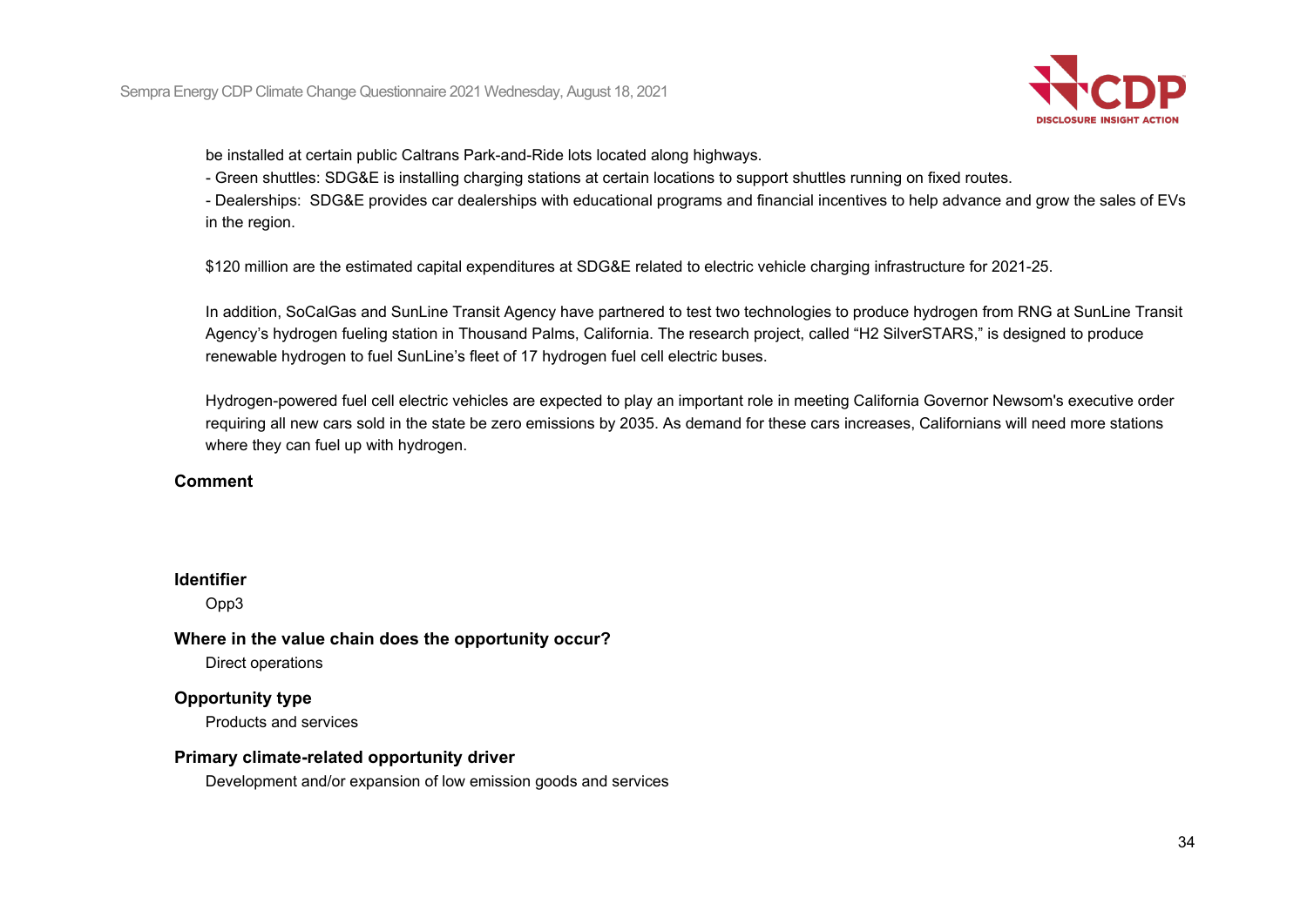

## **Primary potential financial impact**

Increased revenues resulting from increased demand for products and services

## **Company-specific description**

Worldwide, there continues to be increasing demand for cleaner energy. In areas where the Sempra family of companies operate, including Mexico, governments and consumers are pushing for additional amounts of renewable energy as part of the power generation portfolio and delivered energy. In Mexico, where our IEnova subsidiary operates, the general climate change law (LGCC) details the commitment to reduce GHG emissions 30% by 2020 and 50% by 2050. Therefore, Sempra, through IEnova, may have the opportunity to increase revenues through projects that enable delivery of renewable energy to customers in Mexico and the United States through cross-border renewables opportunities. With existing wind and solar facilities, IEnova may be able to leverage this experience to continue to deliver renewable energy projects to meet demand.

## **Time horizon**

Short-term

## **Likelihood**

Virtually certain

## **Magnitude of impact**

Medium

## **Are you able to provide a potential financial impact figure?**

Yes, a single figure estimate

## **Potential financial impact figure (currency)**

126,000,000

## **Potential financial impact figure – minimum (currency)**

**Potential financial impact figure – maximum (currency)**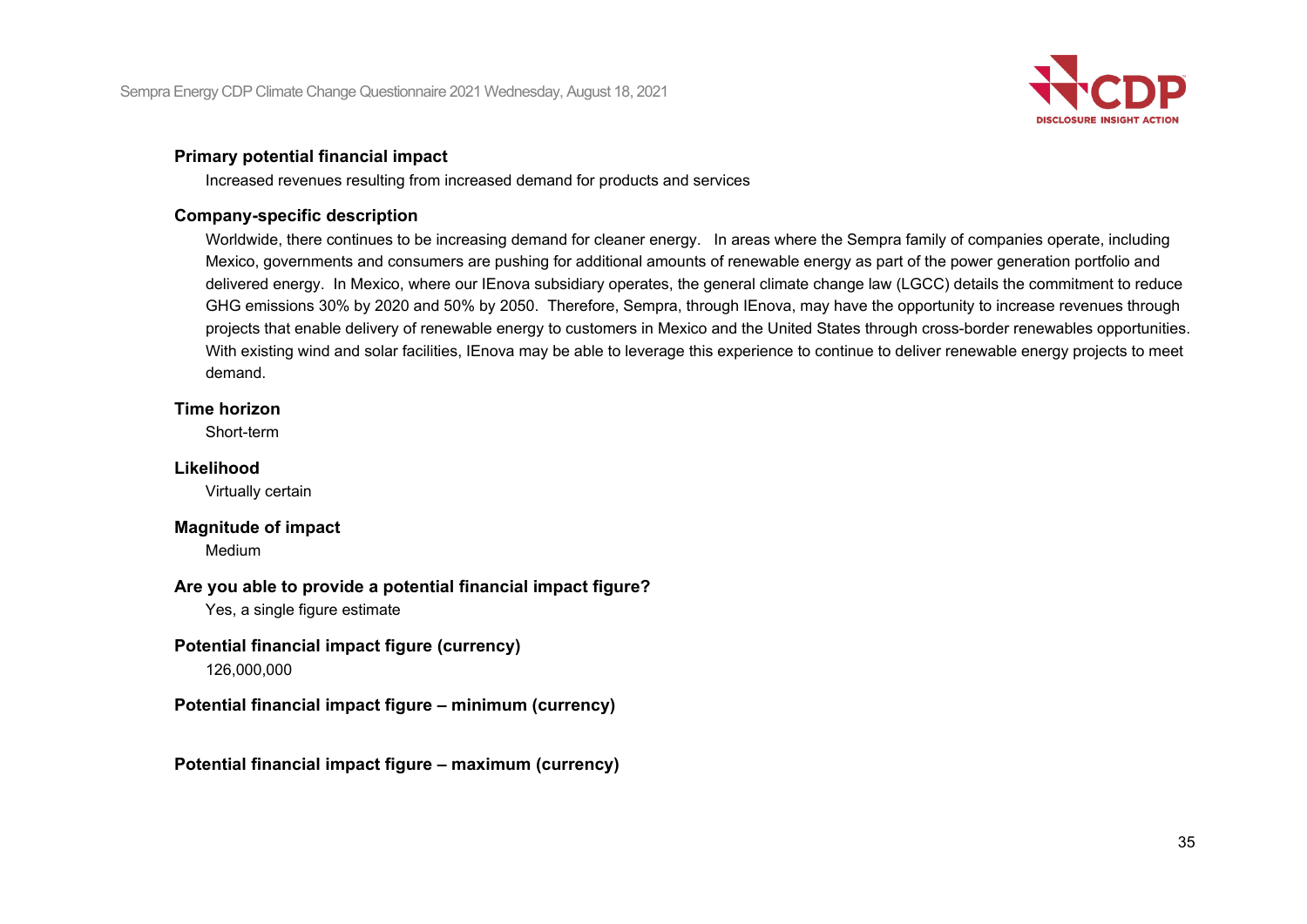

## **Explanation of financial impact figure**

Revenues for renewable power generation at IEnova totalled approximately 10% of total revenues or \$126 million in 2020. Additional projects and investments provide an opportunity for growth in revenues from renewable power generation.

#### **Cost to realize opportunity**

300,000,000

## **Strategy to realize opportunity and explanation of cost calculation**

IEnova is currently among the top 10 producers in renewable energy generation in Mexico with 1,044 MW in combined wind and solar generating capacity. In 2020 and early in 2021, IEnova finalized acquisition of the remaining 50% equity-interest in Energía Sierra Juárez (ESJ), a wind complex in Baja California; began development of the proposed ESJ expansion, expected to begin operations in 2H-2021 adding 108 MW of power generation capacity; placed the 150 MW Border Solar project in service in March 2021; and reached commercial operations on the Don Diego Solar 125 MW project in December 2020. The \$300 million cost to realize this opportunity is the approximate 2021-2025 capital expenditure plan for wind and solar projects (only includes announced projects).

#### **Comment**

#### **Identifier**

Opp4

#### **Where in the value chain does the opportunity occur?**

Direct operations

#### **Opportunity type**

Products and services

## **Primary climate-related opportunity driver**

Development of new products or services through R&D and innovation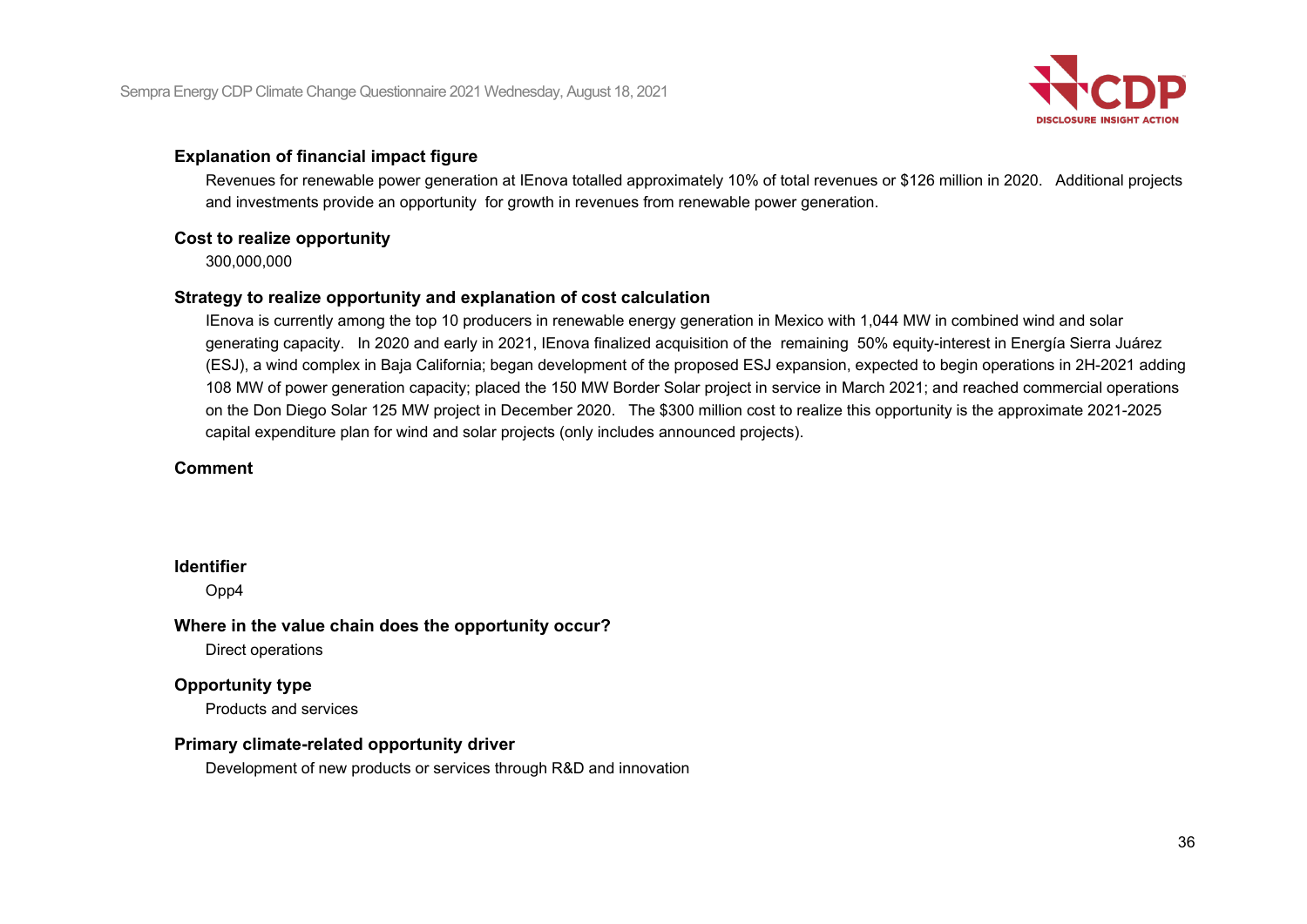

### **Primary potential financial impact**

Increased revenues through access to new and emerging markets

## **Company-specific description**

The Sempra family of companies has been advancing programs to decarbonize, diversify and digitalize our energy infrastructure for many years, while continuing to work to deliver reliable and affordable energy to consumers. With the push to net-zero GHG emissions on an international scale through the Paris Agreement and an Executive Order in California where we are headquartered, new net-zero energy systems are needed. Our demonstrated position as a leader in decarbonizing energy together with our disciplined approach to innovation and operational excellence has allowed us to maintain a strong position in large North American markets and positions us to be a leader in this energy transition. Over the next 30 years, energy systems will need to change dramatically

to meet local, regional and global climate goals. This includes a universal focus on decarbonizing the industrial, transportation and power generation sectors. In combination, these sectors account for more than 32 gigatons of energy-related emissions. Decarbonizing these sectors means that grids will need to expand, along with zero-carbon electrons and molecules working in tandem. While innovation and new technologies will be central to society's net-zero GHG emissions goal by 2050, we expect that investing in three key capabilities is needed: decarbonization, diversification and digitalization. As we develop and promote new capabilities in decarbonization, diversification and digitalization, we believe it will help drive our ESG commitments to support long-term, sustainable value for all shareholders and our other stakeholders.

### **Time horizon**

Medium-term

### **Likelihood**

Virtually certain

### **Magnitude of impact**

Medium

# **Are you able to provide a potential financial impact figure?**

No, we do not have this figure

## **Potential financial impact figure (currency)**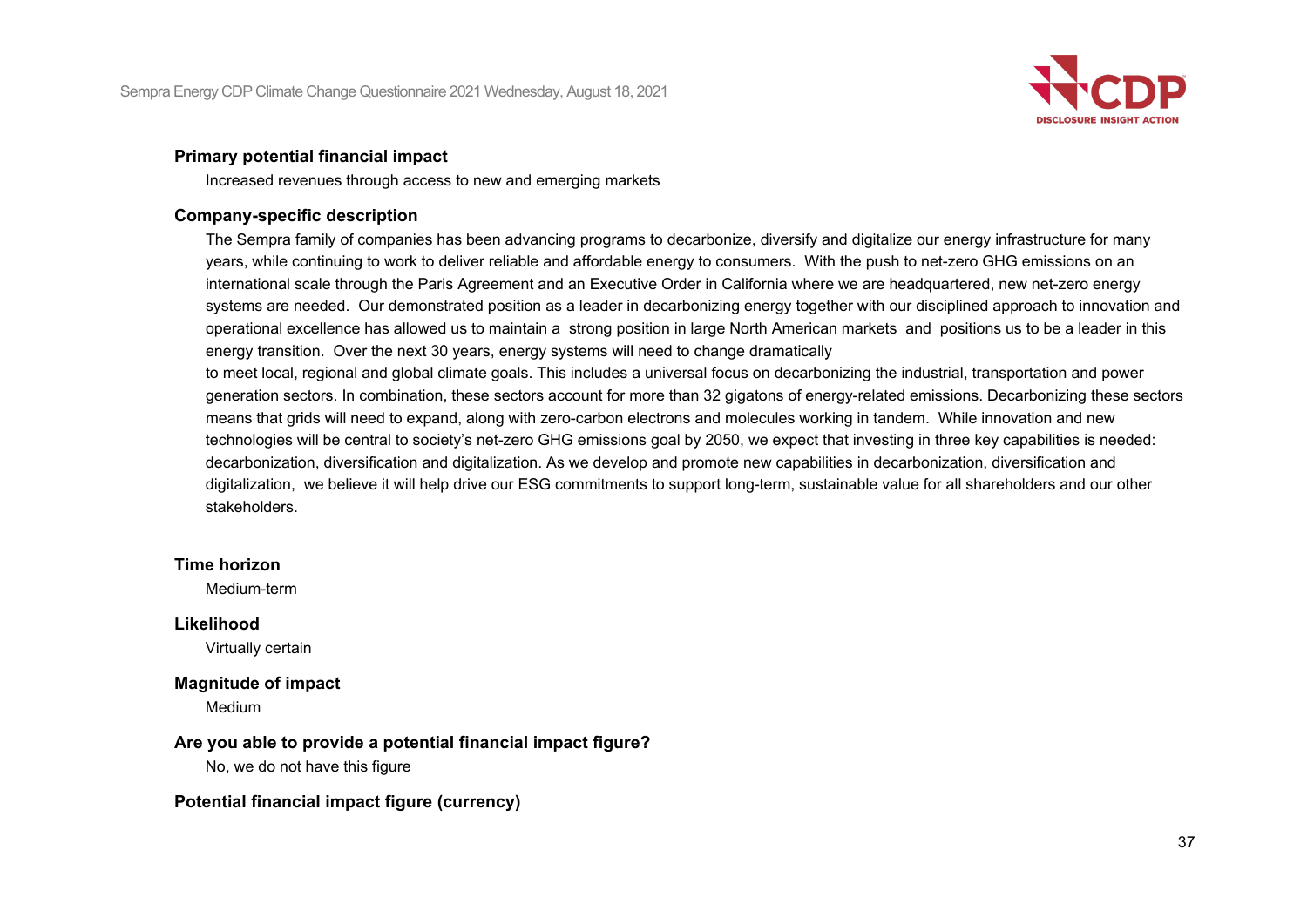

**Potential financial impact figure – minimum (currency)**

**Potential financial impact figure – maximum (currency)**

**Explanation of financial impact figure**

### **Cost to realize opportunity**

## **Strategy to realize opportunity and explanation of cost calculation**

We have recently established our long-term strategy to achieve net-zero GHG emissions across all scopes by 2050 and outlined key investment opportunities related to the 3Ds: decarbonization, diversification and digitalization. Two examples of investments that we are considering include hydrogen and carbon capture and storage.

Together, SoCalGas and SDG&E are participating in over 10 hydrogen demonstration projects, exploring hydrogen uses in clean transportation, hydrogen pipeline infrastructure, electrolysis, pyrolysis and hydrogen blending. For example, SoCalGas collaborates with a wide range of organizations locally and globally to examine hydrogen blending into the gas grid. As part of the global HYREADY joint industry project, with over 16 international utilities, SoCalGas is supporting the development of engineering guidelines for transmission and distribution operators to support hydrogen injection into the gas grid. SoCalGas and SDG&E, as part of the California statewide effort to transport hydrogen through the gas network, are working alongside PG&E and Southwest Gas to conduct hydrogen blending research and lab testing to support demonstration opportunities with the potential to increase blending.

We are also considering additional opportunities through our energy infrastructure businesses including a proposed carbon capture and storage project near the Cameron LNG facility, which could sequester emissions from Cameron LNG and other facilities in the area. In addition, investment opportunities in the production and transportation of alternative fuels such as hydrogen, green ammonia, RNG, and biofuels are also being explored. Hydrogen pipeline infrastructure projects could leverage our existing assets.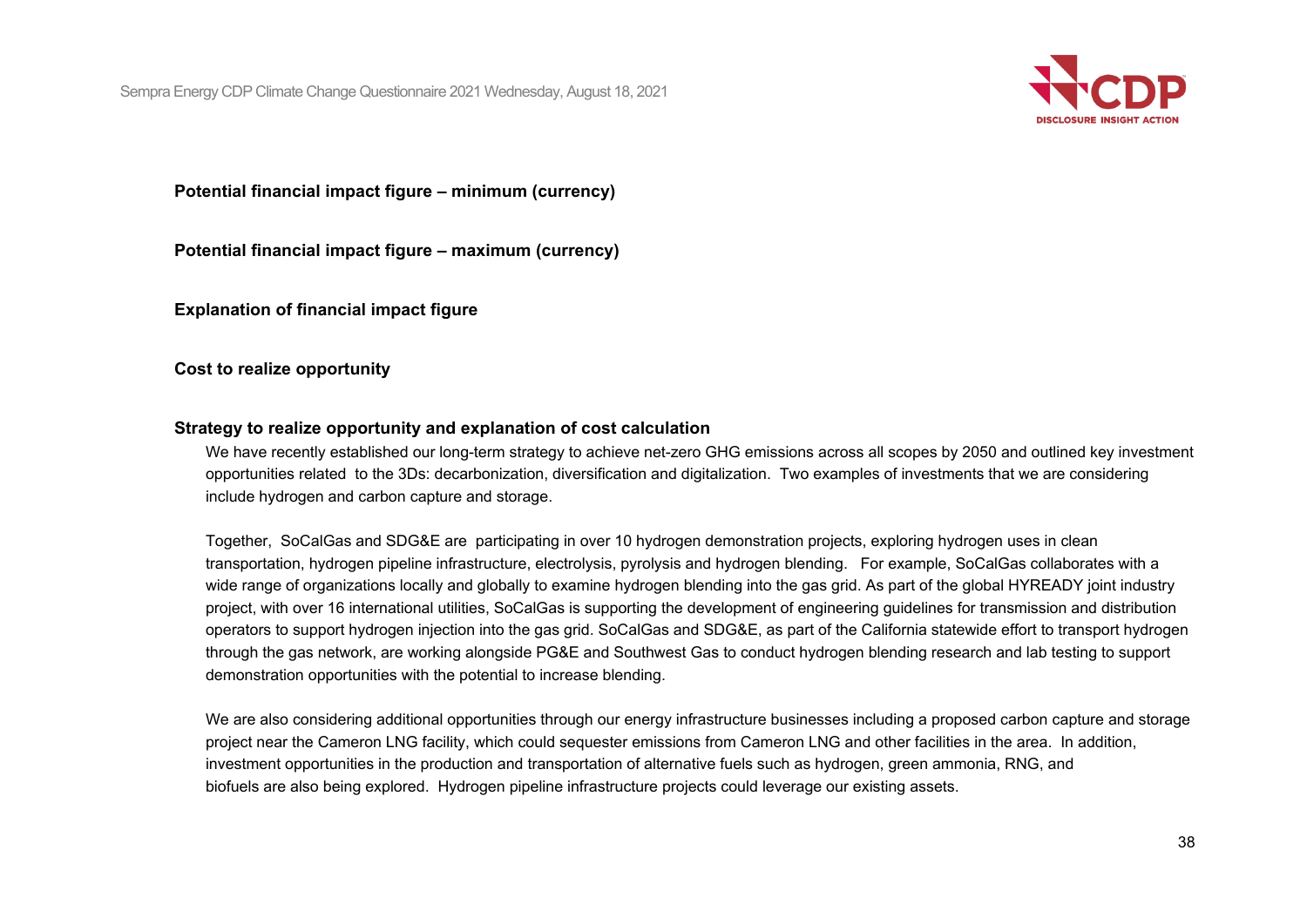

These new opportunities represent potential areas of growth for our family of companies while we advance cleaner energy systems.

**Comment**

# **C3. Business Strategy**

# **C3.1**

**(C3.1) Have climate-related risks and opportunities influenced your organization's strategy and/or financial planning?**

Yes, and we have developed a low-carbon transition plan

# **C3.1a**

**(C3.1a) Is your organization's low-carbon transition plan a scheduled resolution item at Annual General Meetings (AGMs)?**

|     | $\,$ Is your low-carbon transition plan a scheduled resolution item at AGMs? $\,$           | <b>Comment</b> |
|-----|---------------------------------------------------------------------------------------------|----------------|
| Row | No, and we do not intend it to become a scheduled resolution item within the next two years |                |

# **C3.2**

**(C3.2) Does your organization use climate-related scenario analysis to inform its strategy?**

Yes, qualitative and quantitative

# **C3.2a**

**(C3.2a) Provide details of your organization's use of climate-related scenario analysis.**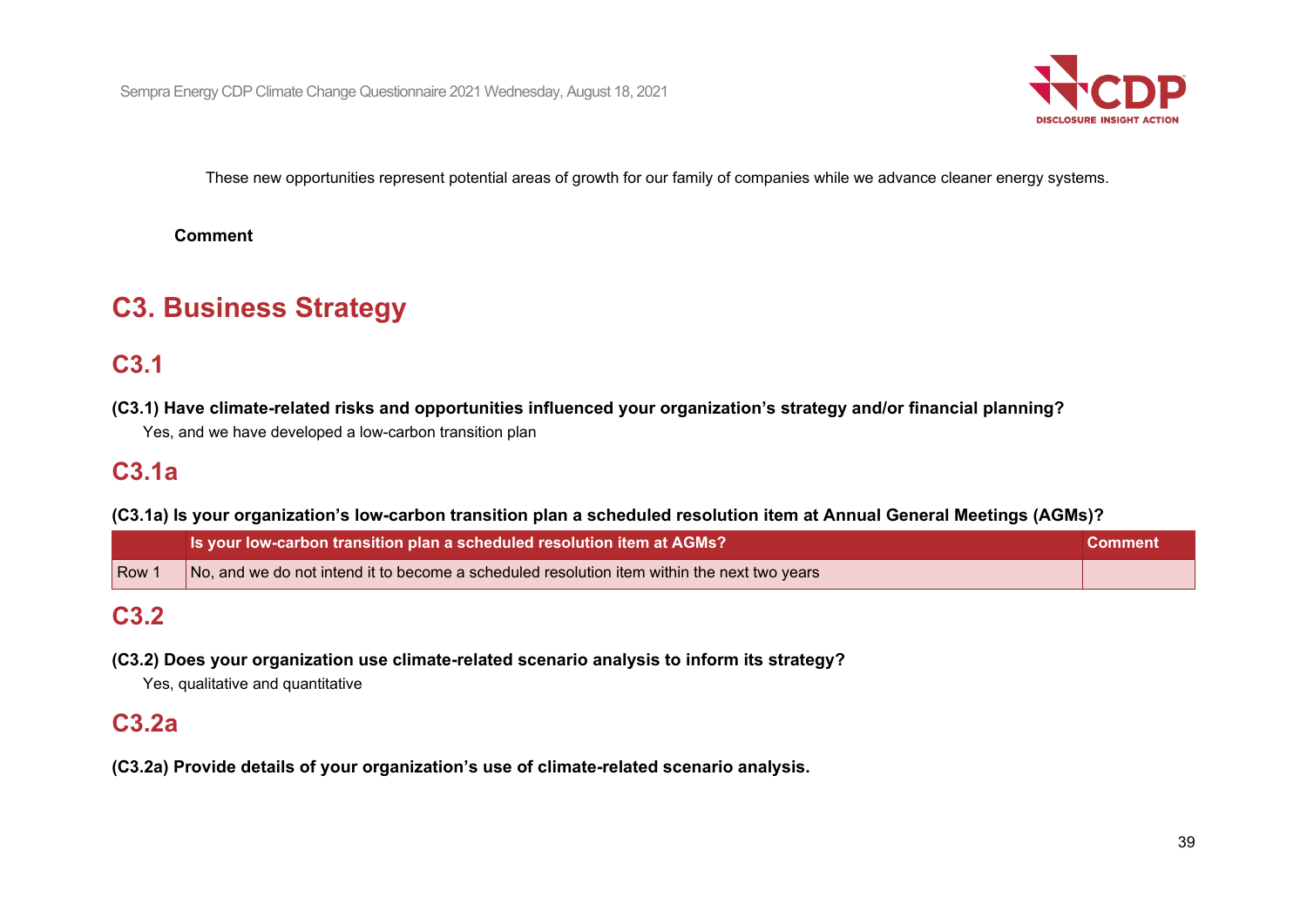

| <b>Climate-related</b><br>scenarios and<br>models applied | <b>Details</b>                                                                                                                                                                                                                                                                                                                                                                                                                                                                                                                                                                                                                                                                                                                                                                                                                                                                                                                                                                                                                                                                                                                                                                                                                                                                                                                                                                                                                                                                                                                                                                                                                                                                                                                                                                                                                                                                                                                                                                                                                                                                                                                                                                                                                                                                                                                                                                                                                                                                                                                                                                                                                                                                                                                                                    |
|-----------------------------------------------------------|-------------------------------------------------------------------------------------------------------------------------------------------------------------------------------------------------------------------------------------------------------------------------------------------------------------------------------------------------------------------------------------------------------------------------------------------------------------------------------------------------------------------------------------------------------------------------------------------------------------------------------------------------------------------------------------------------------------------------------------------------------------------------------------------------------------------------------------------------------------------------------------------------------------------------------------------------------------------------------------------------------------------------------------------------------------------------------------------------------------------------------------------------------------------------------------------------------------------------------------------------------------------------------------------------------------------------------------------------------------------------------------------------------------------------------------------------------------------------------------------------------------------------------------------------------------------------------------------------------------------------------------------------------------------------------------------------------------------------------------------------------------------------------------------------------------------------------------------------------------------------------------------------------------------------------------------------------------------------------------------------------------------------------------------------------------------------------------------------------------------------------------------------------------------------------------------------------------------------------------------------------------------------------------------------------------------------------------------------------------------------------------------------------------------------------------------------------------------------------------------------------------------------------------------------------------------------------------------------------------------------------------------------------------------------------------------------------------------------------------------------------------------|
| RCP <sub>4.5</sub><br><b>RCP 8.5</b>                      | The following references scenario analysis completed for SDG&E and SoCalGas as part of California's 4th Climate Change<br>Assessment, available at www.climateassessment.ca.gov. While several scenarios were modelled, the analysis focused on mid-<br>century exposure, in line with energy infrastructure planning horizons and because energy systems are likely to change significantly<br>by 2100. The methodology for this project included: A literature review to understand coastal hazards in the region; sector<br>vulnerabilities and concurrent efforts in the region; an exposure analysis, which utilized the latest sea level rise (SLR) information, to<br>understand where SLR impacts might intersect with SDG&E and SoCalGas infrastructure; an assessment of potential direct<br>impacts, such as how types of infrastructure could be damaged and locations of impacts; quantitative modelling and qualitative<br>assessment of indirect impacts, specifically due to disruptions at potentially exposed substations, including estimating the value of<br>the lost service to customers, and community-wide impacts from service disruptions; and development of potential "flexible<br>adaptation pathways" and priority adaptation measures. The RCP 8.5 50th, 95th, and 99.9th percentile projections were used for<br>planning horizons before 2060, and RCP 4.5 and 8.5 (50th, 95th, and 99.9th percentile) beyond 2060. In absence of coastal hazard<br>models which directly align, the research team evaluated several models and recommended specific scenarios and recurrence<br>intervals of wave and water levels to match the guidance as closely as possible. • 0.0 meter SLR (annual tidal flooding and 100-year<br>coastal wave flooding) – baseline • 0.5 meter SLR (annual tidal flooding and 100-year coastal wave flooding) – selected to represent<br>mid-century based on Franco et al. 2016 guidance • 2.0 meter SLR (annual tidal flooding and 100-year coastal wave flooding) –<br>selected to represent end-of-century based on Franco et al. 2016 guidance. On the electric side, it was determined that a significant<br>number of assets and services are exposed to coastal hazards related to climate change. Areas of concern for the utility by mid-<br>century are in low-lying areas around bays and estuaries and on the coastline adjacent to erodible cliffs and dunes. The most<br>significant direct impacts could occur from damage to substations near two bays in San Diego. If inundated with sufficient water to<br>damage equipment, these substations could go out of service until flooding recedes and repairs can be made, potentially disrupting<br>service to thousands of customers. |
|                                                           | Other direct impacts include increased maintenance or repair costs. Natural gas infrastructure is likely to experience increased<br>repair/maintenance needs or localized disruptions. The cumulative impacts of increased costs could not be quantified in this study<br>but could be significant with the number of assets potentially exposed. Widespread disruptions to natural gas infrastructure are not<br>expected due to limited projected exposure to climate hazards, and low system-sensitivity when exposure occurs. The results were                                                                                                                                                                                                                                                                                                                                                                                                                                                                                                                                                                                                                                                                                                                                                                                                                                                                                                                                                                                                                                                                                                                                                                                                                                                                                                                                                                                                                                                                                                                                                                                                                                                                                                                                                                                                                                                                                                                                                                                                                                                                                                                                                                                                                |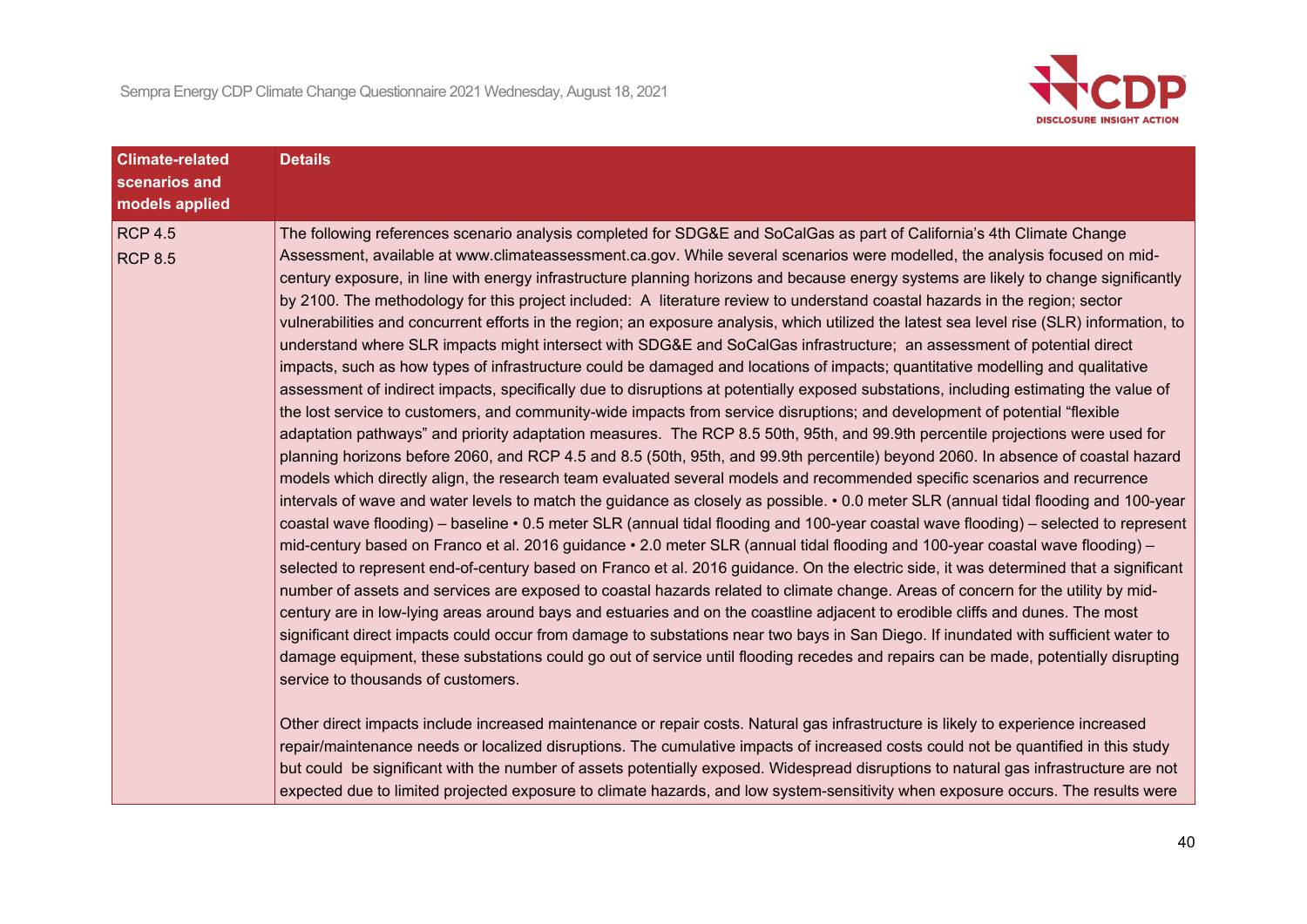

| initially reported to staff at both SDG&E and SoCalGas through workshops and 1-1 communication. Analysis like this allows for our     |
|---------------------------------------------------------------------------------------------------------------------------------------|
| companies to plan for future capital projects and determine work necessary to improve our infrastructure's ability to withstand SLR   |
| that occurs. For example, there are plans to develop maps that will be integrated into the SDG&E geographic information system to     |
| highlight at-risk infrastructure and inform new construction. We expect this analysis to influence our strategy as we build new       |
| infrastructure and maintain existing facilities. Further research indicates that one substation faces the most risk. SDG&E has        |
| partnered with the Scripps Institution of Oceanography to install a censor west of the substation that will monitor and generate wave |
| models, allowing for more detailed projections of coastal flooding.                                                                   |

# **C3.3**

|                          | Have climate-related risks and Description of influence<br>opportunities influenced your<br>strategy in this area? |                                                                                                                                                                                                                                                                                                                                                                                                         |
|--------------------------|--------------------------------------------------------------------------------------------------------------------|---------------------------------------------------------------------------------------------------------------------------------------------------------------------------------------------------------------------------------------------------------------------------------------------------------------------------------------------------------------------------------------------------------|
| Products and<br>services | <b>Yes</b>                                                                                                         | While the core products and services (transmission and distribution of gas and electricity) that Sempra<br>businesses offer have not changed, climate-related risks and opportunities have had a high impact on<br>our business strategy and investment decisions in types of electric generating facilities and natural gas<br>infrastructure.                                                         |
|                          |                                                                                                                    | For two decades, the Sempra family of companies has been on a sustained path to decarbonize our<br>business operations and the markets we serve with a view towards transitioning to net-zero – where we<br>emit no more greenhouse gases than we remove from the atmosphere. Accomplishing this goal by<br>2050 will do our part to aid in keeping global warming below a 1.5-2 degree Celsius change. |
|                          |                                                                                                                    | While innovation and new technologies will be central to society's net-zero goal by 2050, we expect that<br>investing in                                                                                                                                                                                                                                                                                |
|                          |                                                                                                                    | three key capabilities is needed: decarbonization, diversification<br>and digitalization. Fully addressing climate change will require reducing all GHG emissions. We will also<br>explore the opportunities we may have in the offset and environmental credit markets.                                                                                                                                |

# **(C3.3) Describe where and how climate-related risks and opportunities have influenced your strategy.**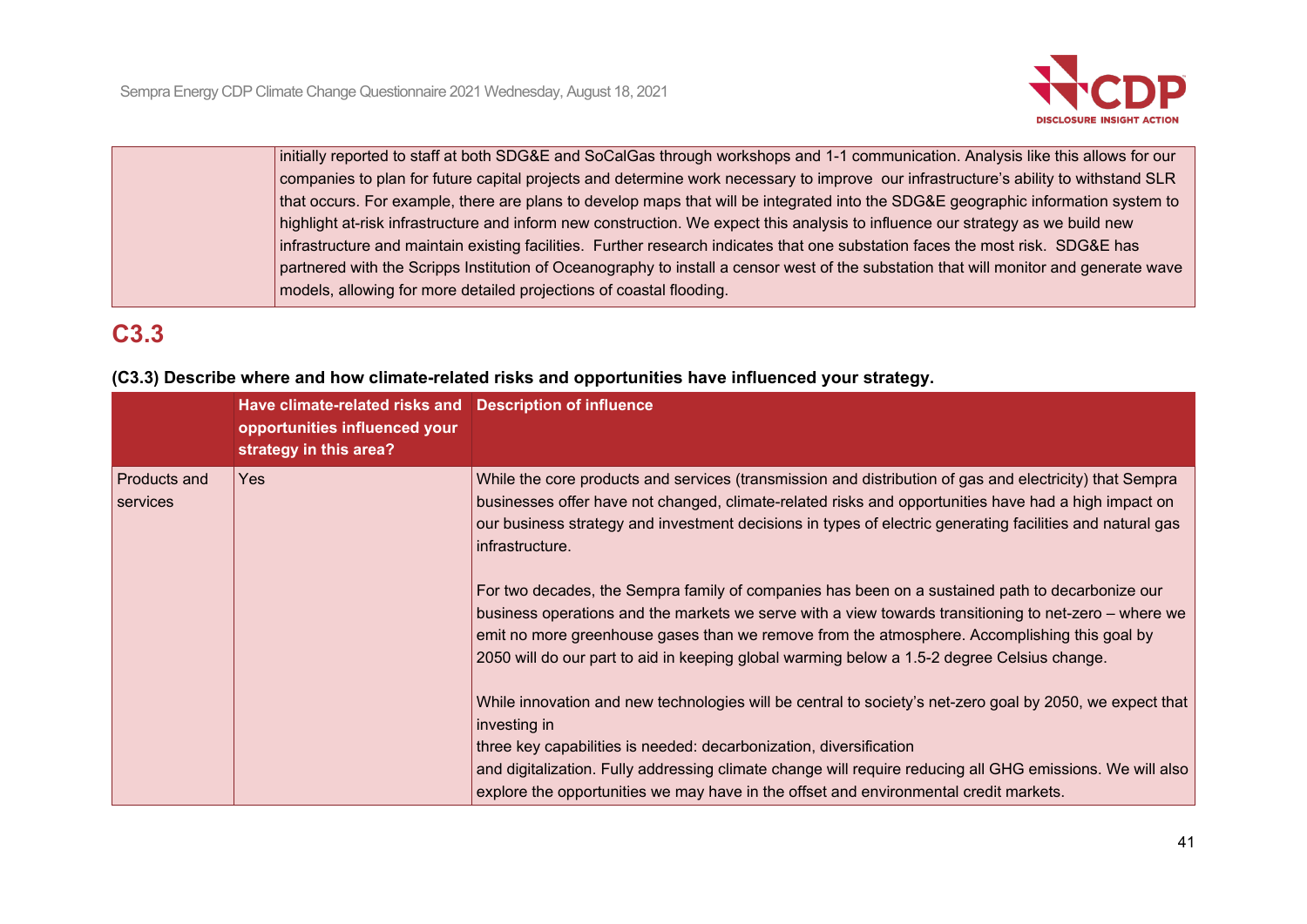

|                                       |     | As the Sempra family of companies develop and promote new capabilities in decarbonization,<br>diversification and digitalization, it will help drive our ESG commitments to support long-term,<br>sustainable value for all shareholders and our other stakeholders.<br>When applied to our own operations, the 3Ds framework is intended to support our goal of reaching net-<br>zero GHG emissions by 2050, with proof points and goals across three time periods:<br>2021-2025, 2026-2030 and 2031-2050.                                                                                                                                                                                                                                   |
|---------------------------------------|-----|-----------------------------------------------------------------------------------------------------------------------------------------------------------------------------------------------------------------------------------------------------------------------------------------------------------------------------------------------------------------------------------------------------------------------------------------------------------------------------------------------------------------------------------------------------------------------------------------------------------------------------------------------------------------------------------------------------------------------------------------------|
| Supply chain<br>and/or value<br>chain | Yes | Climate risks and opportunities have influenced our strategy related to supply chain in several different<br>ways. First, with increasing renewable portfolio standards related to electricity, particularly in the State<br>of California, we have adjusted our procurement strategy at SDG&E to focus on renewable sources of<br>energy in an effort to meet state requirements. On the natural gas side, we have set a goal that by<br>2030 20% of the natural gas that we deliver to SoCalGas core customers will be from renewable natural<br>gas that is released from the decomposition of organic matter (with an interim goal of 5% by 2025),<br>which is altering the supply chain. We are also engaging in the RNG capture market. |
|                                       |     | On the LNG side, Sempra LNG actively works with companies and institutions across the LNG supply<br>chain to help reduce scope 2 and 3 emissions.<br>Sempra values suppliers who disclose their corporate sustainability results and set measurable goals<br>that reduce environmental impact.                                                                                                                                                                                                                                                                                                                                                                                                                                                |
|                                       |     | For example, through their membership in the Electric Utility Industry Sustainable Supply Chain Alliance<br>(EUISSCA), SDG&E and SoCalGas engaged with suppliers on sustainability. In 2020, 146 suppliers<br>(representing 59% of both utilities collective supplier spend) were invited to participate in a sustainability<br>assessment to help SDG&E and SoCalGas better understand and evaluate their environmental<br>performance, policies and resource use. The assessment included questions on environmental<br>compliance and management, GHG emissions, energy consumption, water use and waste                                                                                                                                   |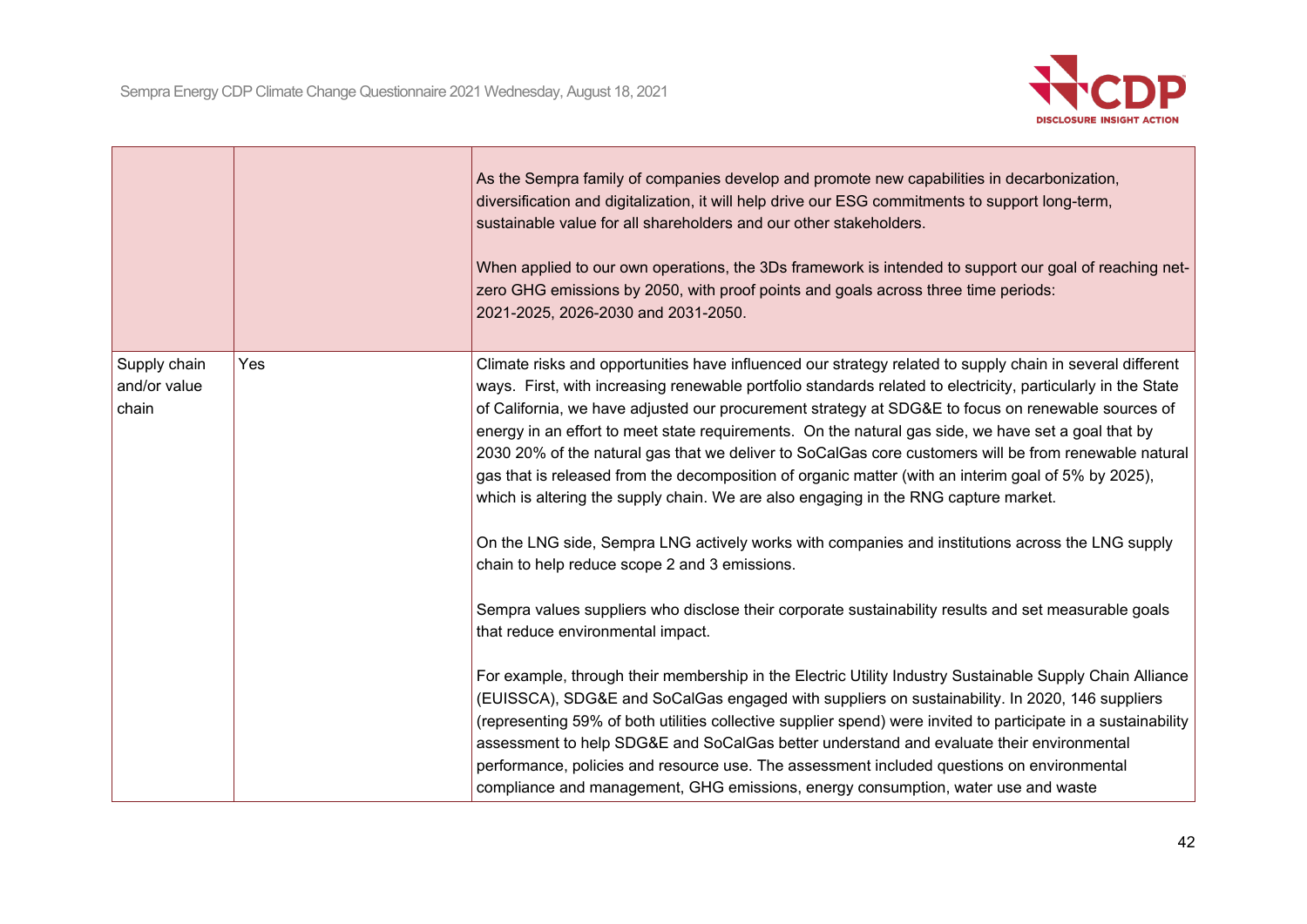

|                      |     | management. Suppliers representing approximately 40% of SDG&E and SoCalGas' collective total<br>supplier spend completed the assessment.                                                                                                                                                                                                                                                                                                                                                                                                                                                                                                                                                                                                                                                                                                                                                                                                                                                                                                                                                                                                                                                                                                                                                                                                                                                                                                                                                                                                                                                                                                                                                                                                                                                                                                                                                                                                                                                                                                   |
|----------------------|-----|--------------------------------------------------------------------------------------------------------------------------------------------------------------------------------------------------------------------------------------------------------------------------------------------------------------------------------------------------------------------------------------------------------------------------------------------------------------------------------------------------------------------------------------------------------------------------------------------------------------------------------------------------------------------------------------------------------------------------------------------------------------------------------------------------------------------------------------------------------------------------------------------------------------------------------------------------------------------------------------------------------------------------------------------------------------------------------------------------------------------------------------------------------------------------------------------------------------------------------------------------------------------------------------------------------------------------------------------------------------------------------------------------------------------------------------------------------------------------------------------------------------------------------------------------------------------------------------------------------------------------------------------------------------------------------------------------------------------------------------------------------------------------------------------------------------------------------------------------------------------------------------------------------------------------------------------------------------------------------------------------------------------------------------------|
|                      |     | The assessment results will help inform suppliers of opportunities to advance their sustainability efforts<br>in the short- and long-term. Additionally, SDG&E is changing its supplier evaluation criteria on bid<br>events to include sustainability as a fundamental element of the bid review process. SDG&E plans to<br>enhance its supply chain sustainability program by 2025 to continue to champion supplier diversity,<br>resilience, environmental excellence and safety. SoCalGas has been incorporating sustainability in its<br>bid review process for several years and, in 2020, began working with a supply chain consultant to<br>create a road map for creating an improved supply chain sustainability plan.                                                                                                                                                                                                                                                                                                                                                                                                                                                                                                                                                                                                                                                                                                                                                                                                                                                                                                                                                                                                                                                                                                                                                                                                                                                                                                           |
| Investment in<br>R&D | Yes | Society's shift to a cleaner energy future presents both opportunities and risks for our businesses and<br>has a high impact on R&D expenditures. The energy transition and reaching net-zero GHG emissions<br>as an industry will require significant innovation and new technologies to be achievable. Our businesses<br>are investing in R&D opportunities designed to facilitate this transition and allow for upgrades to our<br>current infrastructure to provide reliable delivery of energy, in addition to the development of new<br>technologies designed to reduce the emissions impacts of the electricity and natural gas that we deliver.<br>We engage in R&D collaborations with external parties and license technology in an effort to take<br>advantage of climate-driven opportunities and address risks. For example, Sempra recently announced<br>a Memorandum of Understanding (MOU) with the U.S. Department of Energy's National Renewable<br>Energy Laboratory (NREL), providing a framework for a joint effort to advance future net-zero energy<br>systems. The MOU, which is not legally binding but sets forth a framework for cooperation, builds off<br>nearly 10 years of ongoing collaboration and will continue current work researching and developing<br>innovative solutions to help shape a lower-carbon future through technology and applications capable of<br>withstanding increasing energy demand and broad adoption while advancing future innovation. The<br>Sempra family of companies and NREL have collaborated for nearly a decade on cooperative and multi-<br>year projects exploring the development, access and integration of low-carbon fuels and microgrid<br>technology. In 2013, SDG&E and NREL joined to establish the nation's first utility-owned community<br>microgrid in Borrego Springs, CA, connected to a local 26-megawatt solar field (owned by a third party),<br>two battery storage systems, two generators, and an ultracapacitor. The microgrid, which is being |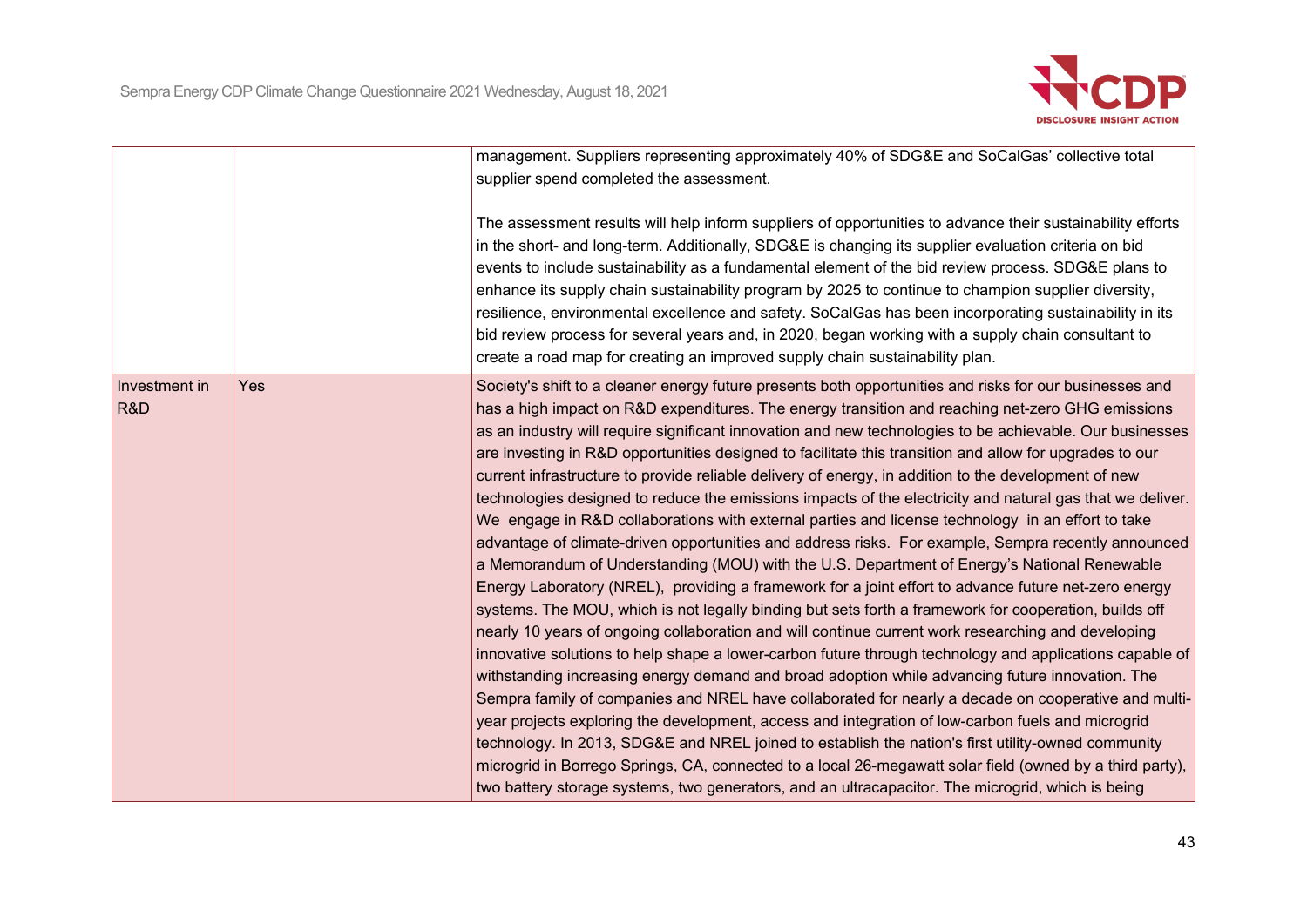

|            |     | upgraded so that it can operate on 100% clean energy, was designed to provide consistent power<br>flowing to the remote desert town during emergencies and planned outages on the larger grid. In 2017,<br>SoCalGas and NREL partnered to create, validate and integrate the nation's first carbon-free, power-to-<br>gas pilot-system. The technology takes excess electricity and converts it to hydrogen, which can be<br>used, stored, or combined with carbon dioxide and fed to a bioreactor to produce RNG.                                                                                                                                                                                                                                                                                                                                                                                                                                                                                                                                                                                                                                                                                                                                                                                                                                                                                                                                                                                                                                                                                                                                                                                                                                                                                                                                                                                                                                                                                                                                                                                                                                                                                                |
|------------|-----|-------------------------------------------------------------------------------------------------------------------------------------------------------------------------------------------------------------------------------------------------------------------------------------------------------------------------------------------------------------------------------------------------------------------------------------------------------------------------------------------------------------------------------------------------------------------------------------------------------------------------------------------------------------------------------------------------------------------------------------------------------------------------------------------------------------------------------------------------------------------------------------------------------------------------------------------------------------------------------------------------------------------------------------------------------------------------------------------------------------------------------------------------------------------------------------------------------------------------------------------------------------------------------------------------------------------------------------------------------------------------------------------------------------------------------------------------------------------------------------------------------------------------------------------------------------------------------------------------------------------------------------------------------------------------------------------------------------------------------------------------------------------------------------------------------------------------------------------------------------------------------------------------------------------------------------------------------------------------------------------------------------------------------------------------------------------------------------------------------------------------------------------------------------------------------------------------------------------|
| Operations | Yes | With operations that can be impacted by the physical risks of climate change, our utilities have worked<br>to update infrastructure and operations to mitigate these risks. Climate-related scenario analysis<br>studies, as described in our response to 3.2a provide a pathway and framework to address areas of<br>operations particularly at risk. One of the most significant decisions made related to operations is at<br>SDG&E, where the decision was made to invest in a wildfire mitigation program that resulted in more<br>than \$2.0 billion spent since 2007 in wildfire mitigation investments (which does not attempt to quantify<br>future costs). SDG&E has been highly impacted in terms of the risk related to increasing drought<br>conditions and the potential for wildfires. Wildfires can put our infrastructure and customers at risk, and<br>if overhead power lines are implicated in wildfires, as was the case in 2007, it represents further<br>financial risk. This risk has influenced the way that SDG&E operates, to mitigate this risk to the extent<br>possible.<br>SDG&E has long been recognized as a leader in wildfire innovation and weather science and continues<br>to invest in fire hardening to support public safety. Since 2007, the company has continued to improve<br>and build upon its wildfire mitigation efforts, culminating in the latest iteration of its wildfire mitigation<br>program, "Fire Safe 4.0." As part of its efforts, SDG&E leverages an enhanced weather and camera<br>network to measure fuel moisture and monitor chlorophyll in vegetation; artificial intelligence to identify<br>smoke patterns and deploy push notifications; remote sensing to detect hot spots and link with cameras<br>to provide alerts; risk-based decision tools to assess wildfire and public safety power shutoff risks;<br>strategic hardening, such as undergrounding, covered conductor and falling conductor protection;<br>community programs, including microgrids and generators to help keep communities energized, and a<br>mobile app to help keep customers informed; and enhanced vegetation management within high fire<br>threat districts. |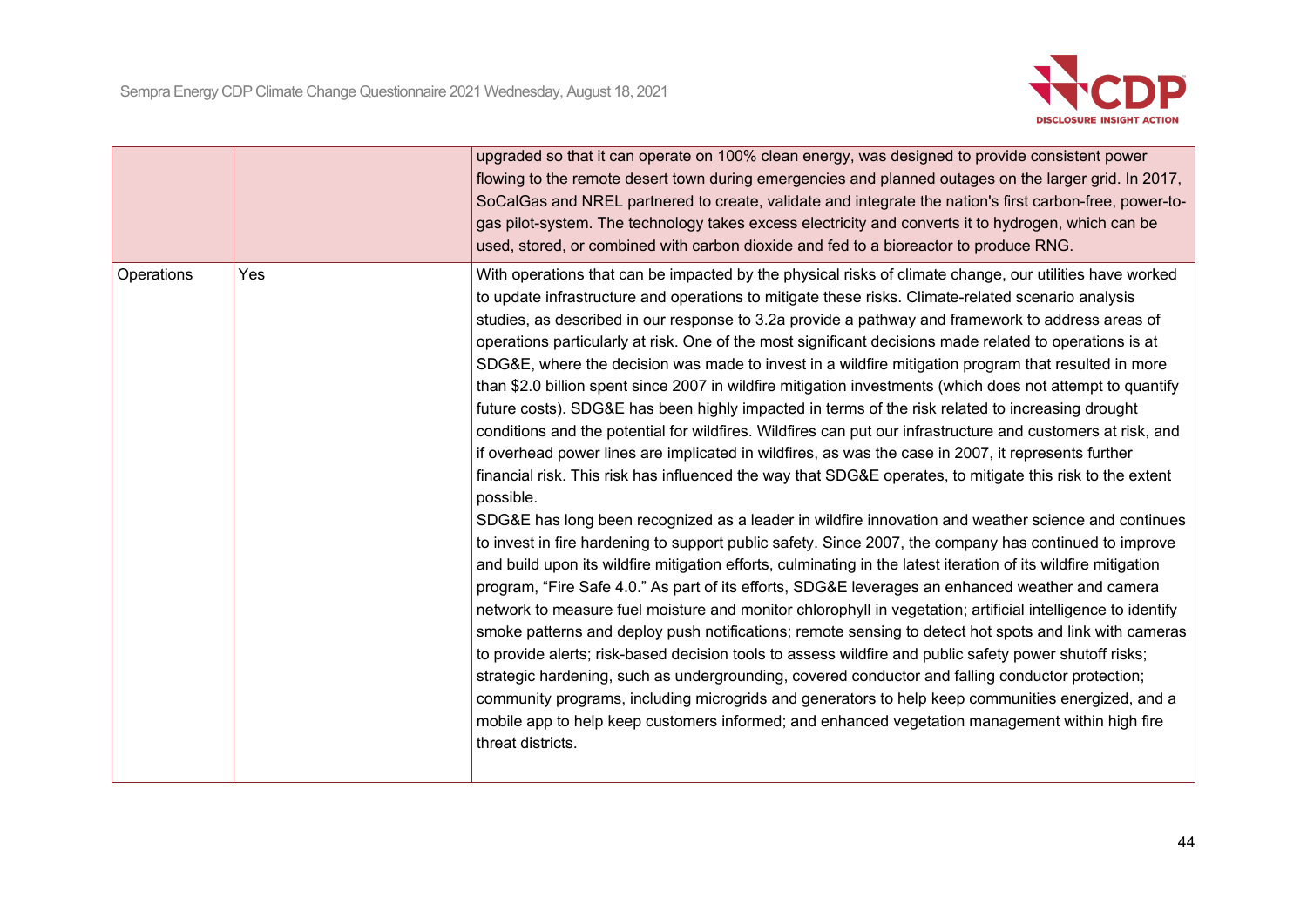

# **C3.4**

**(C3.4) Describe where and how climate-related risks and opportunities have influenced your financial planning.**

| <b>Financial planning</b><br>elements that have been<br>influenced                                   | <b>Description of influence</b>                                                                                                                                                                                                                                                                                                                                                                                                                                                                                                                                                                                                                                                                                                                                                                                                                                                                                                                                                                                                                                                                                                                                                                                                                                                                                            |
|------------------------------------------------------------------------------------------------------|----------------------------------------------------------------------------------------------------------------------------------------------------------------------------------------------------------------------------------------------------------------------------------------------------------------------------------------------------------------------------------------------------------------------------------------------------------------------------------------------------------------------------------------------------------------------------------------------------------------------------------------------------------------------------------------------------------------------------------------------------------------------------------------------------------------------------------------------------------------------------------------------------------------------------------------------------------------------------------------------------------------------------------------------------------------------------------------------------------------------------------------------------------------------------------------------------------------------------------------------------------------------------------------------------------------------------|
| <b>Row Revenues</b><br>Capital expenditures<br>Capital allocation<br>Acquisitions and<br>divestments | For two decades, the Sempra family of companies<br>has been on a sustained path to decarbonize our business<br>operations and the markets we serve with a view towards<br>transitioning to net-zero - where we emit no more greenhouse<br>gases than we remove from the atmosphere.<br>Capital expenditures have been significantly impacted by this effort to lower our environmental impacts and climate-<br>related risks and opportunities in general. This has involved capital expenditures in infrastructure that helps enable the<br>clean energy transition.<br>As June 29, 2021, over 80% of SDG&E's and SoCalGas' 5-year capital plan (2021-2025) is allocated to efforts to improve<br>safety, reliability and cleaner fuels investments. For example, our California utilities have a goal of reaching net zero<br>GHG emissions by 2045. SDG&E is working towards California's aggressive GHG emissions and RPS targets and<br>driving investments including grid modernization required to manage increasingly complex power flows and integrate<br>renewables and energy storage.<br>SoCalGas, SDG&E and IEnova are executing on a strategy to achieve at least a 40% reduction in fugitive emissions from<br>our natural gas transmission and distribution systems by 2030, measured against 2015 levels. |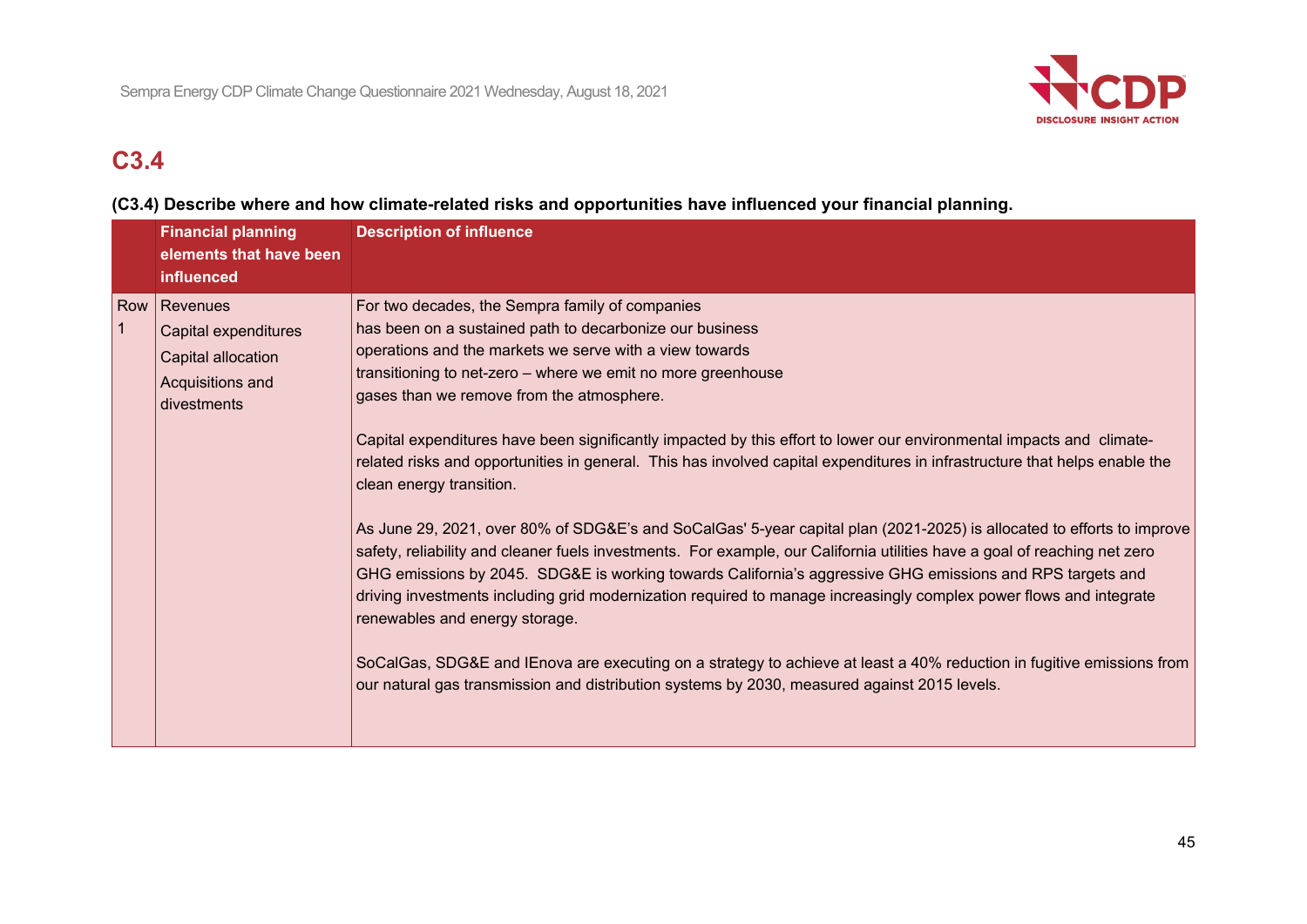

# **C3.4a**

**(C3.4a) Provide any additional information on how climate-related risks and opportunities have influenced your strategy and financial planning (optional).**

# **C4. Targets and performance**

# **C4.1**

**(C4.1) Did you have an emissions target that was active in the reporting year?** Both absolute and intensity targets

# **C4.1a**

**(C4.1a) Provide details of your absolute emissions target(s) and progress made against those targets.**

**Target reference number** Abs 2 **Year target was set** 2019 **Target coverage** Business activity **Scope(s) (or Scope 3 category)** Scope 1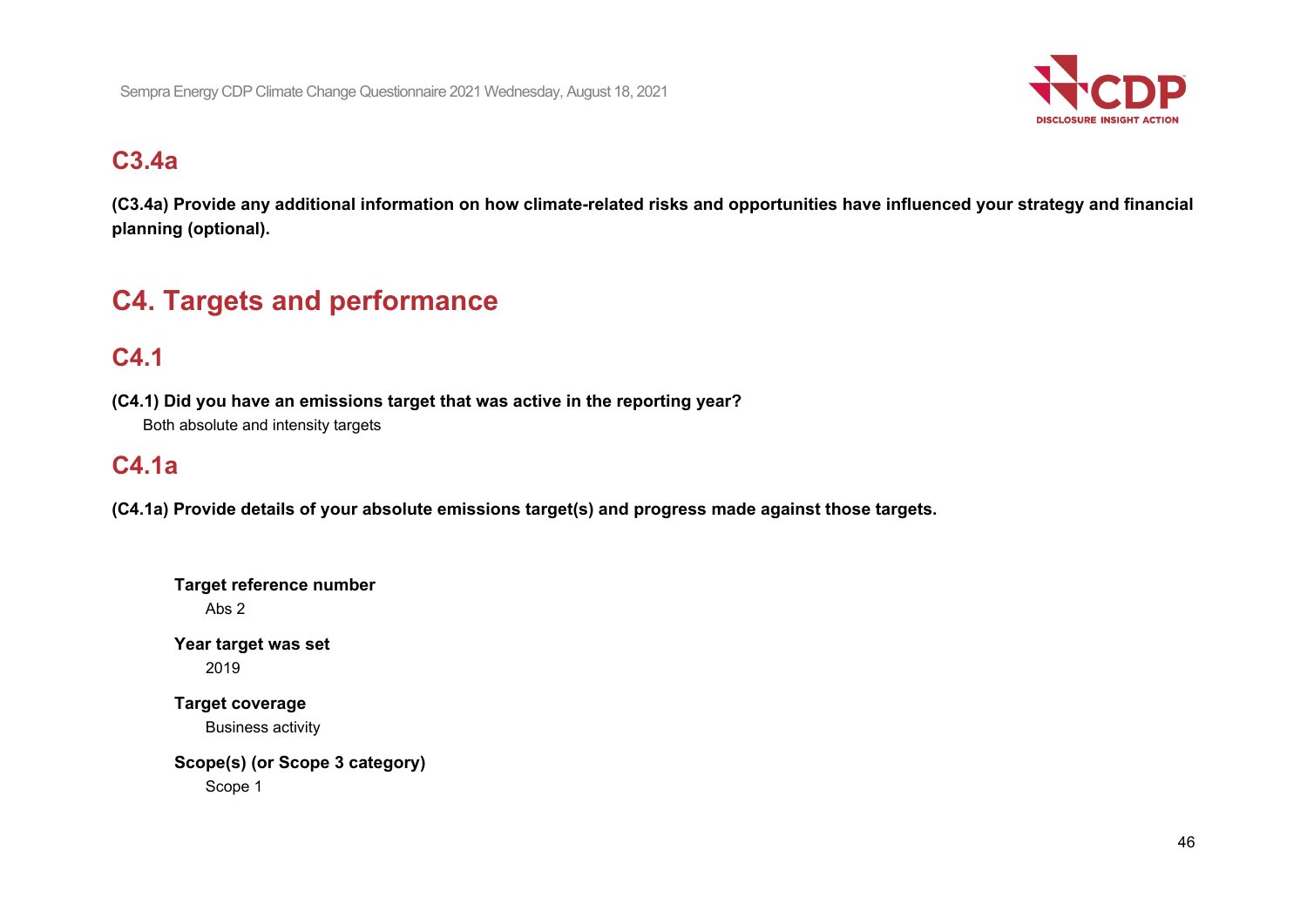

## **Base year**

2015

**Covered emissions in base year (metric tons CO2e)**

**Covered emissions in base year as % of total base year emissions in selected Scope(s) (or Scope 3 category)**

**Target year** 2030

# **Targeted reduction from base year (%)**

40

**Covered emissions in target year (metric tons CO2e) [auto-calculated]**

**Covered emissions in reporting year (metric tons CO2e)** 738,537

# **% of target achieved [auto-calculated]**

## **Target status in reporting year**

Underway

## **Is this a science-based target?**

No, and we do not anticipate setting one in the next 2 years

**Target ambition**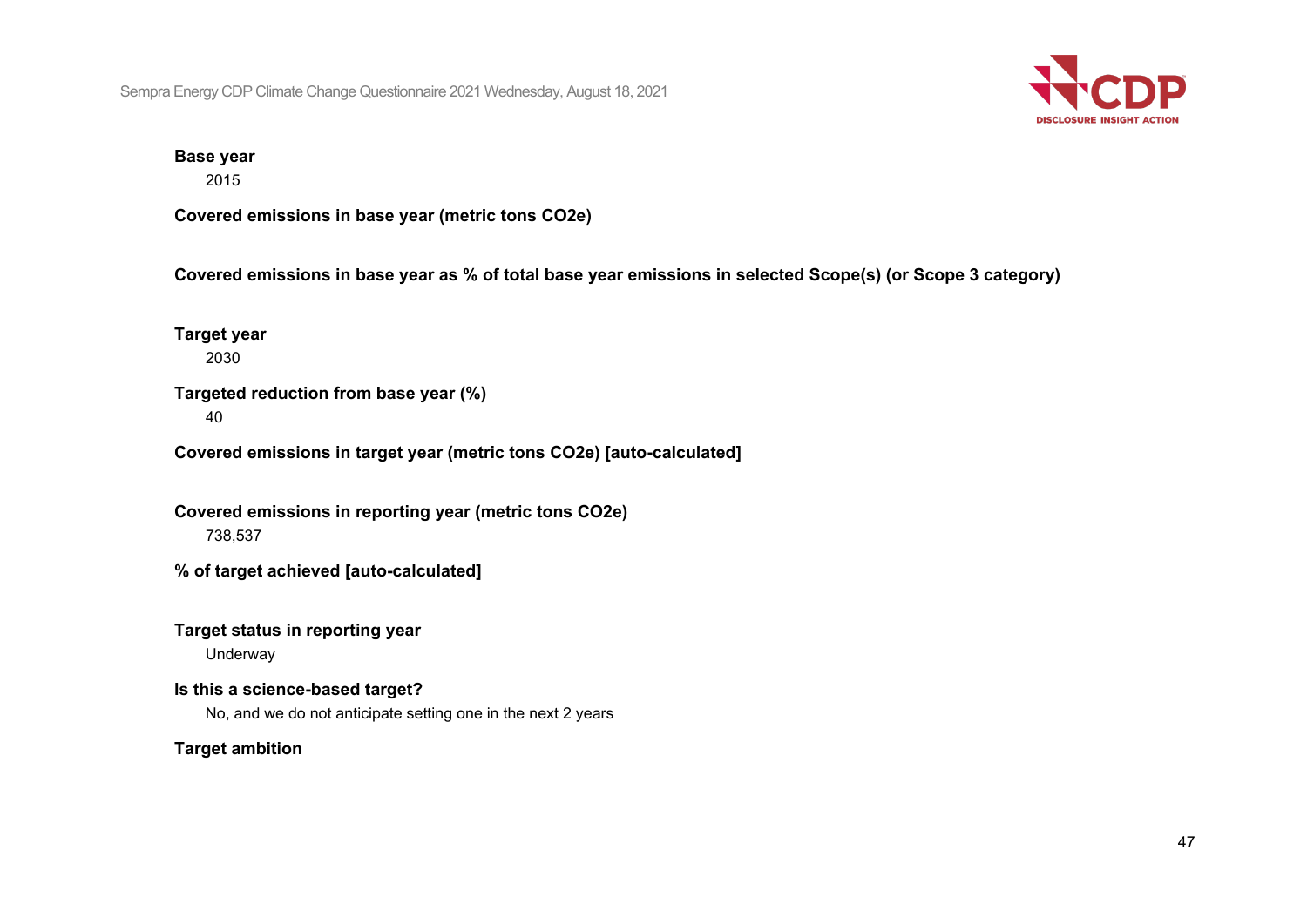

### **Please explain (including target coverage)**

Sempra has set a goal to reduce fugitive methane emissions from natural gas transmission and distribution systems by 40% from a 2015 baseline\* by 2030. The target includes the following businesses : SoCalGas, SDG&E and IEnova (Ecogas utility and other IEnova-owned natural gas pipelines).

In 2020, SoCalGas and SDG&E were able to achieve a 19.7% and 9%\*\* reduction of fugitive emissions over the baseline, respectively, and a total reduction of 18,577 metric tons of CO2e from 2020 to 2019 (SDG&E and SoCalGas). The goal is expected to be achieved primarily through working to improve the efficiency of the transmission system to reduce fugitive methane emissions; and by working to improve fugitive emission review, detection, and repairing activities as part of the asset maintenance plan.

\*The baseline year used by SDG&E and SoCalGas is 2015, while IEnova selected 2019 as the baseline year (2019 emissions are higher). \*\*Based on the current CPUC reporting templates, SoCalGas' current emissions reduction from the 2015 official baseline is 35%, while SDG&E's is 39.6%; the reporting templates do not take into account any reporting changes since 2015, such as using company-specific Emissions Factors, Leaker-Based estimation methodology, and template changes. The Emissions Strategy Team will work with the CPUC over the summer to work towards implementing these adjustments. Please note once all proposed adjustments are accepted by the CPUC, we expect SoCalGas' and SDG&E's emissions reductions from the 2015 official adjusted baseline to be approximately 19.7% and 9%, respectively.

Sempra's corporate sustainability team along with the operating companies' sustainability steering committees are exploring the feasibility of setting a science- based target.

**Target reference number** Abs 3

**Year target was set** 2021

**Target coverage** Company-wide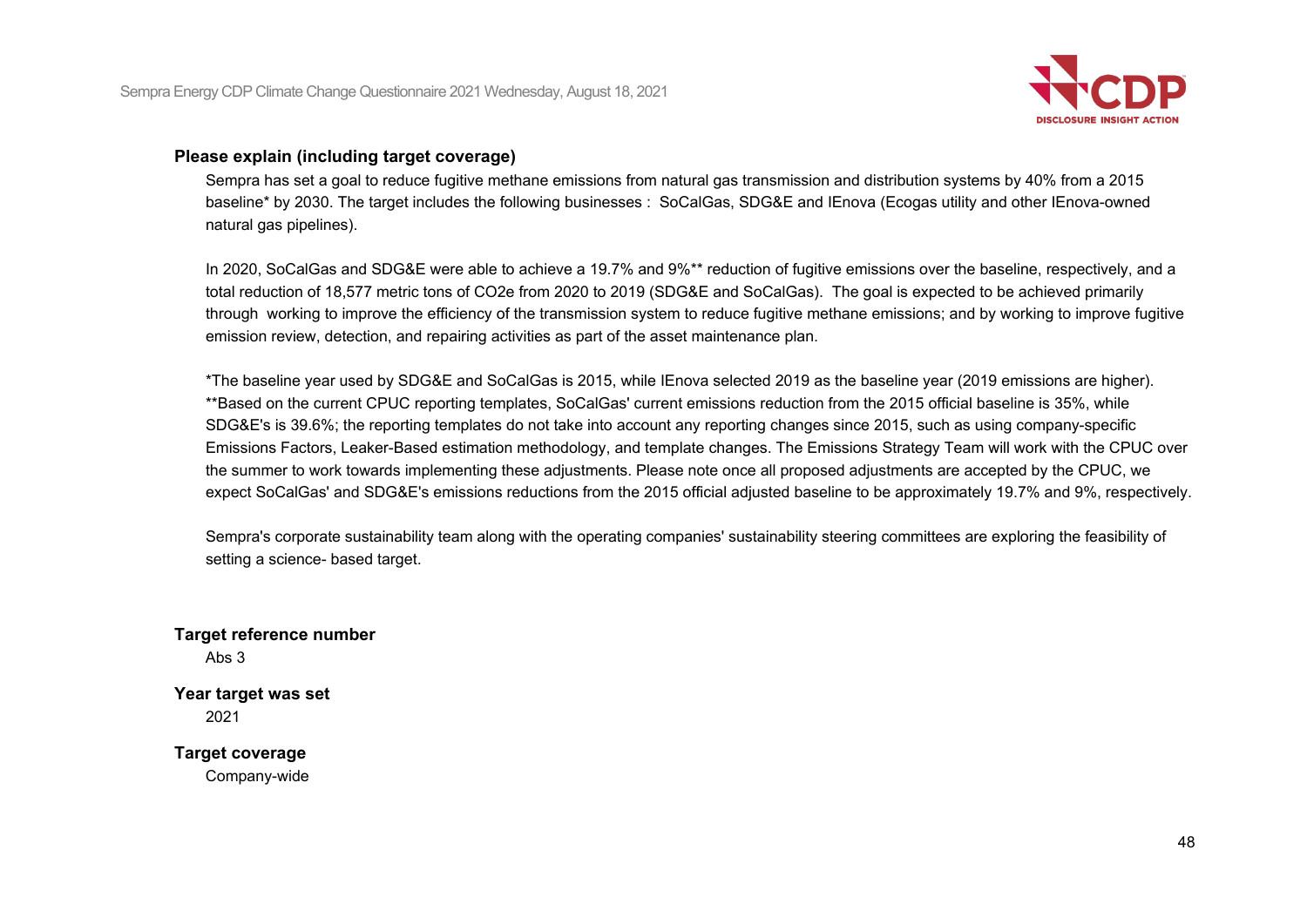

## **Scope(s) (or Scope 3 category)**

Scope 1+2 (location-based)

## **Base year**

2019

### **Covered emissions in base year (metric tons CO2e)** 5,153,303

**Covered emissions in base year as % of total base year emissions in selected Scope(s) (or Scope 3 category)** 91

# **Target year**

2030

## **Targeted reduction from base year (%)**

50

# **Covered emissions in target year (metric tons CO2e) [auto-calculated]** 2,576,651.5

## **Covered emissions in reporting year (metric tons CO2e)**

5,062,700.62

## **% of target achieved [auto-calculated]** 3.5162838281

# **Target status in reporting year**

New

## **Is this a science-based target?**

No, and we do not anticipate setting one in the next 2 years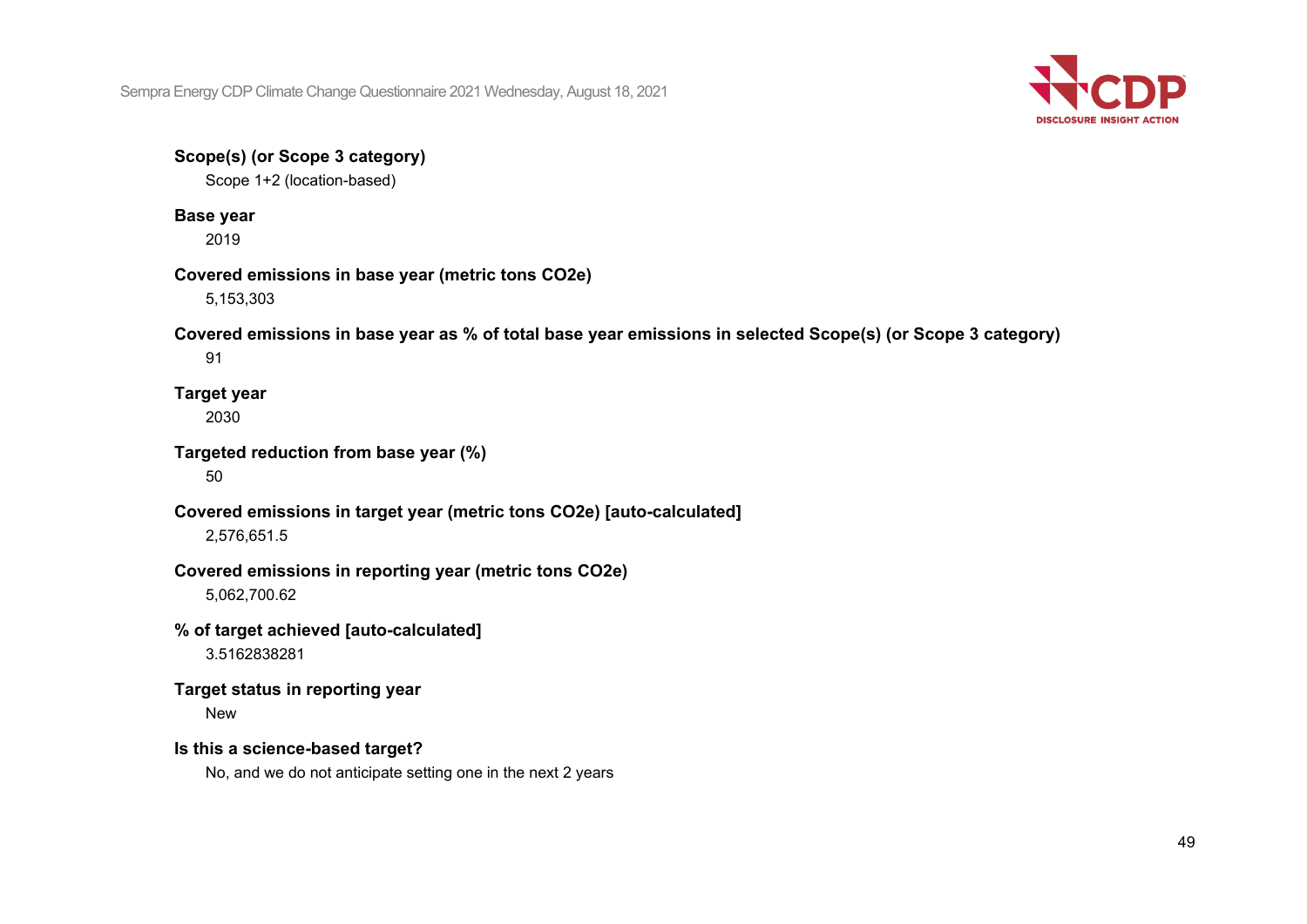

## **Target ambition**

## **Please explain (including target coverage)**

Interim target: We aim to reduce our California utility and Mexico (non-LNG) operational GHG emissions by 50% compared to a 2019 baseline by 2030. This target excludes Scope 1 and 2 GHG emissions related to our LNG operations. We have set an annual intensity target for LNG related emissions, which is discussed in 4.1b below.

Long term target: We aim to achieve net-zero scope 1, scope 2 and scope 3 GHG emissions by 2050.

**Target reference number**

Abs 4

## **Year target was set**

2021

## **Target coverage**

Company-wide

# **Scope(s) (or Scope 3 category)**

Scope 1+2 (location-based) +3 (upstream & downstream)

## **Base year**

2019

**Covered emissions in base year (metric tons CO2e)**

**Covered emissions in base year as % of total base year emissions in selected Scope(s) (or Scope 3 category)** 100

**Target year**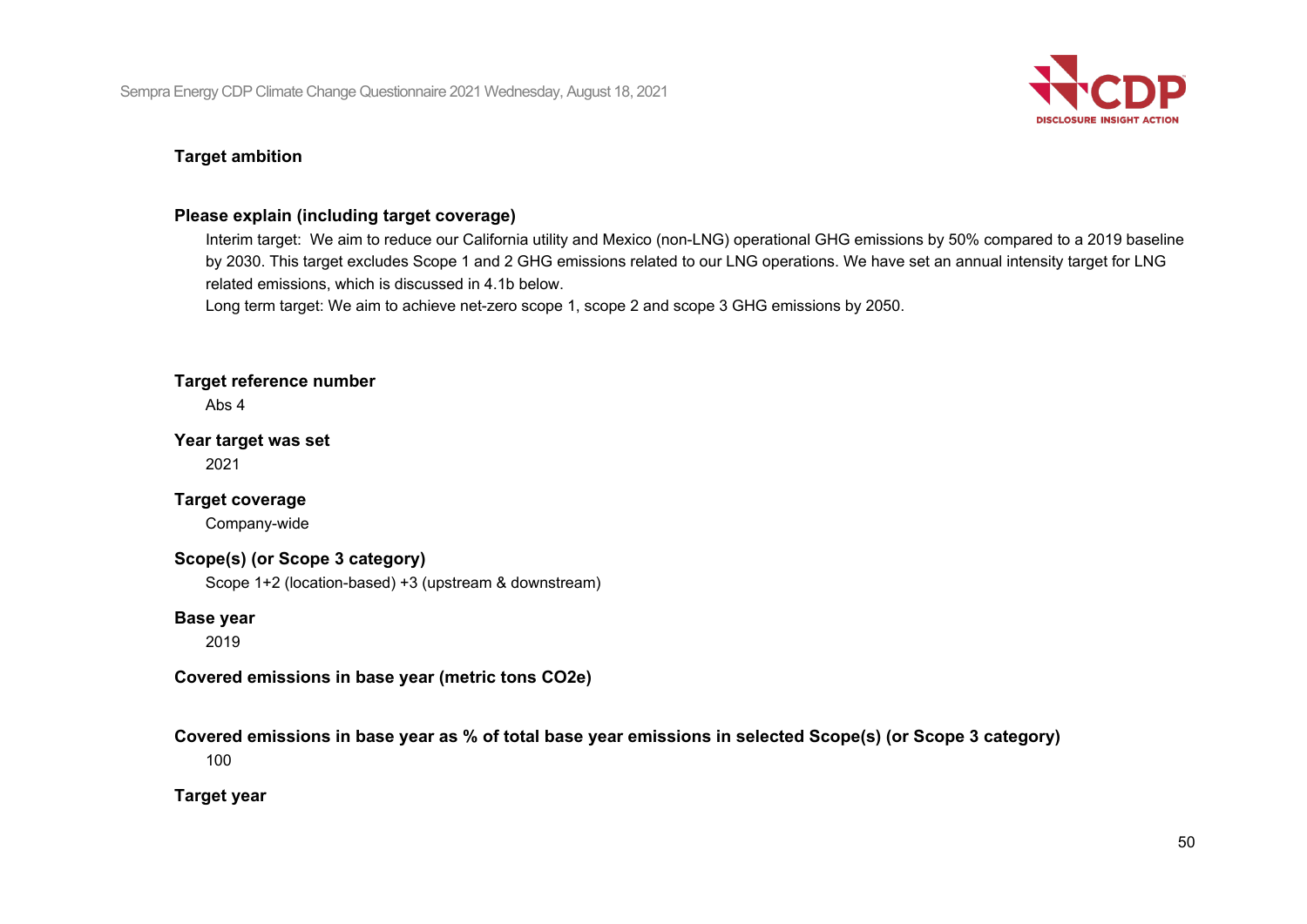

2050

**Targeted reduction from base year (%)**

100

**Covered emissions in target year (metric tons CO2e) [auto-calculated]**

**Covered emissions in reporting year (metric tons CO2e)** 6,867,782

**% of target achieved [auto-calculated]**

**Target status in reporting year New** 

**Is this a science-based target?** No, and we do not anticipate setting one in the next 2 years

**Target ambition**

### **Please explain (including target coverage)**

Target: We aim to achieve net-zero scope 1, scope 2 and scope 3 GHG emissions by 2050.

Sempra understands that being a leader in climate change includes measuring and reducing emissions across the energy value chain. That is why we are committed to the goal of achieving net-zero GHG emissions across all scopes by 2050. For two decades, the Sempra family of companies has been on a sustained path to decarbonize our business operations and the markets we serve with a view towards transitioning to net-zero – where we emit no more greenhouse gases than we remove from the atmosphere. Accomplishing this goal by 2050 will do our part to aid in keeping global warming below a 1.5-2 degree Celsius change.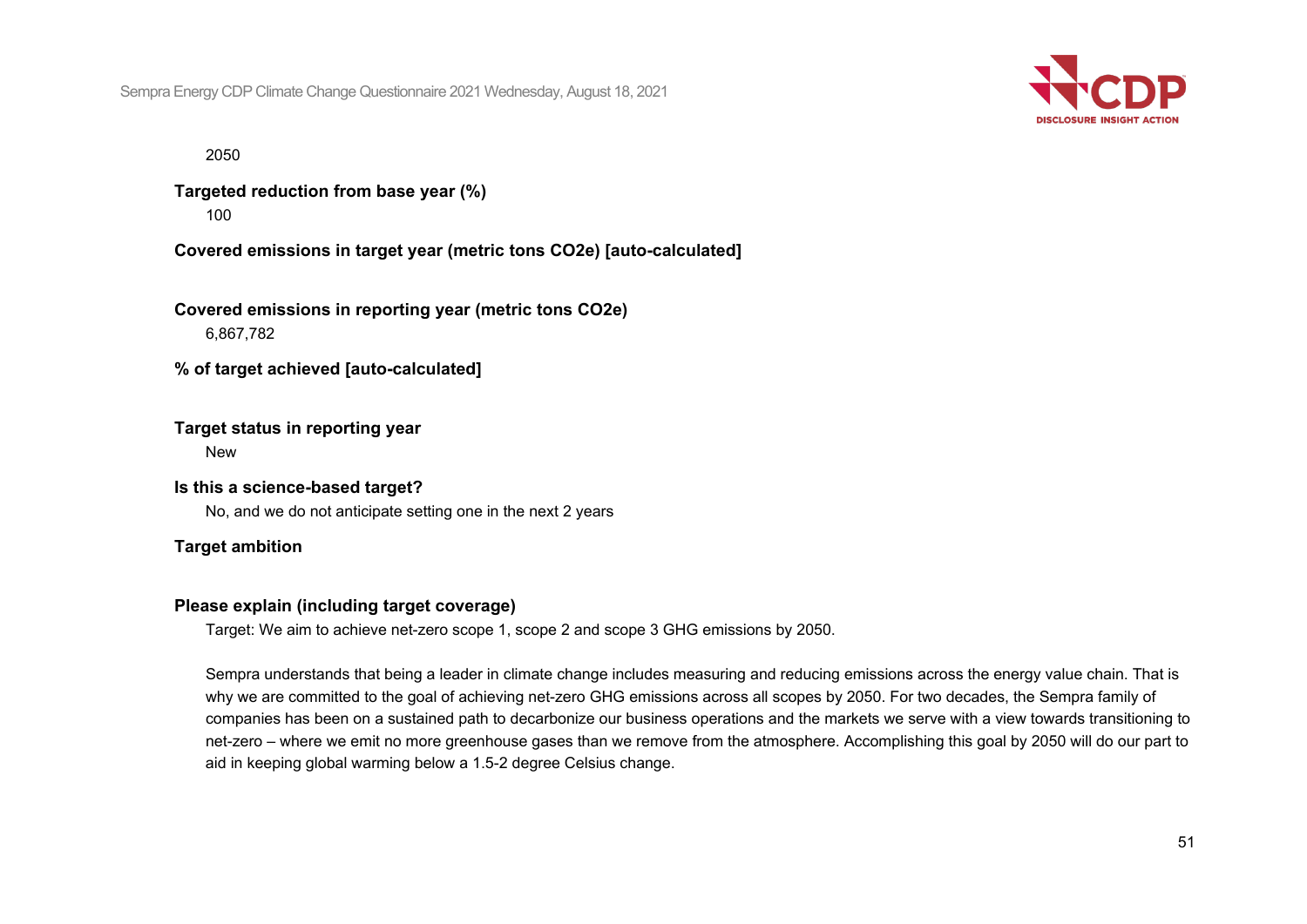

While innovation and new technologies will be central to society's net-zero goal by 2050, we expect that investing in three key capabilities is needed: decarbonization, diversification and digitalization. Fully addressing climate change will require reducing all GHG emissions. We will also explore the opportunities we may have in the offset and environmental credit markets. As the Sempra family of companies develop and promote new capabilities in decarbonization, diversification and digitalization, it will help drive our ESG commitments to support long-term, sustainable value for all shareholders and our other stakeholders.

# **C4.1b**

**(C4.1b) Provide details of your emissions intensity target(s) and progress made against those target(s).**

**Target reference number** Int 1 **Year target was set** 2020 **Target coverage** Business activity **Scope(s) (or Scope 3 category)** Scope 1+2 (location-based) **Intensity metric** Metric tons CO2e per unit of production **Base year** 2020 **Intensity figure in base year (metric tons CO2e per unit of activity)** 0.481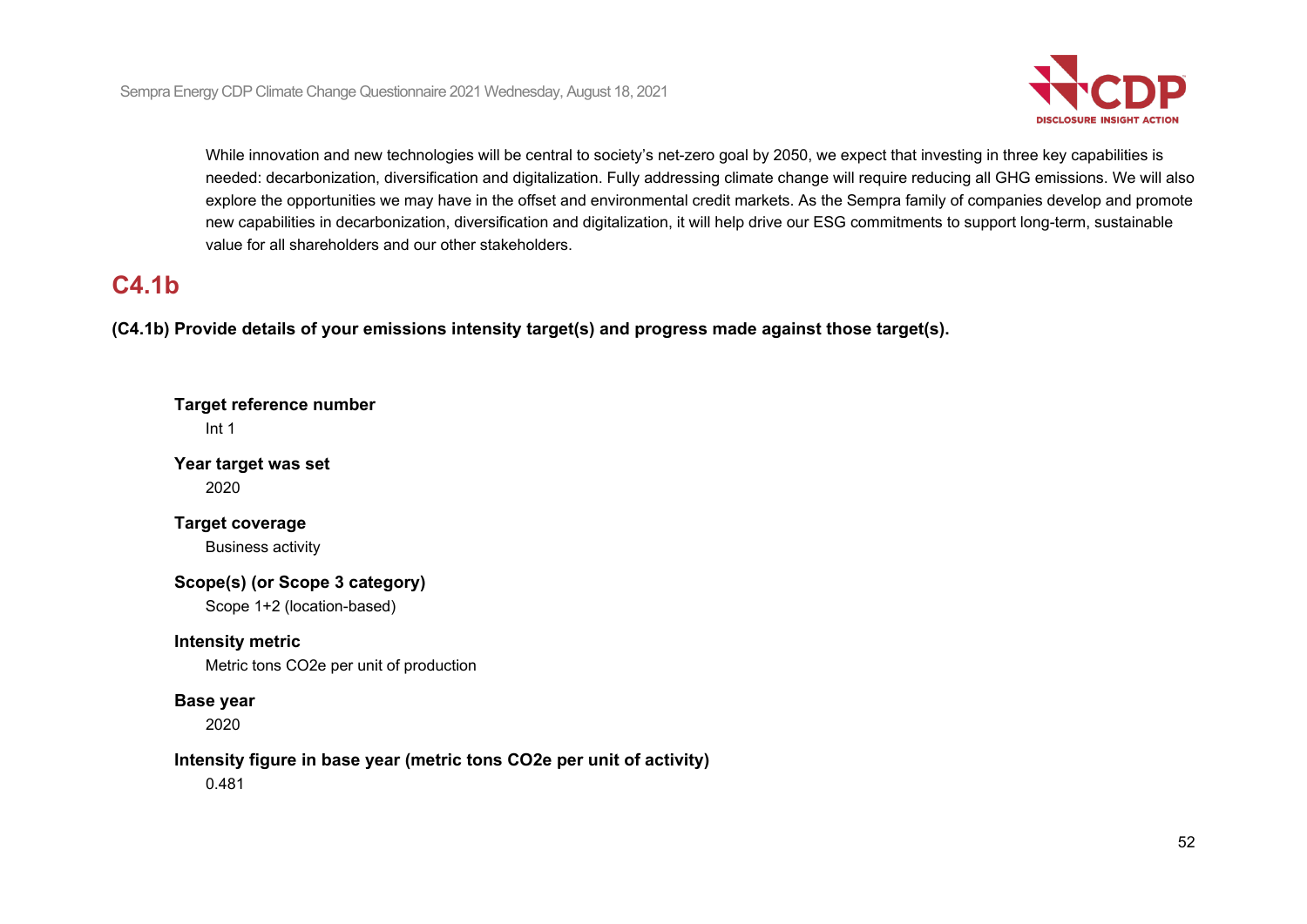

**% of total base year emissions in selected Scope(s) (or Scope 3 category) covered by this intensity figure** 100

**Target year** 2021

**Targeted reduction from base year (%)** 20

**Intensity figure in target year (metric tons CO2e per unit of activity) [auto-calculated]** 0.3848

**% change anticipated in absolute Scope 1+2 emissions**

**% change anticipated in absolute Scope 3 emissions** 0

**Intensity figure in reporting year (metric tons CO2e per unit of activity)** 0.481

**% of target achieved [auto-calculated]**

0

**Target status in reporting year**

New

**Is this a science-based target?**

No, and we do not anticipate setting one in the next 2 years

**Target ambition**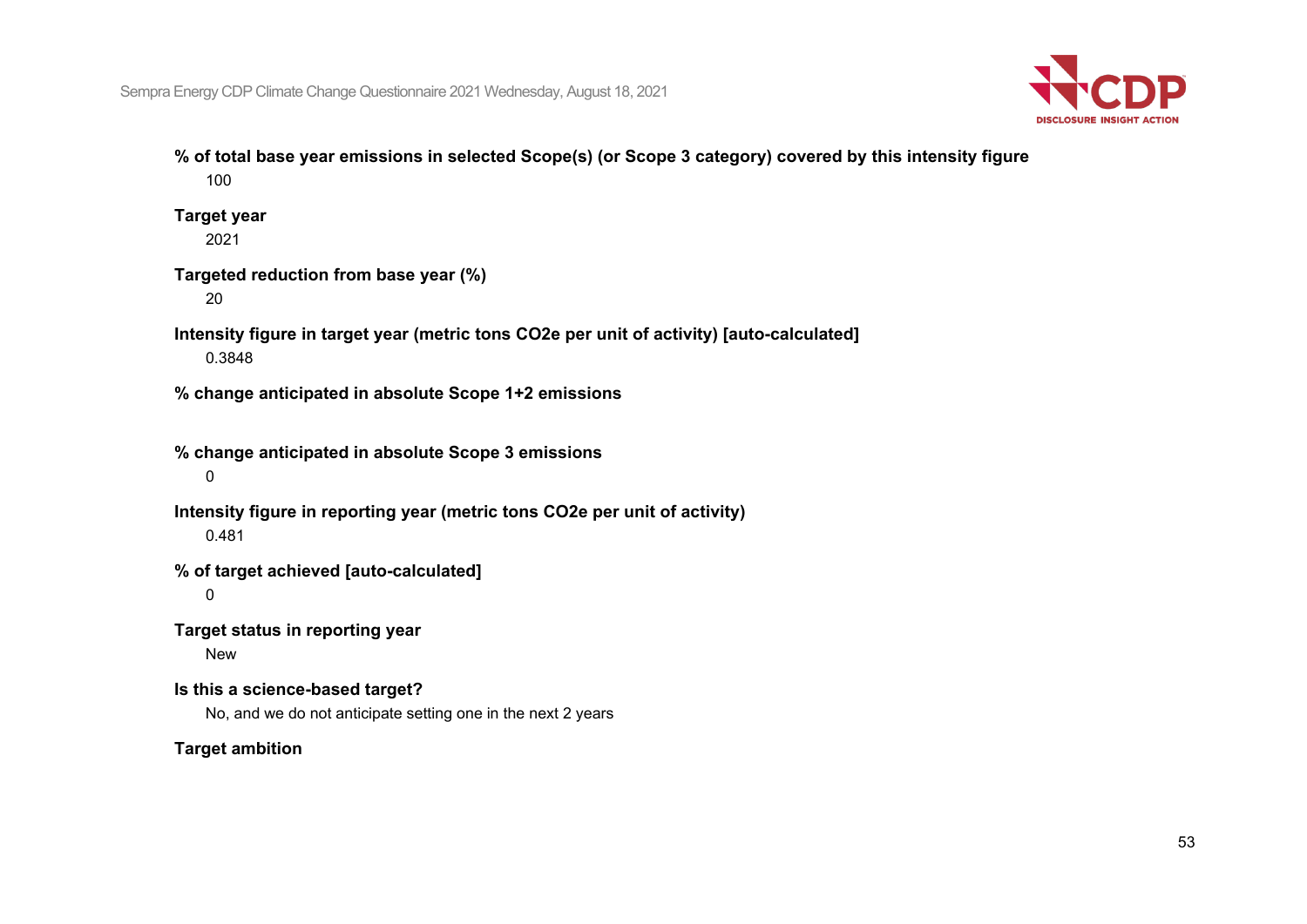

## **Please explain (including target coverage)**

The intensity goal above was established for our LNG-related operations. Each year we aim to operate our existing LNG infrastructure at a GHG emissions intensity 20% less than the 2020 baseline. This goal is through 2025. Cameron LNG, the primary LNG operating asset, will achieve its first full year of operations in 2021. As the LNG business gains operational history and continues to grow, we expect to establish new goals.

### **Target reference number**

Int 2

# **Year target was set**

2019

# **Target coverage**

Business division

### **Scope(s) (or Scope 3 category)**

Scope 1

## **Intensity metric**

Metric tons CO2e per megawatt hour (MWh)

## **Base year**

2019

## **Intensity figure in base year (metric tons CO2e per unit of activity)**

0.29

**% of total base year emissions in selected Scope(s) (or Scope 3 category) covered by this intensity figure** 25

**Target year**

2020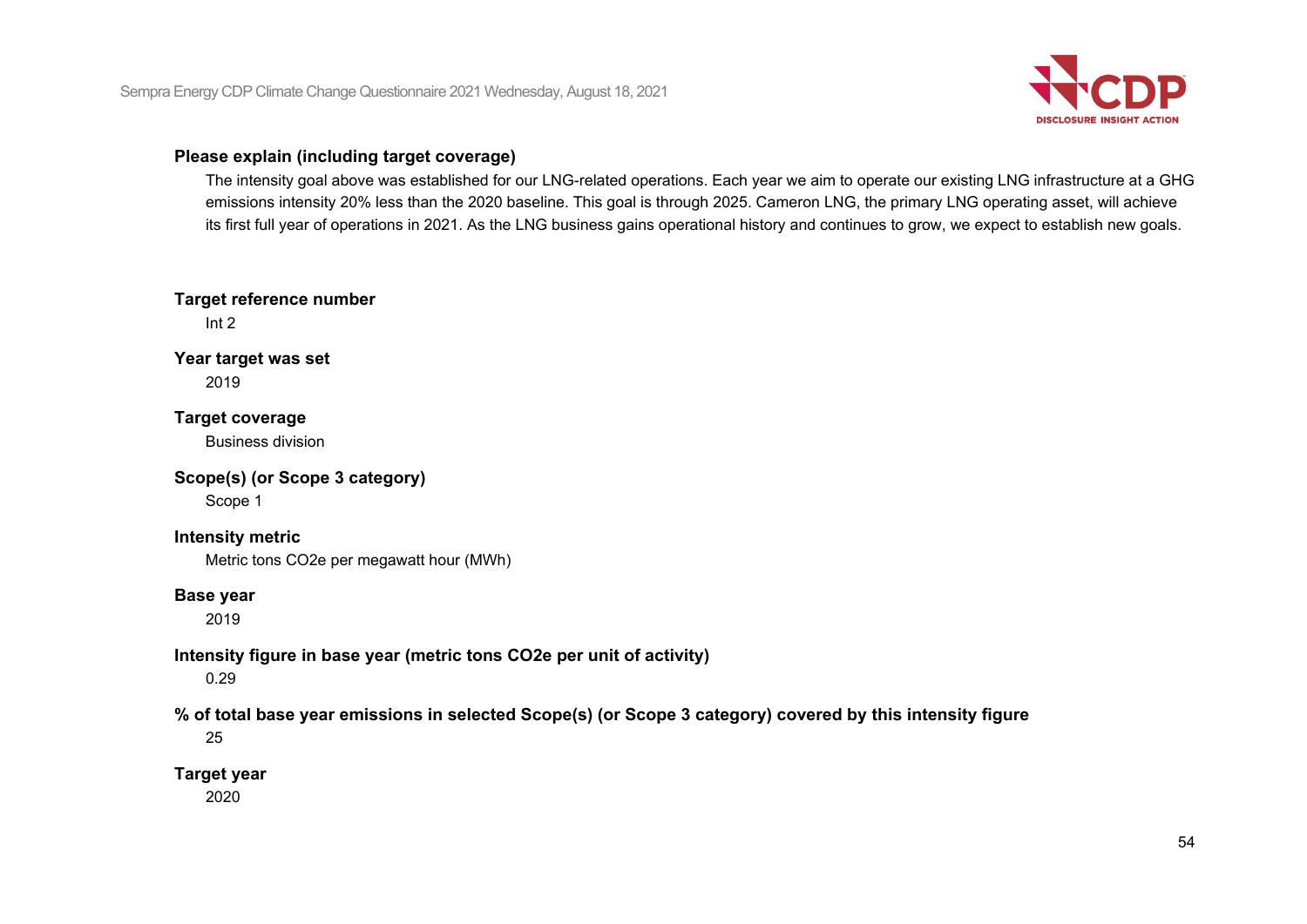

# **Targeted reduction from base year (%)**

13.8

- **Intensity figure in target year (metric tons CO2e per unit of activity) [auto-calculated]** 0.24998
- **% change anticipated in absolute Scope 1+2 emissions**
- **% change anticipated in absolute Scope 3 emissions**  $\Omega$
- **Intensity figure in reporting year (metric tons CO2e per unit of activity)** 0.25
- **% of target achieved [auto-calculated]** 99.9500249875
- **Target status in reporting year** Achieved

## **Is this a science-based target?**

No, and we do not anticipate setting one in the next 2 years

# **Target ambition**

## **Please explain (including target coverage)**

IEnova works to keep its emissions intensity for power generation below 0.35 tCO2e per MWh. This target applies to IEnova's power generation activities, including natural gas and renewable electricity generation. In 2020, 63% of IEnova's power generation capacity came from renewable sources and generated 1,996,222 MWh of renewable and carbon-free power. As a result of the growth in IEnova's renewable power generation, their carbon intensity has decreased. In 2020 IEnova's carbon intensity was 0.25 t CO2e/MWh, a 13.8% reduction compared to 2019, and is expected to continue to decrease with the addition of two solar facilities in 2021.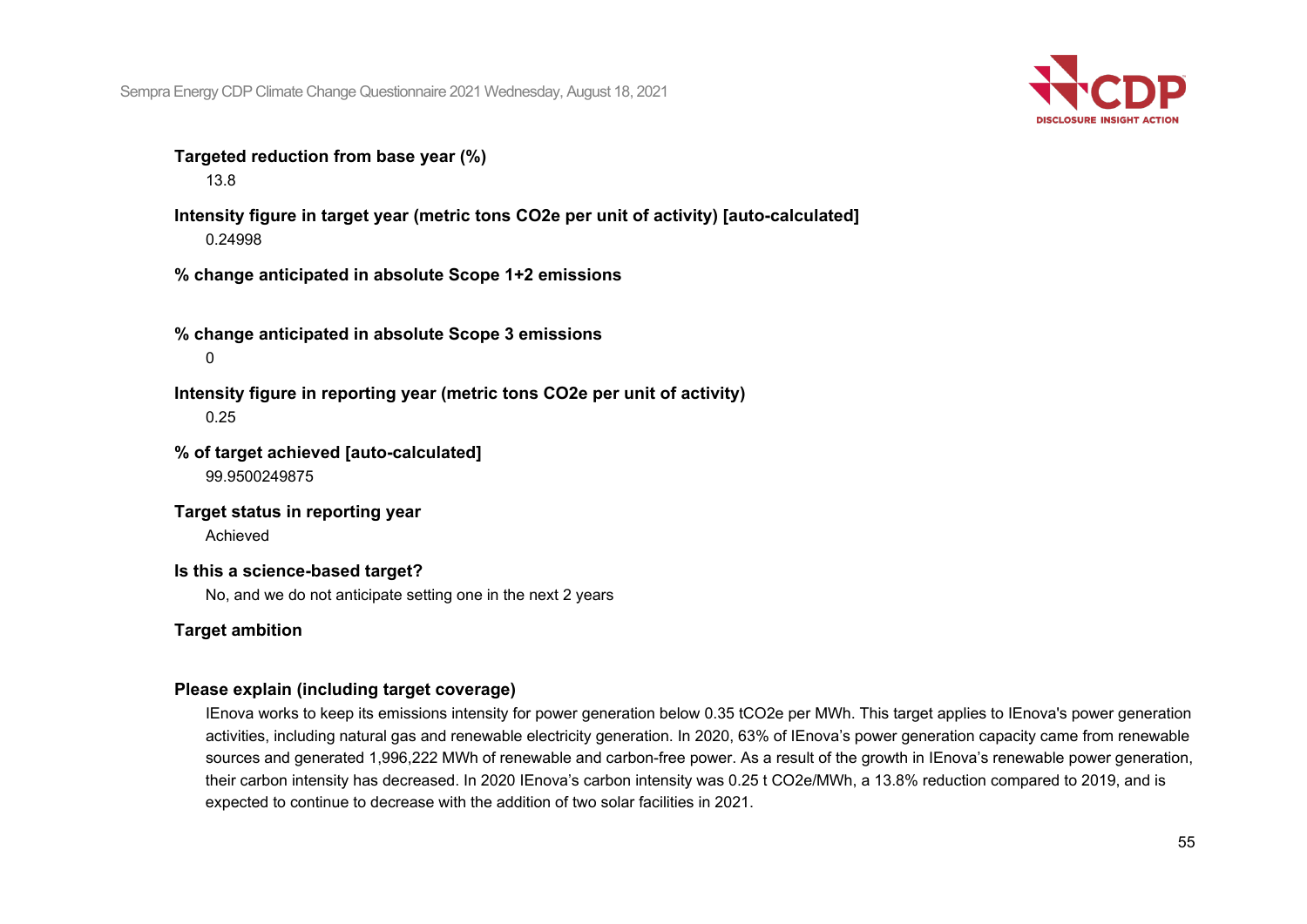

# **C4.2**

## **(C4.2) Did you have any other climate-related targets that were active in the reporting year?**

Target(s) to reduce methane emissions Other climate-related target(s)

# **C4.2b**

**(C4.2b) Provide details of any other climate-related targets, including methane reduction targets.**

| Target reference number            |                                                                                    |
|------------------------------------|------------------------------------------------------------------------------------|
| Oth <sub>2</sub>                   |                                                                                    |
| Year target was set                |                                                                                    |
| 2016                               |                                                                                    |
| <b>Target coverage</b>             |                                                                                    |
| <b>Business division</b>           |                                                                                    |
| Target type: absolute or intensity |                                                                                    |
| Absolute                           |                                                                                    |
|                                    | Target type: category & Metric (target numerator if reporting an intensity target) |
| Other, please specify              |                                                                                    |
| Other, please specify              |                                                                                    |
| Energy storage capacity            |                                                                                    |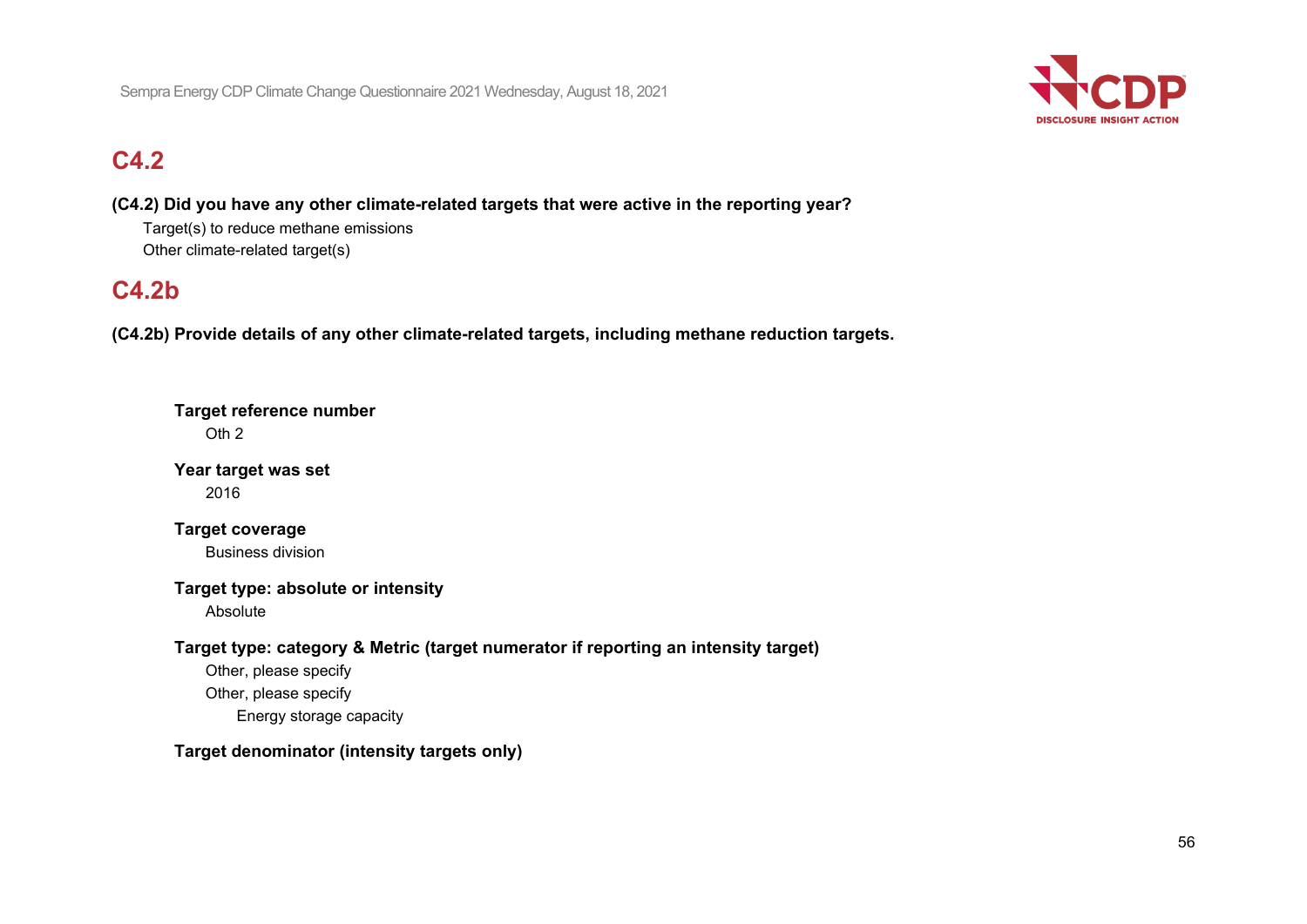

# **Base year**

2016

**Figure or percentage in base year**  $\Omega$ 

**Target year** 2021

**Figure or percentage in target year** 165

**Figure or percentage in reporting year** 174.15

**% of target achieved [auto-calculated]** 105.5454545455

**Target status in reporting year**

Achieved

## **Is this target part of an emissions target?**

The target to develop or interconnect at least 165 MW of energy storage on the system by 2021 (SDG&E) is part of California's overall efforts to reduce greenhouse gas emissions in the state and achieve 100% renewable or zero-carbon electricity by 2045.

## **Is this target part of an overarching initiative?**

Other, please specify

This is part of California's overall efforts to reduce greenhouse gas emissions in the state and achieve 100% renewable or zero-carbon electricity by 2045.

## **Please explain (including target coverage)**

This target covers SDG&E's operations as it works to achieve the state's mandate of 100% renewable or zero-carbon electricity delivered by 2045. Grid modernization is required to manage increasingly complex power flows to integrate renewable energy, and energy storage is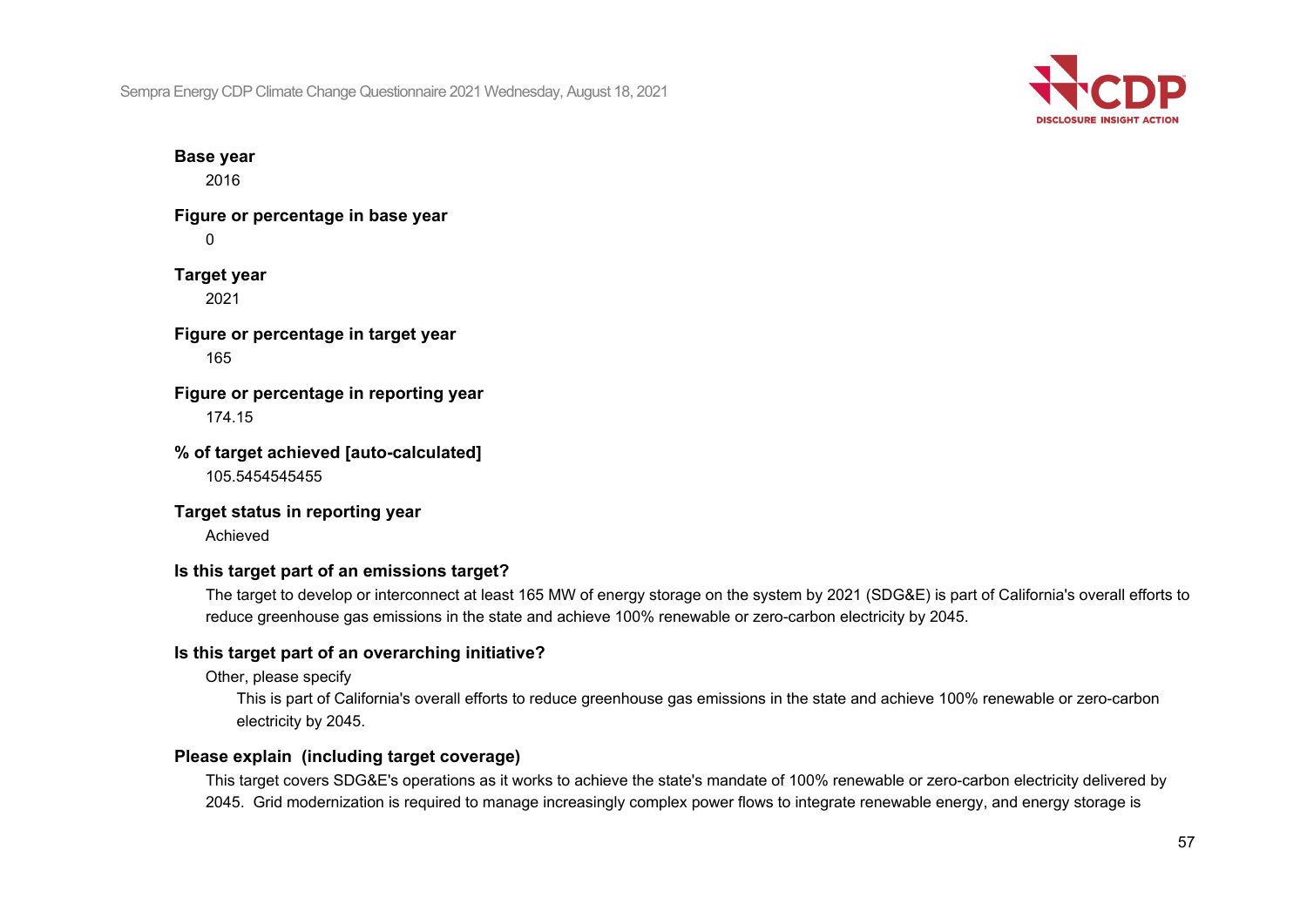

essential for this decarbonization strategy. The development and interconnection of at least 165 megawatts of energy storage on SDG&E system by 2021 is one of the efforts that will help reduce greenhouse gas emissions in the state of California.

#### **Target reference number**

Oth 1

#### **Year target was set**

2018

### **Target coverage**

Business activity

#### **Target type: absolute or intensity**

Absolute

## **Target type: category & Metric (target numerator if reporting an intensity target)**

Other, please specify Other, please specify Number of zero-emissions vehicles in SDG&E service territory: Facilitate electric vehicle growth to meet the Governor's goal of 500,000 zero emissions vehicles in its service territory by 2030.

## **Target denominator (intensity targets only)**

## **Base year**

2018

## **Figure or percentage in base year**

**Target year**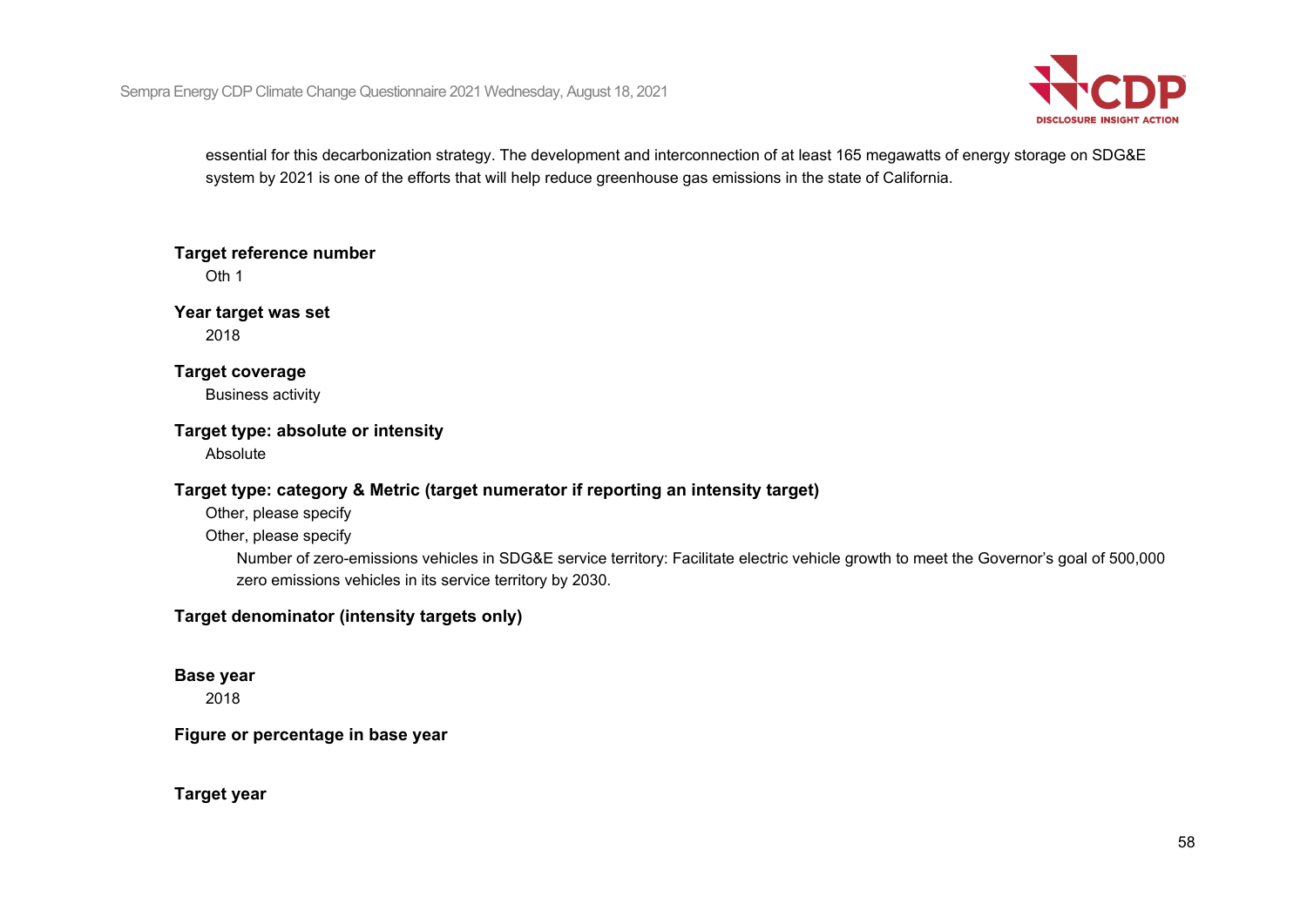

2030

**Figure or percentage in target year** 500,000

**Figure or percentage in reporting year** 56,274

**% of target achieved [auto-calculated]**

## **Target status in reporting year**

**Underway** 

### **Is this target part of an emissions target?**

In January of 2018, the state of California signed Executive Order B-48-18 in an effort to reduce the state's overall greenhouse gas emissions in the transportation sector. The purpose of the Executive Order is to increase the supply of zero-emission vehicles and charging and refueling stations in California. The Executive Order established a series of milestones toward a long-term target of 1.5 million zero-emissions vehicles on California's roadways by 2025 and 5 million by 2030. In SDG&E's service territory, this target represents 500,000 zero emissions vehicles by 2030. Transportation accounts for 55% of all the greenhouse gas emissions in the city of San Diego, so this effort will reduce a significant portion of the emissions in SDG&E's service territory. In September of 2020 California's governor increased this ambition and signed an Executive Order banning the sale of new gas cars and trucks by 2035.

### **Is this target part of an overarching initiative?**

Other, please specify

This is part of state of California's Executive Order B-48-18 aiming to reduce the state's overall greenhouse gas emissions in the transportation sector.

### **Please explain (including target coverage)**

Part of California governor's goal of 500,000 electric vehicles in San Diego region by 2030. As of December 2020, SDG&E has helped increase the number of light duty zero emissions vehicles in it's service territory to approximately 56,274 and has installed over 3,200 electric vehicle charging stations.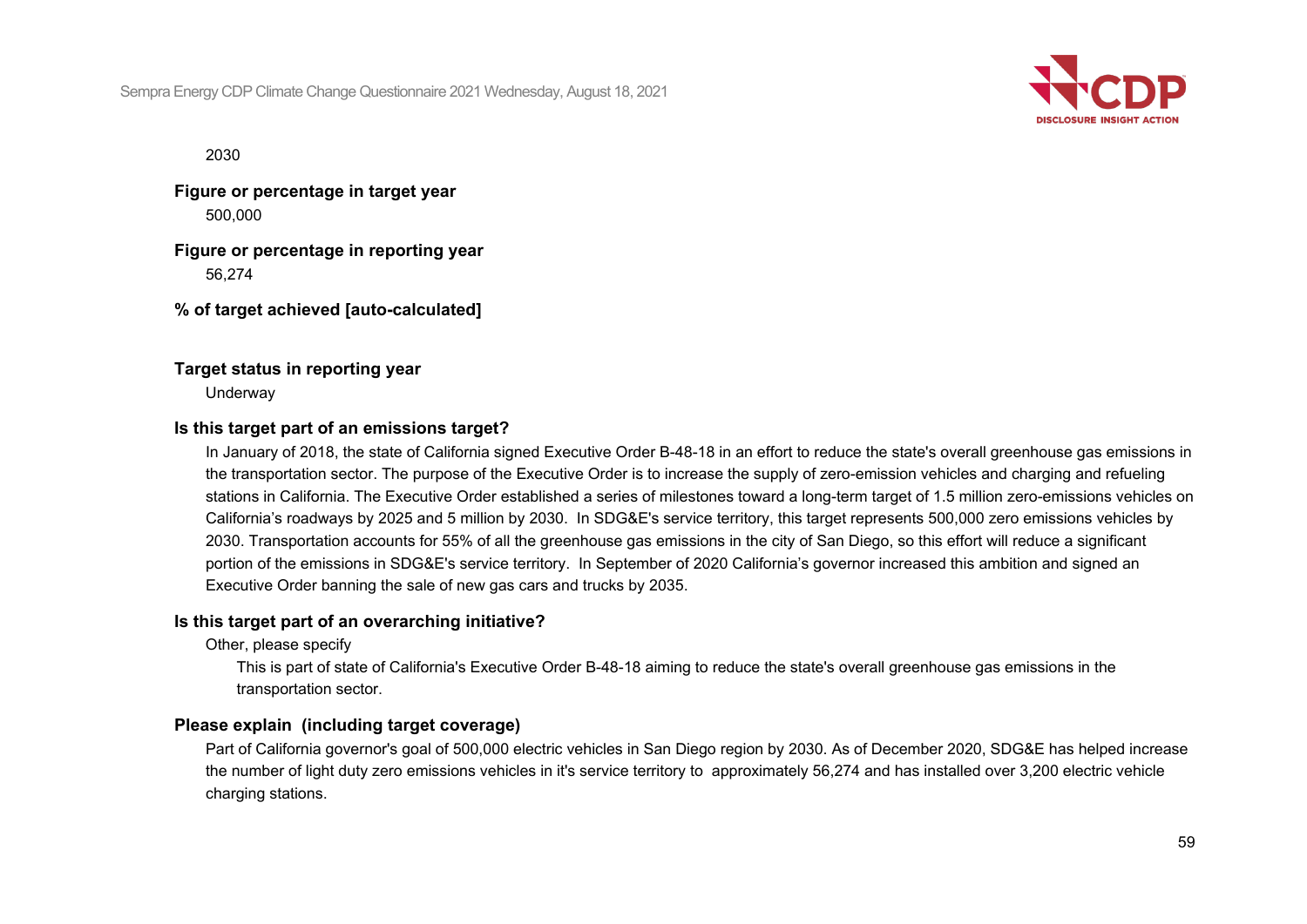

# **Target reference number**

Oth 3

# **Year target was set**

# **Target coverage**

Business division

## **Target type: absolute or intensity**

Absolute

# **Target type: category & Metric (target numerator if reporting an intensity target)**

Low-carbon vehicles

Percentage of low-carbon vehicles in company fleet

# **Target denominator (intensity targets only)**

# **Base year**

**Figure or percentage in base year** 0

# **Target year**

2025

**Figure or percentage in target year**

50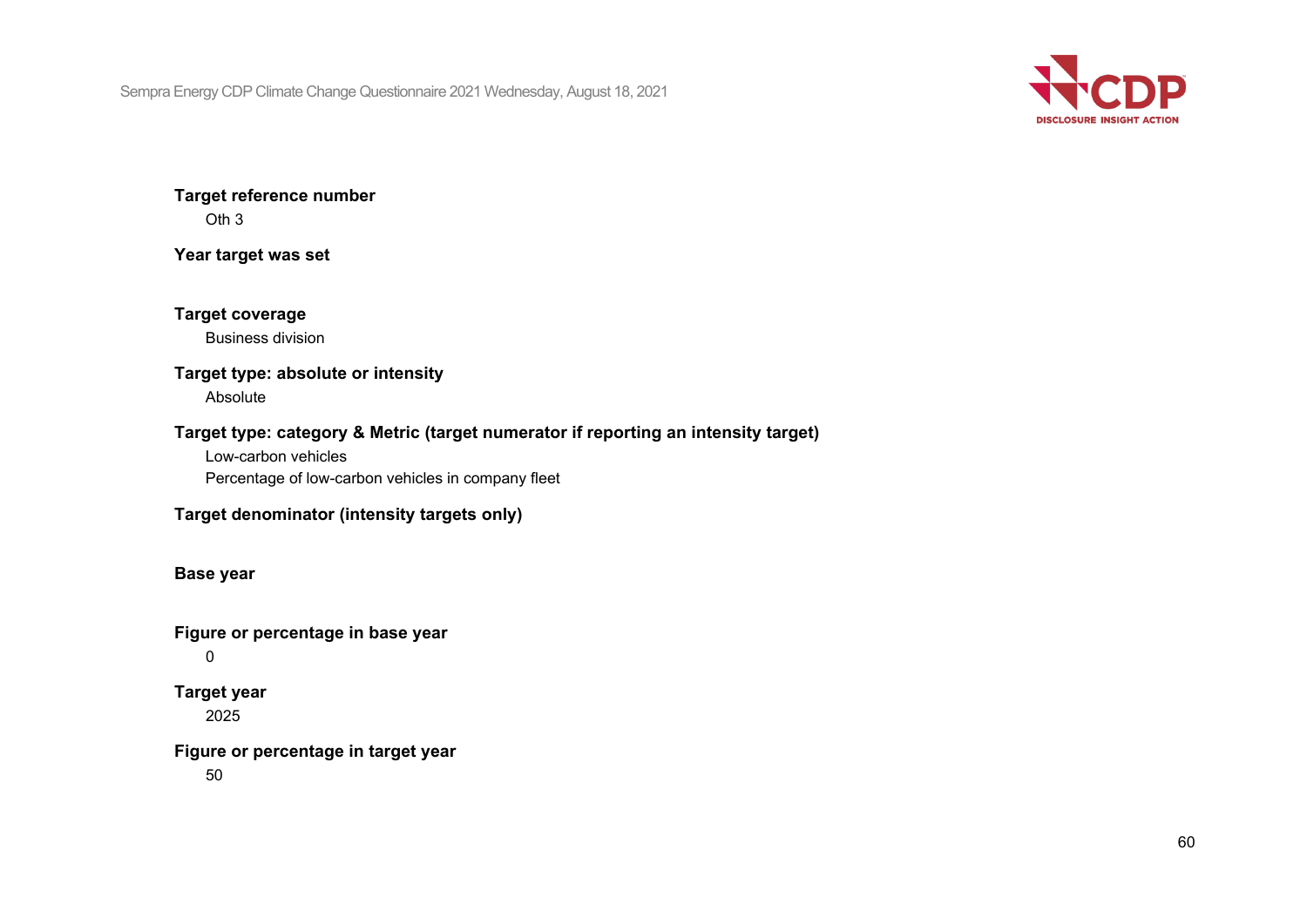

# **Figure or percentage in reporting year**

30

**% of target achieved [auto-calculated]** 60

# **Target status in reporting year**

Replaced

# **Is this target part of an emissions target?**

This target is part of SoCalGas' ASPIRE 2045 plan to replace 50% of SoCalGas' over-the-road fleet with electric, hybrid, renewable gas, and fuel cell electric vehicles by 2025. By 2035, SoCalGas plans to operate a 100% zero emission over-the-road fleet. As of 2020, SoCalGas' fleet consisted of 1,280 alternative fuel vehicles (NGV), of a total of 4,080 vehicles, or approximately 30%.

# **Is this target part of an overarching initiative?**

No, it's not part of an overarching initiative

# **Please explain (including target coverage)**

The target coverage is specifically for SoCalGas. This is an internal goal to have a majority alternative fuel fleet by 2020. As of 2020, SoCalGas' fleet consisted of 1,280 alternative fuel vehicles (NGV), of a total of 4,080 vehicles. SoCalGas continues to replace older emissions equipped vehicles as required by CARB. 84% of vehicles acquired in 2020 were alternative fuel vehicles.

**Target reference number**

Oth 4

**Year target was set**

**Target coverage**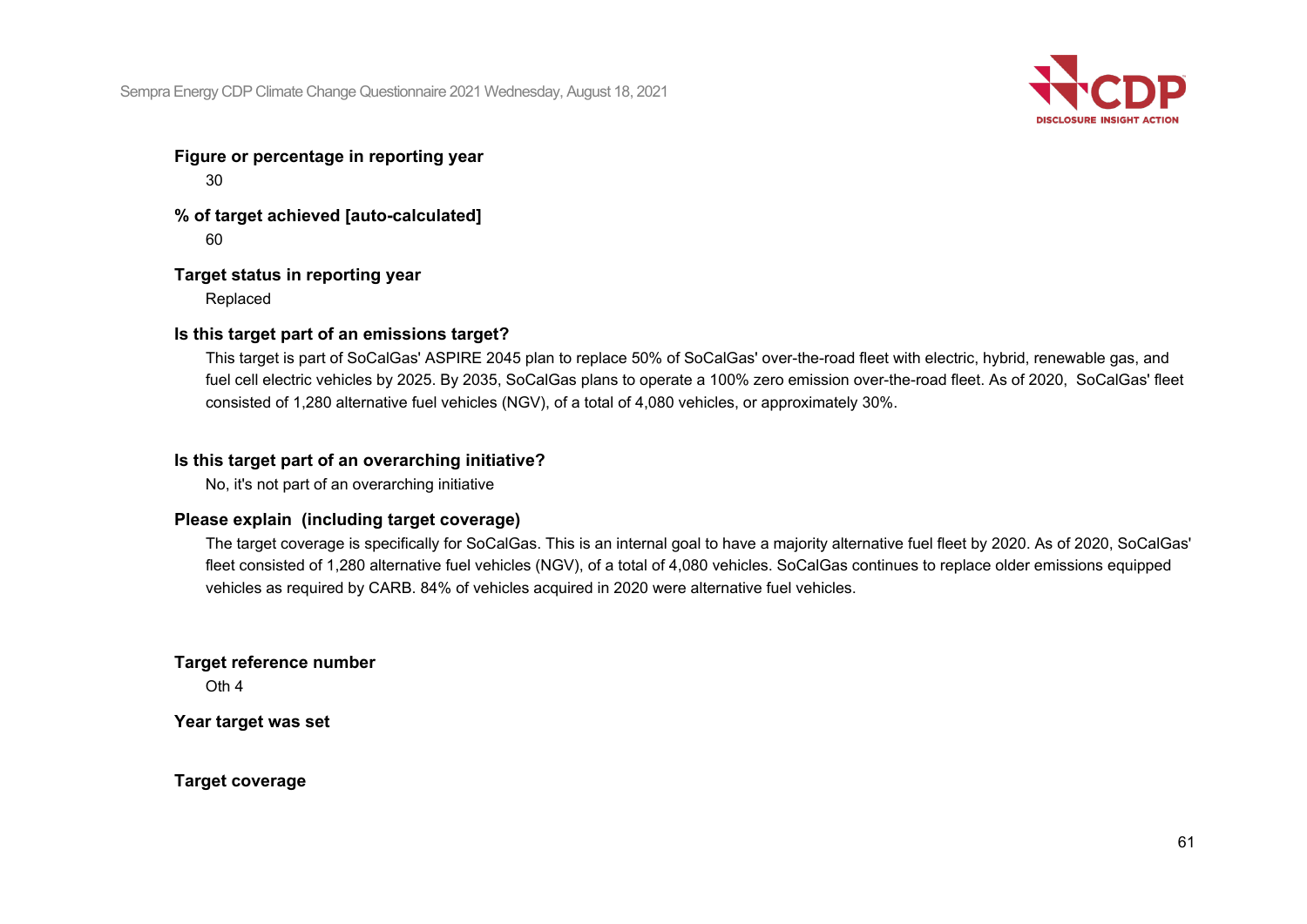

Business division

## **Target type: absolute or intensity**

Absolute

## **Target type: category & Metric (target numerator if reporting an intensity target)**

Low-carbon vehicles Percentage of low-carbon vehicles in company fleet

## **Target denominator (intensity targets only)**

**Base year** 2020

**Figure or percentage in base year**

3.9

**Target year**

2040

**Figure or percentage in target year** 100

**Figure or percentage in reporting year** 3.9

**% of target achieved [auto-calculated]** 0

**Target status in reporting year** Replaced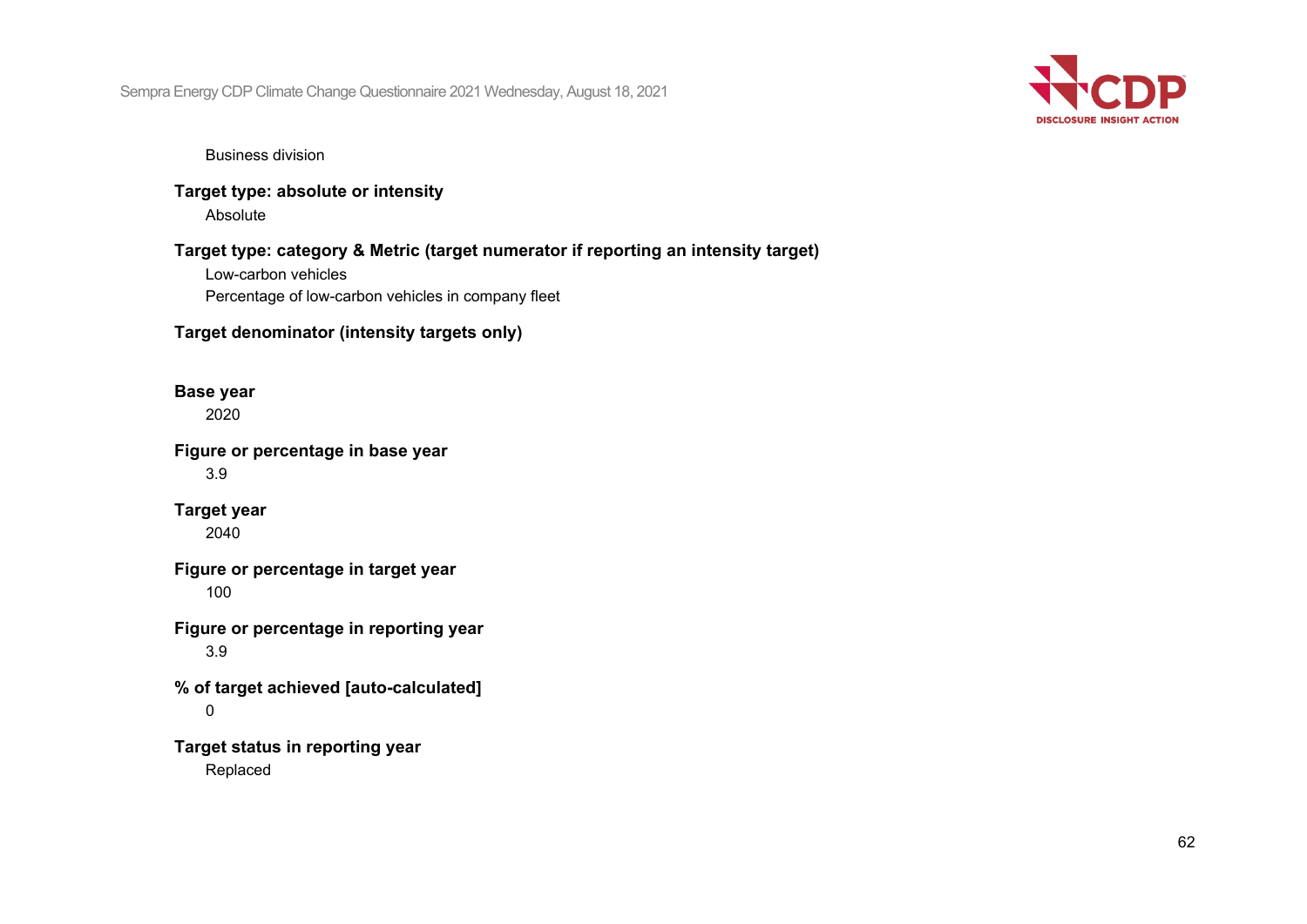

## **Is this target part of an emissions target?**

This target is part of SDG&Es' sustainability strategy to transition 30% of its overall fleet to Zero Emission Vehicles (ZEV) by 2030, and operate 100% ZEV by 2040.

#### **Is this target part of an overarching initiative?**

No, it's not part of an overarching initiative

### **Please explain (including target coverage)**

The target coverage is specifically for SDG&E. As of 2020, 3.9% of SDG&E's overall fleet consisted of ZEVs. SDG&E aims to transition 30% of the fleet to ZEV by 2030 and operate a 100% ZEV fleet by 2040.\*

\*Based on the CPUC and CARB ZEV technologies definition, which includes full battery electric vehicles, plug-in hybrid electric vehicles and hydrogen fuel cell vehicles.

# **Target reference number** Oth 6

# **Year target was set**

2020

## **Target coverage**

Business division

### **Target type: absolute or intensity**

Absolute

## **Target type: category & Metric (target numerator if reporting an intensity target)**

Low-carbon vehicles

Percentage of battery electric vehicles in company fleet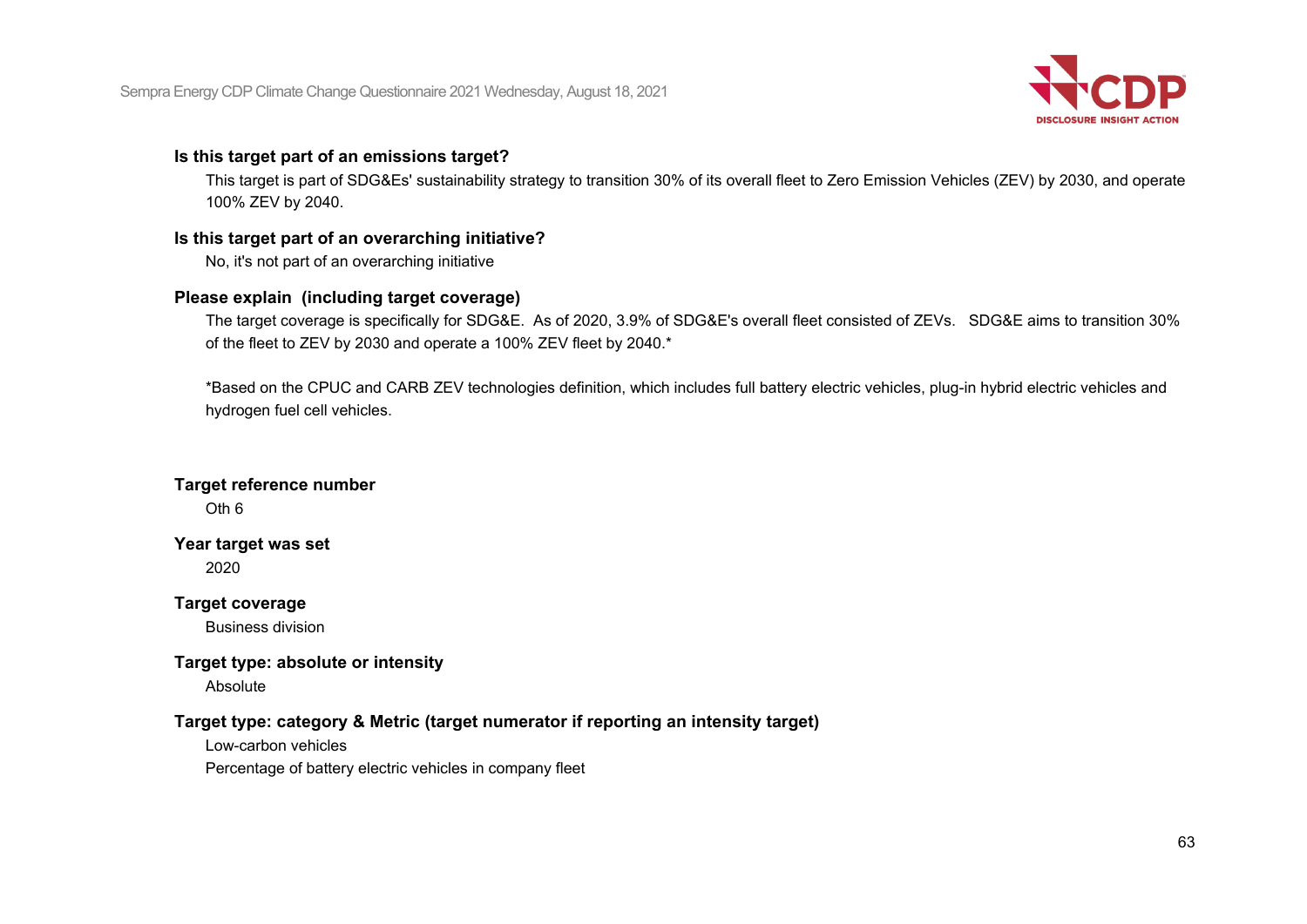

## **Target denominator (intensity targets only)**

**Base year** 2020

**Figure or percentage in base year** 12.1

**Target year** 2030

**Figure or percentage in target year** 100

**Figure or percentage in reporting year** 12.1

```
% of target achieved [auto-calculated]
\Omega
```
**Target status in reporting year**

**New** 

## **Is this target part of an emissions target?**

In addition to SDG&E's plan to transition 30% of the fleet to ZEV by 2030 and operate a 100% ZEV fleet by 2040\*, SDG&E aims to electrify 100% of their light duty fleet by 2030.

\*Based on the CPUC and CARB ZEV technologies definition, which includes full battery electric vehicles, plug-in hybrid electric vehicles and hydrogen fuel cell vehicles.

## **Is this target part of an overarching initiative?**

No, it's not part of an overarching initiative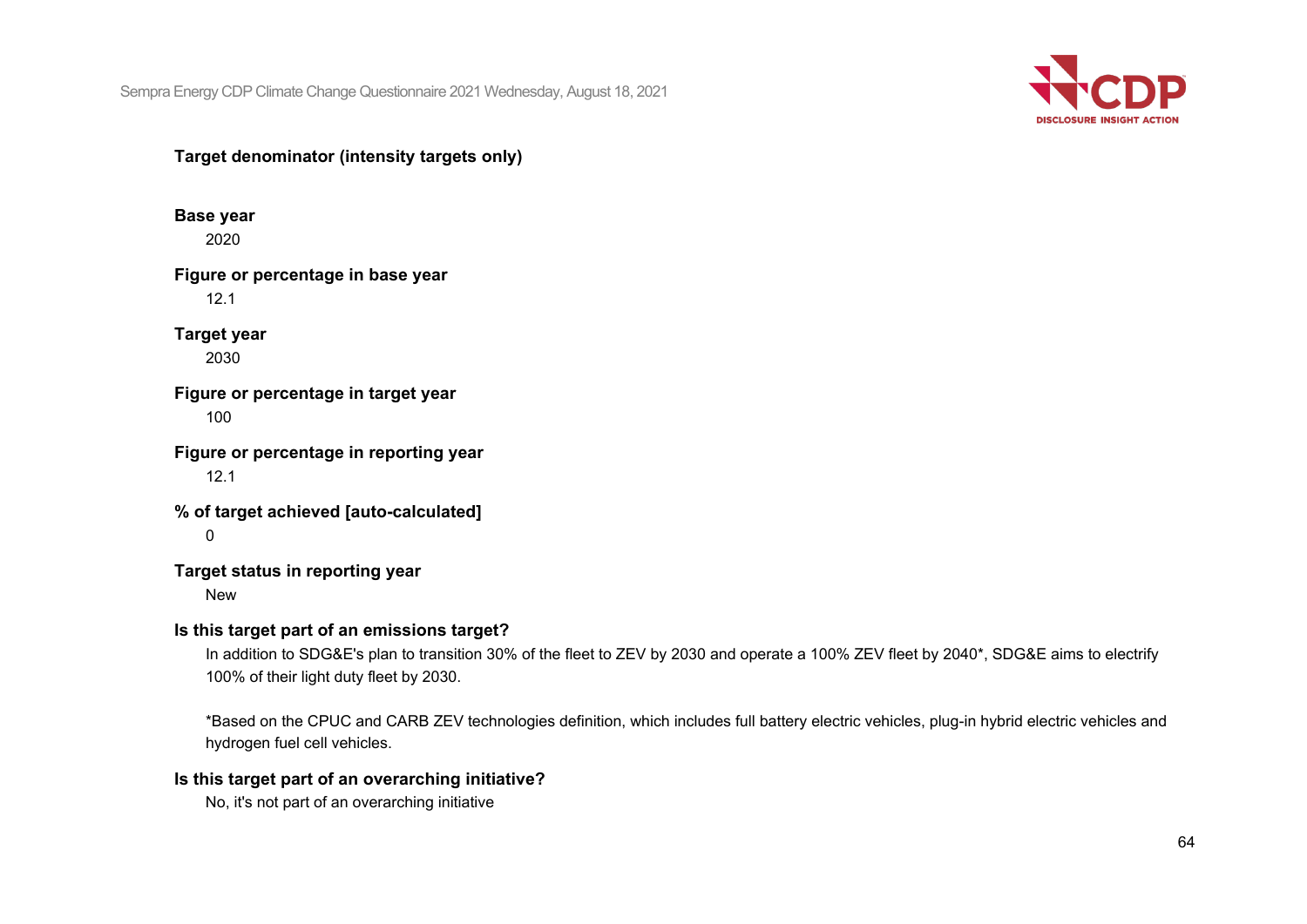

## **Please explain (including target coverage)**

The target coverage is specifically for SDG&E. As of 2020, 12.1% of SDG&E's light duty fleet was electrified. Additionally, SDG&E has a related sustainability goal to transition 30% of the fleet to zero-emission vehicles (ZEV) by 2030 and operate a 100% ZEV fleet by 2040.\* Refer to target reference number 'Oth 4' above for details.

\*Based on the CPUC and CARB ZEV technologies definition, which includes full battery electric vehicles (BEV), plug-in hybrid electric vehicles (PHEV) and hydrogen fuel cell vehicles.

# **Target reference number** Oth 5

**Year target was set** 2019

# **Target coverage**

Business division

### **Target type: absolute or intensity**

Absolute

## **Target type: category & Metric (target numerator if reporting an intensity target)**

Fossil fuel reduction target

Percentage of fossil fuels in the fuel mix

## **Target denominator (intensity targets only)**

### **Base year**

2020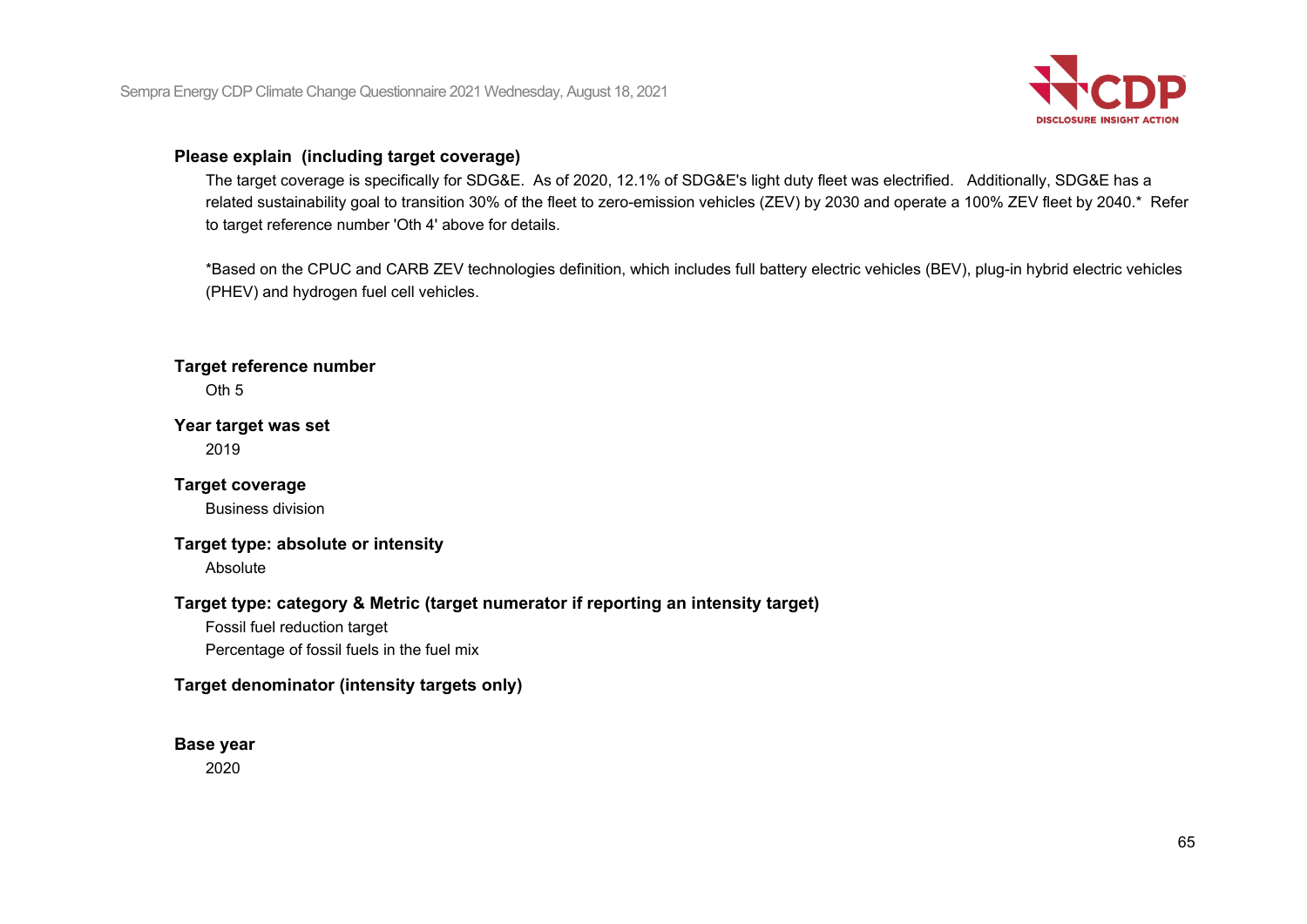

### **Figure or percentage in base year**

**Target year** 2030

**Figure or percentage in target year** 20

**Figure or percentage in reporting year**

**% of target achieved [auto-calculated]**

#### **Target status in reporting year**

**Underway** 

### **Is this target part of an emissions target?**

SoCalGas has set a goal that by 2030, 20% of the natural gas that it delivers to SoCalGas core customers will be from renewable natural gas that is released from the decomposition of organic matter (with an interim goal of 5% by 2025). SoCalGas has released a broad, inclusive and integrated plan to help achieve California's ambitious emissions goals. More details can be found here: https://www.socalgas.com/sites/default/files/1443742359071/scg-executive-summary-white-paper.pdf.

### **Is this target part of an overarching initiative?**

No, it's not part of an overarching initiative

### **Please explain (including target coverage)**

The target coverage is specifically for SoCalGas. SoCalGas is the largest natural gas distribution utility in the United States. SoCalGas works to deliver affordable, reliable and increasingly renewable gas service to 22 million customers across 24,000 square miles of service territory, where more than 90% of residents use natural gas for heating, hot water, cooking, drying clothes or other uses. Gas delivered through the company's pipelines also plays a key role in providing electricity to Californians— about 45% of electric power generated in the state comes from gas-fired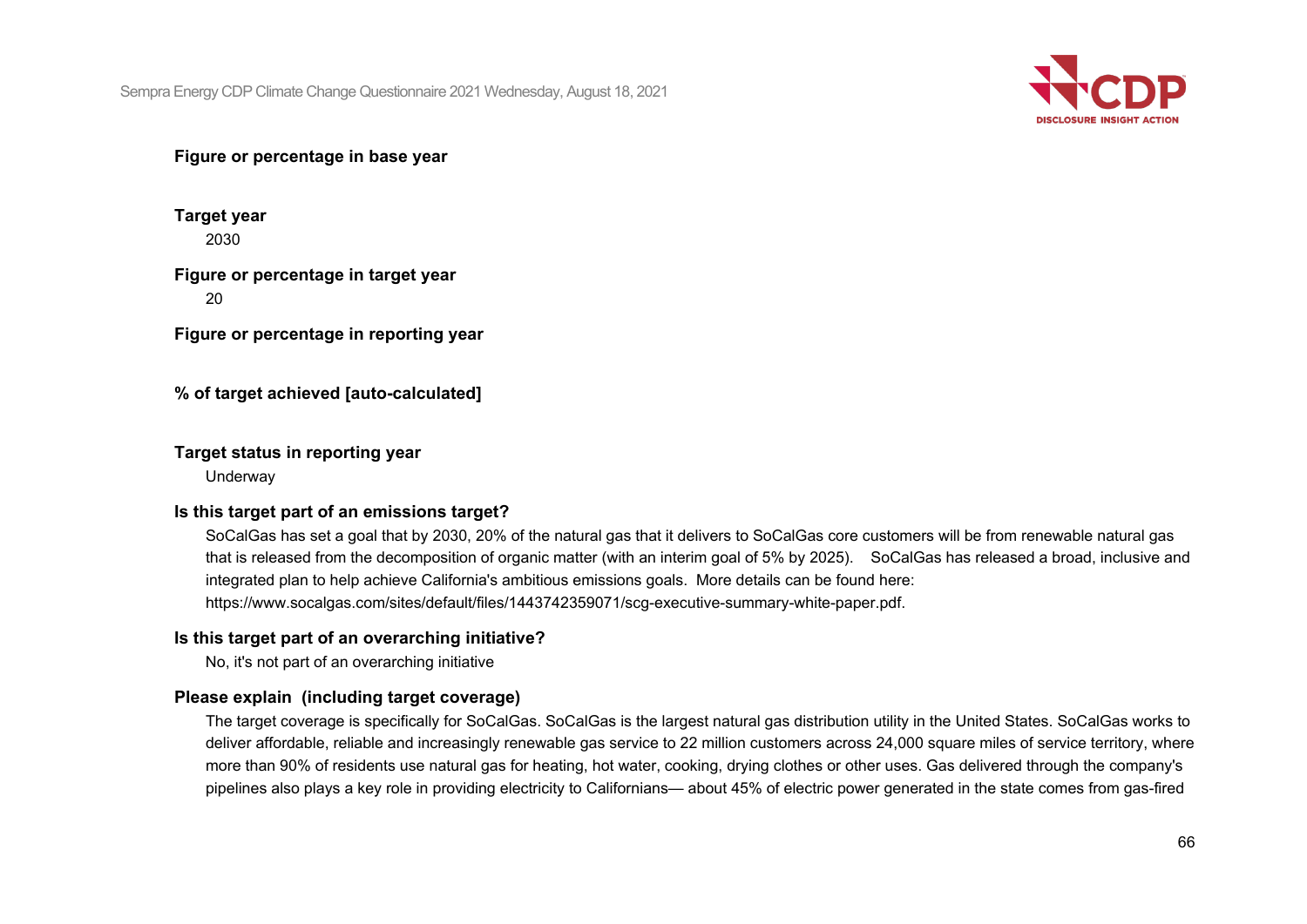

power plants.

SoCalGas' mission is to build the cleanest gas utility in North America, by delivering affordable and increasingly renewable energy to its customers. In support of that vision, SoCalGas has set a goal to replace 20% of its traditional natural gas supply delivered to core customers with RNG by 2030 (with an interim goal of 5% by 2022). By developing renewable gas from our state's abundant organic waste streams, we can help to meet our climate goals sooner, while diversifying our carbon-free energy sources, improving energy resilience and reliability, and also creating additional renewable fuel and jobs for our communities. SoCalGas is also committed to investing in its gas delivery infrastructure while keeping bills affordable for customers.

# **C4.3**

**(C4.3) Did you have emissions reduction initiatives that were active within the reporting year? Note that this can include those in the planning and/or implementation phases.**

Yes

# **C4.3a**

**(C4.3a) Identify the total number of initiatives at each stage of development, and for those in the implementation stages, the estimated CO2e savings.**

|                           |                | Number of initiatives Total estimated annual CO2e savings in metric tonnes CO2e (only for rows marked *) |
|---------------------------|----------------|----------------------------------------------------------------------------------------------------------|
| Under investigation       |                |                                                                                                          |
| To be implemented*        |                |                                                                                                          |
| Implementation commenced* | $\overline{0}$ |                                                                                                          |
| Implemented*              | 24             | 651,985                                                                                                  |
| Not to be implemented     |                |                                                                                                          |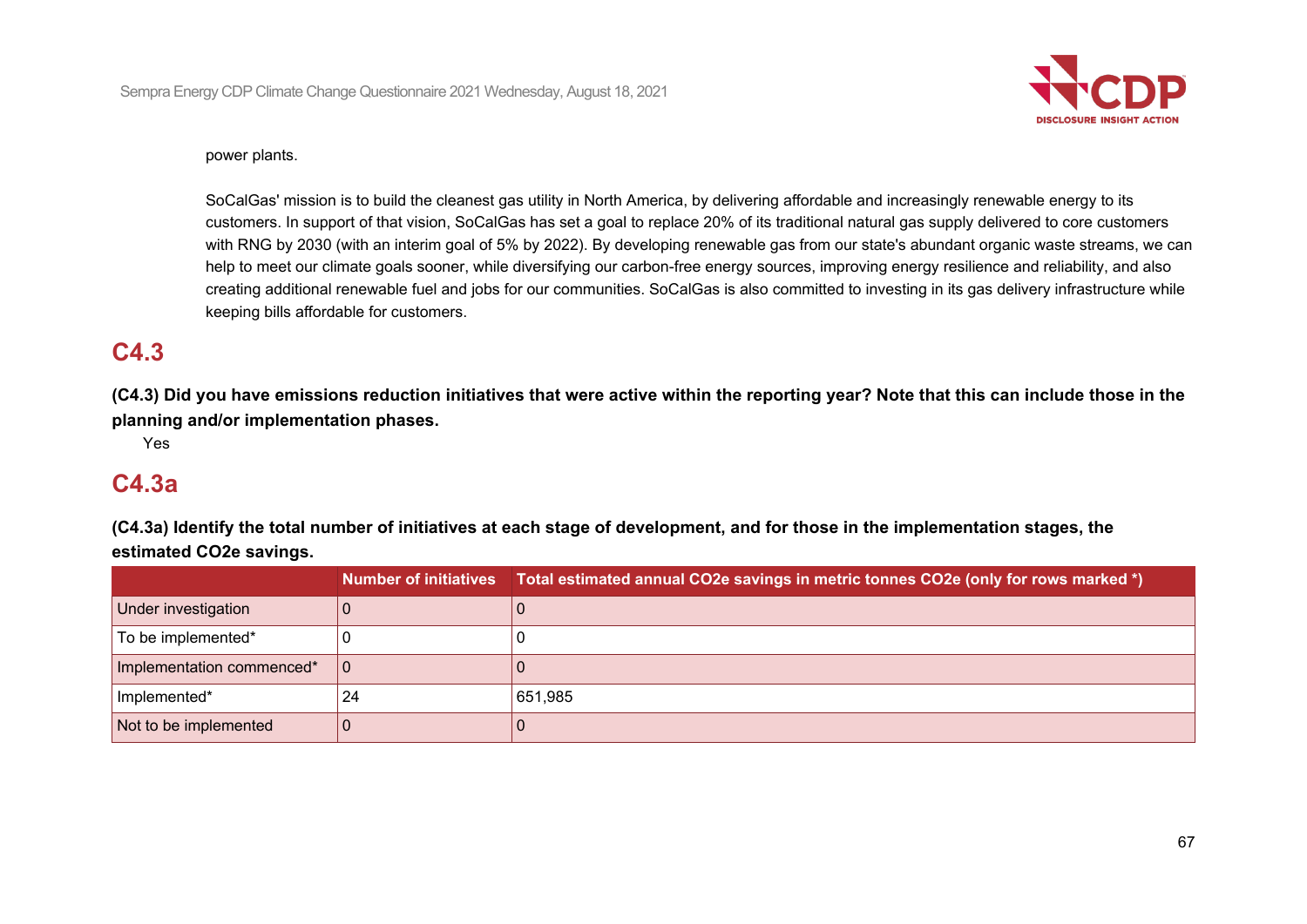

# **C4.3b**

# **(C4.3b) Provide details on the initiatives implemented in the reporting year in the table below.**

# **Initiative category & Initiative type** Other, please specify Other, please specify Vented emissions reductions; natural gas capture/prevention **Estimated annual CO2e savings (metric tonnes CO2e)** 65,995 **Scope(s)** Scope 1 **Voluntary/Mandatory**

Voluntary

# **Annual monetary savings (unit currency – as specified in C0.4)**

490,000

# **Investment required (unit currency – as specified in C0.4)**

15,600,000

# **Payback period**

>25 years

# **Estimated lifetime of the initiative**

>30 years

**Comment**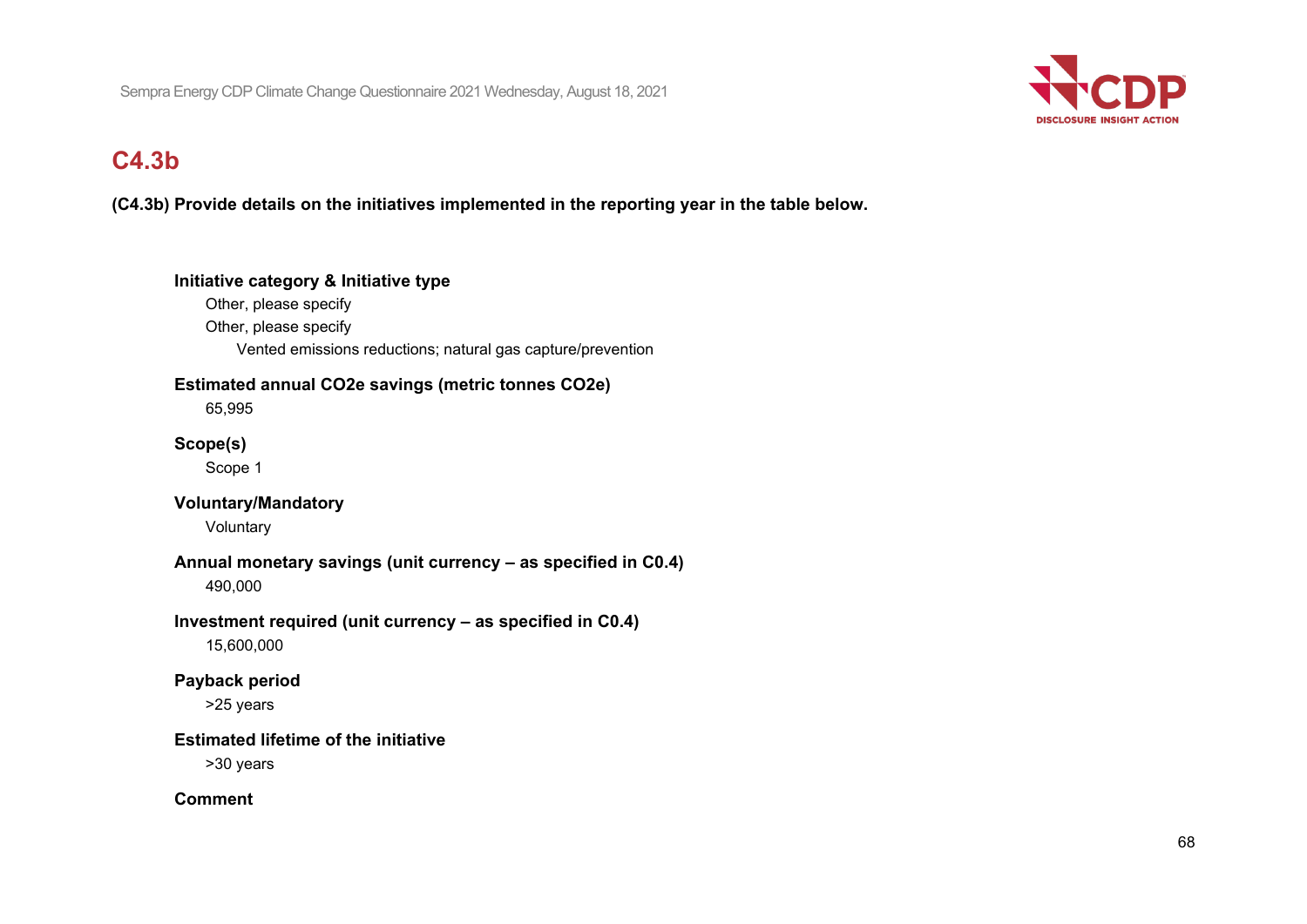

Also includes reductions of vented emissions. SoCalGas has been a member of the US EPA Natural Gas STAR program since 1994. Through this program, SoCalGas has networked with other program members to identify partner-reported opportunities working to adopt best management practices. In 2020, SoCalGas reported a reduction in fugitive emissions (scope 1) by such practices as reclaiming rather than blowing to atmosphere the natural gas remaining in a pipeline preceding pipeline maintenance operations. In 2020, SoCalGas' reduction amounted to 65,995 metric tons CO2e in potential vented emissions through activities including pressure adjustments, and altered emergency shutdown practices. In addition to these efforts, SoCalGas has also been implementing other technology that is reducing fugitive emissions. This includes a system that captures natural gas associated with pipeline testing and replacement (instead of venting it to the atmosphere); sensors that read methane levels every five minutes near high pressure pipelines to improve early leak detection; and infrared thermal-imaging cameras that can detect even the tiniest leak.

Payback period and estimated lifetime of the initiative vary, depending on the specific type of work completed.

#### **Initiative category & Initiative type**

Other, please specify Other, please specify Energy efficiency programs for customers

#### **Estimated annual CO2e savings (metric tonnes CO2e)**

453,059

### **Scope(s)**

Scope 3

### **Voluntary/Mandatory**

Mandatory

## **Annual monetary savings (unit currency – as specified in C0.4)**

**Investment required (unit currency – as specified in C0.4)**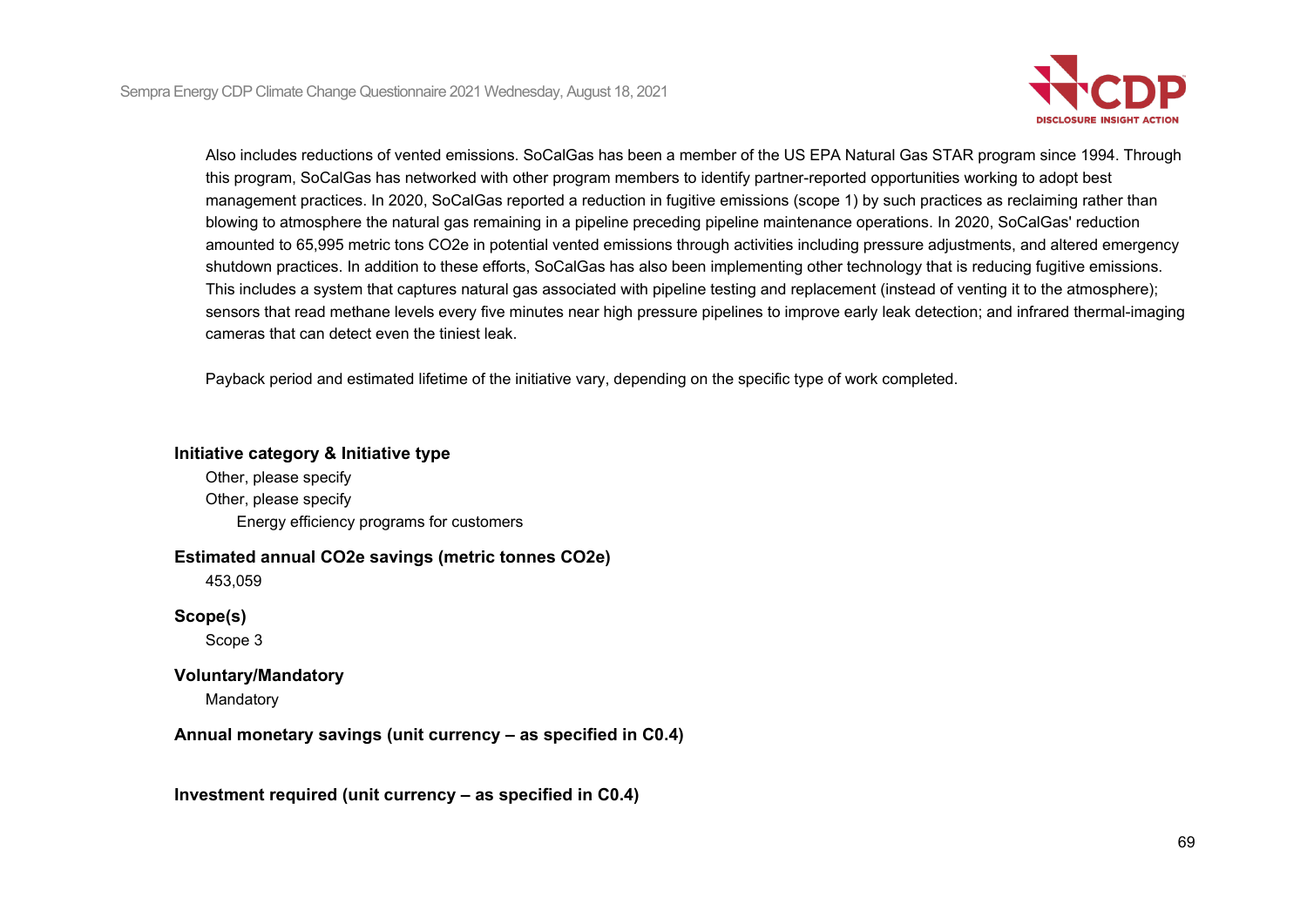

190,000,000

#### **Payback period**

1-3 years

#### **Estimated lifetime of the initiative**

Ongoing

#### **Comment**

Sempra's California utilities help customers reduce their energy use and the resulting impact on the environment through energy efficiency and energy conservation programs. Scope: This represents a reduction in our scope 3 emissions from use of electricity and natural gas sold to customers, and ultimately scope 1 emissions due to a reduction in demand from our utility customers. In 2020, customer energy efficiency at our California utilities saved approximately 333 gigawatt-hours of electricity and approximately 41.2 million therms of natural gas. \* Approximately \$190 million was allocated by SDG&E and SoCalGas to implement energy efficiency programs for customers in 2020. The energy-saving programs reduced CO2 by an estimated 453,059 metric tons. In California, utilities are typically rewarded through financial incentives for meeting energy efficiency goals. \*Preliminary numbers

### **Initiative category & Initiative type**

Other, please specify Other, please specify Vented emissions reductions; natural gas capture/prevention

### **Estimated annual CO2e savings (metric tonnes CO2e)**

114,354

## **Scope(s)**

Scope 1

### **Voluntary/Mandatory**

Mandatory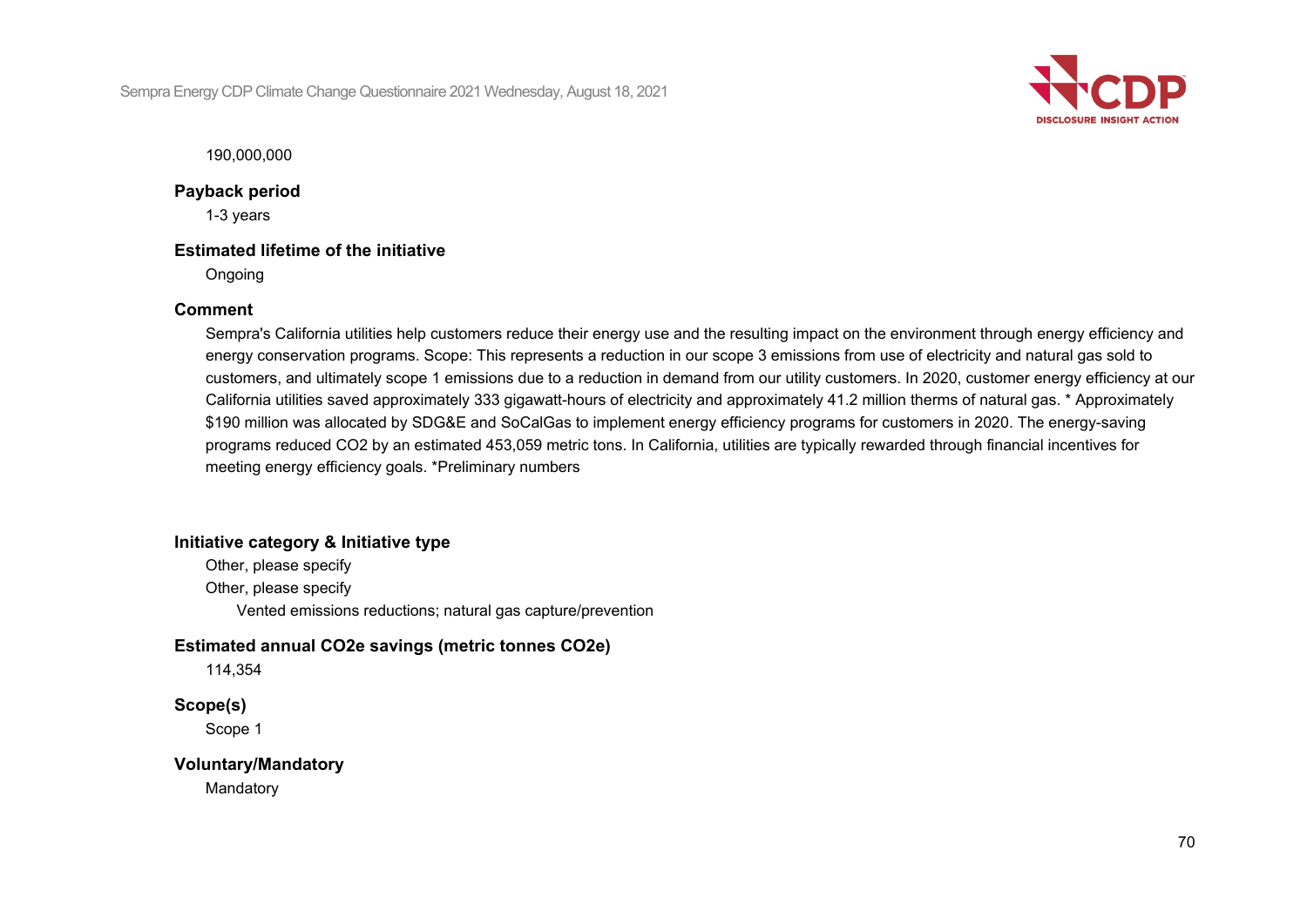

**Annual monetary savings (unit currency – as specified in C0.4)**

**Investment required (unit currency – as specified in C0.4)**

**Payback period**

## **Estimated lifetime of the initiative**

#### **Comment**

This initiative is part of Sempra's plan to achieve zero natural gas vented during planned transmission pipeline work (SDG&E and SoCalGas, excludes emergency repairs). During pipeline testing , natural gas that would otherwise be released into the atmosphere is captured. SoCalGas has reduced these emissions more than 33% as compared to a 2015 baseline, preventing the release of more than 114,354 tons of CO2e (303,193 MCF) in 2020.

### **Initiative category & Initiative type**

Fugitive emissions reductions Oil/natural gas methane leak capture/prevention

### **Estimated annual CO2e savings (metric tonnes CO2e)**

18,577

# **Scope(s)**

Scope 1

## **Voluntary/Mandatory**

Mandatory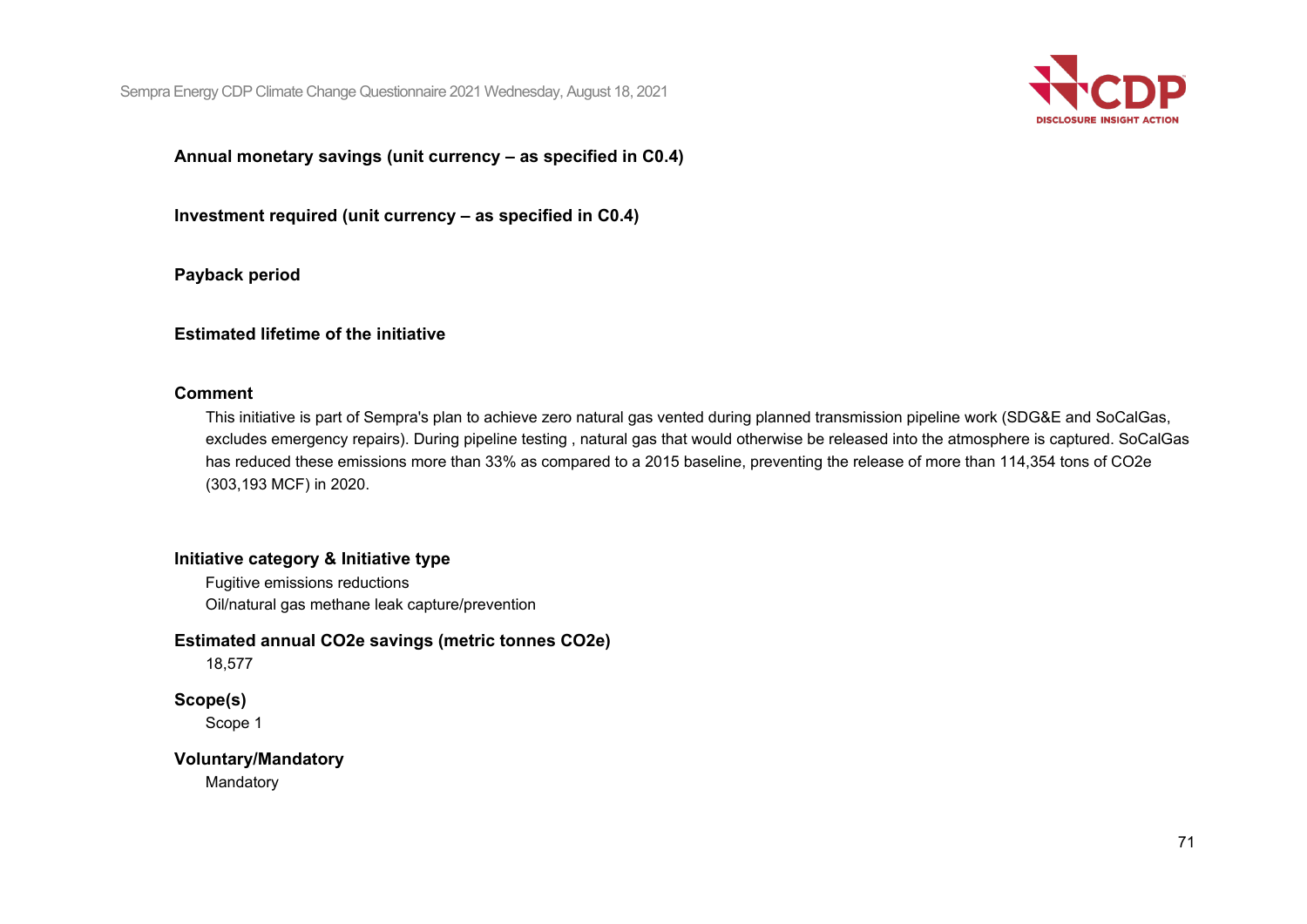

## **Annual monetary savings (unit currency – as specified in C0.4)**

**Investment required (unit currency – as specified in C0.4)**

### **Payback period**

11-15 years

#### **Estimated lifetime of the initiative**

6-10 years

#### **Comment**

This initiative is mandatory for our California utilities and voluntary for our Mexico gas distribution and transmission operations. SDG&E and SoCalGas have 25+ emissions reductions activities underway to reduce fugitive emissions from natural gas infrastructure. This includes actively monitoring high-pressure pipelines using advanced sensors; capturing natural gas that would otherwise be released into the atmosphere during some pipeline testing; and using the latest technologies including drones and dedicated sensors to conduct leakage surveys.

In 2020, SoCalGas and SDG&E were able to achieve a 19.7% and 9%\*\* reduction of fugitive emissions over the baseline, respectively, and a total reduction of 18,577 metric tons of CO2e from 2020 to 2019 (SDG&E and SoCalGas).

\*\*Based on the current CPUC reporting templates, SoCalGas' current emissions reduction from the 2015 official baseline is 35%, while SDG&E's is 39.6%; the reporting templates do not take into account any reporting changes since 2015, such as using company-specific Emissions Factors, Leaker-Based estimation methodology, and template changes. The Emissions Strategy Team will work with the CPUC over the summer to work towards implementing these adjustments. Please note once all proposed adjustments are accepted by the CPUC, we expect SoCalGas' and SDG&E's emissions reductions from the 2015 official adjusted baseline to be approximately 19.7% and 9%, respectively.

# **C4.3c**

**(C4.3c) What methods do you use to drive investment in emissions reduction activities?**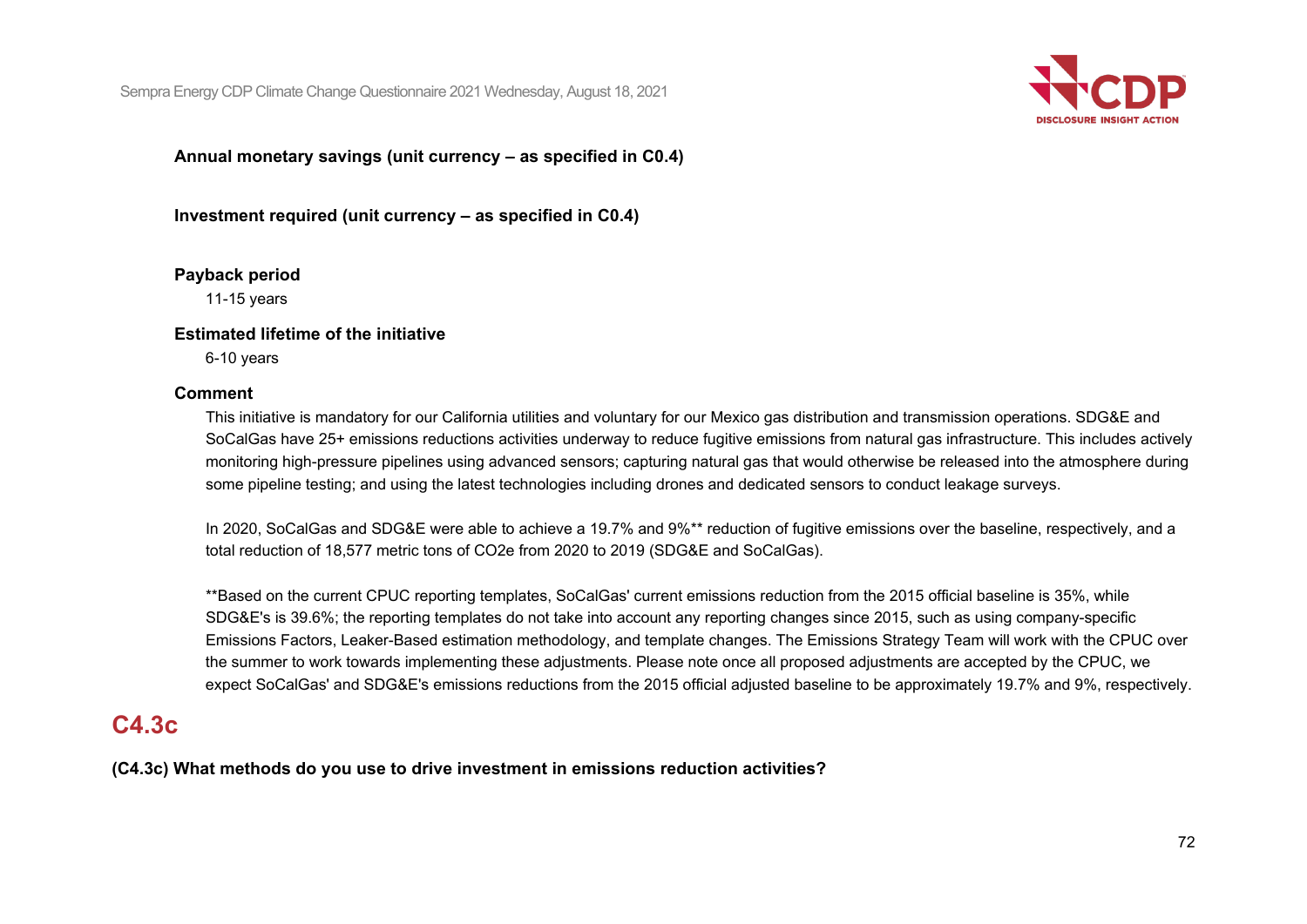

| <b>Method</b>                                        | <b>Comment</b>                                                                                                                                                                                                                                                                                                                                                                                                                                                                                                                                                                                                                                                                                                                                                                                                                                                  |
|------------------------------------------------------|-----------------------------------------------------------------------------------------------------------------------------------------------------------------------------------------------------------------------------------------------------------------------------------------------------------------------------------------------------------------------------------------------------------------------------------------------------------------------------------------------------------------------------------------------------------------------------------------------------------------------------------------------------------------------------------------------------------------------------------------------------------------------------------------------------------------------------------------------------------------|
| Compliance with regulatory<br>requirements/standards | Most states have a renewable energy requirement or goal and these requirements are a critical part of the domestic<br>energy resource mix. Compliance with renewable portfolio standards in California and Mexico has driven purchases and<br>development of renewable power.                                                                                                                                                                                                                                                                                                                                                                                                                                                                                                                                                                                   |
| Dedicated budget for energy<br>efficiency            | Energy efficiency programs also play a critical role in reducing emissions. Examples of energy efficiency programs at<br>SDG&E and/or SoCalGas include:<br>• Time-of-use rates for customers;<br>• Peak-demand campaigns such as "reduce your use" and "dial it down"; and<br>. In-home efficiency programs that provide customers with more efficient appliances, weather stripping and other<br>upgrades at no cost.<br>In 2020, customer energy efficiency at our California utilities saved approximately 333 gigawatt-hours of electricity and<br>approximately 41.2 million therms of natural gas. Their 2021 goals, established by the CPUC, are 240 gigawatt-hours<br>and 39.7 million therms. Approximately \$190 million was allocated by SDG&E and SoCalGas to implement energy<br>efficiency programs for customers in 2020.*<br>*Preliminary data. |
| Dedicated budget for low-carbon<br>product R&D       | At each of our California utilities there is a dedicated budget for work on developing innovative technology: smart grid,<br>electric vehicles, hydrogen, renewable natural gas and carbon capture and storage research and demonstration projects.<br>For example, SoCalGas' H2 hydrogen home is the first project of its kind in the U.S. aiming to show how carbon-free gas<br>made from renewable electricity can be used in pure form or as a blend to fuel clean energy systems of the future. The<br>project was named one of Fast Company magazine's World Changing Ideas and aims to demonstrate the important role<br>of hydrogen in helping the state achieve its carbon neutrality goals. SoCalGas spent more than \$16 million in research<br>and development projects in 2020.                                                                    |
| Employee engagement                                  | We work to educate and support employees as they strive to reduce energy use in facilities and fuel use while driving.<br>We also have employee-driven sustainability teams at several locations that engage employees on reducing their<br>impacts at home and at work.                                                                                                                                                                                                                                                                                                                                                                                                                                                                                                                                                                                        |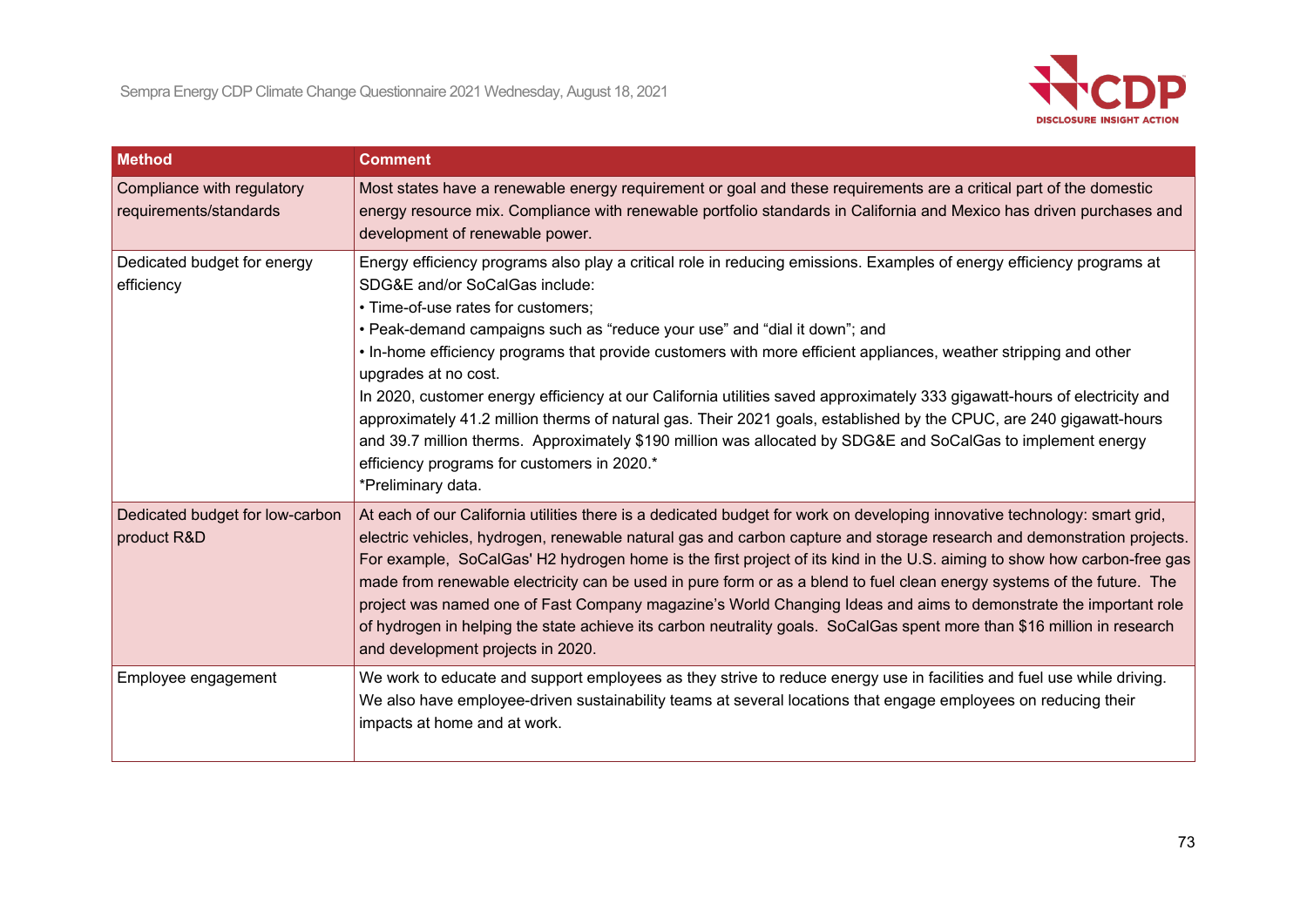

| Internal incentives/recognition<br>programs                  | Our operating companies offer recognition to employees, as well as performance incentives, where applicable and our<br>California utilities offer rebates and incentives to customers.                                                                                                                                                                                                                                                                                                                                                                                                                                                                                                                                                                                                                                                                                                                                                                                                                                                                                                                                                                                                                                                                                                                                            |
|--------------------------------------------------------------|-----------------------------------------------------------------------------------------------------------------------------------------------------------------------------------------------------------------------------------------------------------------------------------------------------------------------------------------------------------------------------------------------------------------------------------------------------------------------------------------------------------------------------------------------------------------------------------------------------------------------------------------------------------------------------------------------------------------------------------------------------------------------------------------------------------------------------------------------------------------------------------------------------------------------------------------------------------------------------------------------------------------------------------------------------------------------------------------------------------------------------------------------------------------------------------------------------------------------------------------------------------------------------------------------------------------------------------|
| Partnering with governments on<br>technology development     | Sempra's operating companies work closely with governments and government agencies,, including the California<br>Energy Commission, the U.S. Department of Energy and National Labs to advance high-impact, lower carbon<br>technologies. For example, SoCalGas and the Pacific Northwest National Laboratory (PNNL) announced the U.S.<br>Department of Energy (DOE) has awarded \$300,000 in funding to a project that would advance the development of a<br>process called Integrated CO2 Capture and Conversion to Methanol (ICCCM). Carbon capture and utilization (CCU)<br>projects are an important component in helping California achieve its climate goal of having a net zero economy by 2045.<br>CCU projects aim to harness carbon before it can be emitted into the atmosphere. The carbon is then typically used to<br>make chemicals that become resins and plastic materials.<br>The DOE funding for this project is expected to be used to design, fabricate and demonstrate a modular ICCCM<br>prototype for the combined capture and conversion of CO2 into methanol. As part of the research, the commercial<br>viability of the prototype will also be assessed. The unit will be designed for installation at an industrial CO2 source, such<br>as an electric generation or anaerobic digestion facility. |
| Dedicated budget for other<br>emissions reduction activities | Funds are allocated specifically for emissions reduction initiatives, including building energy efficiency, fugitive emissions<br>reductions, pipeline upgrades, and the purchase of alternative-fuel fleet vehicles. In addition, given our focus on low and<br>zero carbon sources of energy, our capital expenditure budget includes funds for projects that target emissions<br>reductions: the construction of renewable energy facilities; alternative fuel vehicle infrastructure; battery storage; and<br>electric and gas distribution system upgrades to accommodate increasing amounts of renewable electricity and gas.                                                                                                                                                                                                                                                                                                                                                                                                                                                                                                                                                                                                                                                                                               |
| Internal price on carbon                                     | An internal price of carbon is particularly relevant for our utilities in California, where a cap and trade program has been<br>adopted. SDG&E and SoCalGas were asked by the California Public Utilities Commission to calculate cap and trade<br>compliance costs and thus, a proxy price was developed to forecast the price of allowances to protect confidential<br>information related to GHG allowance prices and bid strategies in accordance with regulations. SoCalGas and SDG&E's<br>methodology is based on the forward Intercontinental Exchange (ICE) settlement price of a California Carbon Allowance                                                                                                                                                                                                                                                                                                                                                                                                                                                                                                                                                                                                                                                                                                             |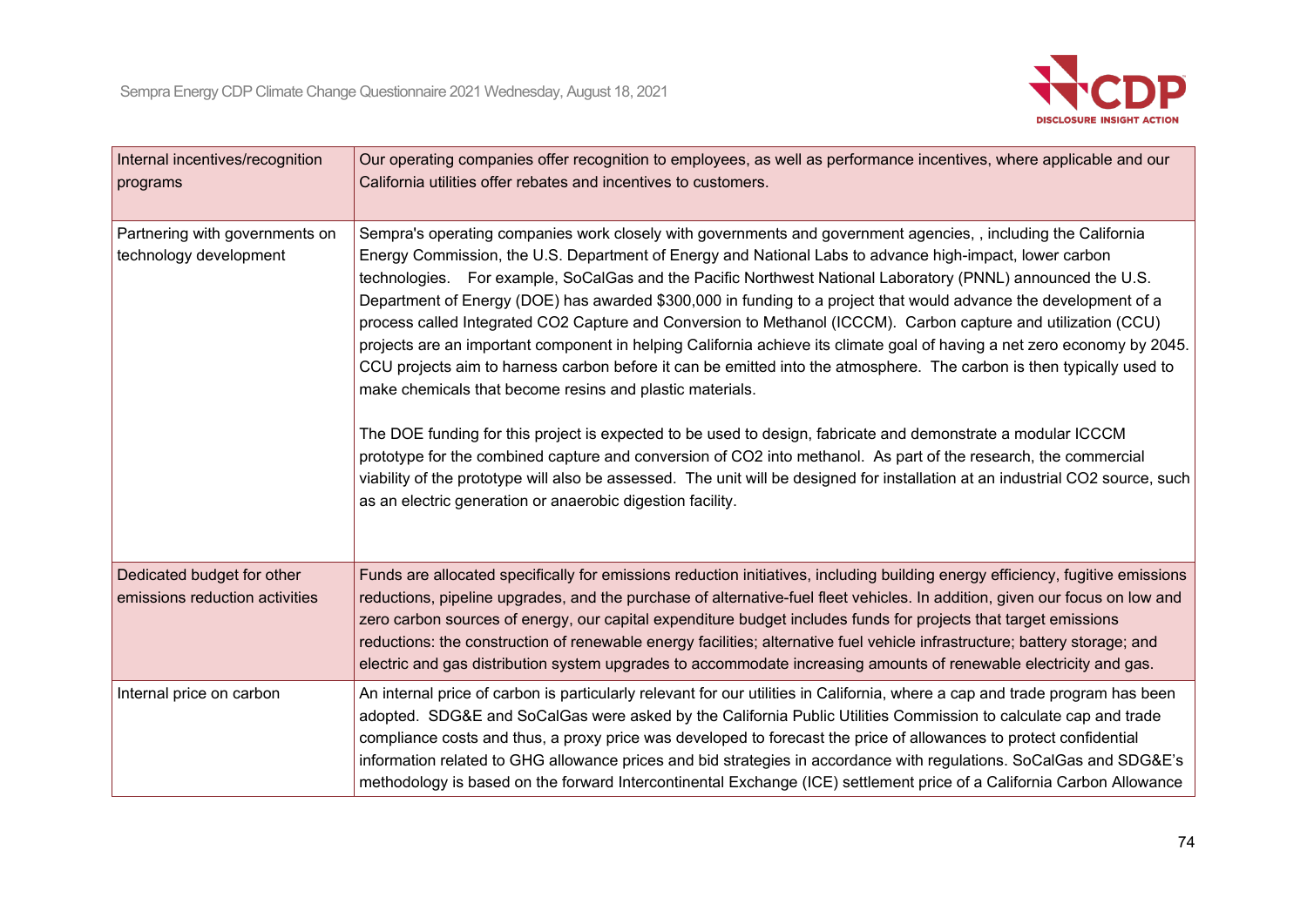

| with December delivery in the forecast year. The proxy for the 2019 GHG emissions price was \$18.16 per metric ton. The |
|-------------------------------------------------------------------------------------------------------------------------|
| Proxy GHG Allowance price is the 5-day average of forward prices for October 1-4 and October 7 on the ICE for a         |
| California Carbon Allowance with December delivery in 2020. We are now looking into other potential uses of this price, |
| such as evaluating benefits of energy efficiency and other internal emissions reduction initiatives.                    |

# **C4.5**

**(C4.5) Do you classify any of your existing goods and/or services as low-carbon products or do they enable a third party to avoid GHG emissions?**

Yes

# **C4.5a**

**(C4.5a) Provide details of your products and/or services that you classify as low-carbon products or that enable a third party to avoid GHG emissions.**

**Level of aggregation**

Group of products

#### **Description of product/Group of products**

Energy efficiency is a key component of Sempra's low carbon business model. In California, profits are not tied to the amount of energy sold. This policy ("de-coupling") has helped align energy and environmental interests and has facilitated a record of strong energy efficiency performance. Programs include rebates for energy-efficient appliances, demand-response programs, energy-efficient lighting programs, and onbill financing for retrofits in commercial and government buildings. These programs result in reductions of scope 1 and scope 2 emissions of our customers and scope 3 emissions reported by us. In 2020 alone energy efficiency programs at SDG&E resulted in electricity savings of 333,000 MWh and reduced demand by 57 MW\*. SoCalGas and SDG&E's customer energy efficiency programs saved more than 41 million therms of natural gas in 2020\*. These electric and gas energy efficiency efforts reduced CO2 emissions by more than 450,000 metric tons over the year. \*Preliminary numbers.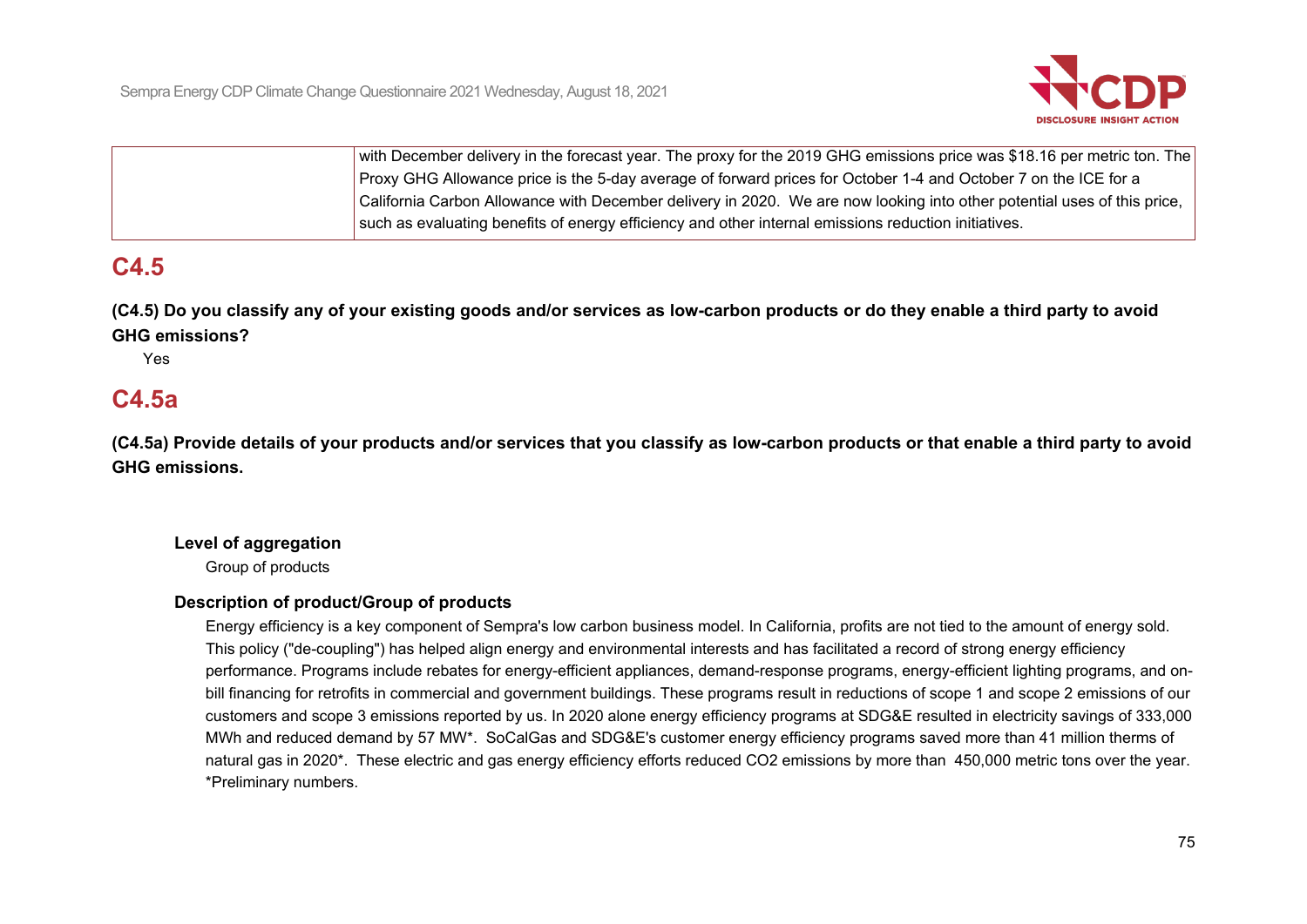

### **Are these low-carbon product(s) or do they enable avoided emissions?**

Low-carbon product

## **Taxonomy, project or methodology used to classify product(s) as low-carbon or to calculate avoided emissions**

Other, please specify

CPUC approved energy efficiency programs

## **% revenue from low carbon product(s) in the reporting year**

 $\Omega$ 

### **Comment**

The California Public Utilities Commission typically provides regulatory and financial incentives to investor-owned utilities based on the effectiveness of energy efficiency programs, but these don't contribute significantly to revenues.

## **Level of aggregation**

Group of products

## **Description of product/Group of products**

Sempra's subsidiary in Mexico, IEnova, develops and operates renewable generation facilities. In addition, SDG&E procures renewable generation for their customers. This displaces the need for fossil fuel generation and reduces scope 2 emissions for customers and third parties. In 2020 IEnova's wind and solar generation facilities produced more than 1.6 million MWh of electricity, avoiding approximately 986,134 metric tons of CO<sub>2</sub>e emissions.

## **Are these low-carbon product(s) or do they enable avoided emissions?**

Avoided emissions

# **Taxonomy, project or methodology used to classify product(s) as low-carbon or to calculate avoided emissions**

Low-Carbon Investment (LCI) Registry Taxonomy

## **% revenue from low carbon product(s) in the reporting year**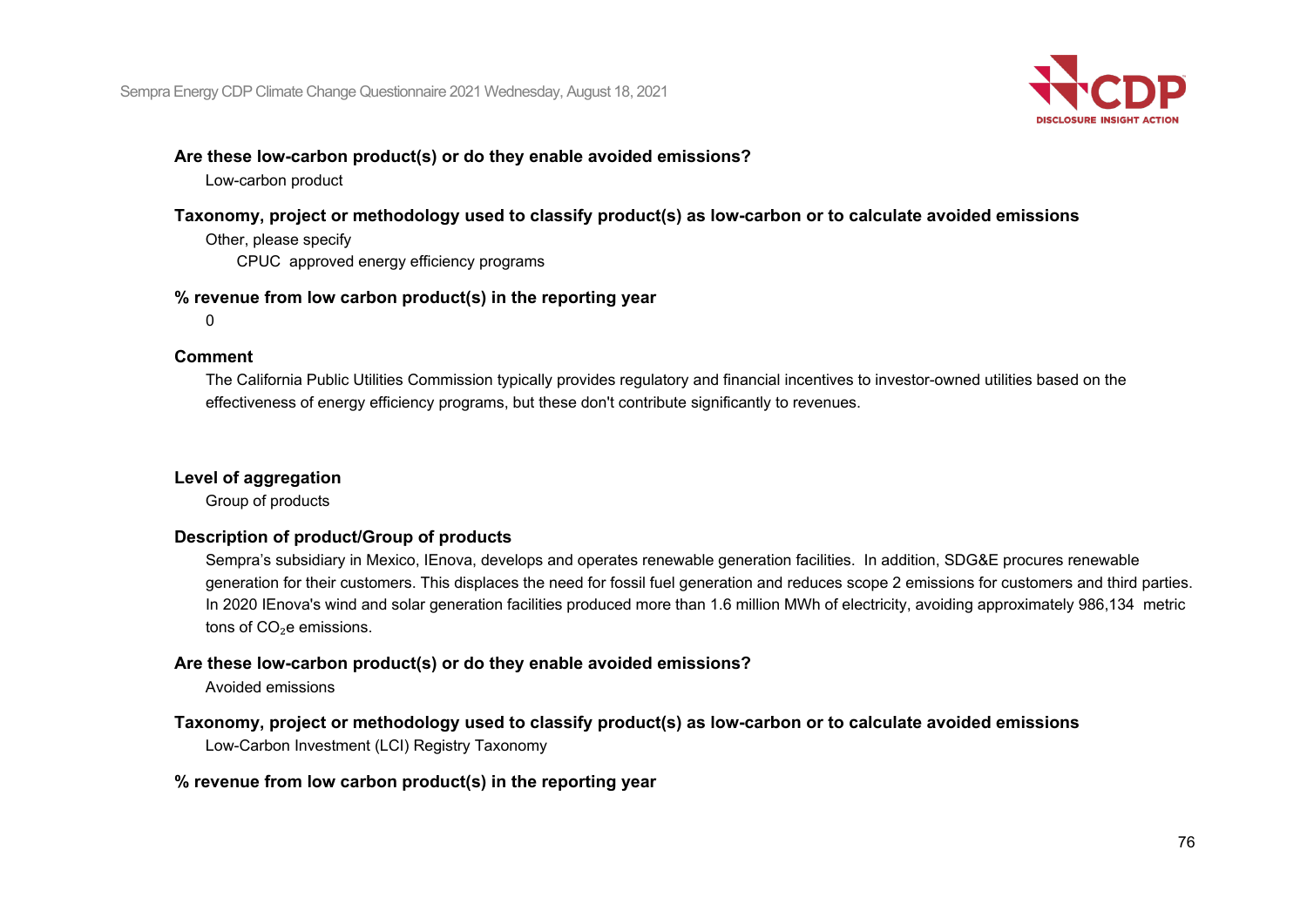

1

#### **Comment**

The revenue figure represents the percentage of Sempra revenues that came from IEnova wind and solar projects in 2020.

#### **Level of aggregation**

Group of products

## **Description of product/Group of products**

Given that about 40% of GHG emissions in the U.S. come from transportation, vehicles that run on natural gas and electricity can be instrumental in improving the environment. SDG&E works with customers on how to integrate electric vehicles and charging infrastructure into homes and work environments. In addition, SoCalGas' and SDG&E's natural gas vehicle (NGV) program provides information, education and training to operators of NGVs and more than 390 NGV refueling stations located throughout Southern California. Alternative fuel vehicles reduce scope 1 emissions for third parties. In 2020, SoCalGas and SDG&E delivered more than 160 million therms to customers operating NGVs and NGV refueling stations, equivalent to 133 million gallons of gasoline, which reduced CO2e emissions by approximately 1.2 million metric tons. Through the Power your Drive program, SDG&E is installing more than 3,000 electric vehicle charging stations in support of the California governor's goal of 500,000 zero emissions vehicles in SDG&E's service territory by 2030. As of the end of 2020, more than 3,000 charging units had been installed in SDG&E's service territory, leading to avoided emissions from gasoline-powered vehicles.

#### **Are these low-carbon product(s) or do they enable avoided emissions?**

Avoided emissions

#### **Taxonomy, project or methodology used to classify product(s) as low-carbon or to calculate avoided emissions**

Other, please specify CPUC-approved clean transportation initiatives

#### **% revenue from low carbon product(s) in the reporting year**

0.4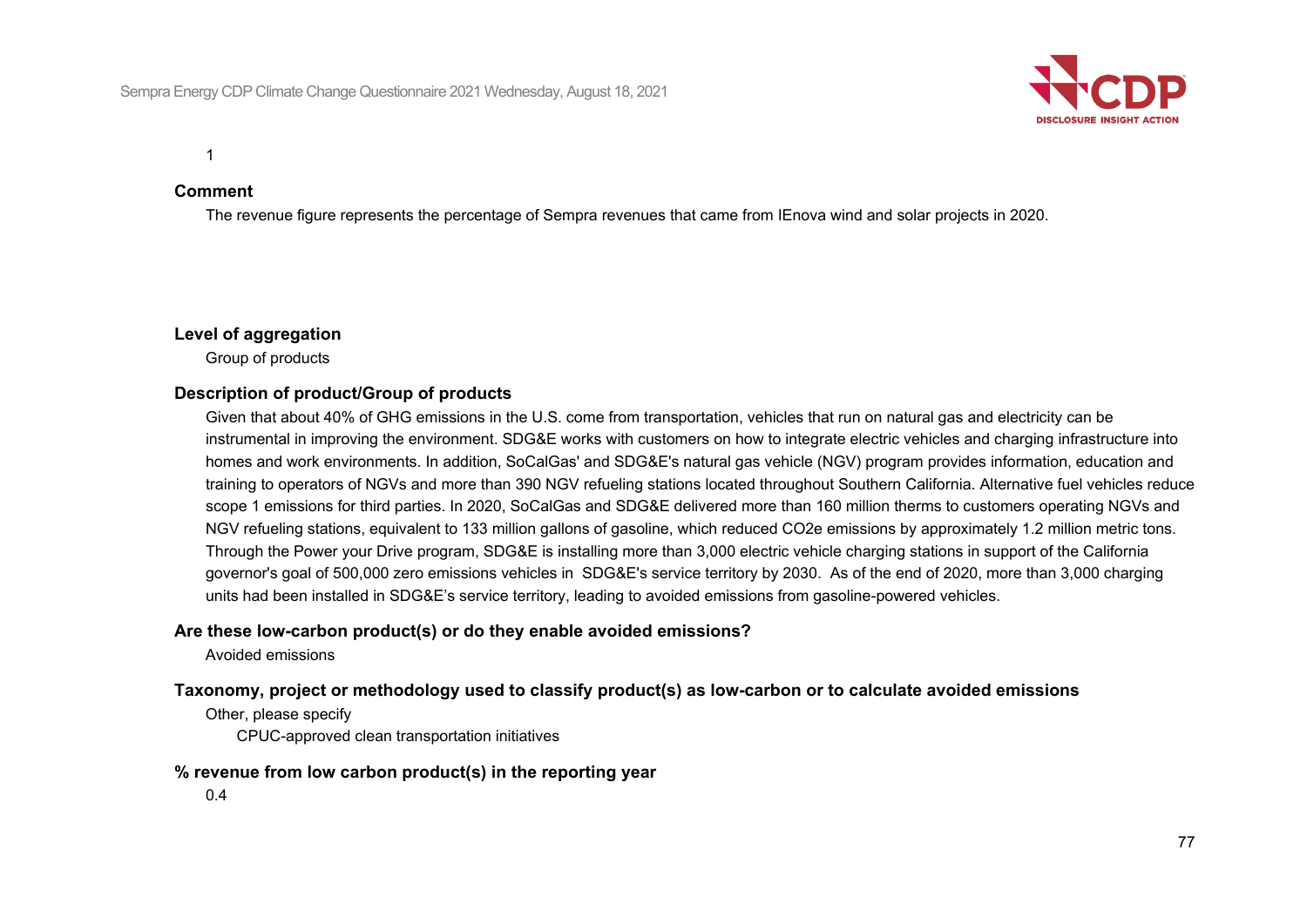

#### **Comment**

# **C-EU4.6**

#### **(C-EU4.6) Describe your organization's efforts to reduce methane emissions from your activities.**

Our California utilities, SDG&E and SoCalGas, have been working to upgrade infrastructure and processes to reduce methane emissions for decades. According to California-based emission factors used for Senate Bill 1371 "Natural Gas Leakage Abatement" reporting in 2020, the emission rates for transmission and distribution systems ranged from 0.05 to 0.25% for SoCalGas and 0.04 to 0.27% for SDG&E; an average between the two systems of  $-0.15%$ .

They achieve these results in a variety of ways. SDG&E and SoCalGas are using the latest advanced monitoring technologies to conduct leakage surveys and monitor storage operations. These include drones, infrared fence-line monitoring, around-the-clock pressure monitoring of all wells in a 24 hour operations center, four-times-a-day patrols to examine every well, fiber optic cable and point sensors. SoCalGas was first in the nation to aerially map methane emissions across its gas network to identify opportunities to reduce emissions.

SDG&E and SoCalGas are modernizing equipment in metering and regulating facilities to utilize zero or lower emitting devices than previously available. They eliminated cast iron pipe from the system two decades ago and are prioritizing the replacement of pipe that does not meet current standards for the prevention of corrosion. They are also reducing natural gas vented during planned transmission pipeline maintenance. SoCalGas adds captured methane emissions from landfills, sewage treatment plants and dairies to its natural gas distribution system. In fact, the company has a goal that, by 2030, this type of methane, also known as renewable natural gas (RNG), will constitute 20% of the natural gas it delivers to core customers. In addition, in 2018 SoCalGas injected the first California-produced RNG into its pipeline system.

Across our operations, we work to maintain compliance of our U.S. operations with the U.S. Department of Transportation Pipeline and Hazardous Materials Safety Administration (PHMSA) regulations for infrastructure monitoring and testing, and we implement certain recommended management practices through programs such as the U.S. Environmental Protection Agency's Natural Gas STAR program. Our California utilities are subject to California state law, which specifies 26 best practices for leak prevention, detection and repair.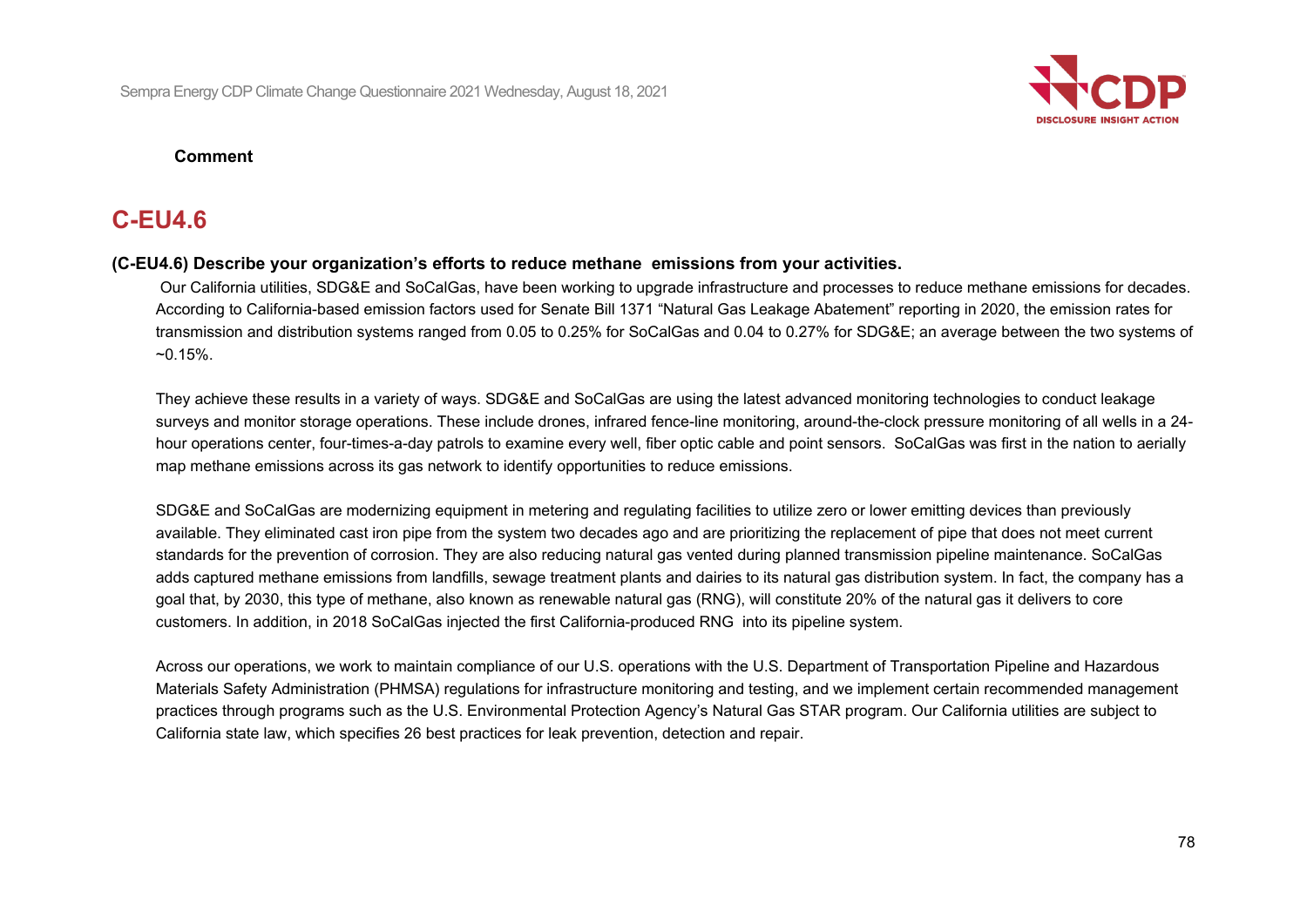

# **C5. Emissions methodology**

# **C5.1**

**(C5.1) Provide your base year and base year emissions (Scopes 1 and 2).**

**Scope 1**

# **Base year start**

January 1, 2007

#### **Base year end**

December 31, 2007

# **Base year emissions (metric tons CO2e)**

9,906,143

### **Comment**

#### **Scope 2 (location-based)**

#### **Base year start**

January 1, 2007

#### **Base year end**

December 31, 2007

### **Base year emissions (metric tons CO2e)**

535,359

#### **Comment**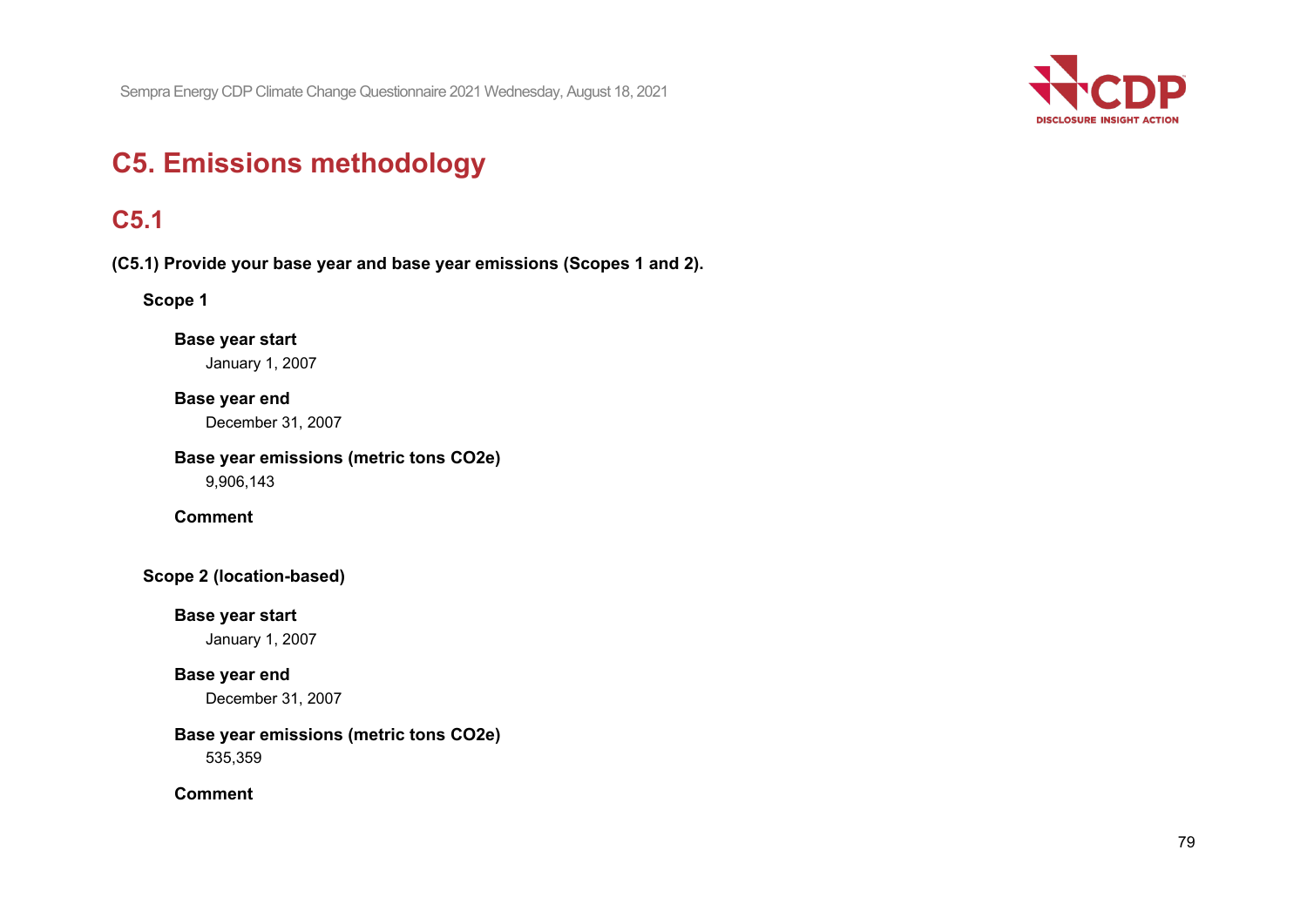

**Scope 2 (market-based)**

#### **Base year start**

January 1, 2007

### **Base year end**

December 31, 2007

# **Base year emissions (metric tons CO2e)**

 $\Omega$ 

### **Comment**

# **C5.2**

**(C5.2) Select the name of the standard, protocol, or methodology you have used to collect activity data and calculate emissions.**

The Climate Registry: Electric Power Sector (EPS) Protocol

The Climate Registry: General Reporting Protocol

US EPA Mandatory Greenhouse Gas Reporting Rule

Other, please specify

California Air Resources Board (CARB) subpart c, w; CARB oil and gas regulation; Mexico federal guidelines

# **C5.2a**

**(C5.2a) Provide details of the standard, protocol, or methodology you have used to collect activity data and calculate emissions.**

California Air Resources Board (CARB) subpart c, w; CARB oil and gas regulation; California Air Resources Board (CARB) subpart c, w; CARB oil and gas regulation:

IPCC Guidelines for National Greenhouse Gas Inventories, 2006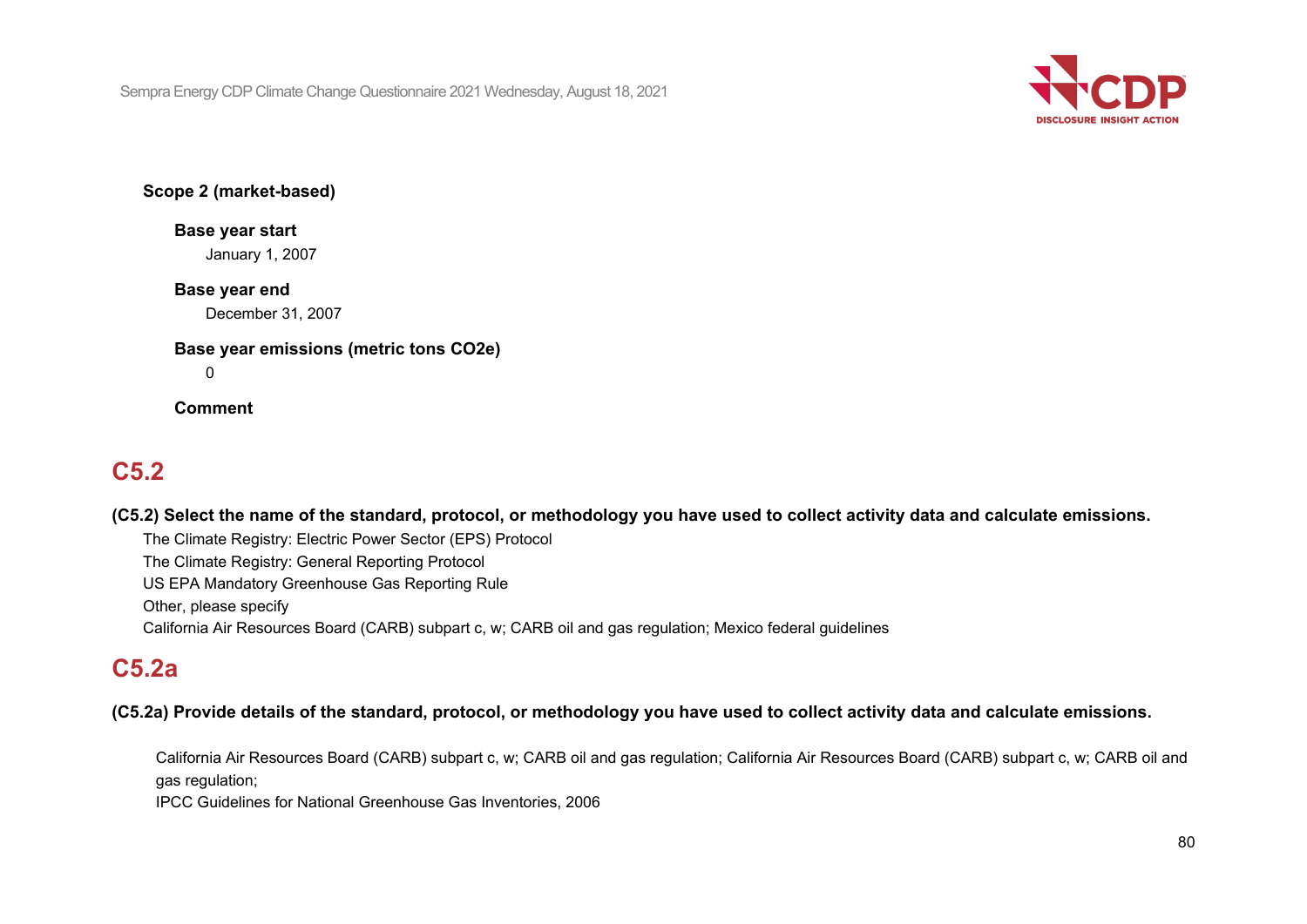

The Greenhouse Gas Protocol: A Corporate Accounting and Reporting Standard (Revised Edition)

Mexico's National Registry of Greenhouse Gases, better known as RENE for its acronym in Spanish; GWP used are those published by the Energy Regulatory Commission (CRE), and factor emissions published by Federal environmental authority (SEMARNAT)

# **C6. Emissions data**

# **C6.1**

**(C6.1) What were your organization's gross global Scope 1 emissions in metric tons CO2e?**

### **Reporting year**

**Gross global Scope 1 emissions (metric tons CO2e)** 6,732,749

#### **Comment**

2020 emissions data are unverified and may be adjusted per the results of third party verification.

# **C6.2**

**(C6.2) Describe your organization's approach to reporting Scope 2 emissions.**

#### **Row 1**

**Scope 2, location-based**

We are reporting a Scope 2, location-based figure

#### **Scope 2, market-based**

We are reporting a Scope 2, market-based figure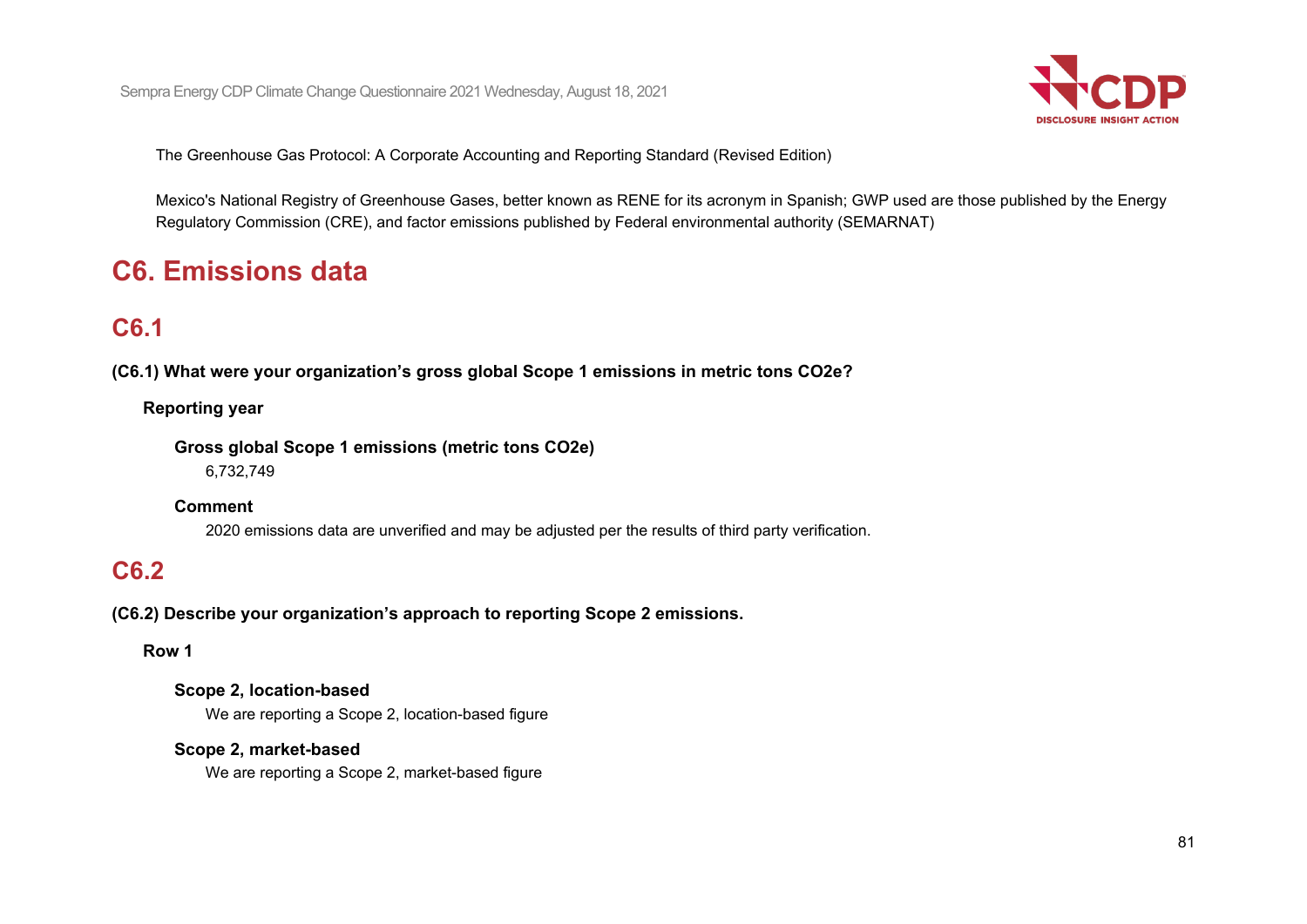

#### **Comment**

# **C6.3**

**(C6.3) What were your organization's gross global Scope 2 emissions in metric tons CO2e?**

**Reporting year**

**Scope 2, location-based** 150,539

**Scope 2, market-based (if applicable)**

150,254

**Comment**

Currently only SDG&E and SoCalGas calculate scope 2 market-based emissions.

# **C6.4**

**(C6.4) Are there any sources (e.g. facilities, specific GHGs, activities, geographies, etc.) of Scope 1 and Scope 2 emissions that are within your selected reporting boundary which are not included in your disclosure?**

Yes

# **C6.4a**

**(C6.4a) Provide details of the sources of Scope 1 and Scope 2 emissions that are within your selected reporting boundary which are not included in your disclosure.**

**Source**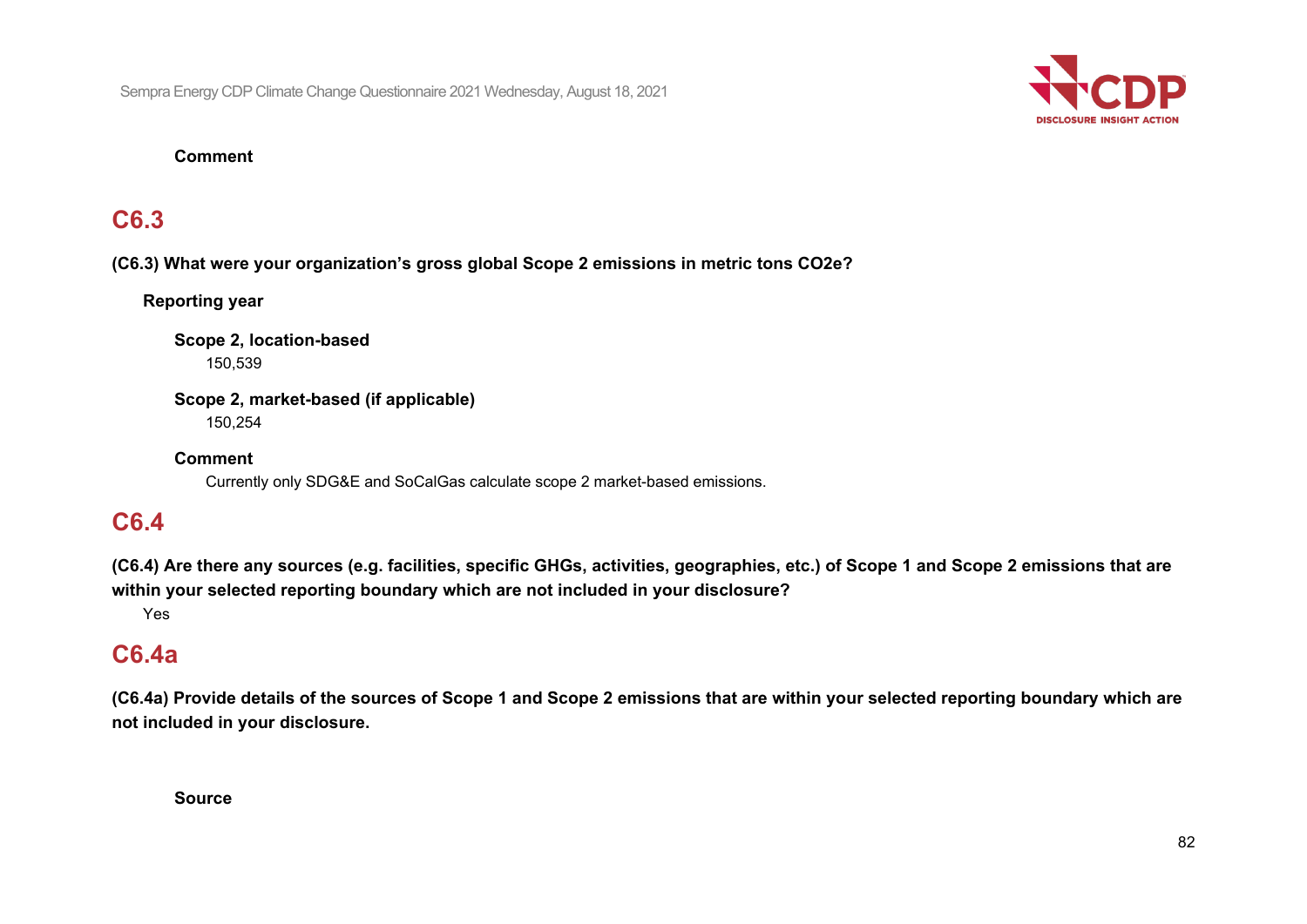

Scope 2 emissions from the Cameron LNG facility

#### **Relevance of Scope 1 emissions from this source**

No emissions excluded

#### **Relevance of location-based Scope 2 emissions from this source**

Emissions are relevant but not yet calculated

#### **Relevance of market-based Scope 2 emissions from this source (if applicable)**

Emissions are relevant but not yet calculated

#### **Explain why this source is excluded**

Construction was completed on the Cameron LNG facility during 2020. Energy consumption was tracked and the facility is evaluating reporting scope 2 emissions in future years.

#### **Source**

**Oncor** 

#### **Relevance of Scope 1 emissions from this source**

Emissions excluded due to recent acquisition

#### **Relevance of location-based Scope 2 emissions from this source**

Emissions excluded due to recent acquisition

## **Relevance of market-based Scope 2 emissions from this source (if applicable)**

Emissions excluded due to recent acquisition

#### **Explain why this source is excluded**

Sempra owns an 80.25% interest in Oncor, acquired in March 2018. Certain ring-fencing measures limit our ability to direct the management of Oncor. We continue to work to increase completeness of environmental data collected by Oncor, including any emissions data. Oncor does not generate electricity and is a transmission and distribution utility and emissions are likely to be limited due to their business model.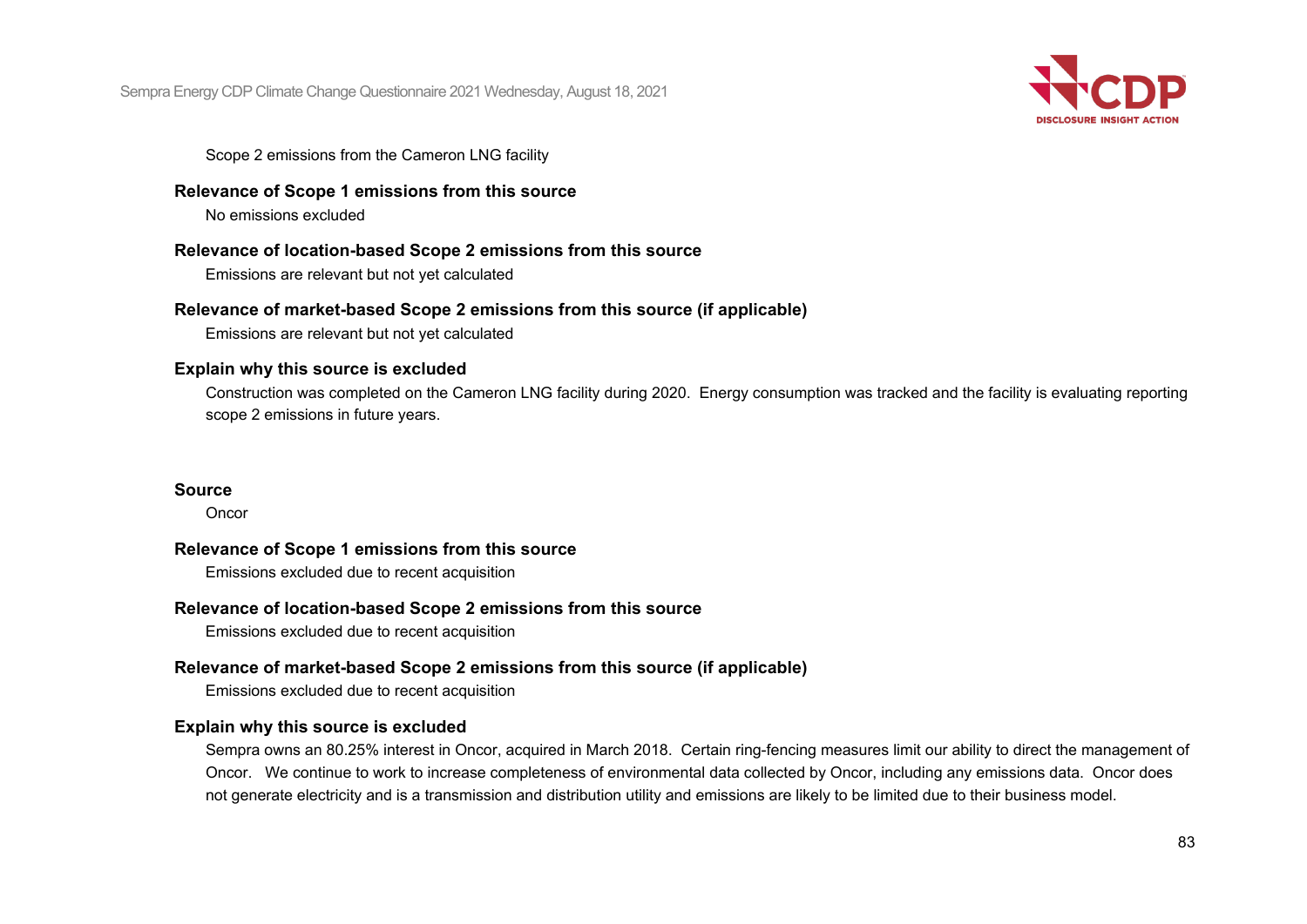

In the Texas market, investor-owned utilities are no longer vertically integrated, and their functions have been split among three groups of companies:

• Electricity generators, who produce electricity in a deregulated, competitive environment;

• Retail electric providers, who market electricity plans to end-use customers, also in a deregulated, competitive environment; and

• Transmission and distribution utilities, who remain regulated as natural-monopoly utilities and who deliver the electricity. (Oncor is a transmission and distribution utility)

#### **Source**

Small blowdowns with chamber volume of less than 50ft3 (e.g. regulator station blowdowns for maintenance)

#### **Relevance of Scope 1 emissions from this source**

Emissions are not relevant

#### **Relevance of location-based Scope 2 emissions from this source**

No emissions excluded

#### **Relevance of market-based Scope 2 emissions from this source (if applicable)**

No emissions excluded

#### **Explain why this source is excluded**

These emissions are excluded from Subpart W reporting and are therefore excluded from this report. We do not believe these emissions are relevant to overall totals.

# **C6.5**

## **(C6.5) Account for your organization's gross global Scope 3 emissions, disclosing and explaining any exclusions.**

## **Purchased goods and services**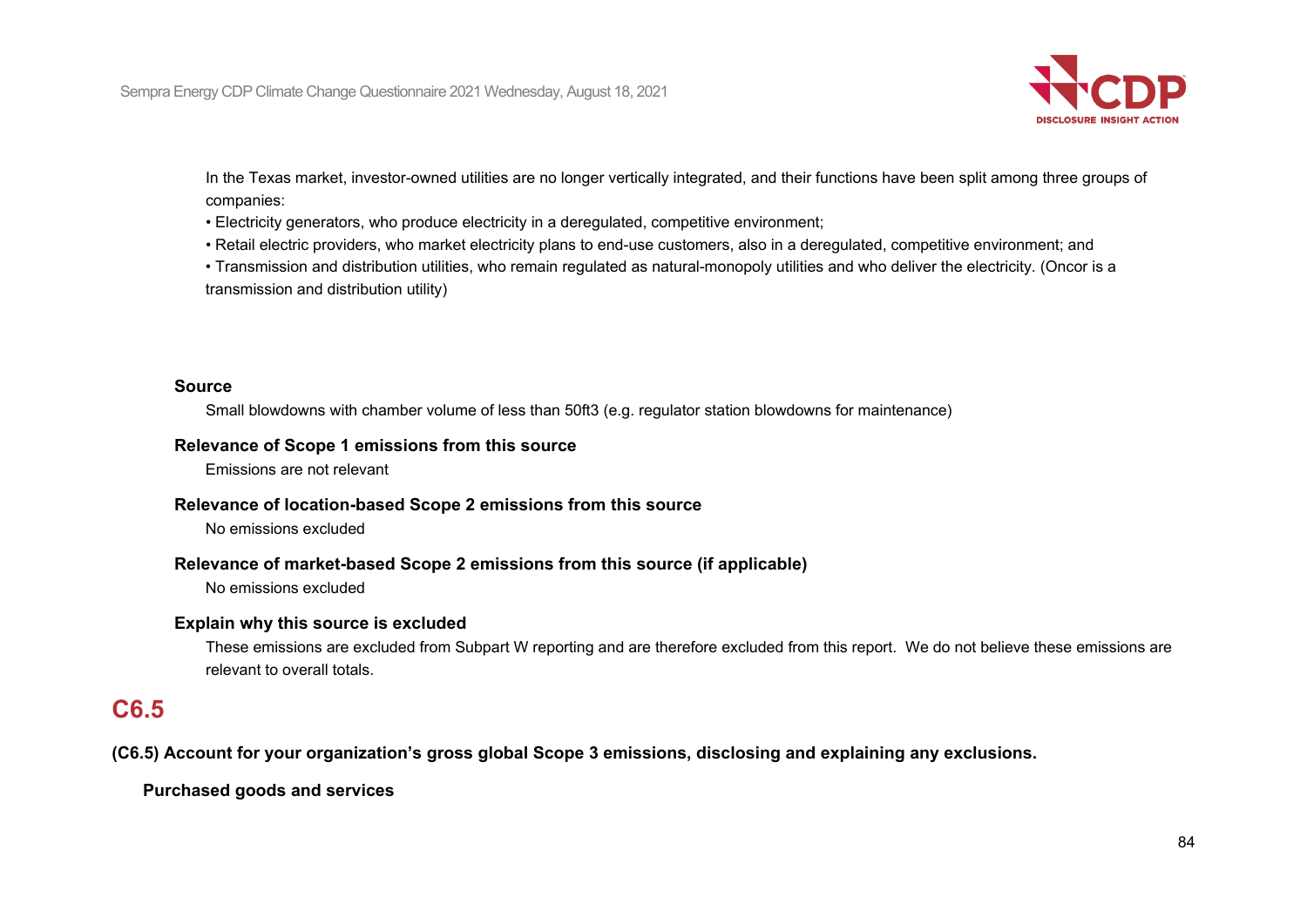

#### **Evaluation status**

Not relevant, explanation provided

### **Please explain**

In 2014 we completed a supply chain analysis for our corporate center, SDG&E, and SoCalGas suppliers which provided us with an estimate of greenhouse gas emissions from purchased goods and services (outside of the energy supply chain) based on our 2013 suppliers and spend. Based on this evaluation we do not consider these emissions to be relevant considering the quantity of emissions from other sources.

# **Capital goods**

## **Evaluation status**

Not relevant, explanation provided

## **Please explain**

We do not believe these emissions are relevant considering the quantity of emissions from other sources

# **Fuel-and-energy-related activities (not included in Scope 1 or 2)**

# **Evaluation status**

Relevant, calculated

## **Metric tonnes CO2e**

1,616,371

# **Emissions calculation methodology**

The Climate Registry's Electric Power Sector Protocol v1.0 Emissions from Purchased Power [MT GHG] = Power Delivered onto System [MWh] x Emission Factor [MT GHG/MWh] This calculation is repeated for each GHG (CO2, CH4, N2O) using the appropriate emission factors.

# **Percentage of emissions calculated using data obtained from suppliers or value chain partners**

100

## **Please explain**

Emissions provided are for power purchased on behalf of and delivered to our utility SDG&E's customers.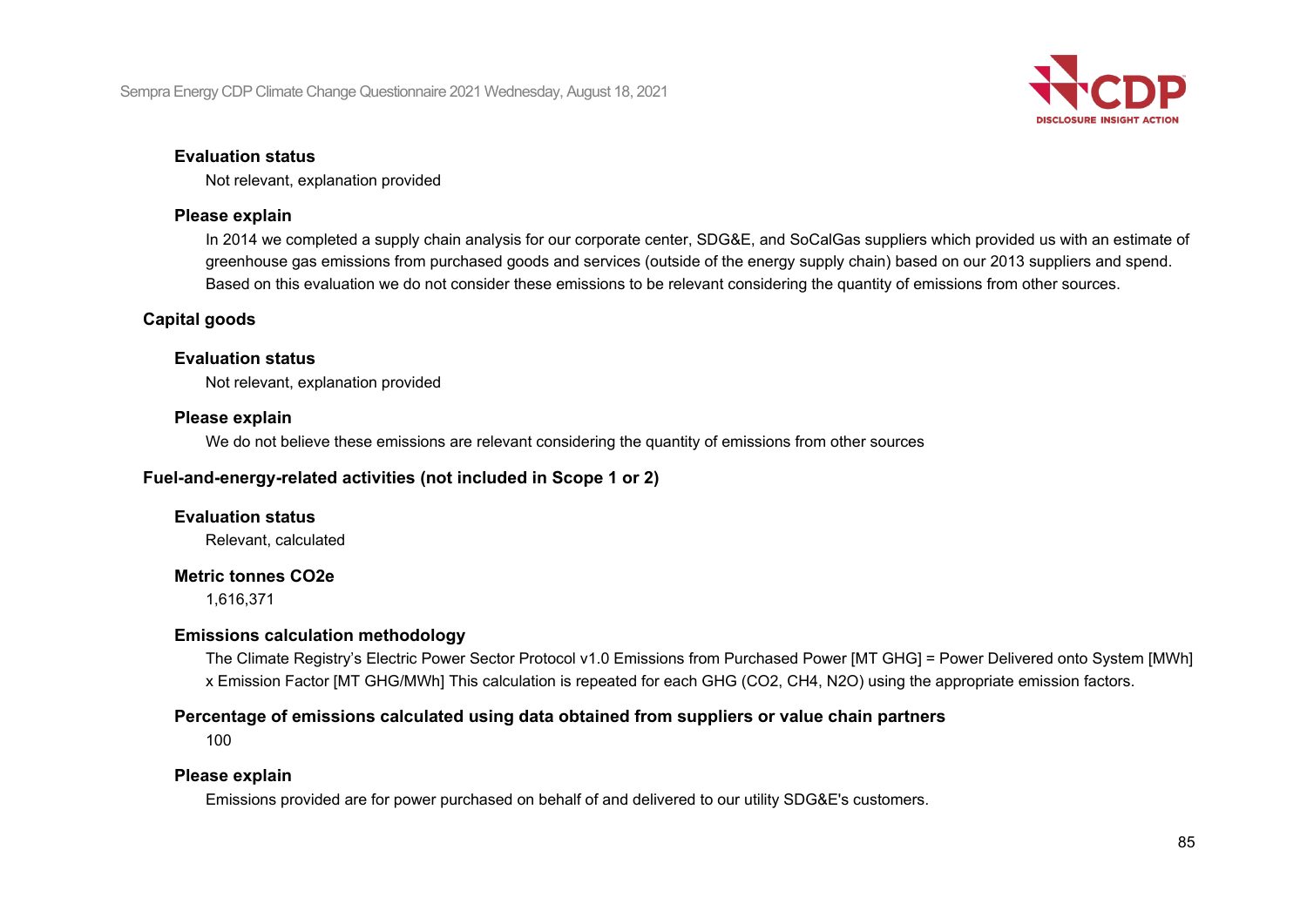

#### **Upstream transportation and distribution**

#### **Evaluation status**

Not relevant, explanation provided

#### **Please explain**

The primary products in Sempra Energy's supply chain are electricity and natural gas. The emissions that arise from the transportation and distribution of these products are included in our scope 1 and 2 emissions figures. We do not consider any other emissions from transportation and distribution to be relevant considering the quantity of emissions from other sources.

#### **Waste generated in operations**

#### **Evaluation status**

Not relevant, explanation provided

#### **Please explain**

We do not believe these emissions are relevant considering the quantity of emissions from other sources.

#### **Business travel**

#### **Evaluation status**

Not relevant, calculated

#### **Metric tonnes CO2e**

1,239

#### **Emissions calculation methodology**

Emissions from employee air travel are calculated by our corporate travel services. Flights are categorized into short, medium, and long-haul. Total distance travelled in each category is then multiplied by the appropriate emissions factor using the World Resources Initiative Global Reporting Protocol.

#### **Percentage of emissions calculated using data obtained from suppliers or value chain partners**

100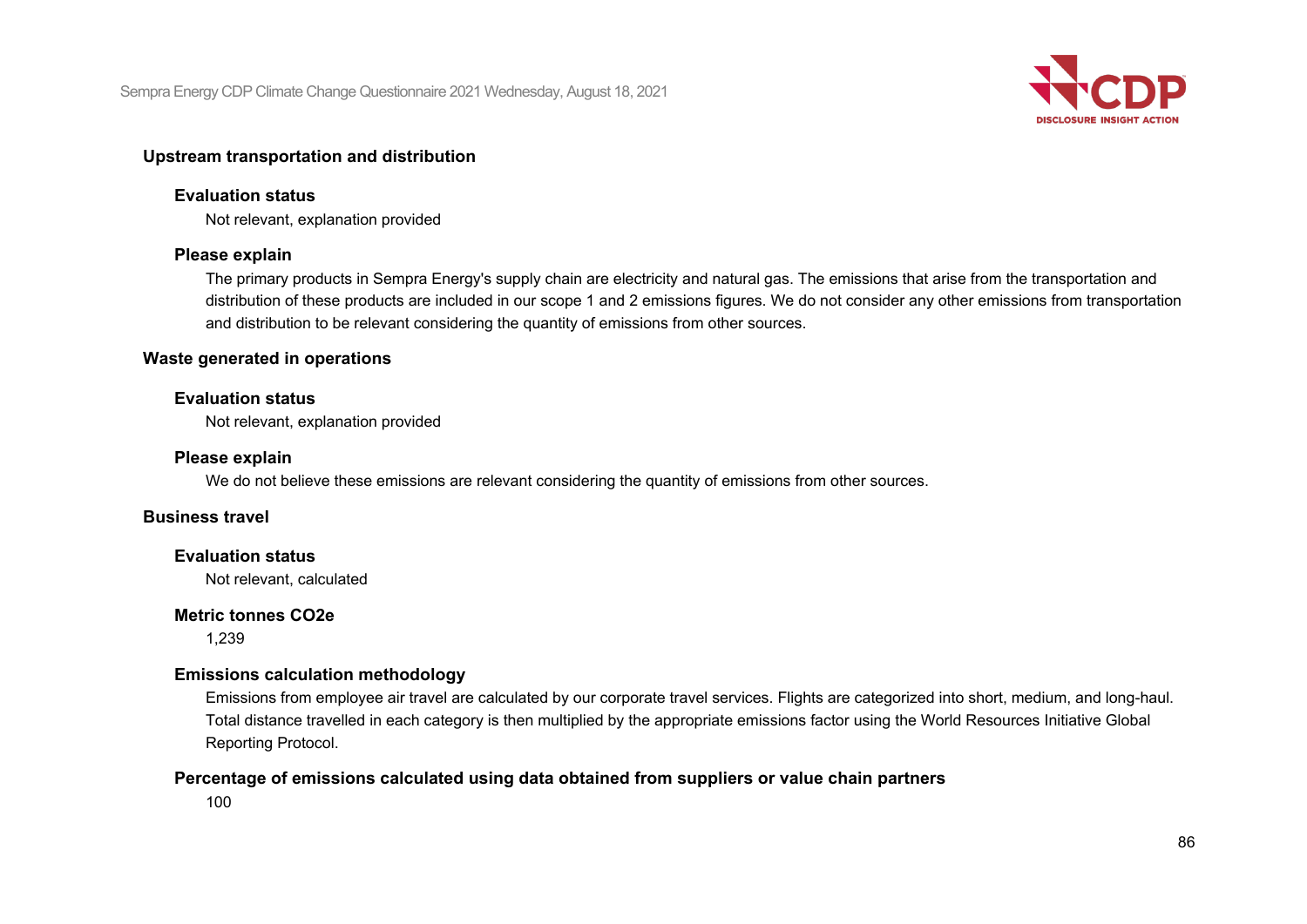

#### **Please explain**

Emissions provided are for employee air travel booked through Sempra's travel services companies and do not include all work-related flights taken by employees.

#### **Employee commuting**

#### **Evaluation status**

Not relevant, explanation provided

### **Please explain**

We do not believe these emissions are relevant considering the quantity of emissions from other sources.

#### **Upstream leased assets**

#### **Evaluation status**

Not relevant, explanation provided

#### **Please explain**

Leased assets are not a significant part of our operations.

#### **Downstream transportation and distribution**

#### **Evaluation status**

Not relevant, explanation provided

#### **Please explain**

We do not believe these emissions are relevant considering the quantity of emissions from other sources.

#### **Processing of sold products**

#### **Evaluation status**

Not relevant, explanation provided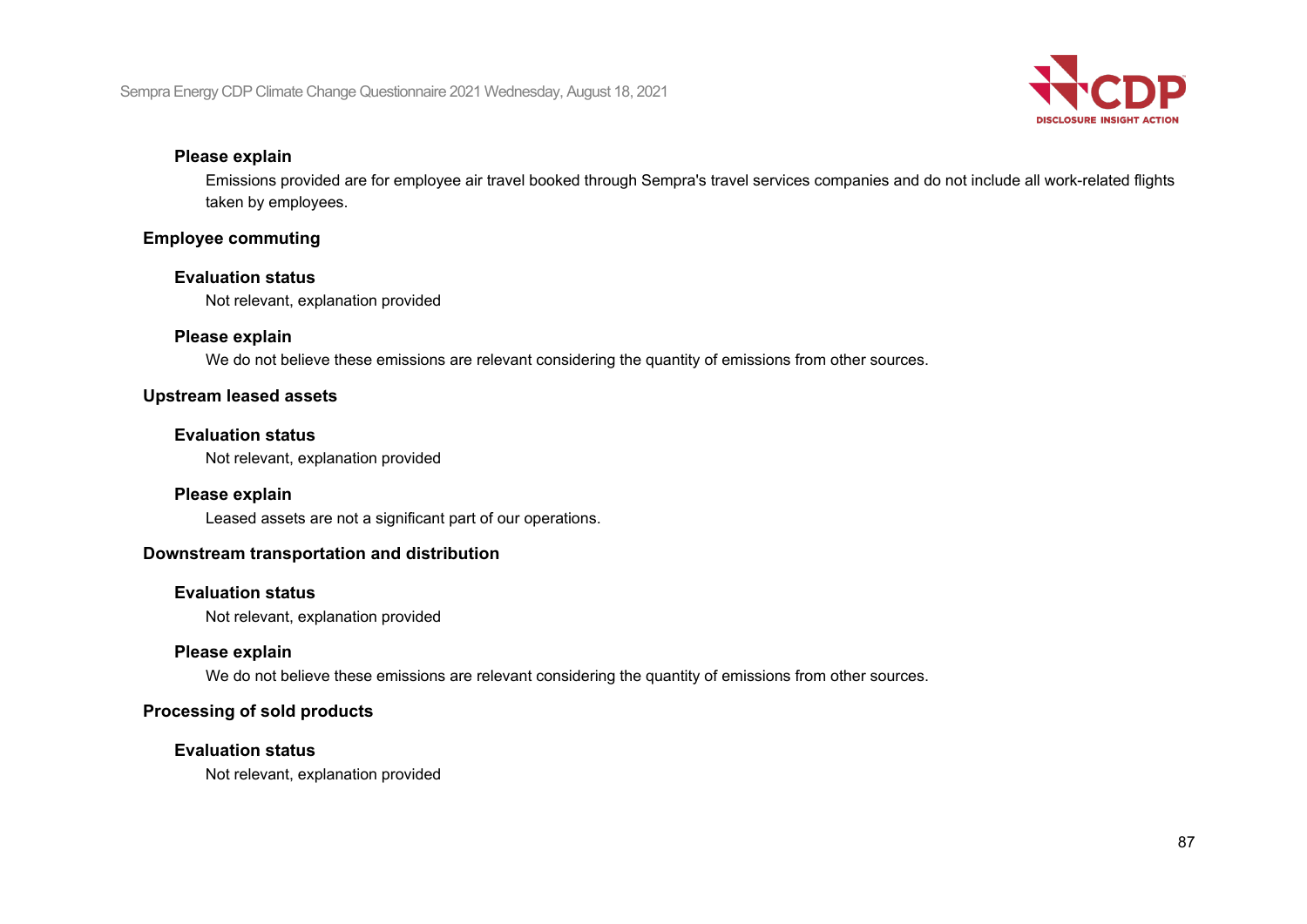

#### **Please explain**

Most of the electricity and natural gas sold by Sempra companies is sold to end users and not used as an intermediate product.

## **Use of sold products**

#### **Evaluation status**

Relevant, calculated

### **Metric tonnes CO2e**

64,512,021

## **Emissions calculation methodology**

Emissions from delivery of natural gas to our end users are calculated based on Subpart NN of CARB reporting regulation. Using aggregated natural gas volumes (Mcf) we use the measured high heating value to convert to equivalent MMBtu of total gas supplied. The MMBtu/yr value was then multiplied by the approved CARB emission factor 53.02 kg CO2/MMBtu to render the CO2 totals for the year. CH4 and N2O are calculated from emission factors of 0.001 and 0.0001 kg/MMBtu, respectively.

## **Percentage of emissions calculated using data obtained from suppliers or value chain partners**

100

## **Please explain**

Emissions resulting from the combustion of natural gas sold to SoCalGas, SDG&E and IEnova customers.

# **End of life treatment of sold products**

## **Evaluation status**

Not relevant, explanation provided

# **Please explain**

Sempra businesses sell natural gas and electricity. End of life treatment is not relevant for these products.

# **Downstream leased assets**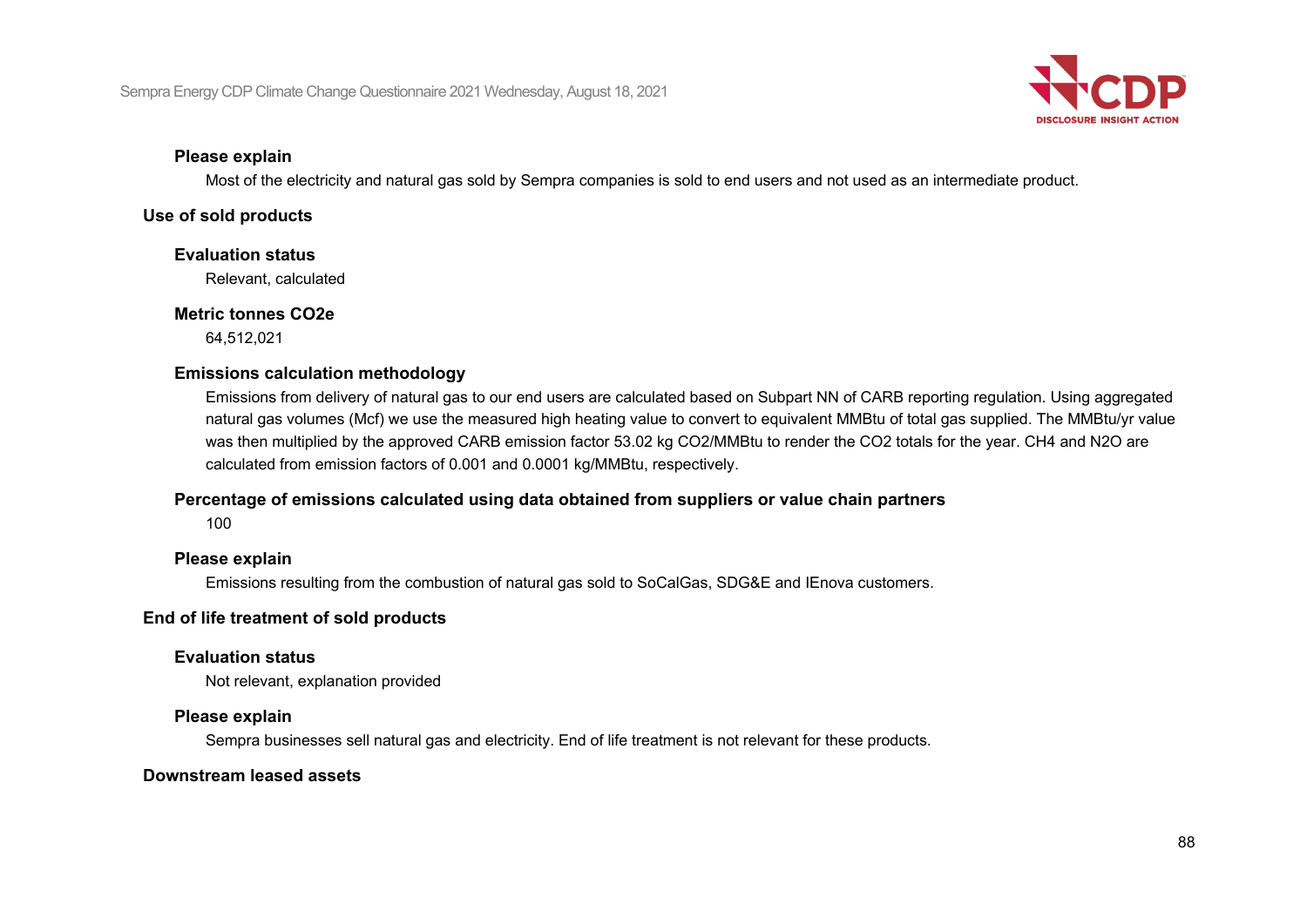

#### **Evaluation status**

Not relevant, explanation provided

### **Please explain**

We do not believe these emissions are relevant considering the quantity of emissions from other sources.

#### **Franchises**

### **Evaluation status**

Not relevant, explanation provided

## **Please explain**

Sempra does not have any franchises.

#### **Investments**

## **Evaluation status**

Not relevant, explanation provided

### **Please explain**

We do not have any investments that would not be included in our scope 1 or scope 2 emissions.

#### **Other (upstream)**

### **Evaluation status**

Relevant, not yet calculated

#### **Please explain**

Emissions related to the production and transportation of natural gas used in our operations has not yet been calculated.

#### **Other (downstream)**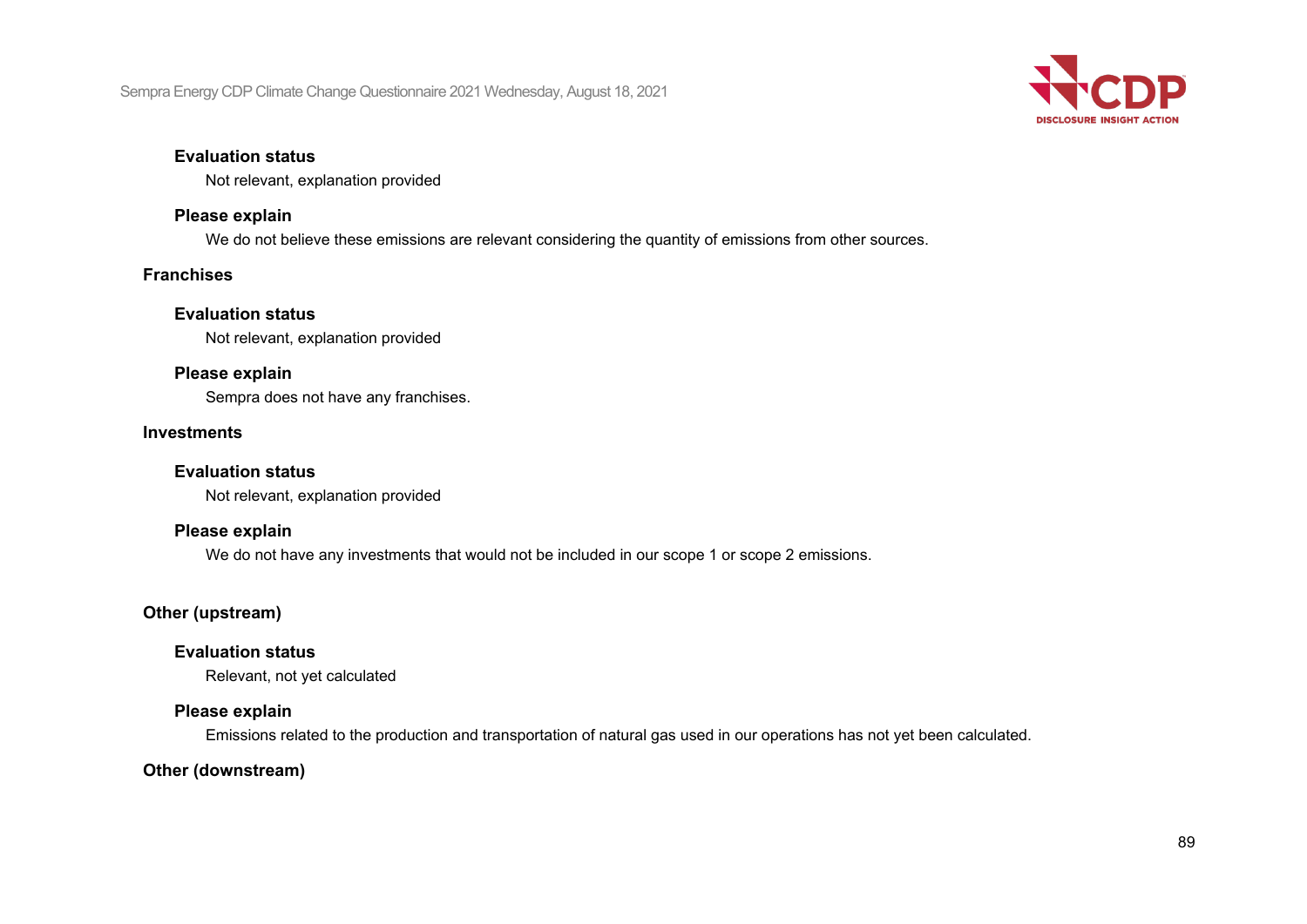

**Evaluation status**

**Please explain**

# **C6.7**

**(C6.7) Are carbon dioxide emissions from biogenic carbon relevant to your organization?** No

# **C6.10**

**(C6.10) Describe your gross global combined Scope 1 and 2 emissions for the reporting year in metric tons CO2e per unit currency total revenue and provide any additional intensity metrics that are appropriate to your business operations.**

**Intensity figure** 0.0006

**Metric numerator (Gross global combined Scope 1 and 2 emissions, metric tons CO2e)**

6,881,075

**Metric denominator** unit total revenue

**Metric denominator: Unit total** 11,370,000,000

**Scope 2 figure used**

Location-based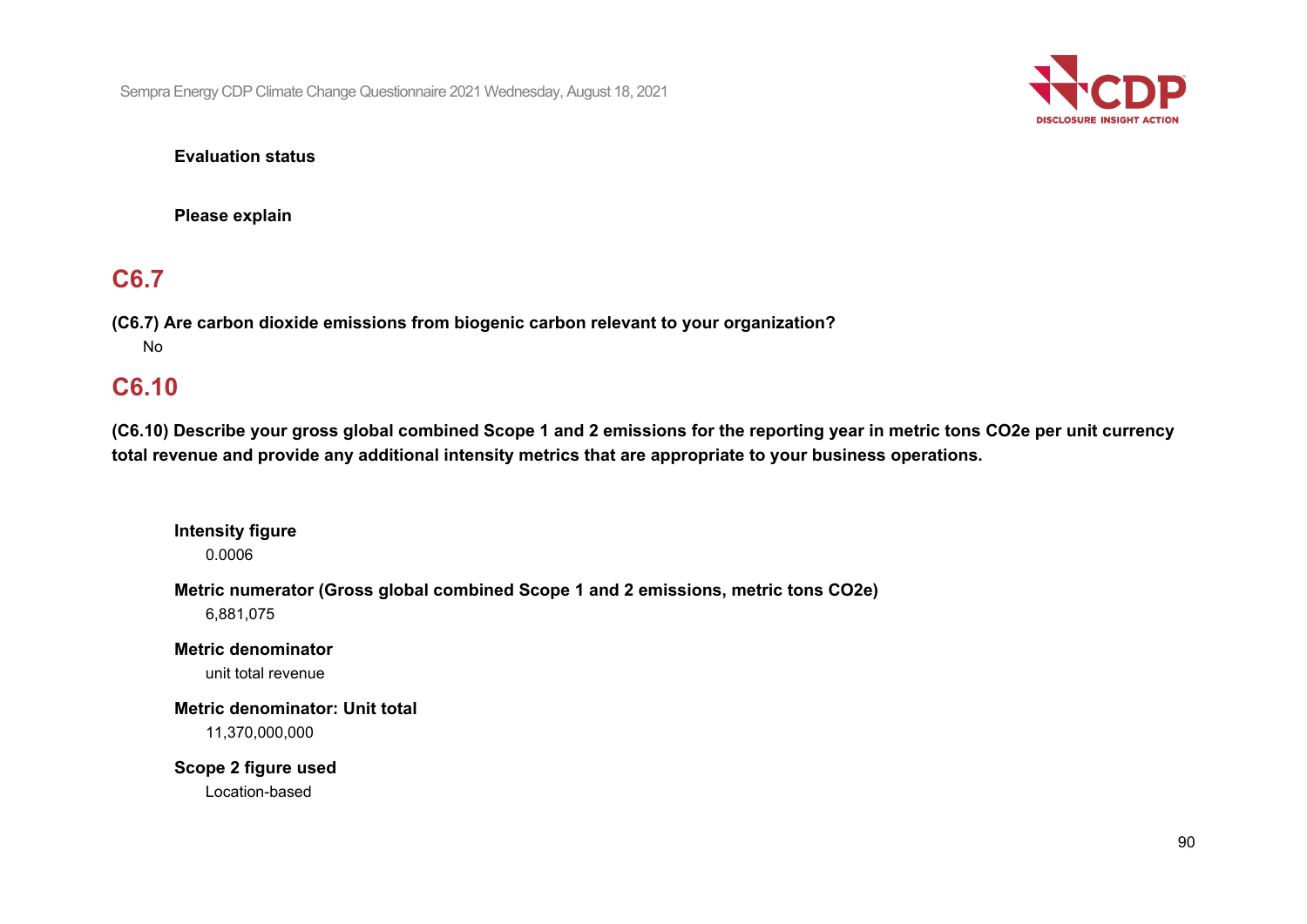

# **% change from previous year**

15

# **Direction of change**

Increased

# **Reason for change**

Sempra's revenue increased by 5 percent from 2019 to 2020 and emissions increased by 21 percent due to the start up of operations at the Cameron LNG facility, leading to an overall increase of 15 percent in this intensity figure year-over-year.

# **C7. Emissions breakdowns**

# **C7.1**

**(C7.1) Does your organization break down its Scope 1 emissions by greenhouse gas type?** Yes

# **C7.1a**

**(C7.1a) Break down your total gross global Scope 1 emissions by greenhouse gas type and provide the source of each used greenhouse warming potential (GWP).**

| <b>Greenhouse gas</b> | Scope 1 emissions (metric tons of CO2e) | <b>GWP Reference</b>                                  |
|-----------------------|-----------------------------------------|-------------------------------------------------------|
| CO <sub>2</sub>       | 4,927,775                               | IPCC Second Assessment Report (SAR - 100 year)        |
|                       |                                         | $\mathcal{Q}_1$                                       |
| CH4                   | 1,779,816                               | <b>IPCC Second Assessment Report (SAR - 100 year)</b> |
|                       |                                         | $\mathcal{Q}_2$                                       |
| SF <sub>6</sub>       | 3,107                                   | <b>IPCC Second Assessment Report (SAR - 100 year)</b> |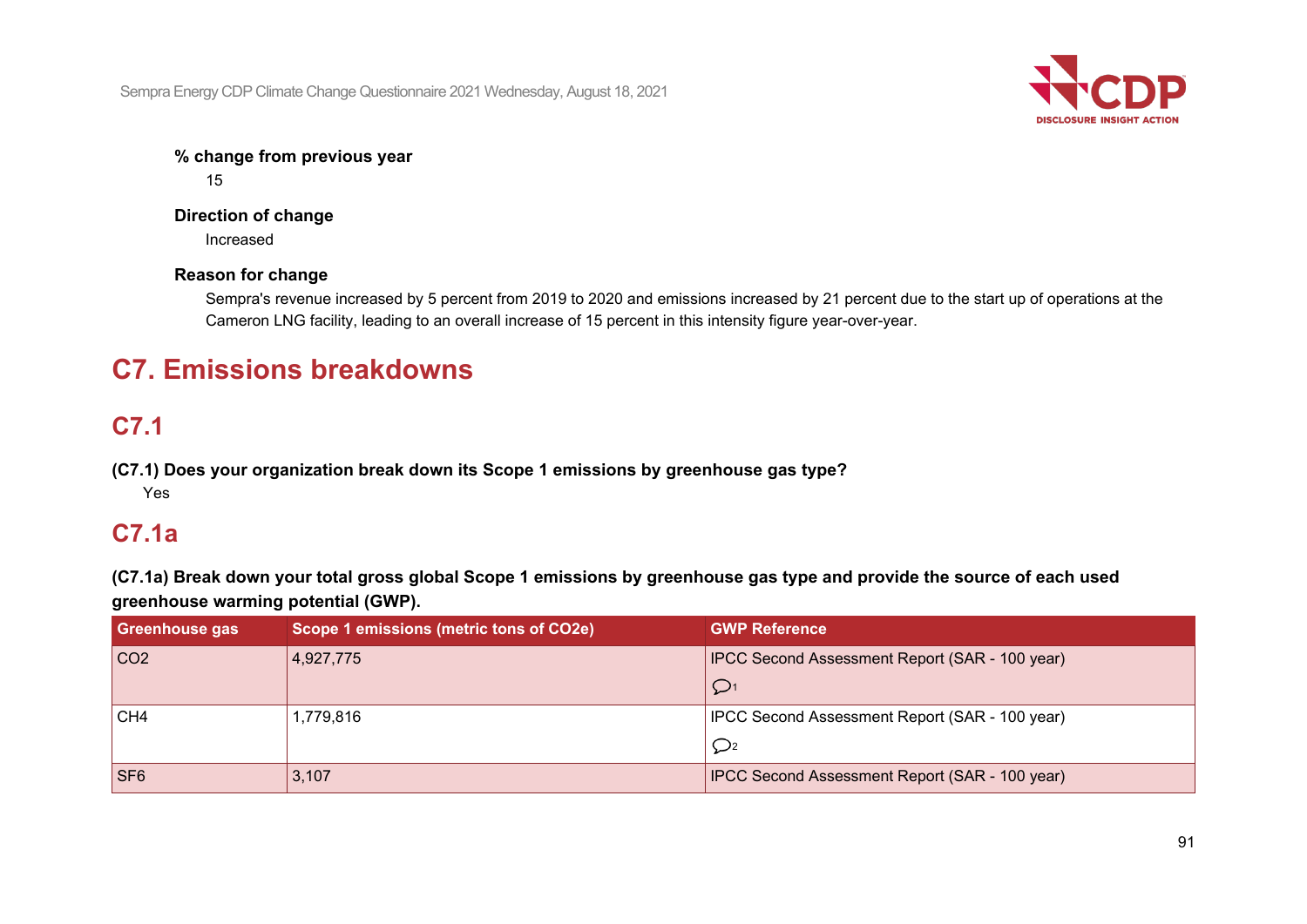

|             |       | $\mathcal{L}$ 3                                       |
|-------------|-------|-------------------------------------------------------|
| N2O         | 3,476 | <b>IPCC Second Assessment Report (SAR - 100 year)</b> |
|             |       | ەر                                                    |
| <b>HFCs</b> | 3,630 | <b>IPCC Second Assessment Report (SAR - 100 year)</b> |
|             |       | $\bigcup$ 5                                           |

 $\mathcal{D}_1$ GWP utilized may vary by operating company and reporting requirements.

 $\mathcal{D}^2$ GWP utilized may vary by operating company and reporting requirements.

 $\mathcal{D}$ <sup>3</sup>GWP utilized may vary by operating company and reporting requirements.

 $\mathcal{D}$ <sup>4</sup>GWP utilized may vary by operating company and reporting requirements.

 $55$ GWP utilized may vary by operating company and reporting requirements.

# **C-EU7.1b**

**(C-EU7.1b) Break down your total gross global Scope 1 emissions from electric utilities value chain activities by greenhouse gas type.**

|                                           | <b>Gross Scope 1 CO2</b><br>emissions (metric tons<br>CO <sub>2</sub> ) | <b>Gross Scope 1 methane</b><br>emissions (metric tons CH4) | <b>Gross Scope 1 SF6</b><br>emissions (metric tons<br><b>SF6)</b> | <b>Total gross Scope 1</b><br>emissions (metric tons<br>CO <sub>2</sub> e) | <b>Comment</b> |
|-------------------------------------------|-------------------------------------------------------------------------|-------------------------------------------------------------|-------------------------------------------------------------------|----------------------------------------------------------------------------|----------------|
| Fugitives                                 | 2,399                                                                   | 74,710                                                      |                                                                   | 1,599,753                                                                  |                |
| <b>Combustion (Electric</b><br>utilities) | 1,396,886                                                               | 23                                                          |                                                                   | 1,268,463                                                                  |                |
| <b>Combustion (Gas</b><br>utilities)      | 145,264                                                                 |                                                             |                                                                   | 145,406                                                                    |                |
| Combustion (Other)                        | 1,648                                                                   |                                                             | 0.03                                                              | 1,650                                                                      |                |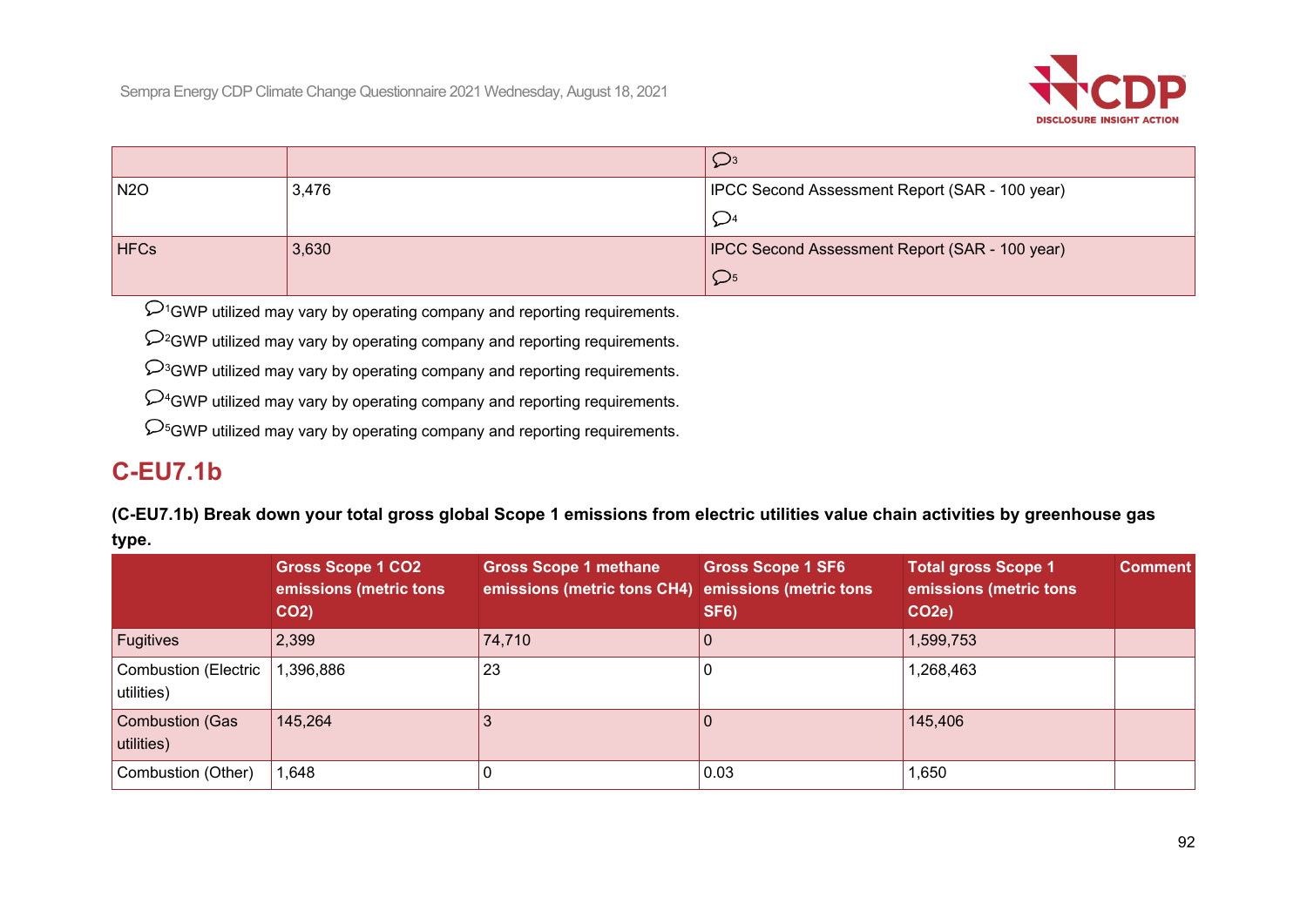

| <b>Emissions not</b> |  |  |  |
|----------------------|--|--|--|
| elsewhere classified |  |  |  |

# **C7.2**

# **(C7.2) Break down your total gross global Scope 1 emissions by country/region.**

| <b>Country/Region</b>    | Scope 1 emissions (metric tons CO2e) |
|--------------------------|--------------------------------------|
| United States of America | 4,898,955                            |
| Mexico                   | 1,833,794                            |

# **C7.3**

**(C7.3) Indicate which gross global Scope 1 emissions breakdowns you are able to provide.**

By business division

# **C7.3a**

#### **(C7.3a) Break down your total gross global Scope 1 emissions by business division.**

| <b>Business division</b> | Scope 1 emissions (metric ton CO2e) |
|--------------------------|-------------------------------------|
| SDG&E                    | 1,416,282                           |
| SoCalGas                 | 1,675,413                           |
| Sempra Mexico            | 1,833,794                           |
| Sempra LNG               | 1,807,260                           |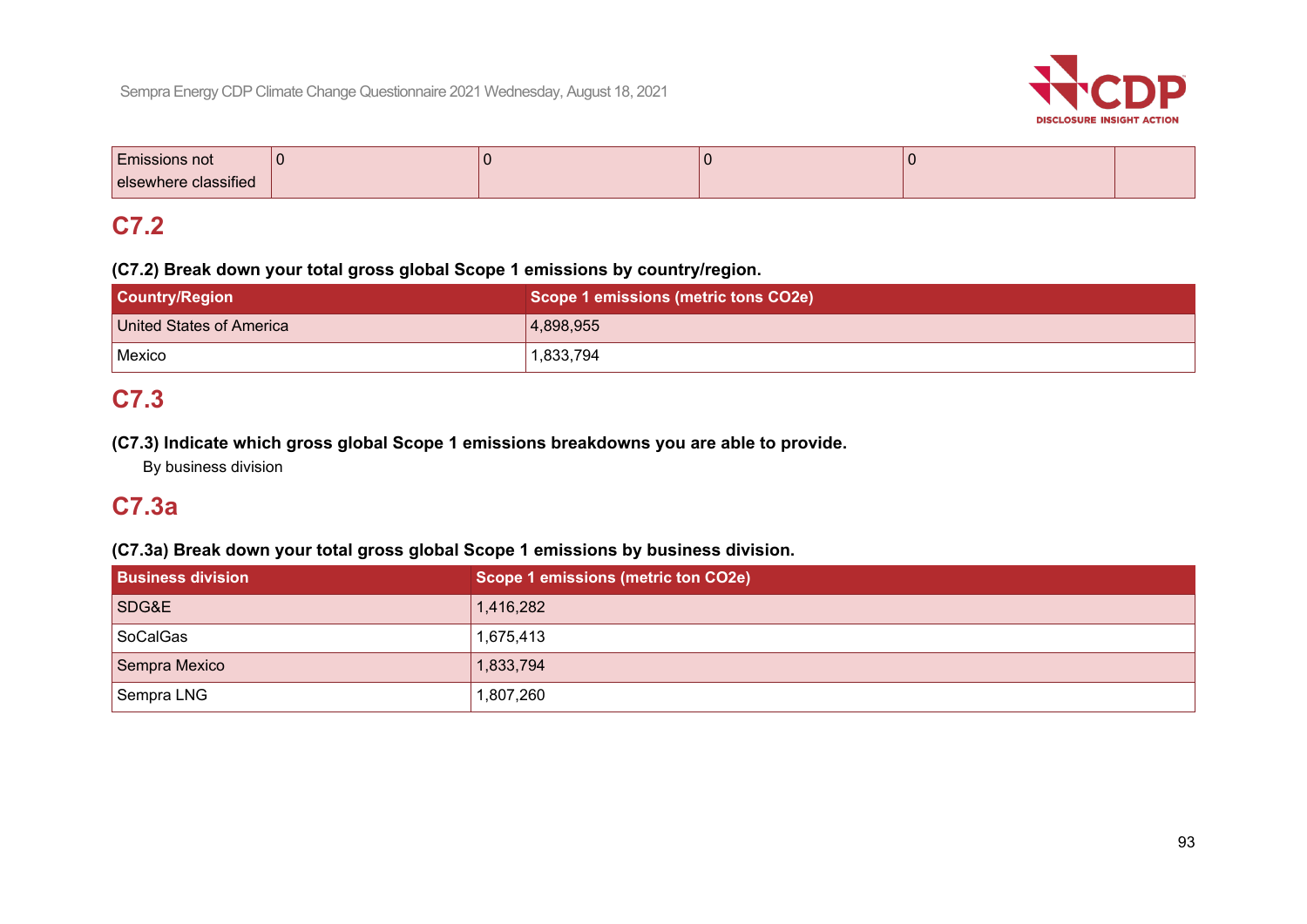

# **C-CE7.4/C-CH7.4/C-CO7.4/C-EU7.4/C-MM7.4/C-OG7.4/C-ST7.4/C-TO7.4/C-TS7.4**

# **(C-CE7.4/C-CH7.4/C-CO7.4/C-EU7.4/C-MM7.4/C-OG7.4/C-ST7.4/C-TO7.4/C-TS7.4) Break down your organization's total gross global Scope 1 emissions by sector production activity in metric tons CO2e.**

|                                                        | <b>Gross Scope 1 emissions, metric tons CO2e</b> | <b>Comment</b>                                                     |
|--------------------------------------------------------|--------------------------------------------------|--------------------------------------------------------------------|
| Electric utility activities $\left  \right $ 2,445,064 |                                                  | Power plant stationary combustion emissions in the U.S. and Mexico |

# **C7.5**

#### **(C7.5) Break down your total gross global Scope 2 emissions by country/region.**

| <b>Country/Region</b>       | Scope 2, location-<br>based (metric tons<br>CO <sub>2e</sub> ) | Scope 2, market-<br>CO <sub>2</sub> e) | <b>Purchased and consumed</b><br>based (metric tons electricity, heat, steam or<br>cooling (MWh) | Purchased and consumed low-carbon electricity,<br>heat, steam or cooling accounted for in Scope 2<br>market-based approach (MWh) |
|-----------------------------|----------------------------------------------------------------|----------------------------------------|--------------------------------------------------------------------------------------------------|----------------------------------------------------------------------------------------------------------------------------------|
| United States of<br>America | 139,903                                                        | 139,609                                | 4,033,610                                                                                        |                                                                                                                                  |
| Mexico                      | 10,636                                                         |                                        | 23,665                                                                                           |                                                                                                                                  |

# **C7.6**

**(C7.6) Indicate which gross global Scope 2 emissions breakdowns you are able to provide.**

By business division

# **C7.6a**

#### **(C7.6a) Break down your total gross global Scope 2 emissions by business division.**

| <b>Business division</b> | Scope 2, location-based (metric tons CO2e) | Scope 2, market-based (metric tons CO2e) |
|--------------------------|--------------------------------------------|------------------------------------------|
| SDG&E                    | 117,957                                    | 117,957                                  |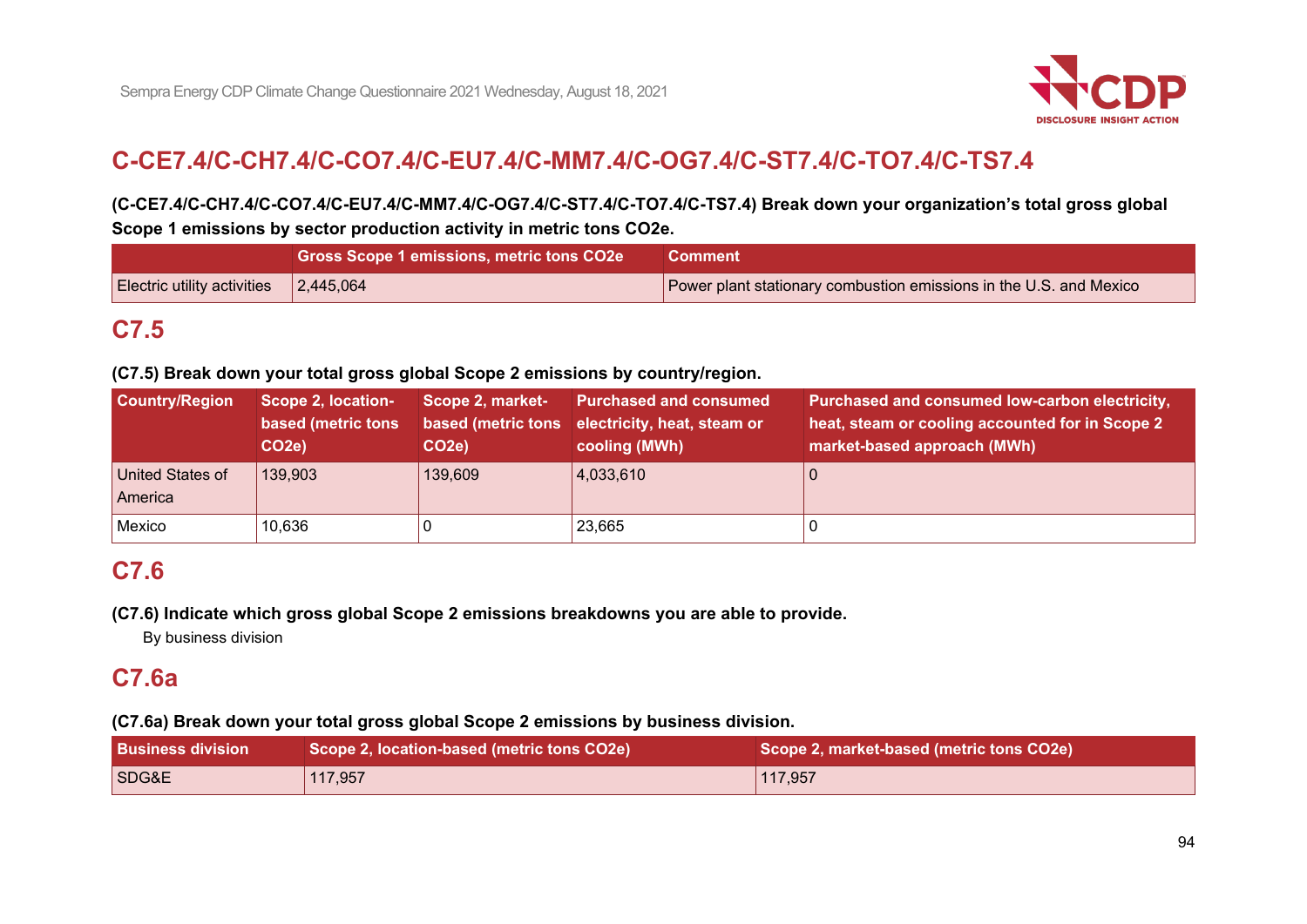

|               | 20,270 | 19,976 |
|---------------|--------|--------|
| SoCalGas      |        |        |
| Sempra Mexico | 10,636 |        |
| Sempra LNG    | ,970   |        |

# **C7.9**

**(C7.9) How do your gross global emissions (Scope 1 and 2 combined) for the reporting year compare to those of the previous** 

# **reporting year?**

Increased

# **C7.9a**

**(C7.9a) Identify the reasons for any change in your gross global emissions (Scope 1 and 2 combined), and for each of them specify how your emissions compare to the previous year.**

|                                              | <b>Change in</b><br>emissions<br>(metric tons)<br>CO <sub>2</sub> e) | <b>Direction of Emissions</b><br>change | value<br>(percentage) | <b>Please explain calculation</b>                                                                                                                                                                                                                                                                                                             |
|----------------------------------------------|----------------------------------------------------------------------|-----------------------------------------|-----------------------|-----------------------------------------------------------------------------------------------------------------------------------------------------------------------------------------------------------------------------------------------------------------------------------------------------------------------------------------------|
| Change in<br>renewable energy<br>consumption | $\theta$                                                             | No change                               | $\mathbf 0$           |                                                                                                                                                                                                                                                                                                                                               |
| Other emissions<br>reduction activities      | 198,926                                                              | Decreased                               | 2                     | This decrease is due to emissions reduction activities related to vented and fugitive<br>emissions, resulting in a total reduction of approximately 198,926 metric tons CO2e.<br>Our total Scope 1 and 2 emissions in the previous year were 5,692,181 metric tons<br>CO2e. Therefore, we arrived at a 3% decrease: (198,826/5,692,181) *100. |
| <b>Divestment</b>                            | $\mathbf 0$                                                          | No change                               | 0                     |                                                                                                                                                                                                                                                                                                                                               |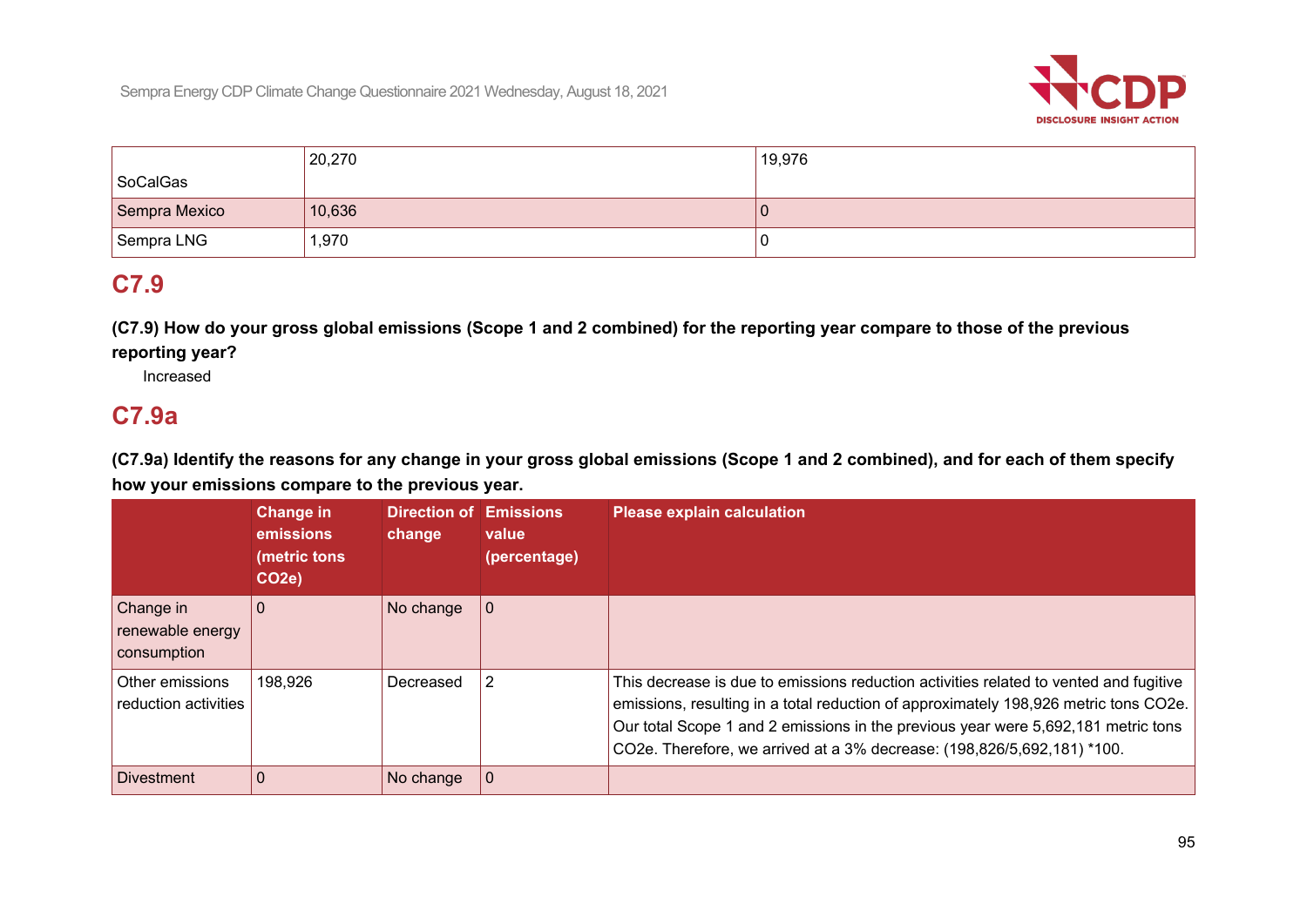

| Acquisitions                                    | 0              | No change | 0   |                                                                                                                                                                                                |
|-------------------------------------------------|----------------|-----------|-----|------------------------------------------------------------------------------------------------------------------------------------------------------------------------------------------------|
| Mergers                                         | $\overline{0}$ | No change | 0   |                                                                                                                                                                                                |
| Change in output                                | 1,254,822      | Increased | 22  | Emissions increased due to increased output at our Cameron LNG facility. In<br>aggregate, emissions at our natural gas-fired power plants decreased due to<br>maintenance at the TDM facility. |
| Change in<br>methodology                        | 4,586          | Decreased |     | Scope 1 emissions show a reduction due to an improvement in emissions<br>measurement of methane venting in pipelines.                                                                          |
| Change in<br>boundary                           | $\Omega$       | No change | 0   |                                                                                                                                                                                                |
| Change in physical 0<br>operating<br>conditions |                | No change | l 0 |                                                                                                                                                                                                |
| Unidentified                                    |                |           |     |                                                                                                                                                                                                |
| Other                                           |                |           |     |                                                                                                                                                                                                |

# **C7.9b**

**(C7.9b) Are your emissions performance calculations in C7.9 and C7.9a based on a location-based Scope 2 emissions figure or a market-based Scope 2 emissions figure?**

Location-based

# **C8. Energy**

# **C8.1**

**(C8.1) What percentage of your total operational spend in the reporting year was on energy?**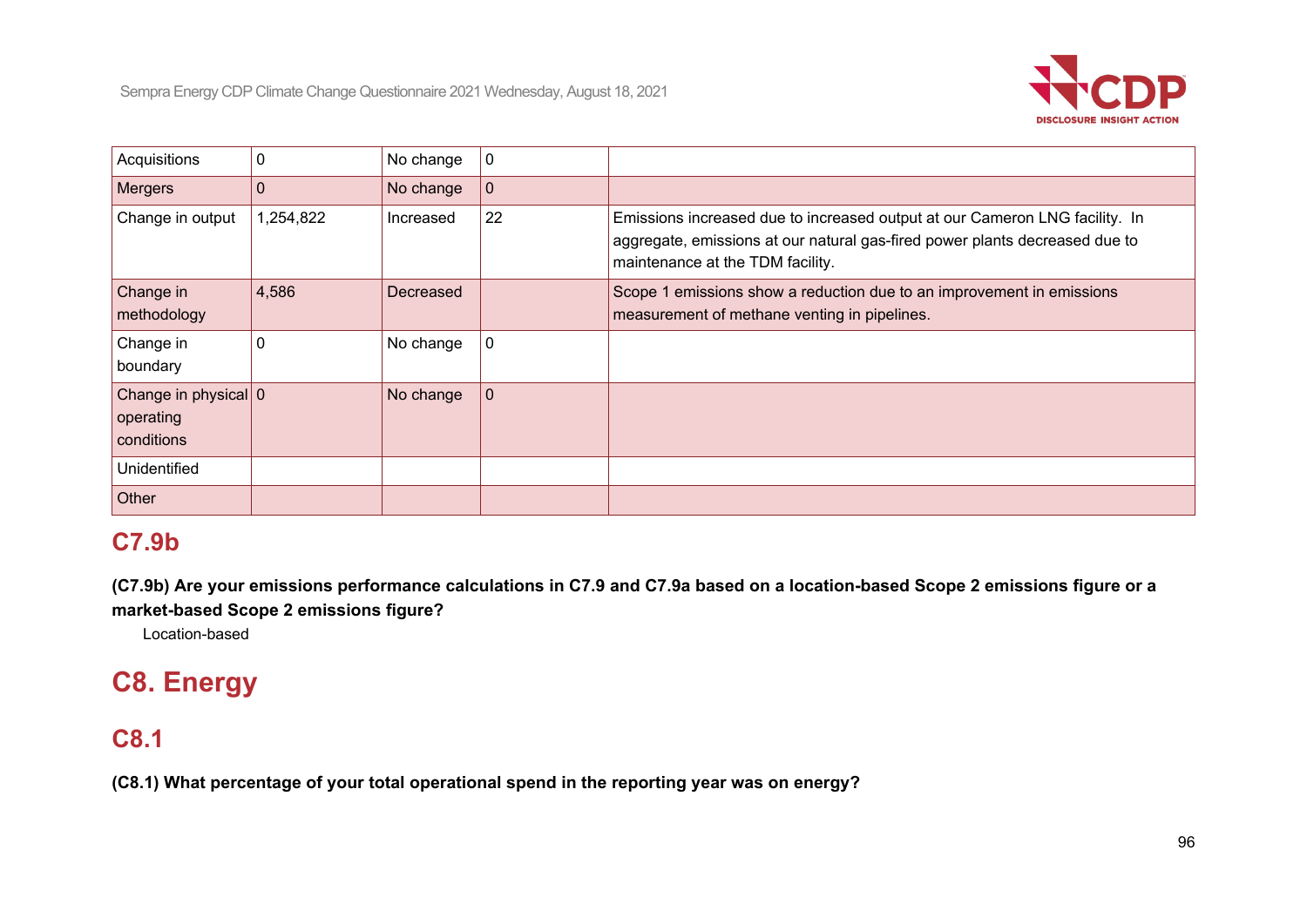

More than 30% but less than or equal to 35%

# **C8.2**

# **(C8.2) Select which energy-related activities your organization has undertaken.**

|                                                    | Indicate whether your organization undertook this energy-related activity in the reporting year |
|----------------------------------------------------|-------------------------------------------------------------------------------------------------|
| Consumption of fuel (excluding feedstocks)         | <b>Yes</b>                                                                                      |
| Consumption of purchased or acquired electricity   | <b>Yes</b>                                                                                      |
| Consumption of purchased or acquired heat          | l No                                                                                            |
| Consumption of purchased or acquired steam         | No                                                                                              |
| Consumption of purchased or acquired cooling       | No.                                                                                             |
| Generation of electricity, heat, steam, or cooling | Yes                                                                                             |

# **C8.2a**

# **(C8.2a) Report your organization's energy consumption totals (excluding feedstocks) in MWh.**

|                                                            | <b>Heating value</b>            | <b>MWh from renewable</b><br><b>sources</b> | <b>sources</b> | MWh from non-renewable Total (renewable and non-<br>renewable) MWh |
|------------------------------------------------------------|---------------------------------|---------------------------------------------|----------------|--------------------------------------------------------------------|
| Consumption of fuel (excluding feedstock)                  | HHV (higher heating 0<br>value) |                                             | 16,711,943     | 16,711,943                                                         |
| Consumption of purchased or acquired<br>electricity        |                                 | 143,564                                     | 3,913,710      | 4,057,275                                                          |
| Consumption of self-generated non-fuel<br>renewable energy |                                 | 4,169                                       |                | 4,169                                                              |
| Total energy consumption                                   |                                 | 147,734                                     | 20,625,653     | 20,773,387                                                         |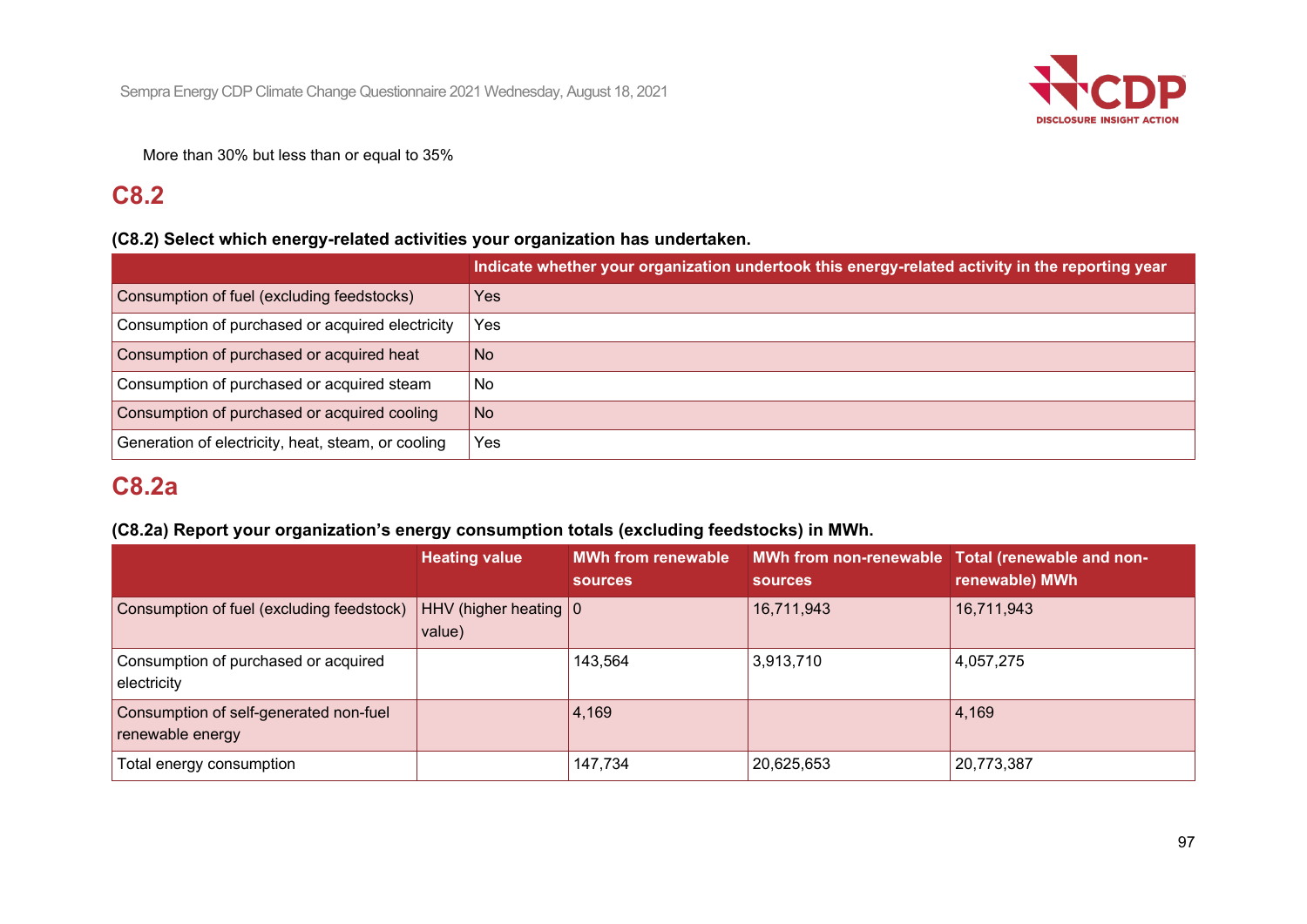

# **C8.2b**

## **(C8.2b) Select the applications of your organization's consumption of fuel.**

|                                                         | Indicate whether your organization undertakes this fuel application |
|---------------------------------------------------------|---------------------------------------------------------------------|
| Consumption of fuel for the generation of electricity   | <b>Yes</b>                                                          |
| Consumption of fuel for the generation of heat          | No                                                                  |
| Consumption of fuel for the generation of steam         | N <sub>o</sub>                                                      |
| Consumption of fuel for the generation of cooling       | No                                                                  |
| Consumption of fuel for co-generation or tri-generation | No.                                                                 |

# **C8.2c**

**(C8.2c) State how much fuel in MWh your organization has consumed (excluding feedstocks) by fuel type.**

```
Fuels (excluding feedstocks)
   Natural Gas
Heating value
   HHV (higher heating value)
Total fuel MWh consumed by the organization
   16,531,093.8
MWh fuel consumed for self-generation of electricity
   0
MWh fuel consumed for self-generation of heat
   0
```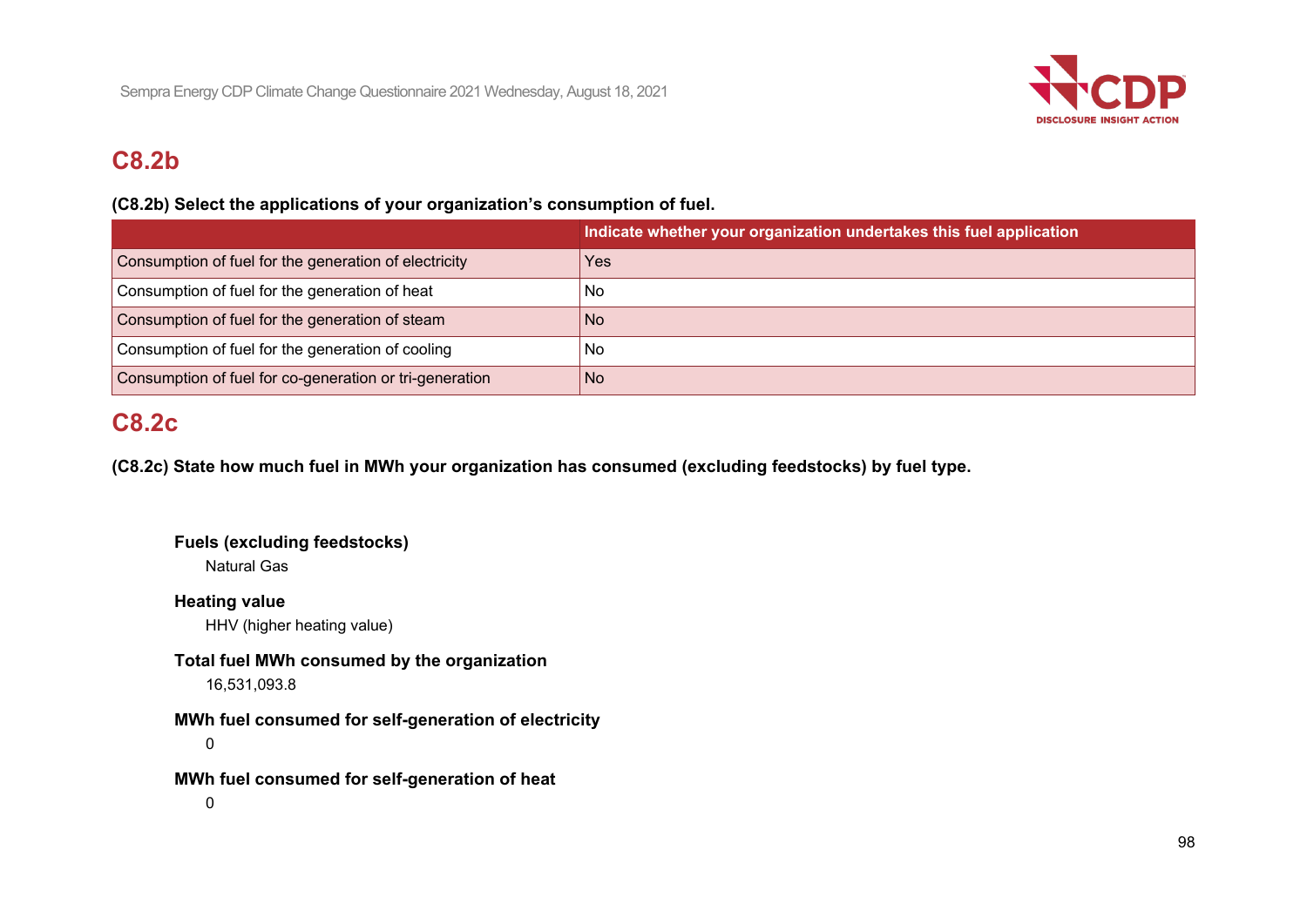

#### **Emission factor**

53.02

### **Unit**

kg CO2 per million Btu

## **Emissions factor source**

17 CCR Section 95115 (CARB GHG reporting regulation)

### **Comment**

0.001 Kg CH4 per million BTU 0.0001 Kg N2O per million BTU

## **Fuels (excluding feedstocks)**

Compressed Natural Gas (CNG)

### **Heating value**

HHV (higher heating value)

#### **Total fuel MWh consumed by the organization**

12,214

## **MWh fuel consumed for self-generation of electricity**

 $\Omega$ 

# **MWh fuel consumed for self-generation of heat**

0

# **Emission factor**

0.05444

**Unit**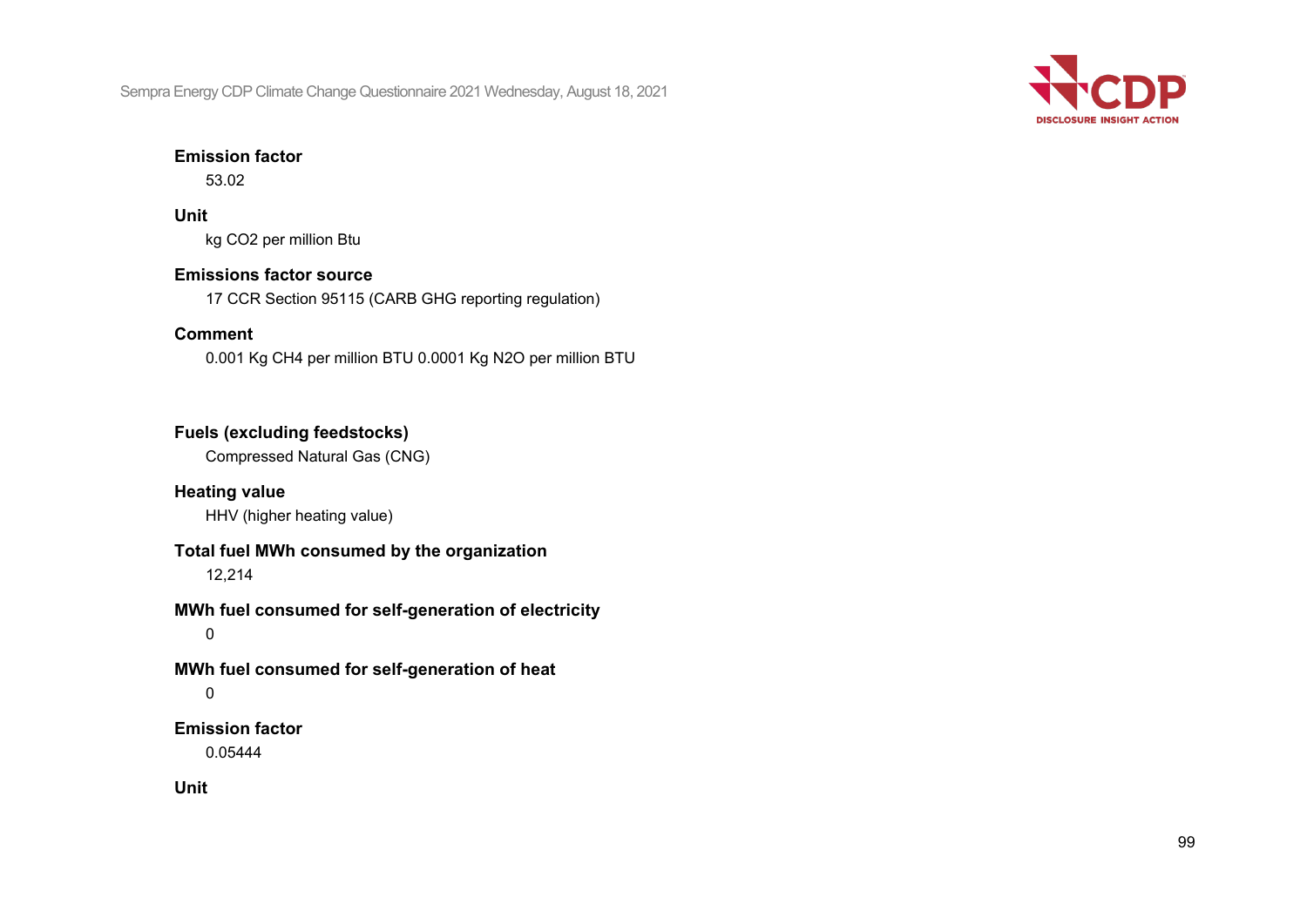

kg CO2 per gallon

#### **Emissions factor source**

TCR Table 13.1

### **Comment**

The CNG conversion factor of 127 scf per GGE is not in available as an option in the drop down list. CNG usage is provided in gallons. This is converted to kg CO2 per GGE by multiplying by 0.05444 x 127.

#### **Fuels (excluding feedstocks)**

Diesel

# **Heating value**

HHV (higher heating value)

# **Total fuel MWh consumed by the organization**

30,945.37

## **MWh fuel consumed for self-generation of electricity**

 $\Omega$ 

## **MWh fuel consumed for self-generation of heat**

 $\Omega$ 

## **Emission factor**

73.96

# **Unit**

kg CO2 per million Btu

#### **Emissions factor source**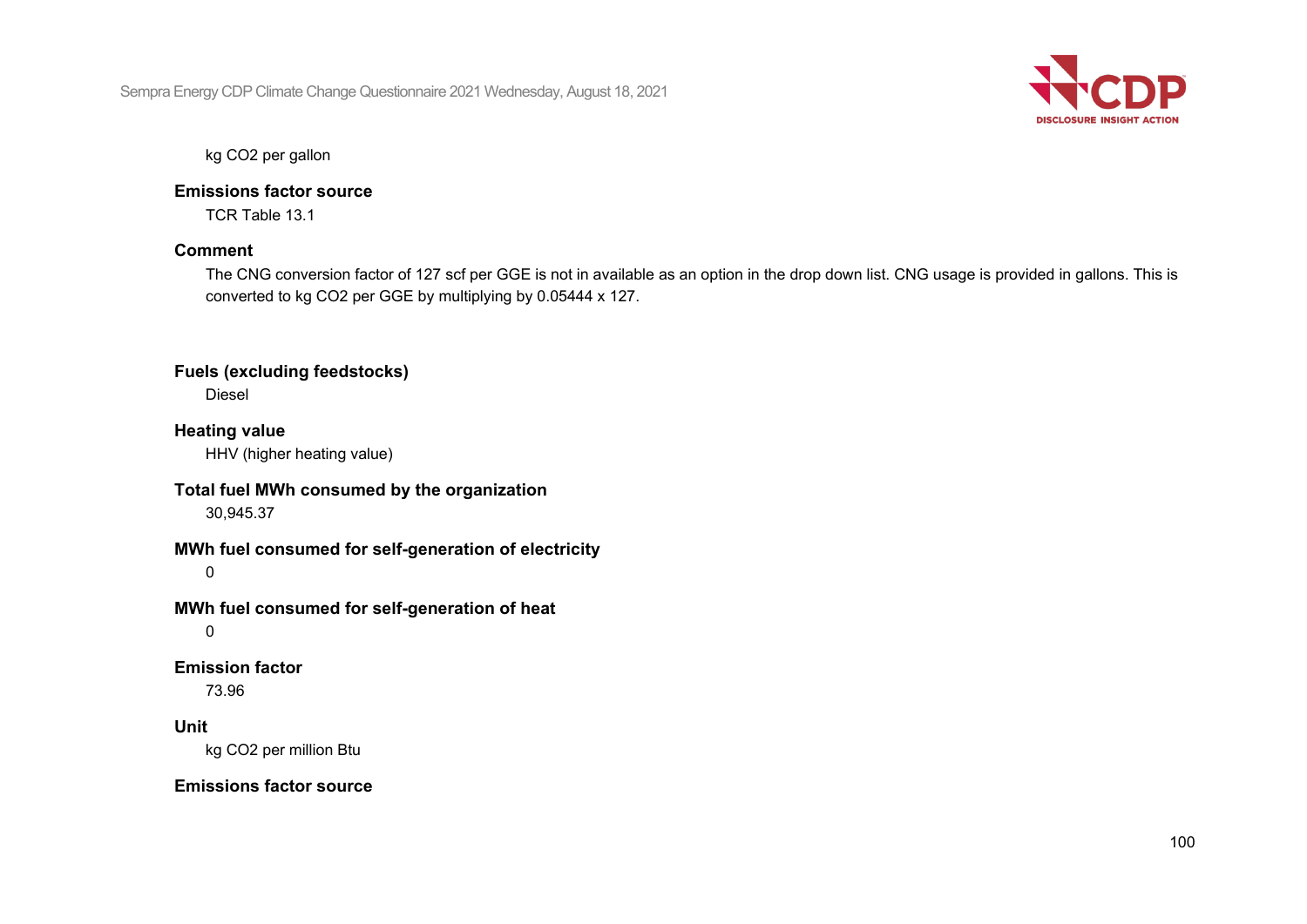

17 CCR Section 95115 (CARB GHG reporting regulation)

#### **Comment**

0.003 Kg CH4 per million BTU 0.0006 Kg N2O per million BTU

## **Fuels (excluding feedstocks)**

Motor Gasoline

## **Heating value**

HHV (higher heating value)

# **Total fuel MWh consumed by the organization**

102,643.23

## **MWh fuel consumed for self-generation of electricity**

0

# **MWh fuel consumed for self-generation of heat**

 $\Omega$ 

## **Emission factor**

70.22

#### **Unit**

kg CO2 per million Btu

### **Emissions factor source**

17 CCR Section 95115 (CARB GHG reporting regulation)

#### **Comment**

0.003 Kg CH4 per million BTU 0.0006 Kg N2O per million BTU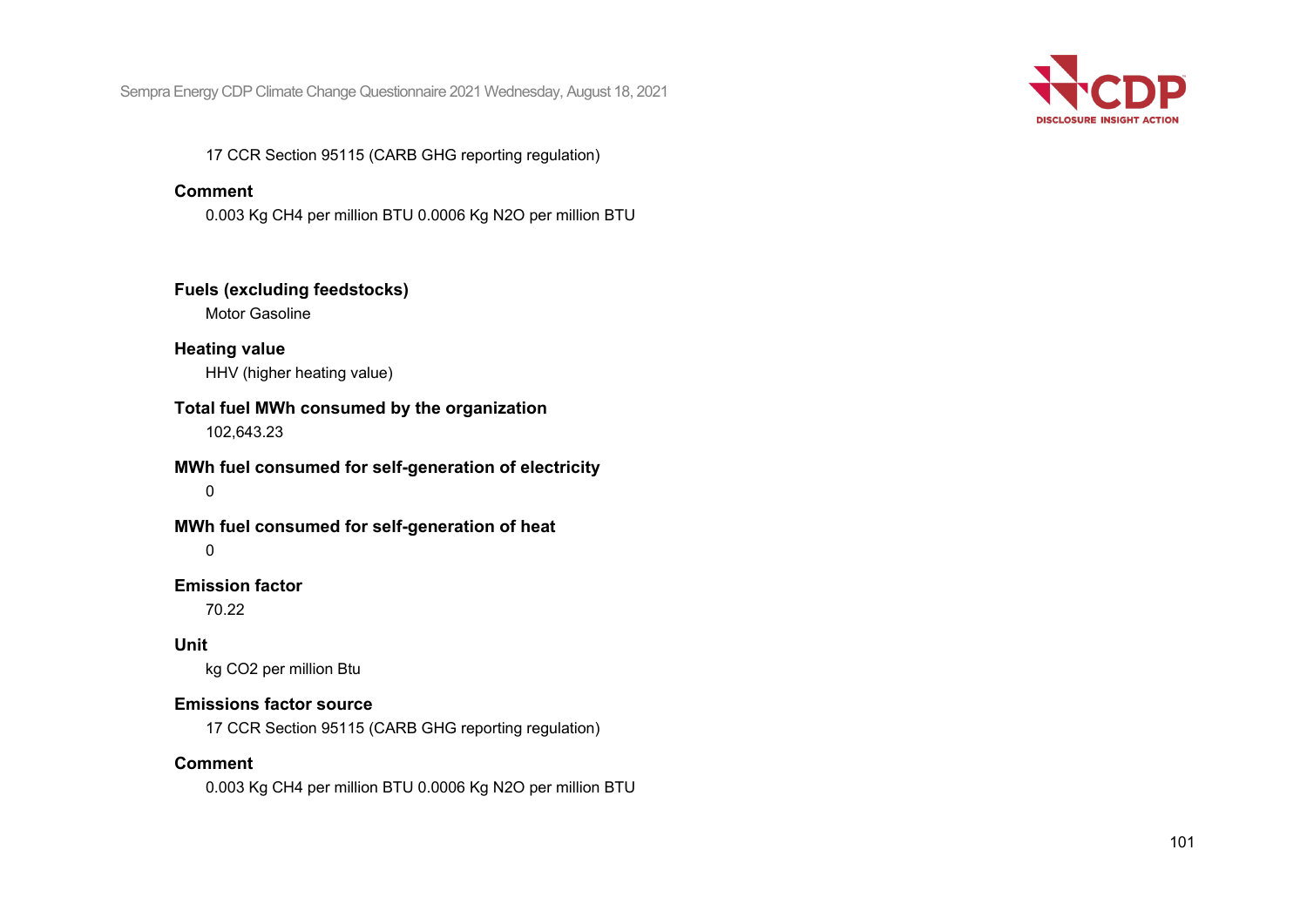

#### **Fuels (excluding feedstocks)**

Propane Gas

### **Heating value**

HHV (higher heating value)

# **Total fuel MWh consumed by the organization**

35,045.07

# **MWh fuel consumed for self-generation of electricity**

0

# **MWh fuel consumed for self-generation of heat**

0

#### **Emission factor**

0.091

## **Unit**

kg CO2 per gallon

#### **Emissions factor source**

0.091 MMBTU/gallon is the default HHV listed in section 95115 of the CARB Mandatory Reporting Regulation for GHG emissions (17CCR Part 95). Conversion factor of 0.29307 MWh/MMBTU.

### **Comment**

**Fuels (excluding feedstocks)**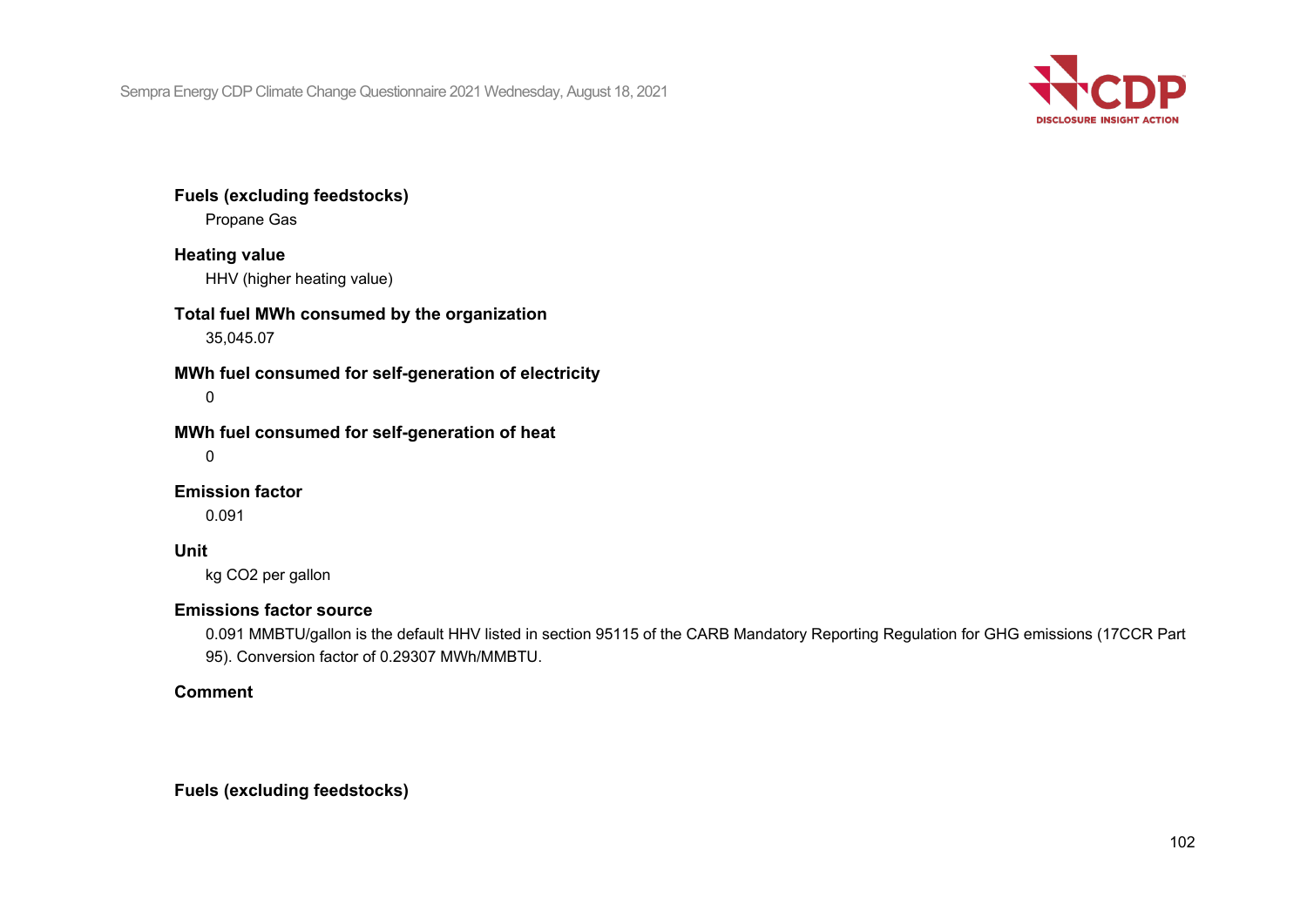

Liquefied Petroleum Gas (LPG)

### **Heating value**

LHV (lower heating value)

### **Total fuel MWh consumed by the organization**

1.34

**MWh fuel consumed for self-generation of electricity**

 $\Omega$ 

**MWh fuel consumed for self-generation of heat** 0

#### **Emission factor**

63.1

#### **Unit**

kg CO2 per GJ

#### **Emissions factor source**

Mexico Government. AGREEMENT that establishes the technical characteristics and formulas for the application of methodologies for calculating greenhouse gas or compound emissions publish by Ministry of the Environment (SEMARNAT) of México Government. (DOF: 09/03/2015)

LPG is mainly used for forklifts at our Mexico operations.

#### **Comment**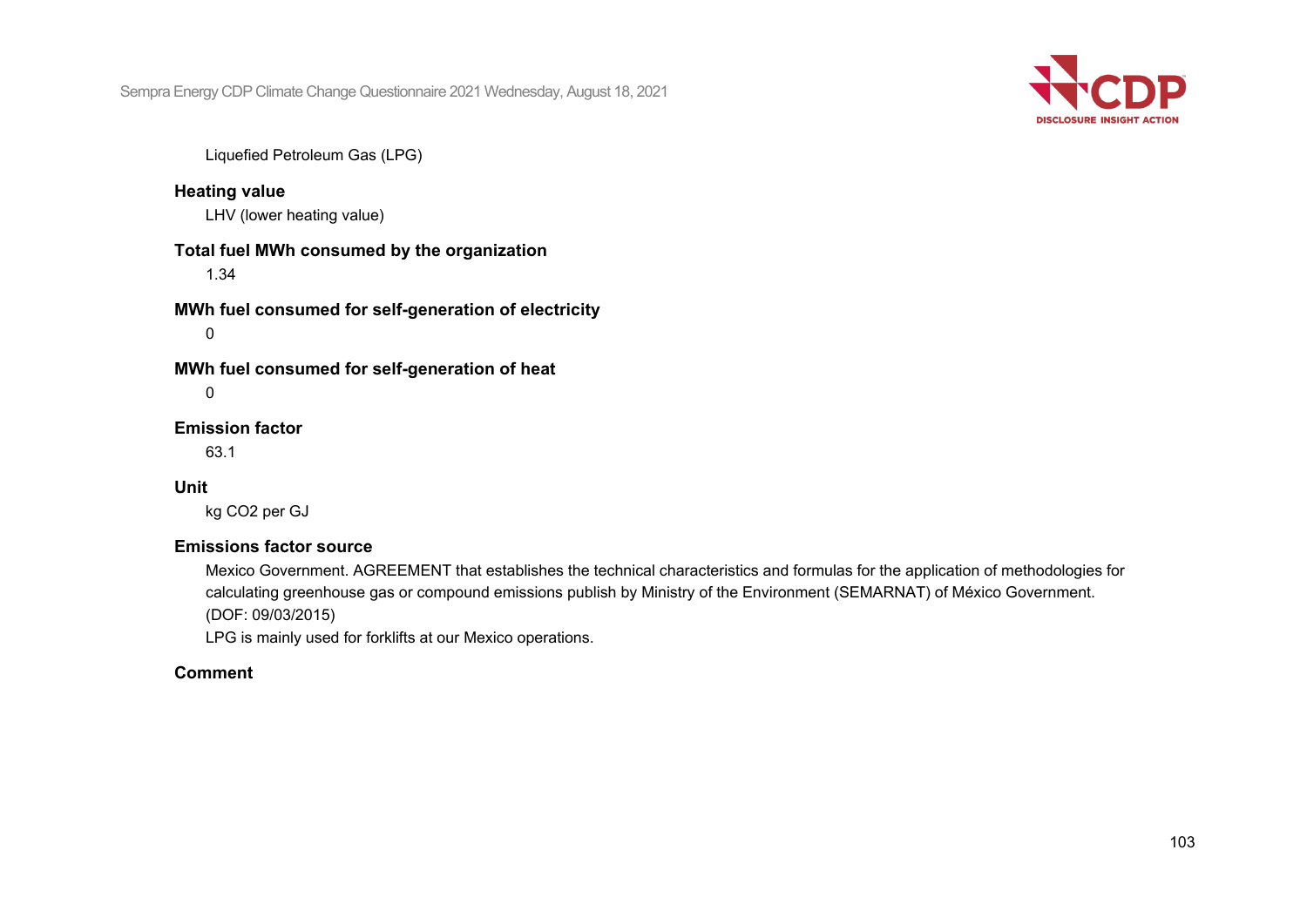

# **C8.2d**

**(C8.2d) Provide details on the electricity, heat, steam, and cooling your organization has generated and consumed in the reporting year.**

|              | <b>Total Gross</b><br>generation (MWh) | Generation that is consumed by<br>the organization (MWh) | <b>Gross generation from</b><br>renewable sources (MWh) | Generation from renewable sources that is<br>consumed by the organization (MWh) |
|--------------|----------------------------------------|----------------------------------------------------------|---------------------------------------------------------|---------------------------------------------------------------------------------|
|              | Electricity $7,738,569$                | 143,672                                                  | 1,729,393                                               | 11,798                                                                          |
| Heat         |                                        |                                                          |                                                         |                                                                                 |
| <b>Steam</b> |                                        |                                                          |                                                         |                                                                                 |
| Cooling      |                                        |                                                          |                                                         |                                                                                 |

# **C-EU8.2d**

**(C-EU8.2d) For your electric utility activities, provide a breakdown of your total power plant capacity, generation, and related emissions during the reporting year by source.**

**Coal – hard**

```
Nameplate capacity (MW)
    \OmegaGross electricity generation (GWh)
    0
Net electricity generation (GWh)
    \OmegaAbsolute scope 1 emissions (metric tons CO2e)
    0
```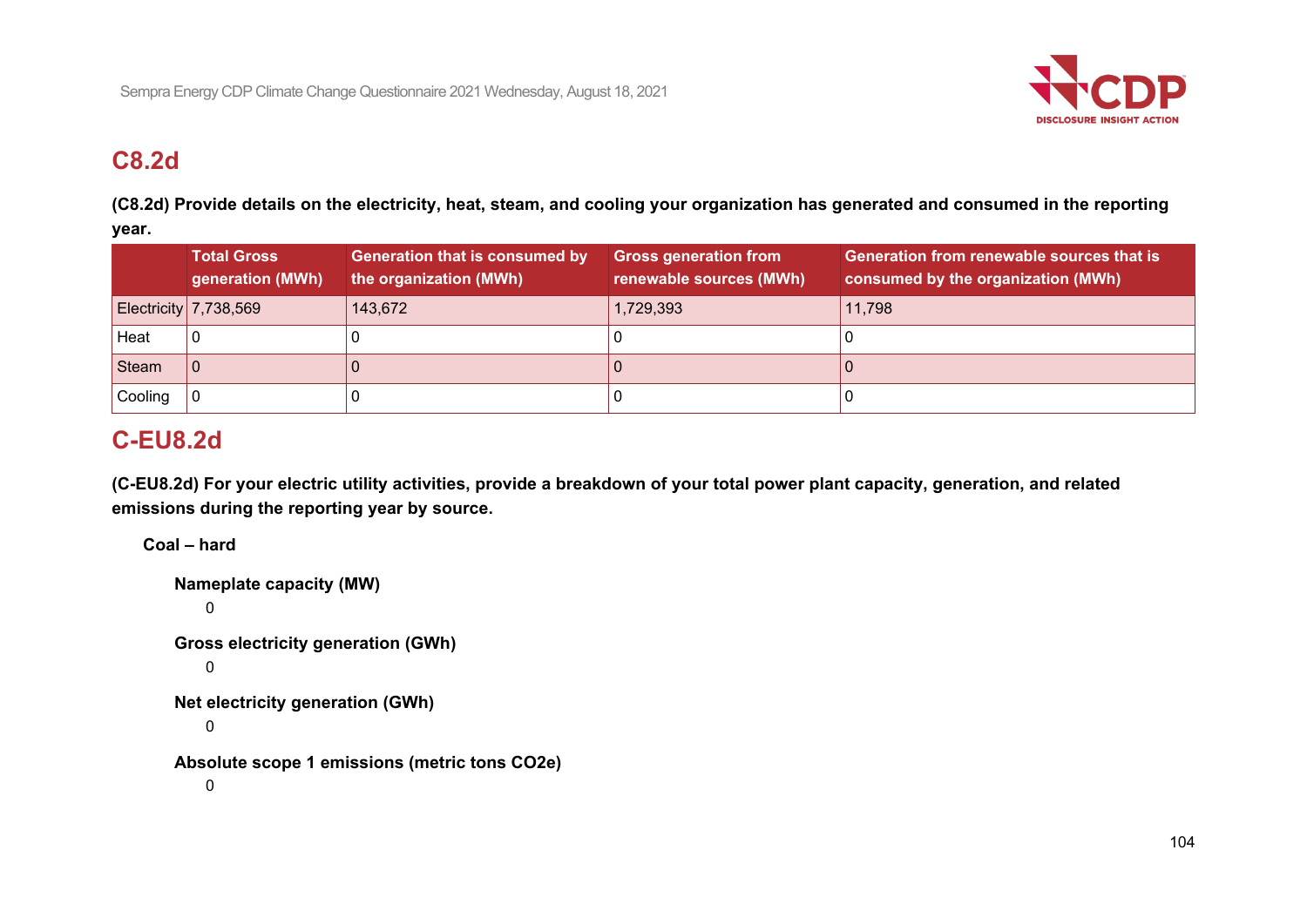

```
Scope 1 emissions intensity (metric tons CO2e per GWh)
```
0

## **Comment**

**Lignite**

```
Nameplate capacity (MW)
    \OmegaGross electricity generation (GWh)
   0
Net electricity generation (GWh)
   0
Absolute scope 1 emissions (metric tons CO2e)
   0
Scope 1 emissions intensity (metric tons CO2e per GWh)
   \OmegaComment
```
## **Oil**

**Nameplate capacity (MW)** 0 **Gross electricity generation (GWh)**  $\Omega$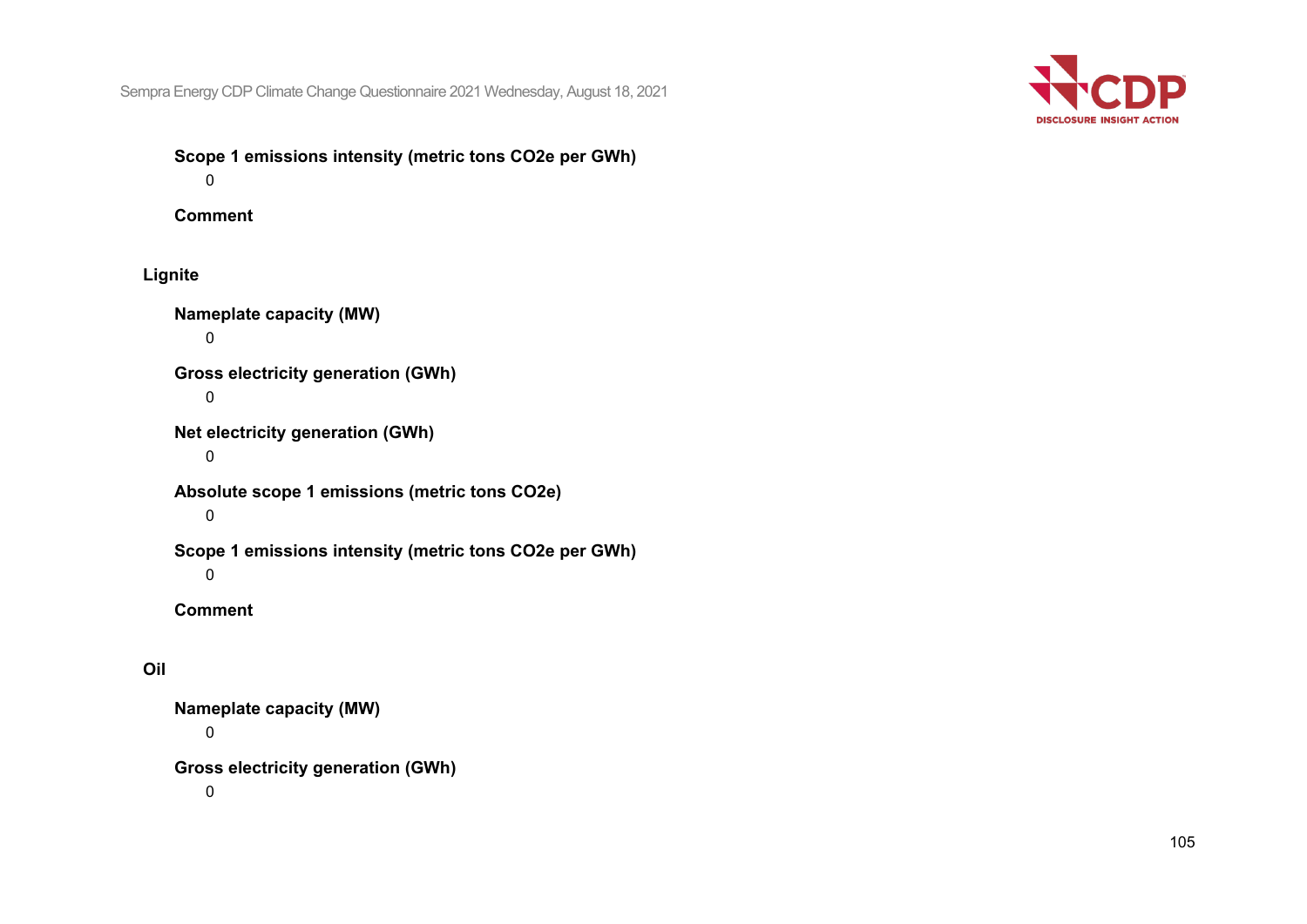

```
Net electricity generation (GWh)
```
0

**Absolute scope 1 emissions (metric tons CO2e)**  $\Omega$ 

**Scope 1 emissions intensity (metric tons CO2e per GWh)** 0

**Comment**

### **Gas**

**Nameplate capacity (MW)** 1,829 **Gross electricity generation (GWh)** 6,009.18 **Net electricity generation (GWh)** 5,830.67 **Absolute scope 1 emissions (metric tons CO2e)** 2,445,064 **Scope 1 emissions intensity (metric tons CO2e per GWh)** 407 **Comment**

**Biomass**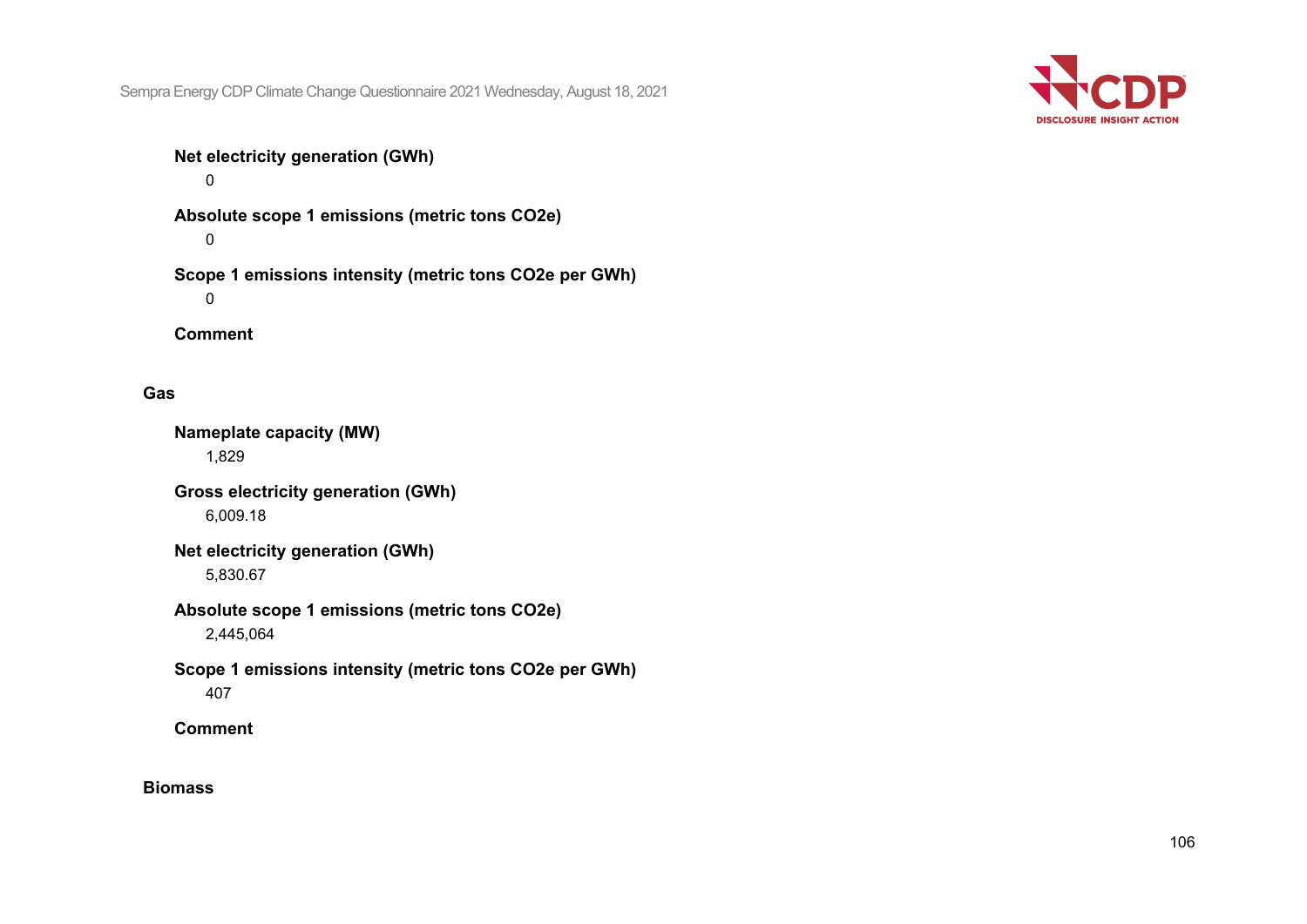

```
Nameplate capacity (MW)
       0
   Gross electricity generation (GWh)
        \OmegaNet electricity generation (GWh)
       0
   Absolute scope 1 emissions (metric tons CO2e)
       \OmegaScope 1 emissions intensity (metric tons CO2e per GWh)
        \OmegaComment
Waste (non-biomass)
   Nameplate capacity (MW)
       \OmegaGross electricity generation (GWh)
        \OmegaNet electricity generation (GWh)
       0
   Absolute scope 1 emissions (metric tons CO2e)
       \Omega
```
**Scope 1 emissions intensity (metric tons CO2e per GWh)**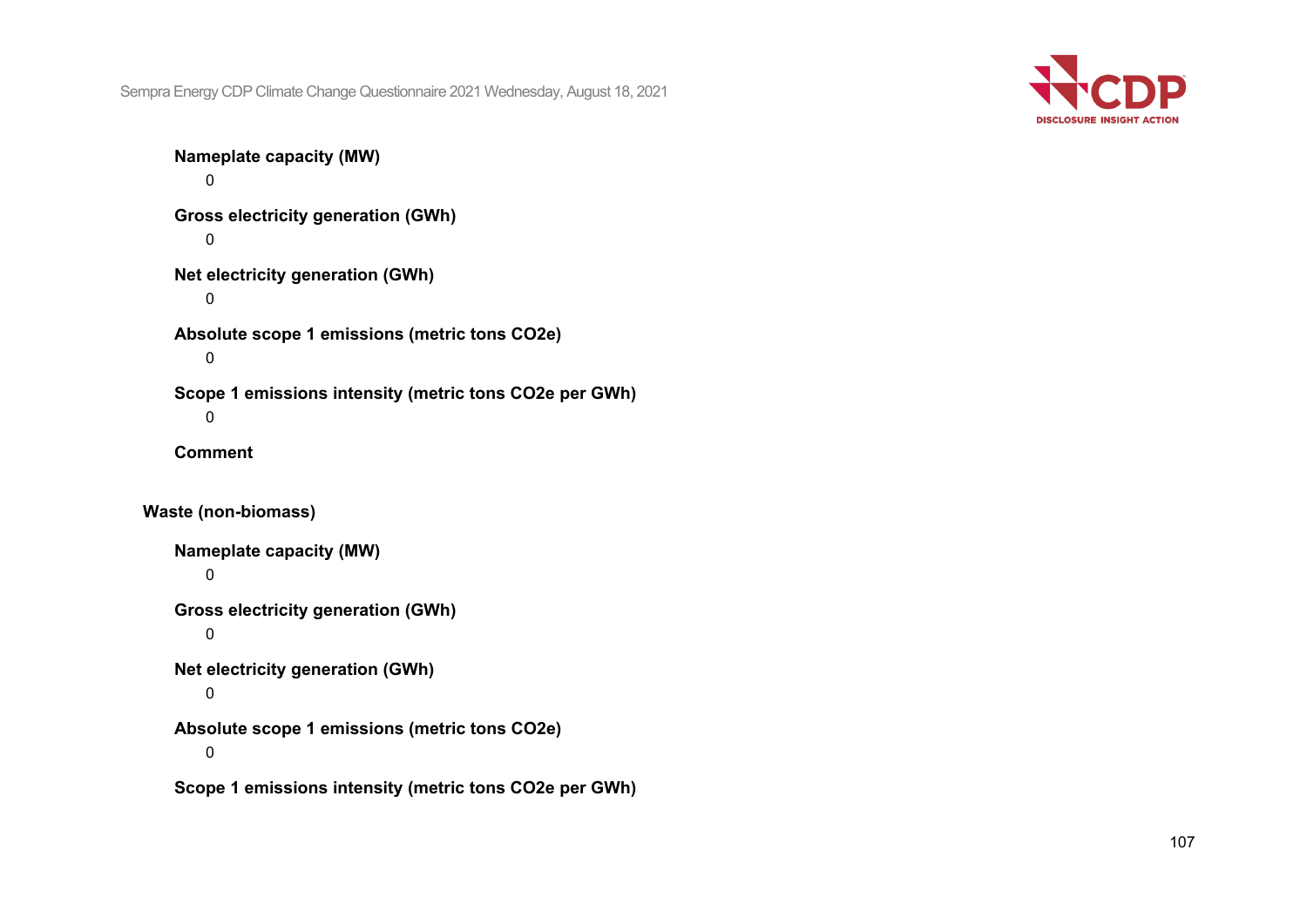

 $\Omega$ 

**Comment**

**Nuclear**

**Nameplate capacity (MW)**  $\Omega$ **Gross electricity generation (GWh)** 0 **Net electricity generation (GWh)**  $\Omega$ **Absolute scope 1 emissions (metric tons CO2e)** 0 **Scope 1 emissions intensity (metric tons CO2e per GWh)**  $\Omega$ **Comment Fossil-fuel plants fitted with CCS**

```
Nameplate capacity (MW)
    \OmegaGross electricity generation (GWh)
    \Omega
```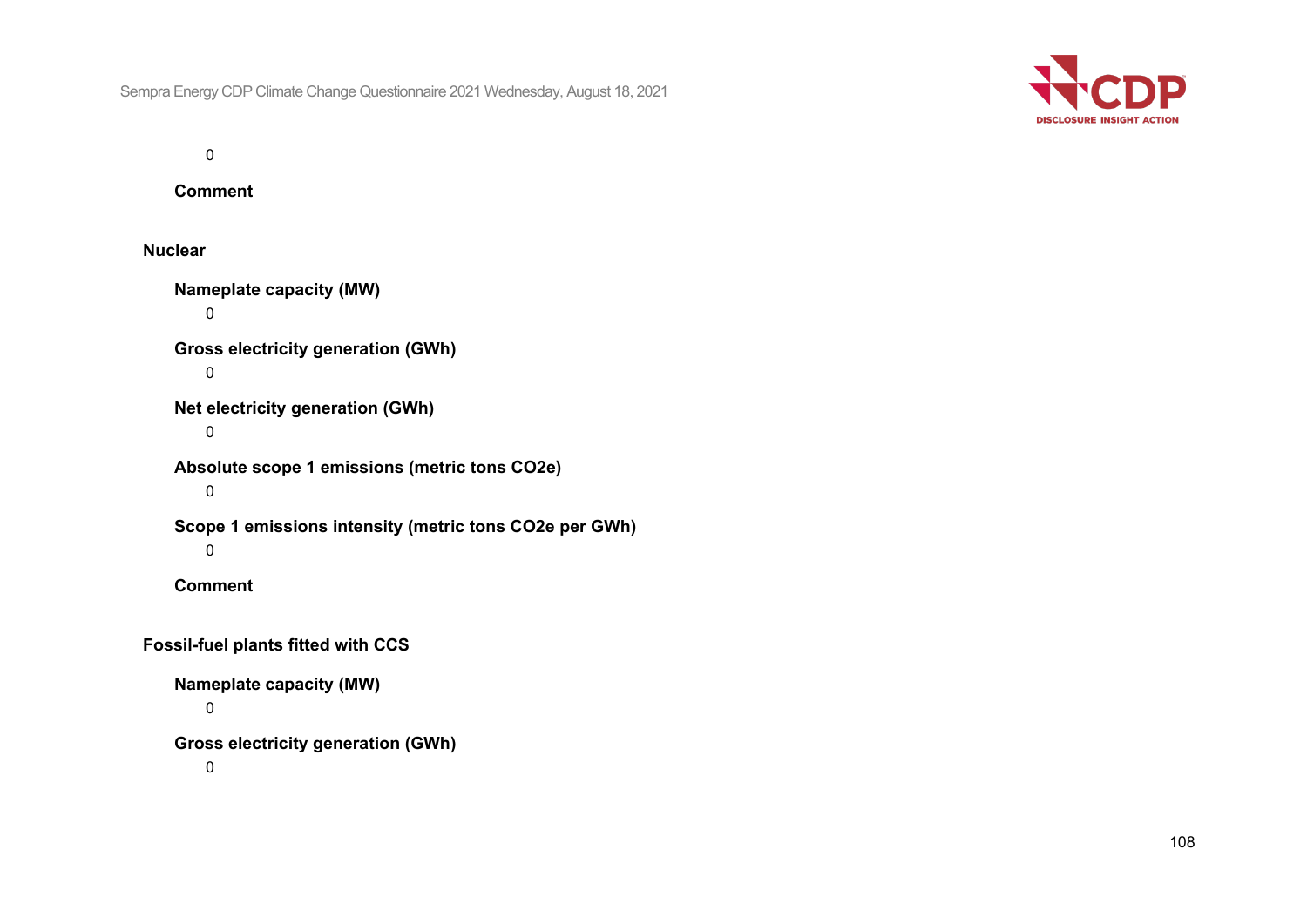

```
Net electricity generation (GWh)
```
0

```
Absolute scope 1 emissions (metric tons CO2e)
    \Omega
```
**Scope 1 emissions intensity (metric tons CO2e per GWh)** 0

**Comment**

#### **Geothermal**

```
Nameplate capacity (MW)
    0
Gross electricity generation (GWh)
    0
Net electricity generation (GWh)
    \OmegaAbsolute scope 1 emissions (metric tons CO2e)
    \OmegaScope 1 emissions intensity (metric tons CO2e per GWh)
    \OmegaComment
```
### **Hydropower**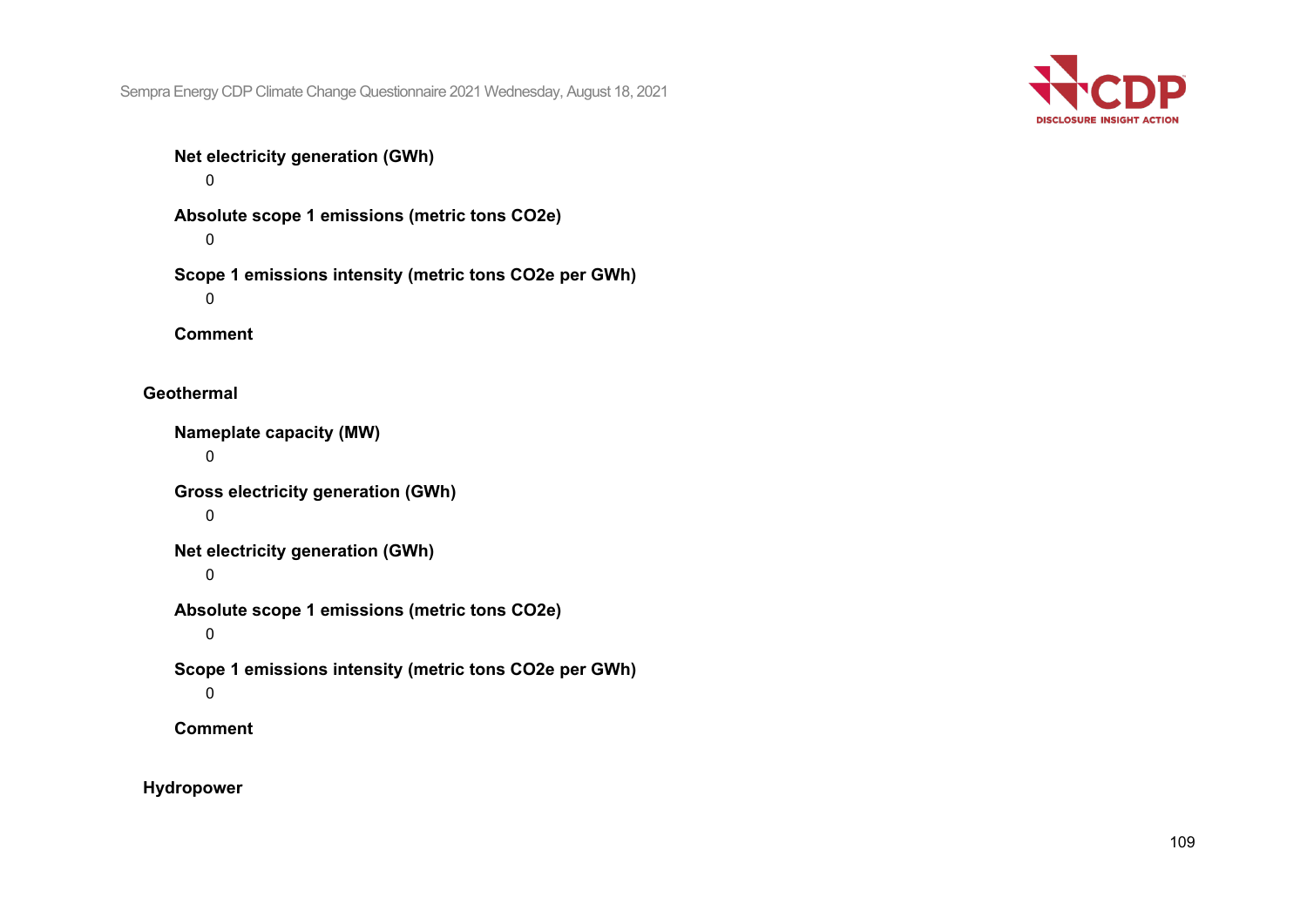

```
Nameplate capacity (MW)
   0
Gross electricity generation (GWh)
    \OmegaNet electricity generation (GWh)
   0
Absolute scope 1 emissions (metric tons CO2e)
   \OmegaScope 1 emissions intensity (metric tons CO2e per GWh)
    0
Comment
```
#### **Wind**

```
Nameplate capacity (MW)
   407
Gross electricity generation (GWh)
   1,093.86
Net electricity generation (GWh)
   1,137.57
Absolute scope 1 emissions (metric tons CO2e)
   \Omega
```
**Scope 1 emissions intensity (metric tons CO2e per GWh)**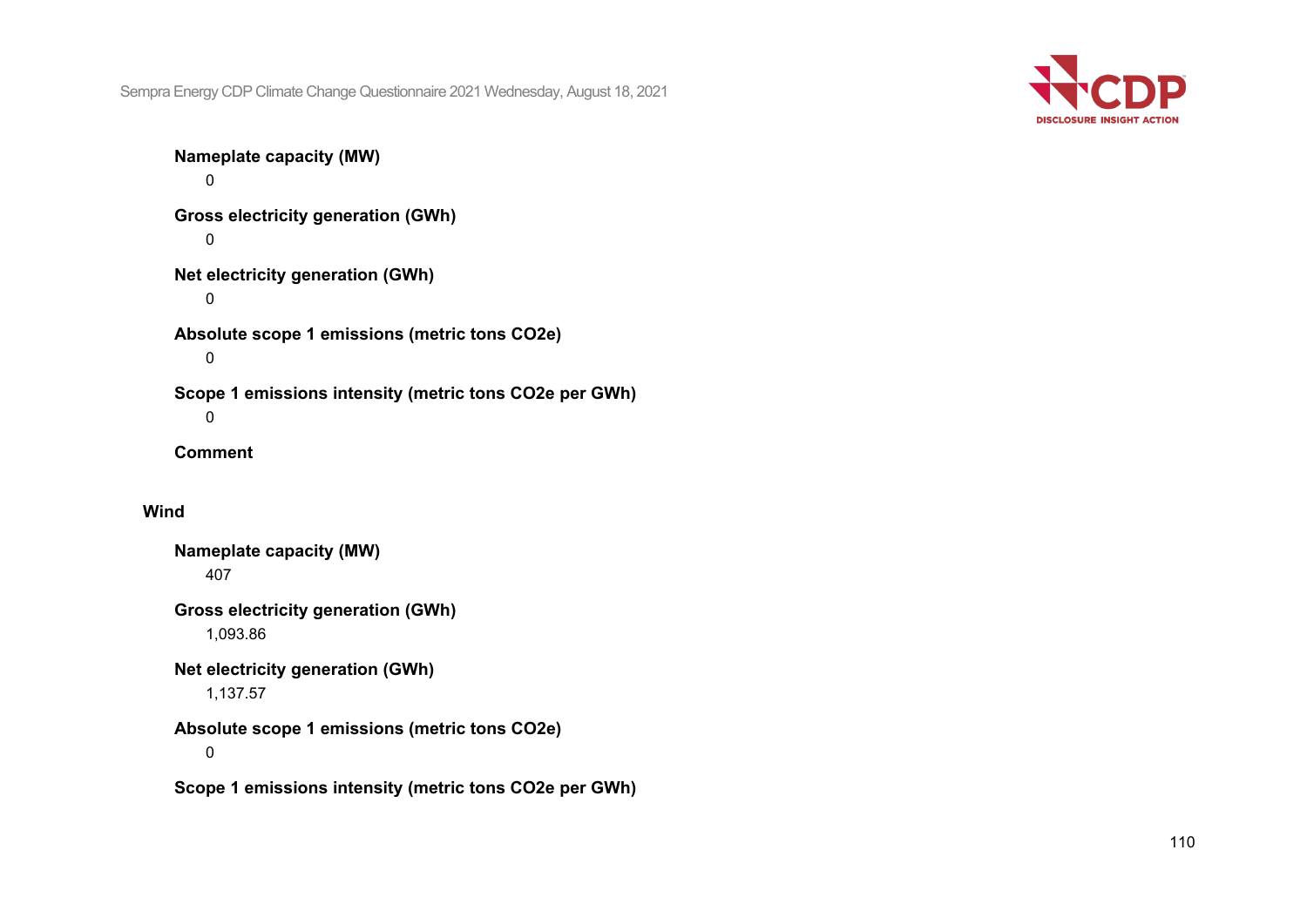

 $\Omega$ 

#### **Comment**

Reflects current nameplate capacity, including the remaining 50% interest in ESJ's wind project (77.5 MW) which was acquired in March 2021.

**Solar**

**Nameplate capacity (MW)** 529

**Gross electricity generation (GWh)** 635.54

```
Net electricity generation (GWh)
```
626.66

```
Absolute scope 1 emissions (metric tons CO2e)
```
0

**Scope 1 emissions intensity (metric tons CO2e per GWh)**

 $\Omega$ 

### **Comment**

Reflects current nameplate capacity, including Border Solar (150 MW), which entered into operation in Q1 2021.

#### **Marine**

```
Nameplate capacity (MW)
    \OmegaGross electricity generation (GWh)
    \Omega
```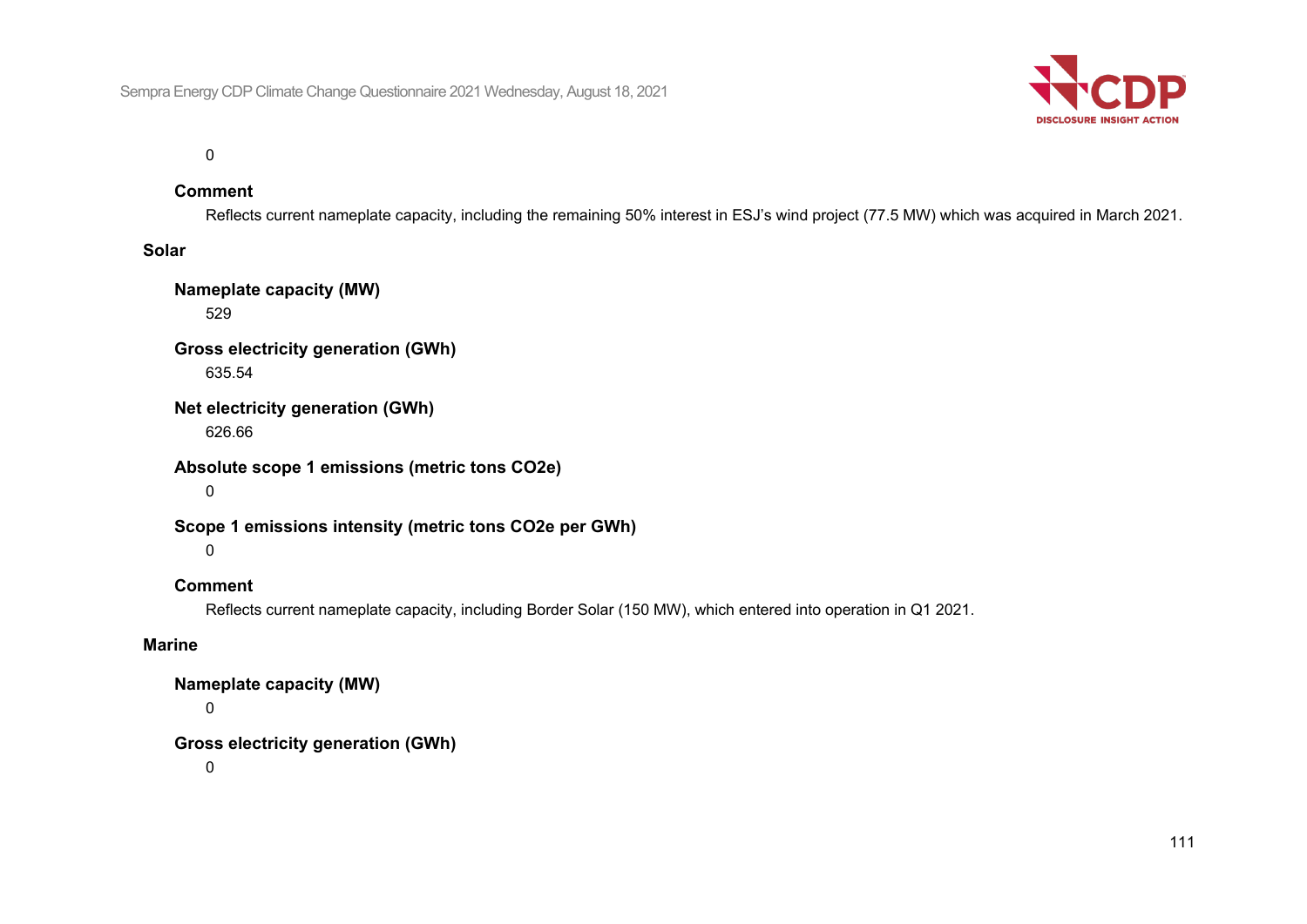

```
Net electricity generation (GWh)
```
0

```
Absolute scope 1 emissions (metric tons CO2e)
    \Omega
```
**Scope 1 emissions intensity (metric tons CO2e per GWh)** 0

**Comment**

**Other renewable**

```
Nameplate capacity (MW)
    0
Gross electricity generation (GWh)
    0
Net electricity generation (GWh)
    \OmegaAbsolute scope 1 emissions (metric tons CO2e)
    \OmegaScope 1 emissions intensity (metric tons CO2e per GWh)
    \OmegaComment
```
**Other non-renewable**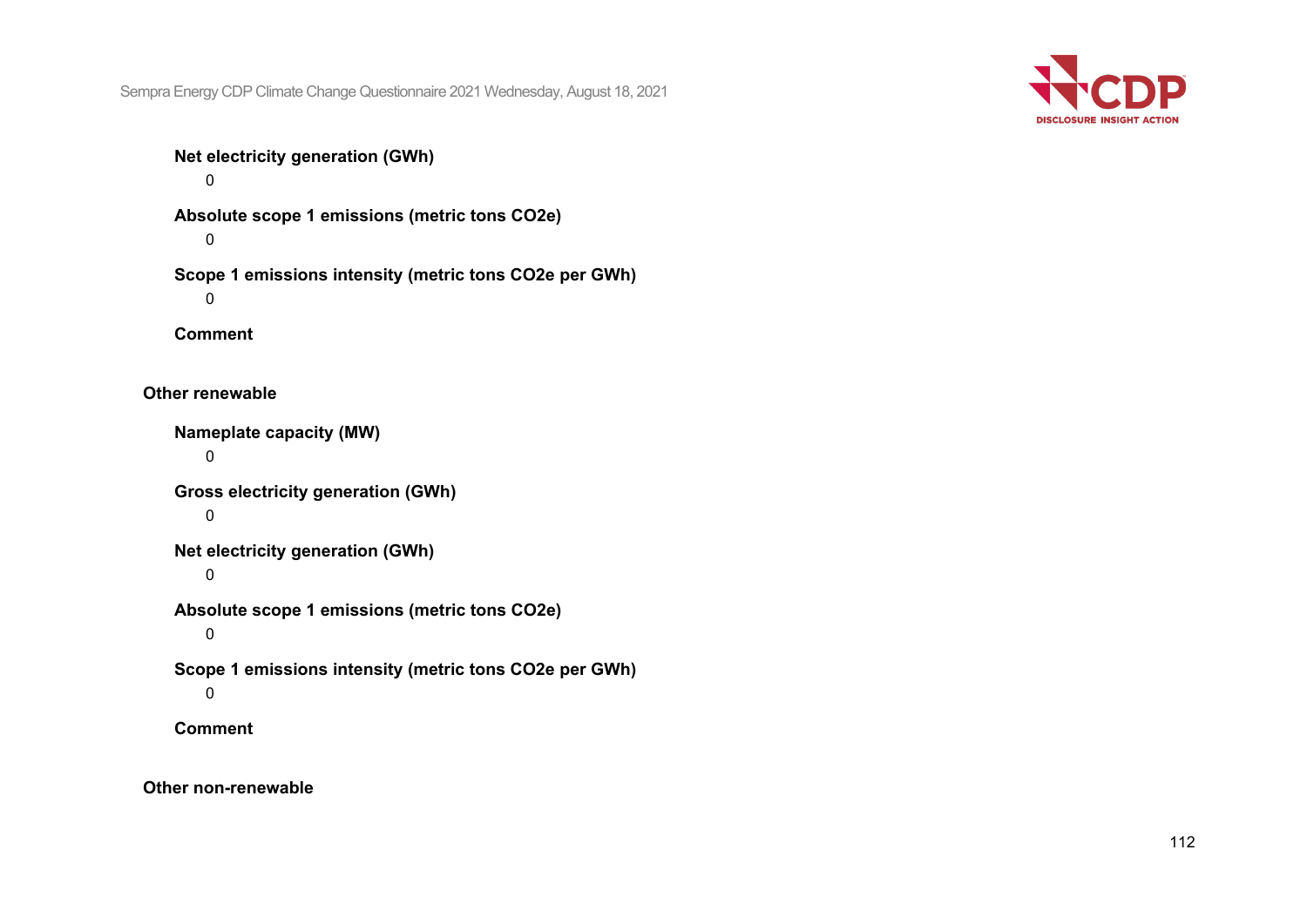

```
Nameplate capacity (MW)
   0
Gross electricity generation (GWh)
    \OmegaNet electricity generation (GWh)
   0
Absolute scope 1 emissions (metric tons CO2e)
   \OmegaScope 1 emissions intensity (metric tons CO2e per GWh)
    0
Comment
```
#### **Total**

**Nameplate capacity (MW)** 2,765 **Gross electricity generation (GWh)** 7,738.57 **Net electricity generation (GWh)** 7,594.9 **Absolute scope 1 emissions (metric tons CO2e)** 2,445,064

**Scope 1 emissions intensity (metric tons CO2e per GWh)**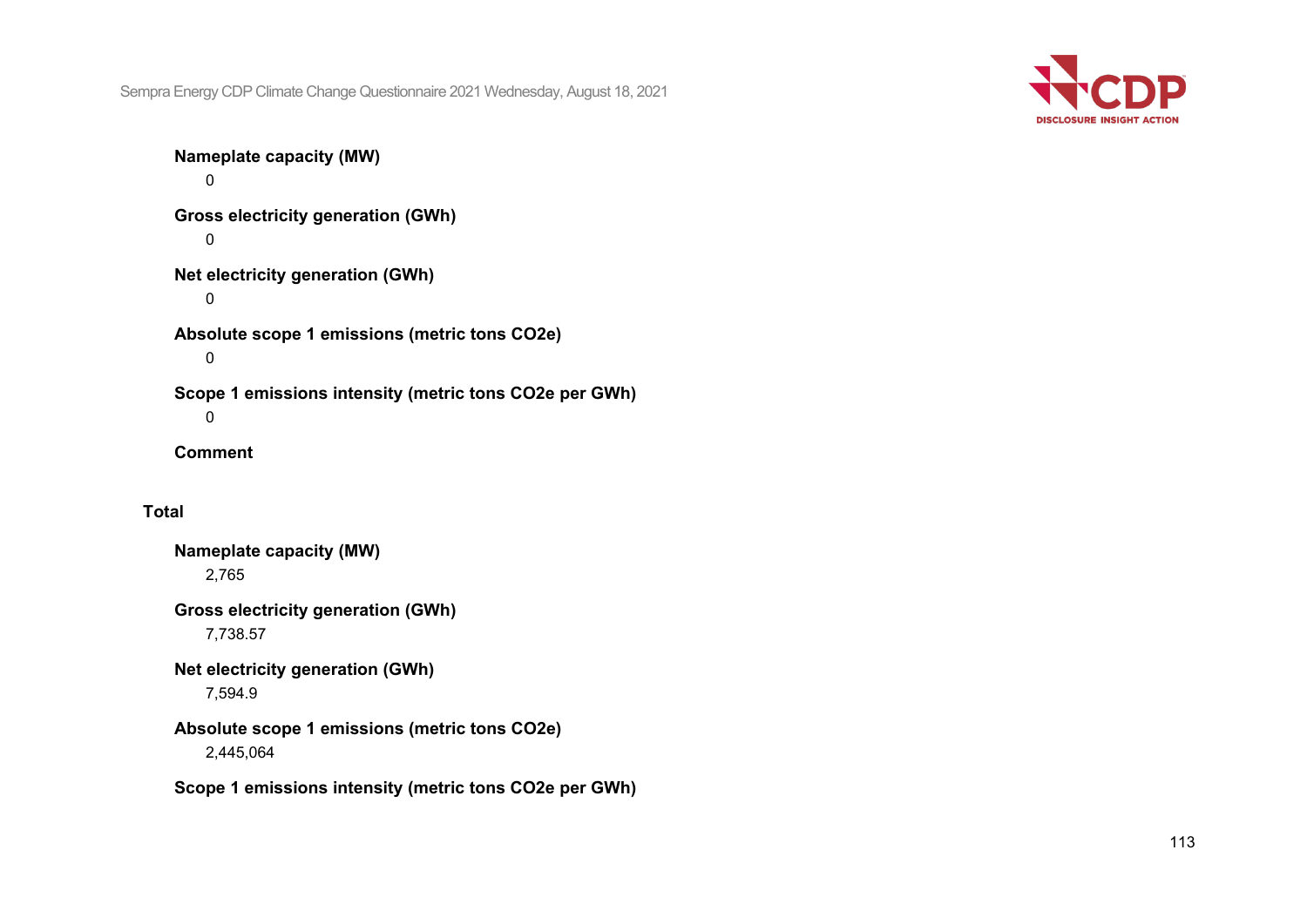

316

**Comment**

# **C8.2e**

**(C8.2e) Provide details on the electricity, heat, steam, and/or cooling amounts that were accounted for at a zero emission factor in the market-based Scope 2 figure reported in C6.3.**

### **C-EU8.4**

**(C-EU8.4) Does your electric utility organization have a transmission and distribution business?** Yes

# **C-EU8.4a**

**(C-EU8.4a) Disclose the following information about your transmission and distribution business.**

**Country/Region** United States of America

**Voltage level** Transmission (high voltage)

**Annual load (GWh)** 17,880

**Annual energy losses (% of annual load)**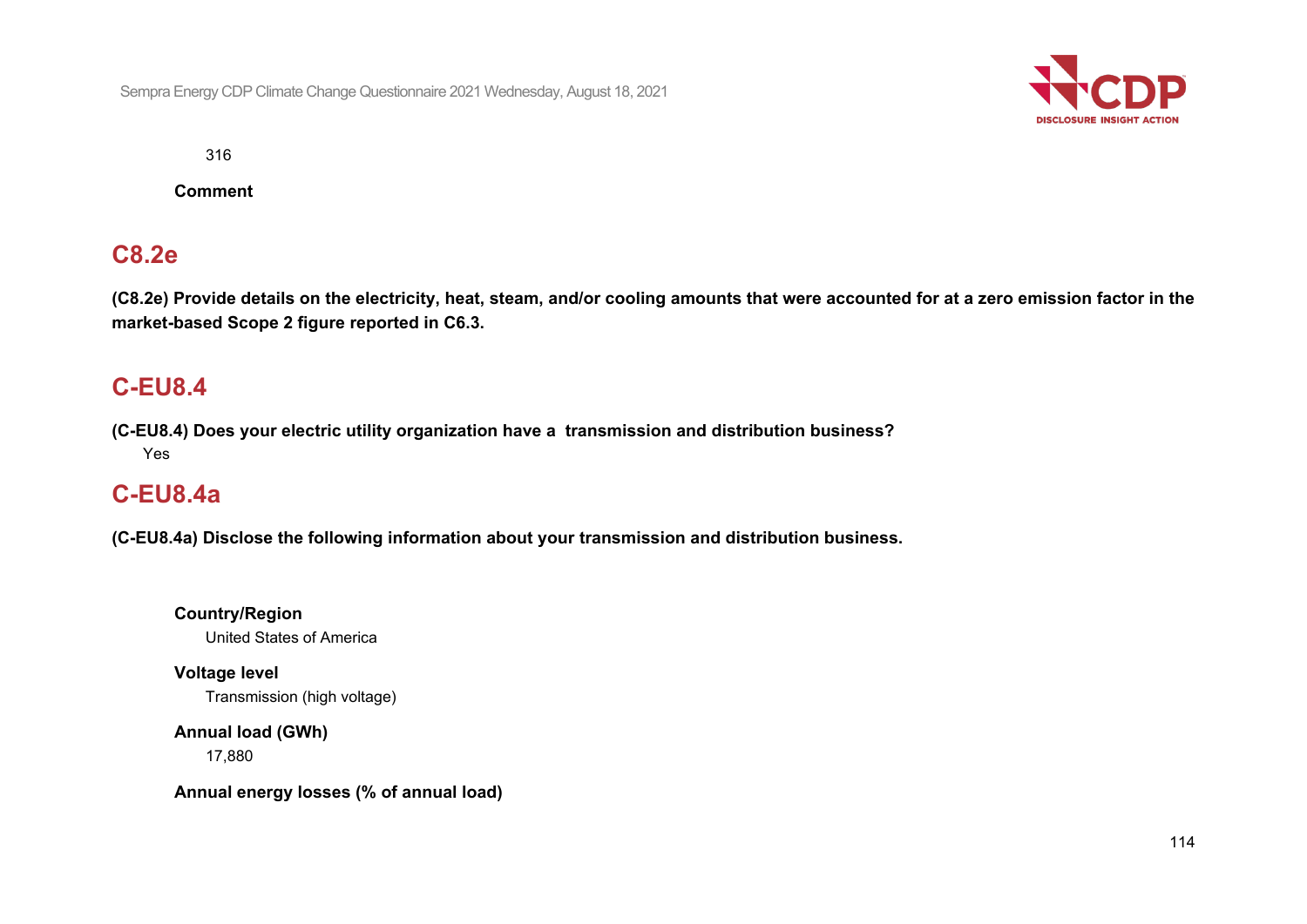

3.41

**Scope where emissions from energy losses are accounted for** Scope 2 (location-based)

**Emissions from energy losses (metric tons CO2e)** 100,171

**Length of network (km)** 41,931

**Number of connections** 1,483,230

**Area covered (km2)**

10,619

#### **Comment**

This represents data for the combined transmission and distribution system of SDG&E, this data is not reported separately. Losses are primarily for the power sent over our transmission lines from the various sources. The 2019 FERC loss factor is used as the 2020 figure is not yet available.

Note the annual energy loss rate and emissions reflect the updated values that were submitted to The Climate Registry (TCR) in June 2021. 2020 emissions are subject to verification.

# **C9. Additional metrics**

# **C9.1**

**(C9.1) Provide any additional climate-related metrics relevant to your business.**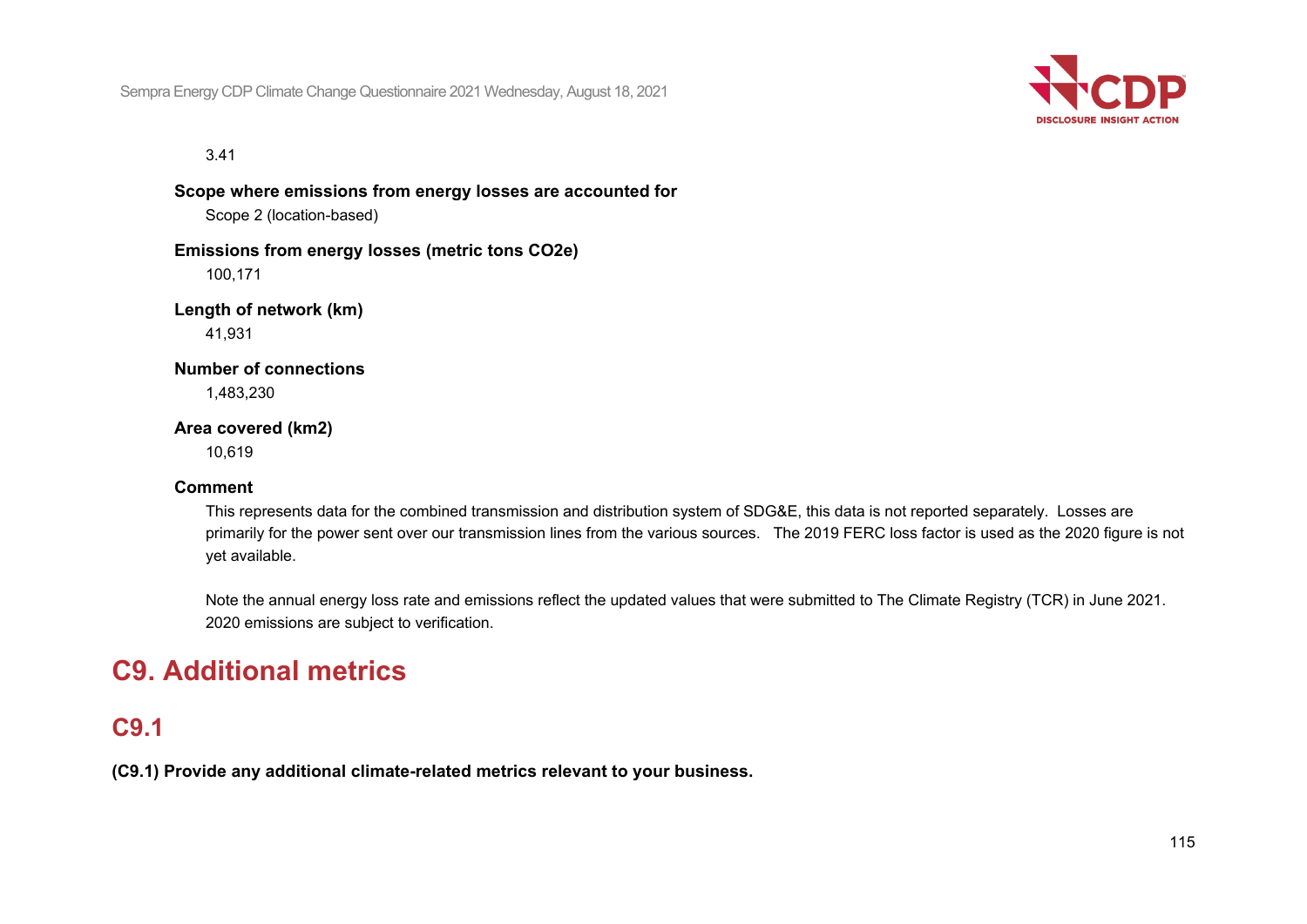

# **C-EU9.5a**

### **(C-EU9.5a) Break down, by source, your total planned CAPEX in your current CAPEX plan for power generation.**

| <b>Primary power</b><br>generation source | <b>CAPEX planned for power</b><br>generation from this source | Percentage of total CAPEX planned End year of<br>for power generation | <b>CAPEX plan</b> | <b>Comment</b>                                      |
|-------------------------------------------|---------------------------------------------------------------|-----------------------------------------------------------------------|-------------------|-----------------------------------------------------|
| Wind                                      | 154,500,000                                                   | 48                                                                    | 2025              | <b>IEnova wind- announced</b><br>$ $ projects       |
| Solar                                     | 23,700,000                                                    |                                                                       | 2025              | IEnova solar- announced<br>projects                 |
| Gas                                       | 145,600,000                                                   | 45                                                                    | 2025              | SDG&E and IEnova natural gas-<br>fired power plants |

# **C-EU9.5b**

**(C-EU9.5b) Break down your total planned CAPEX in your current CAPEX plan for products and services (e.g. smart grids, digitalization, etc.).**

| <b>Products</b><br>and<br><b>services</b> | <b>Description of product/service</b>                                                                                                                                                                                                                                                                                                                                                                                                                                                                                                               | <b>CAPEX planned</b><br>for product/service CAPEX planned | <b>Percentage of total</b><br>products and<br><b>services</b> | End of<br>year<br><b>CAPEX</b><br>plan |
|-------------------------------------------|-----------------------------------------------------------------------------------------------------------------------------------------------------------------------------------------------------------------------------------------------------------------------------------------------------------------------------------------------------------------------------------------------------------------------------------------------------------------------------------------------------------------------------------------------------|-----------------------------------------------------------|---------------------------------------------------------------|----------------------------------------|
| Large-scale<br>storage                    | Energy storage at grid scale can help mitigate the effects of renewable energy<br>intermittency and energy shifting. Over time, energy-storage and energy-shifting<br>capabilities will need to expand to manage daily intermittency needs and mitigate the<br>impact of lengthy weather events. Besides charging primarily when there is an<br>overabundance of renewables and prices are low and discharging later in the day<br>when solar is coming offline, these batteries can provide ancillary services to help<br>maintain grid stability. | 155,100,000                                               | 1.6                                                           | 2025                                   |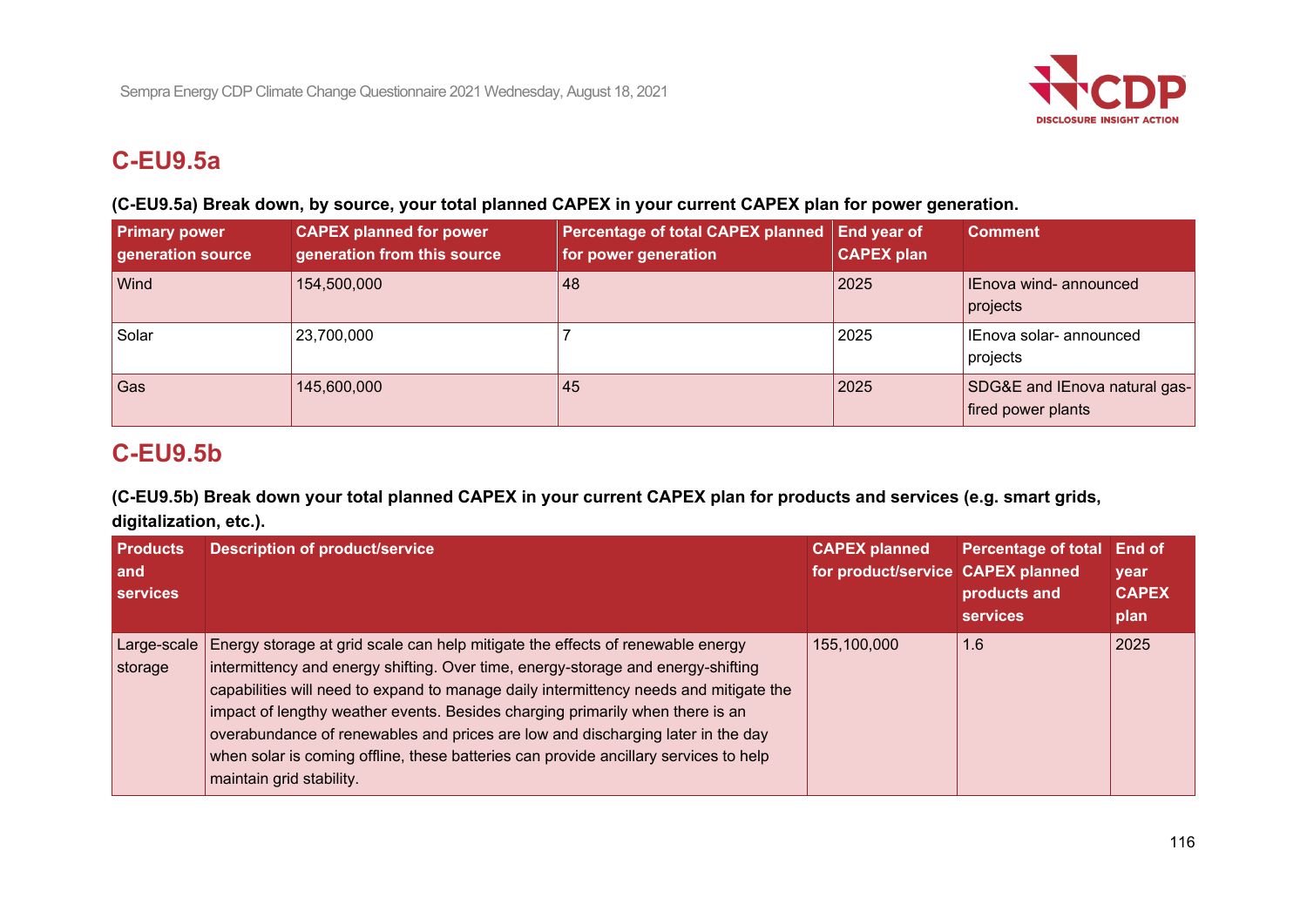

| Charging<br>networks | This includes planned capital expenditures related to the implementation of California<br>assembly bills 1082 and 1083 which will allow SDG&E to install a mix of public DC fast<br>chargers and level 2 chargers. CAPEX is also planned for charging infrastructure for<br>medium and heavy-duty vehicles.                         | 119,600,000 | 1.2 | 2025 |
|----------------------|-------------------------------------------------------------------------------------------------------------------------------------------------------------------------------------------------------------------------------------------------------------------------------------------------------------------------------------|-------------|-----|------|
| Micro-grid           | SDG&E is committed to modernizing the power grid to integrate more clean energy,<br>enhance reliability and improve safety.<br>Microgrids, basically mini power grids, use technologies such as energy storage to<br>provide power to specific communities/neighborhoods if an outage occurs on the<br>larger grid.                 | 49,500,000  | 0.5 | 2025 |
| Smart grid           | There is a strong need for a smarter energy infrastructure and smart grid solutions.<br>The energy industry is quickly transforming, and changes to SDG&E's power supply<br>resource mix are impacting many aspects of the region's electricity system. We are<br>working to transform the smart grid to accommodate these changes. | 1,400,000   | 0.4 | 2025 |

# **C-CE9.6/C-CG9.6/C-CH9.6/C-CN9.6/C-CO9.6/C-EU9.6/C-MM9.6/C-OG9.6/C-RE9.6/C-ST9.6/C-TO9.6/C-TS9.6**

**(C-CE9.6/C-CG9.6/C-CH9.6/C-CN9.6/C-CO9.6/C-EU9.6/C-MM9.6/C-OG9.6/C-RE9.6/C-ST9.6/C-TO9.6/C-TS9.6) Does your organization invest in research and development (R&D) of low-carbon products or services related to your sector activities?**

|     | <b>Investment in low-carbon R&amp;D</b> | <b>Comment</b> |
|-----|-----------------------------------------|----------------|
| Row | Yes                                     |                |

### **C-CO9.6a/C-EU9.6a/C-OG9.6a**

**(C-CO9.6a/C-EU9.6a/C-OG9.6a) Provide details of your organization's investments in low-carbon R&D for your sector activities over the last three years.**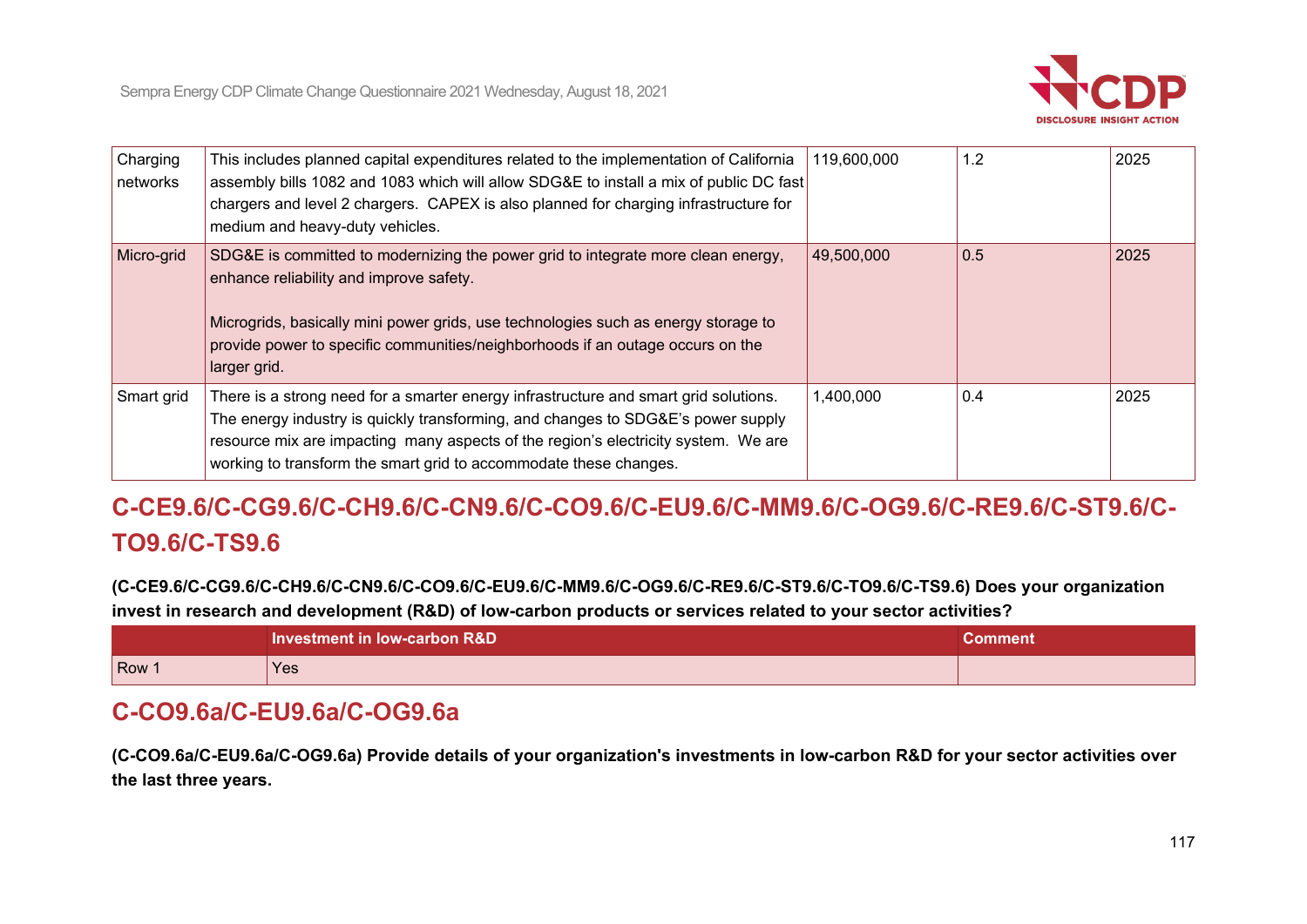

| <b>Technology area Stage of</b>                 | development in<br>the reporting year over the last 3 | Average % of total<br><b>R&amp;D investment</b><br>years | <b>R&amp;D investment</b><br>figure in the<br>reporting year<br>(optional) | <b>Comment</b>                                                                                                                                                                                                                                                                                                                                                                                                                                                                                                                                                                                                                                                                                                       |
|-------------------------------------------------|------------------------------------------------------|----------------------------------------------------------|----------------------------------------------------------------------------|----------------------------------------------------------------------------------------------------------------------------------------------------------------------------------------------------------------------------------------------------------------------------------------------------------------------------------------------------------------------------------------------------------------------------------------------------------------------------------------------------------------------------------------------------------------------------------------------------------------------------------------------------------------------------------------------------------------------|
| Unable to<br>disaggregate by<br>technology area |                                                      | 81-100%                                                  | 1,300,000                                                                  | This represents 2020 expenditures for the electric program investment<br>charge (EPIC). The California Public Utilities Commission (CPUC)<br>established EPIC to assist the development of non-commercialized new<br>and emerging clean energy technologies in California while providing<br>assistance to commercially viable projects. EPIC consists of three<br>program areas: (1) Applied research and development; (2) Technology<br>demonstration and deployment; and (3) Market facilitation, consisting of<br>market research, regulatory permitting and streamlining, and workforce<br>development activities. EPIC activities must be designed to produce<br>electricity ratepayer benefits for customers. |
| Unable to<br>disaggregate by<br>technology area |                                                      | 81-100%                                                  | 16,000,000                                                                 | This represents 2020 R&D spending at SoCalGas, which is focused on<br>the development of low-carbon technologies, including the use of<br>hydrogen, renewable natural gas, fuel cells.                                                                                                                                                                                                                                                                                                                                                                                                                                                                                                                               |

# **C10. Verification**

# **C10.1**

**(C10.1) Indicate the verification/assurance status that applies to your reported emissions.**

|                                          | Verification/assurance status                          |
|------------------------------------------|--------------------------------------------------------|
| Scope 1                                  | Third-party verification or assurance process in place |
| Scope 2 (location-based or market-based) | Third-party verification or assurance process in place |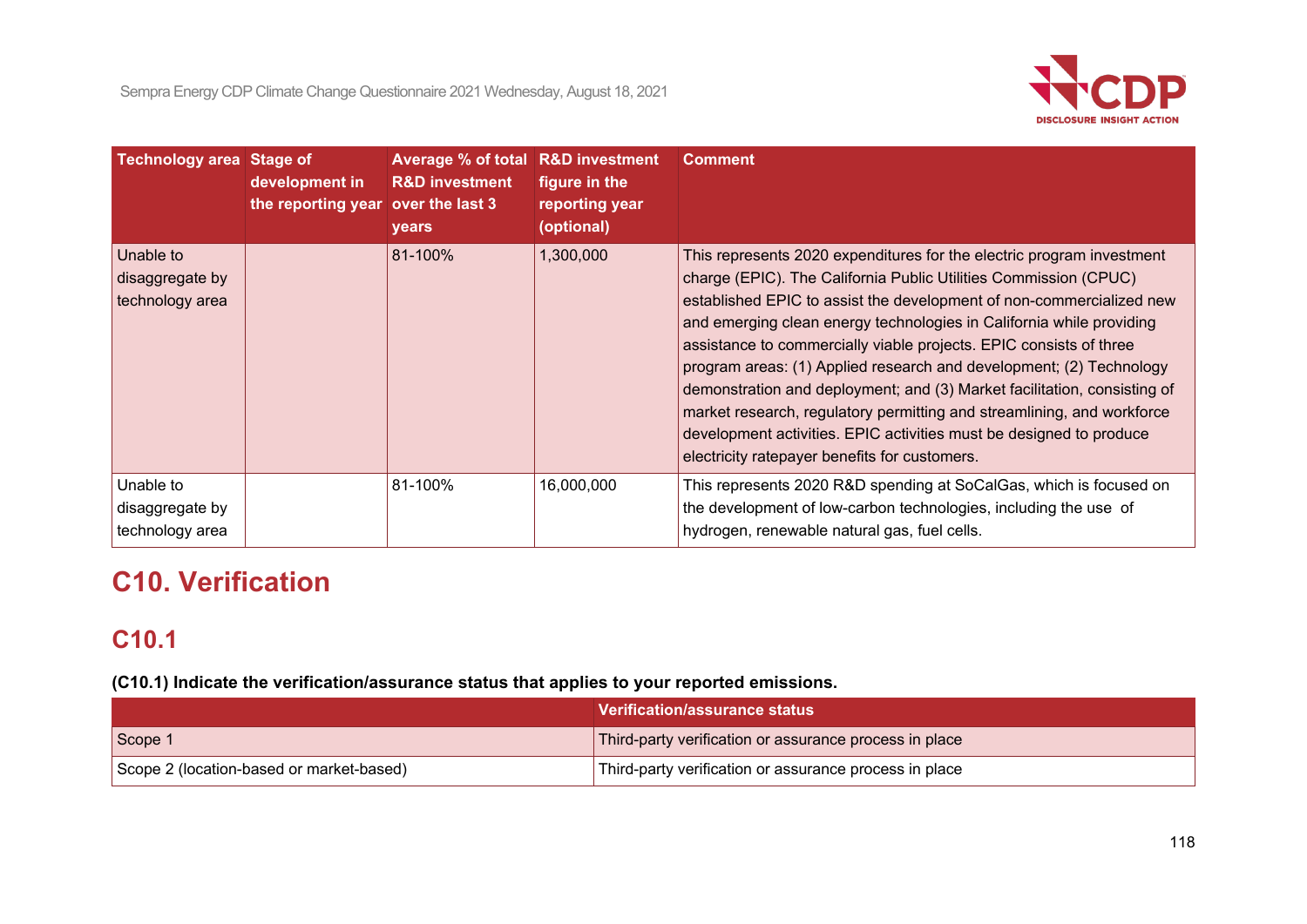

Scope 3 Third-party verification or assurance process in place

### **C10.1a**

**(C10.1a) Provide further details of the verification/assurance undertaken for your Scope 1 emissions, and attach the relevant statements.**

#### **Verification or assurance cycle in place**

Annual process

#### **Status in the current reporting year**

Underway but not complete for reporting year – previous statement of process attached

#### **Type of verification or assurance**

Reasonable assurance

#### **Attach the statement**

U SDGE CY 2019 TCR-EPS-Verification-Statement-signed.pdf

TDM\_CY2019\_TCR\_Verification report\_vCOMPILED\_signed.pdf

U SoCalGas verification statement signed.pdf

#### **Page/ section reference**

SDGE CY 2019 TCR-EPS-Verification-Statement-signed.pdf: pages 1-4 SoCalGas verification statement signed.pdf: pages 1-3 TDM\_CY2019\_TCR\_Verification report\_vCOMPILED\_signed.pdf: pages 1-4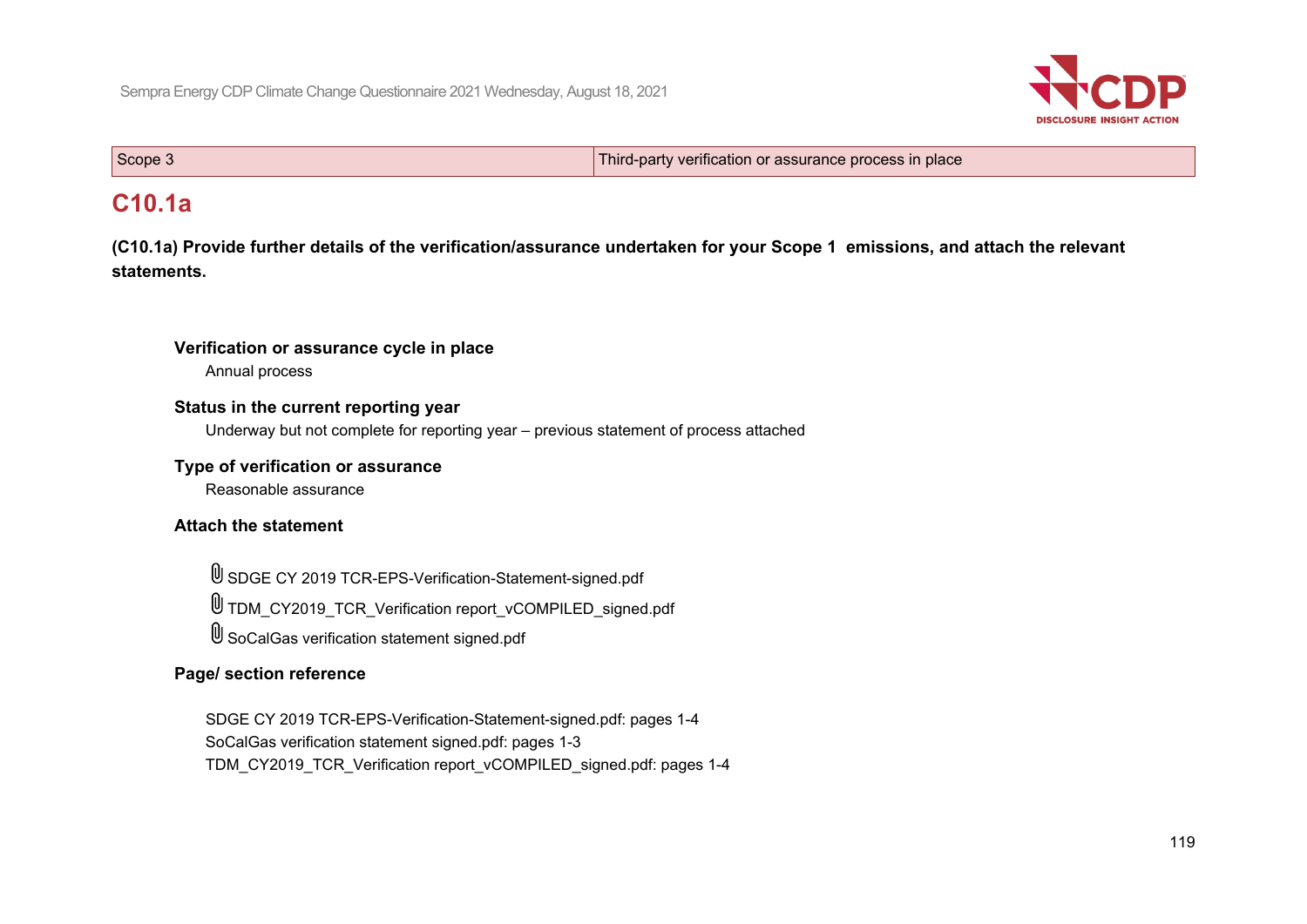

#### **Relevant standard**

The Climate Registry's General Verification Protocol

#### **Proportion of reported emissions verified (%)** 63

### **Verification or assurance cycle in place** Annual process

#### **Status in the current reporting year** Complete

**Type of verification or assurance**

Limited assurance

### **Attach the statement**

IEnova\_Sustainability\_Financial\_Report\_2020.pdf

### **Page/ section reference**

For IEnova scope 1 emissions, the Independent Assurance Report was published in its annual sustainability report on pages 182-183. The assurance process was performed according to ISAE 3000 principles and includes the verification of IEnova energy consumption and Scope 1, 2 and 3 emissions according to the methodology of the following GRI Standards:

302-1: Energy consumption within the organization

305-1: Direct GHG Emissions (Scope 1)

### **Relevant standard**

ISAE3000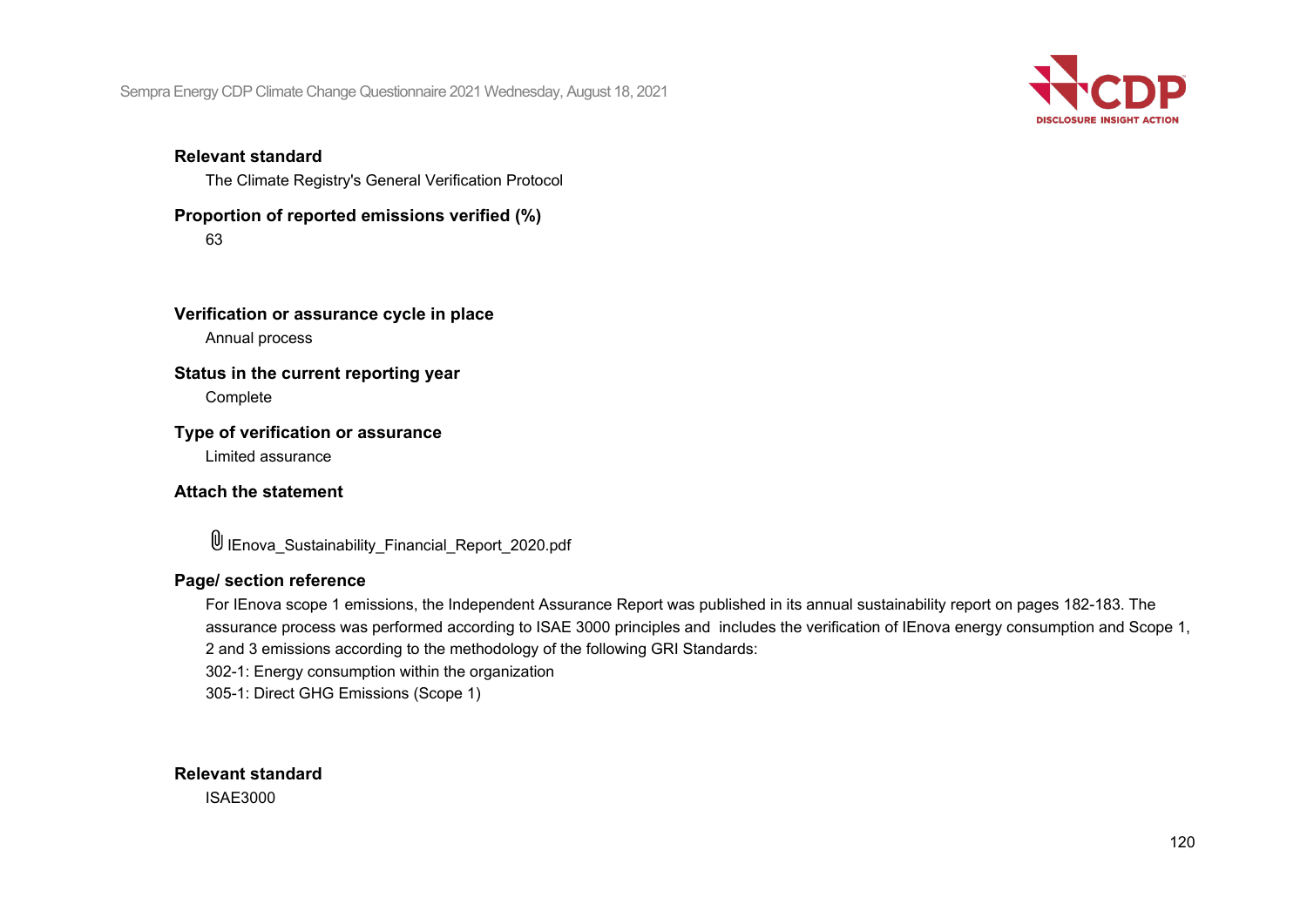

### **Proportion of reported emissions verified (%)**

10

# **C10.1b**

**(C10.1b) Provide further details of the verification/assurance undertaken for your Scope 2 emissions and attach the relevant statements.**

**Scope 2 approach** Scope 2 location-based

#### **Verification or assurance cycle in place**

Annual process

**Status in the current reporting year** Underway but not complete for reporting year – previous statement of process attached

### **Type of verification or assurance**

Reasonable assurance

### **Attach the statement**

SDGE CY 2019 TCR-EPS-Verification-Statement-signed.pdf

TDM\_CY2019\_TCR\_Verification report\_vCOMPILED\_signed.pdf

U SoCalGas verification statement signed.pdf

### **Page/ section reference**

SDGE CY 2019 TCR-EPS-Verification-Statement-signed.pdf: pages 1-4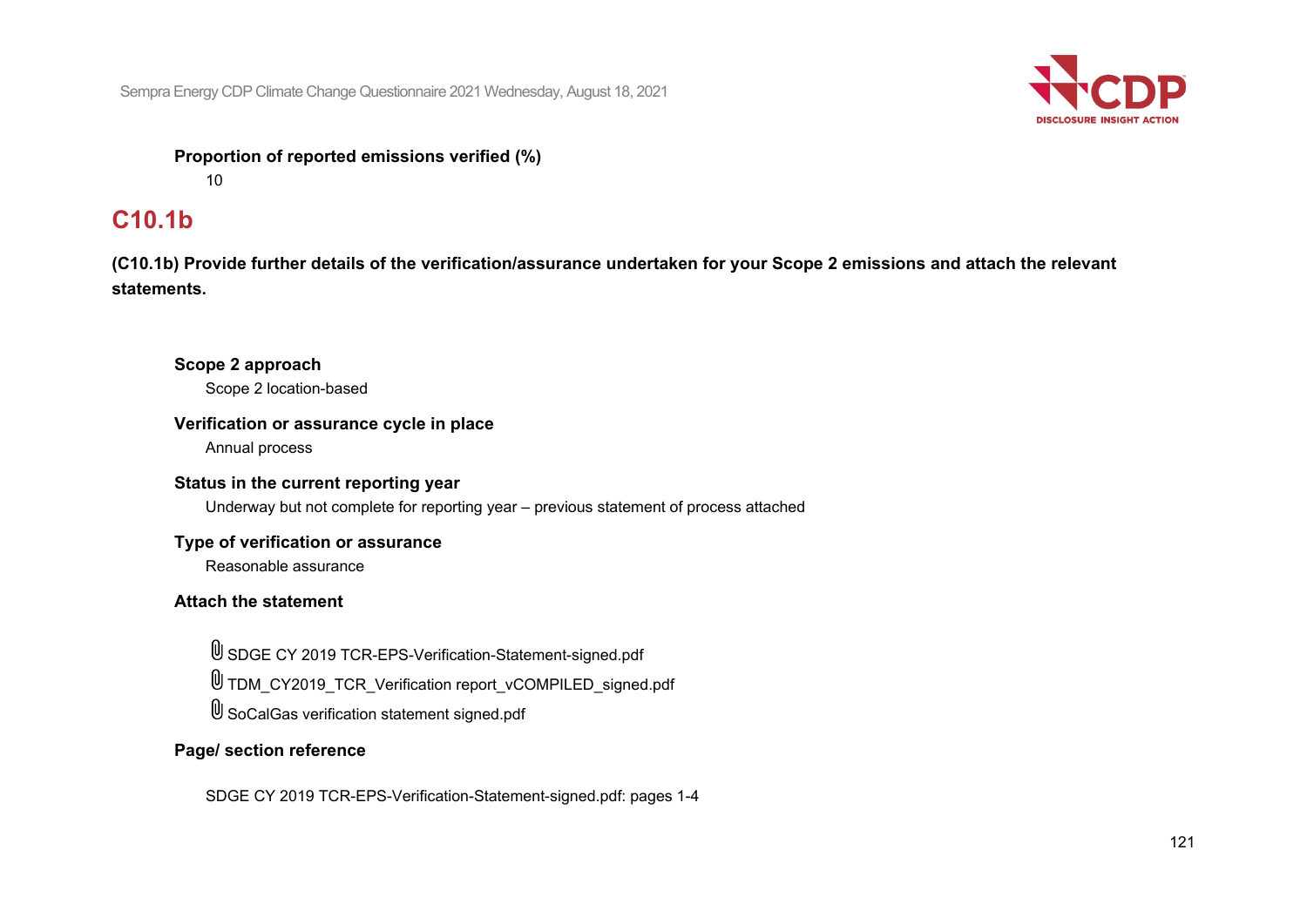

SoCalGas verification statement signed.pdf: pages 1-3 TDM\_CY2019\_TCR\_Verification report\_vCOMPILED\_signed.pdf: pages 1-4

#### **Relevant standard**

The Climate Registry's General Verification Protocol

#### **Proportion of reported emissions verified (%)**

94

#### **Scope 2 approach**

Scope 2 location-based

#### **Verification or assurance cycle in place**

Annual process

#### **Status in the current reporting year**

Complete

#### **Type of verification or assurance**

Limited assurance

#### **Attach the statement**

 $\textcircled{\textsf{I}}$  IEnova\_Sustainability\_Financial\_Report\_2020.pdf

#### **Page/ section reference**

For IEnova scope 2 emissions, the independent assurance report was published in its annual sustainability report on pages 182-183. The assurance process was performed according to ISAE 3000 principles and includes the verification of energy consumption and Scope 1, 2 and 3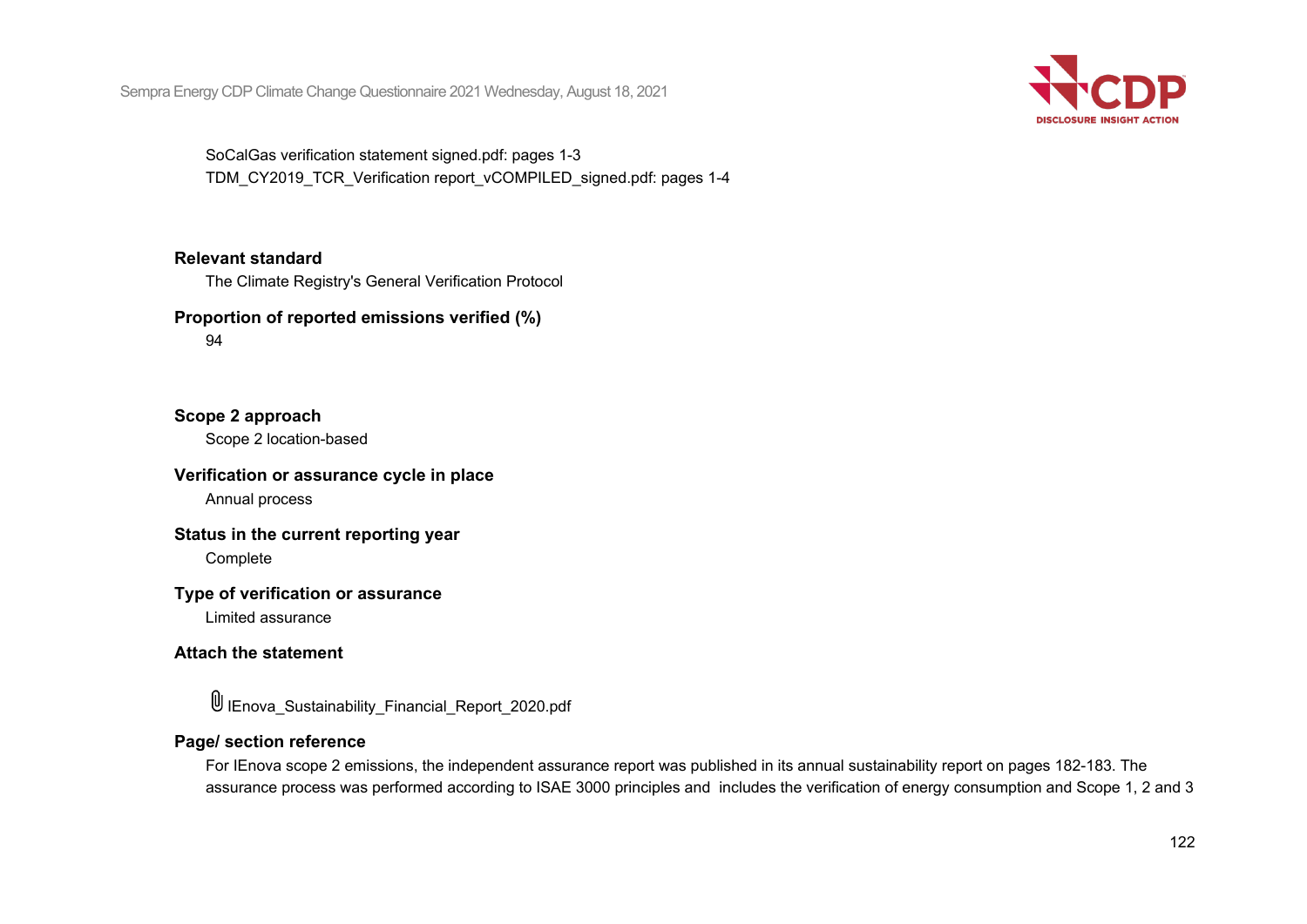

emissions of IEnova operations according to the methodology of the following GRI Standards: 302-1: Energy consumption within the organization 305-2: Indirect GHG Emissions (Scope 2)

#### **Relevant standard**

ISAE3000

**Proportion of reported emissions verified (%)**

5

# **C10.1c**

**(C10.1c) Provide further details of the verification/assurance undertaken for your Scope 3 emissions and attach the relevant statements.**

### **Scope 3 category**

Scope 3: Use of sold products

#### **Verification or assurance cycle in place**

Annual process

#### **Status in the current reporting year**

Underway but not complete for reporting year – previous statement of process attached

#### **Type of verification or assurance**

Reasonable assurance

#### **Attach the statement**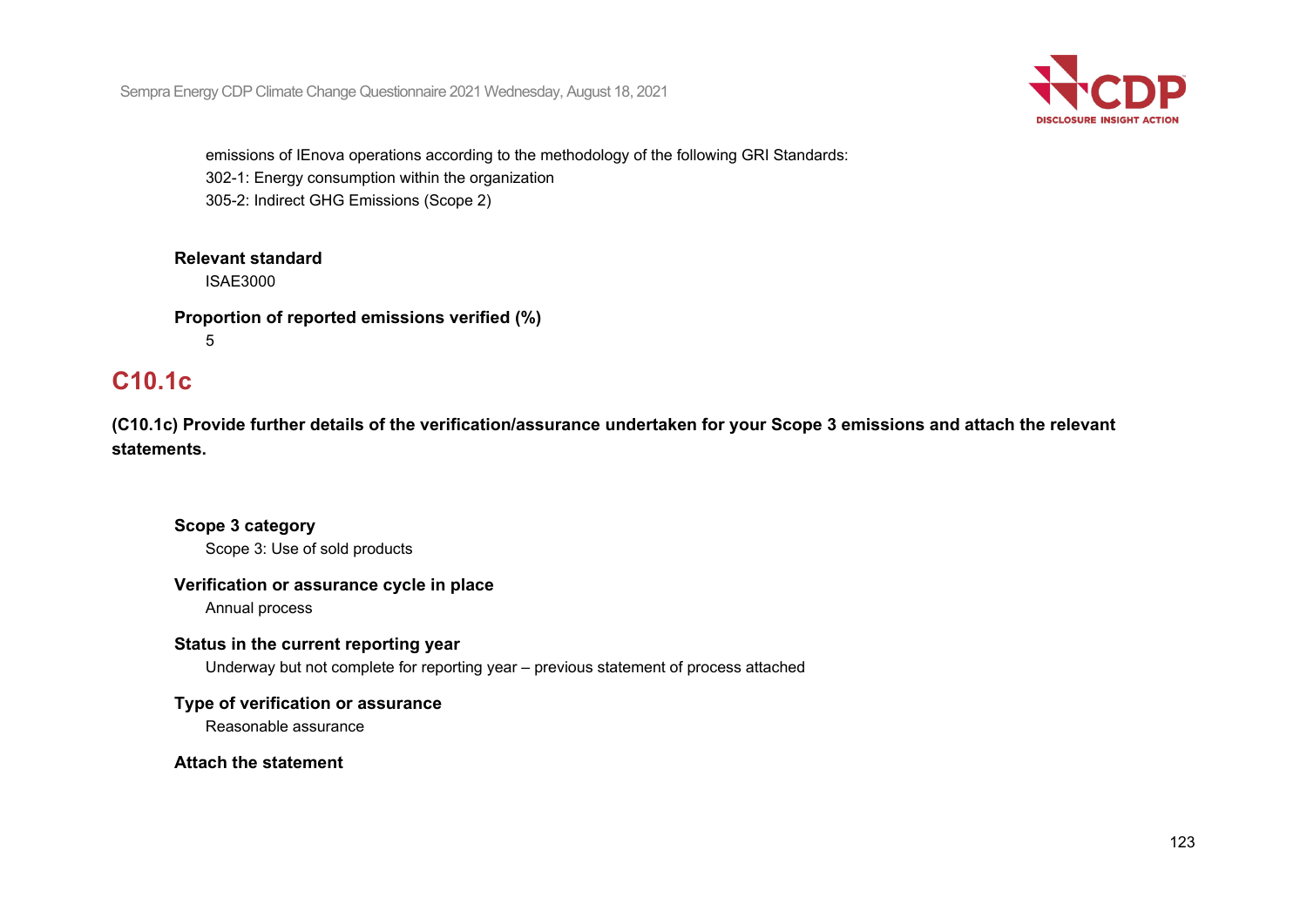

CY19 SDGE Verification Report - NN.pdf SoCalGas scope 3 EndUser\_verification\_statement 2019.pdf

#### **Page/section reference**

SoCalGas scope 3 EndUser\_verification\_statement 2019.pdf: pages 1-4 CY19 SDGE Verification Report - NN.pdf: pages 2-6

#### **Relevant standard**

California Mandatory GHG Reporting Regulations (CARB)

#### **Proportion of reported emissions verified (%)**

70

#### **Scope 3 category**

Scope 3: Use of sold products

#### **Verification or assurance cycle in place**

Annual process

#### **Status in the current reporting year**

Complete

### **Type of verification or assurance**

Limited assurance

#### **Attach the statement**

IEnova\_Sustainability\_Financial\_Report\_2020.pdf

#### **Page/section reference**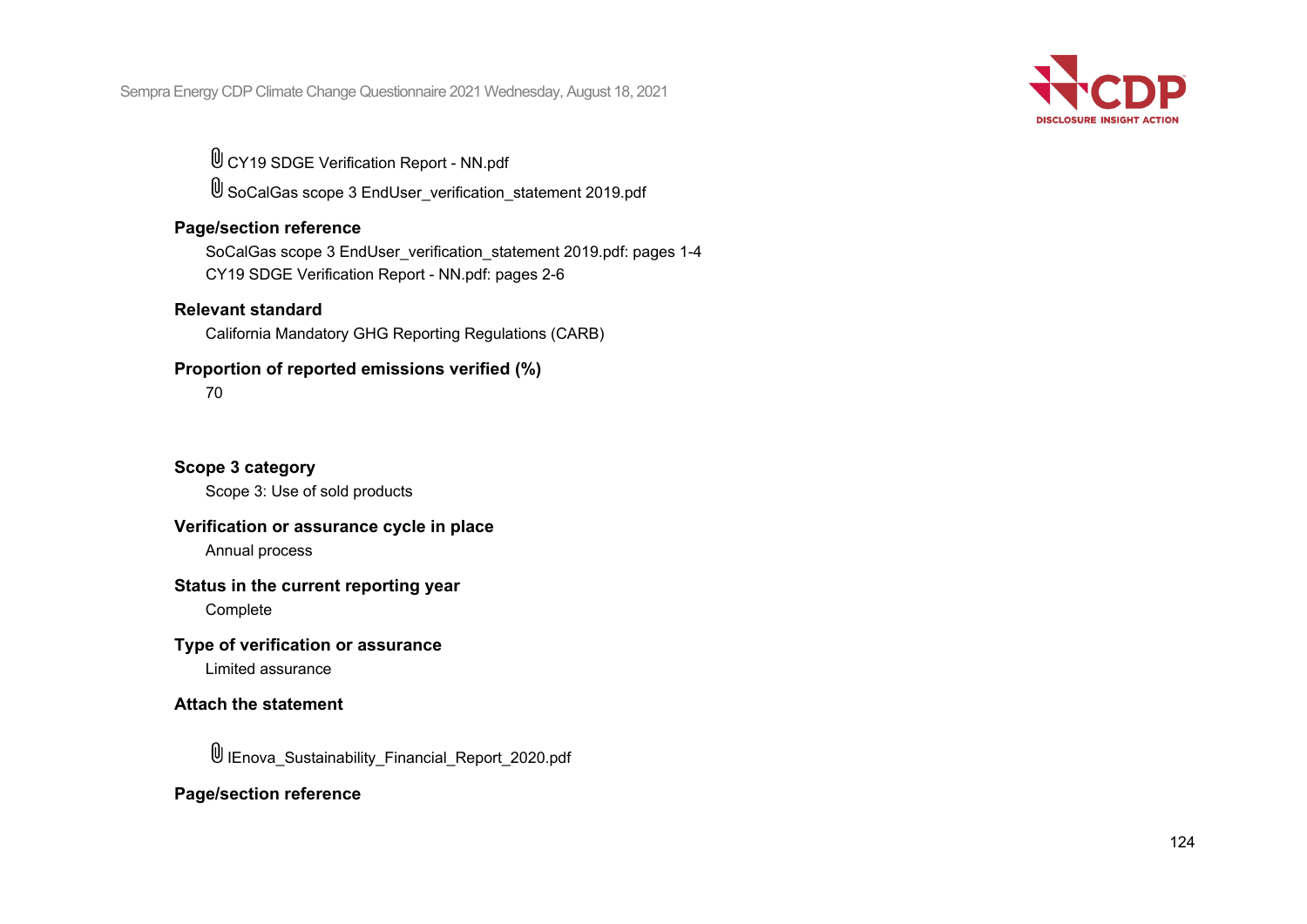

For IEnova's scope 3 emissions, the Independent Assurance Report was published in its annual sustainability report on pages 183-184. The assurance process was performed according to ISAE 3000 principles and includes the verification of energy consumption and Scope 1, 2 and 3 emissions of IEnova operations

#### **Relevant standard**

ISAE3000

**Proportion of reported emissions verified (%)**

28

# **C10.2**

**(C10.2) Do you verify any climate-related information reported in your CDP disclosure other than the emissions figures reported in C6.1, C6.3, and C6.5?**

Yes

# **C10.2a**

**(C10.2a) Which data points within your CDP disclosure have been verified, and which verification standards were used?**

| <b>Disclosure</b><br>module<br>verification<br>relates to | Data verified                                                          | <b>Verification standard</b>                                                                                                | <b>Please explain</b>                                                                                                                                                                                                                                                                                                                                                                                                                     |
|-----------------------------------------------------------|------------------------------------------------------------------------|-----------------------------------------------------------------------------------------------------------------------------|-------------------------------------------------------------------------------------------------------------------------------------------------------------------------------------------------------------------------------------------------------------------------------------------------------------------------------------------------------------------------------------------------------------------------------------------|
| C7. Emissions<br>breakdown                                | Other, please<br>specify<br>Scope 1, 2 and 3<br>emissions<br>breakdown | ISAE 3000 by the<br>IAASB/IFAC considering the<br><b>Global Reporting Initiative</b><br>Standards<br>The Climate Registry's | For SDG&E and SoCalGas operations verification of the breakdown of scope 1, 2,<br>and 3 emissions by gas is verified through the climate registry verification process.<br>For IEnova operations, as part of the sustainability report assurance process, the<br>GRI indicators below were verified based on GRI standards.<br>305-1: Direct GHG Emissions<br>305-2: Energy Indirect GHG Emissions<br>305-3: Other Indirect GHG emissions |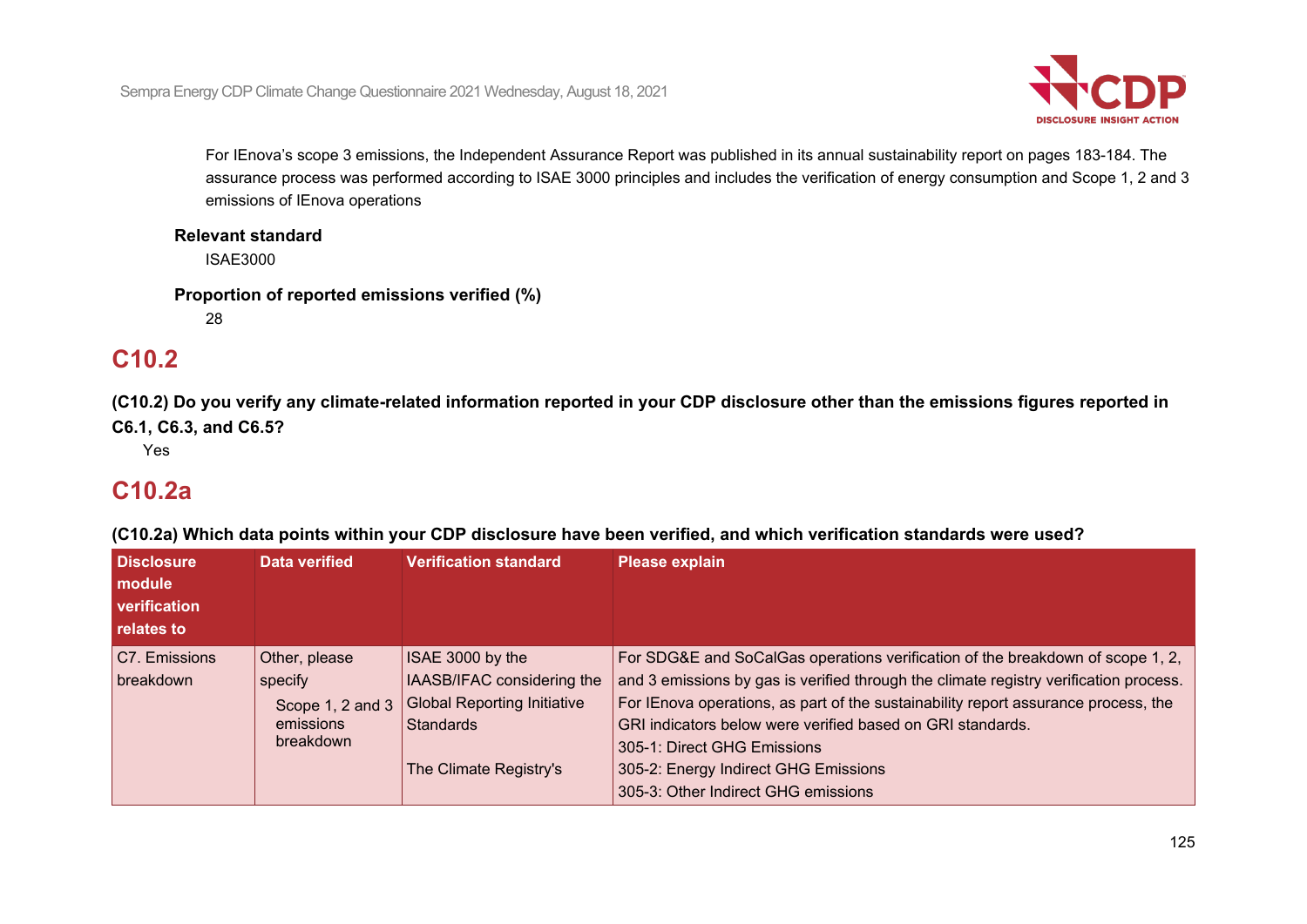

|               |                       |                                                                                                   | General Verification Protocol 305-5: Reduction of GHG emissions                                                                                                                                                                                                                          |
|---------------|-----------------------|---------------------------------------------------------------------------------------------------|------------------------------------------------------------------------------------------------------------------------------------------------------------------------------------------------------------------------------------------------------------------------------------------|
| $ C8.$ Energy | Energy<br>consumption | ISAE 3000 by the<br><b>IAASB/IFAC considering the</b><br>Global Reporting Initiative<br>Standards | For our IEnova operations, we conducted an assurance process of some relevant<br>indicators that are published in the annual sustainability and financial report. This<br>report utilizes the methodology of the Global Reporting Initiative. 302-1: Energy<br>consumption was verified. |

# **C11. Carbon pricing**

# **C11.1**

**(C11.1) Are any of your operations or activities regulated by a carbon pricing system (i.e. ETS, Cap & Trade or Carbon Tax)?** Yes

# **C11.1a**

**(C11.1a) Select the carbon pricing regulation(s) which impacts your operations.** California CaT - ETS

# **C11.1b**

**(C11.1b) Complete the following table for each of the emissions trading schemes you are regulated by.**

```
California CaT
```

```
% of Scope 1 emissions covered by the ETS
   44
% of Scope 2 emissions covered by the ETS
```

```
\Omega
```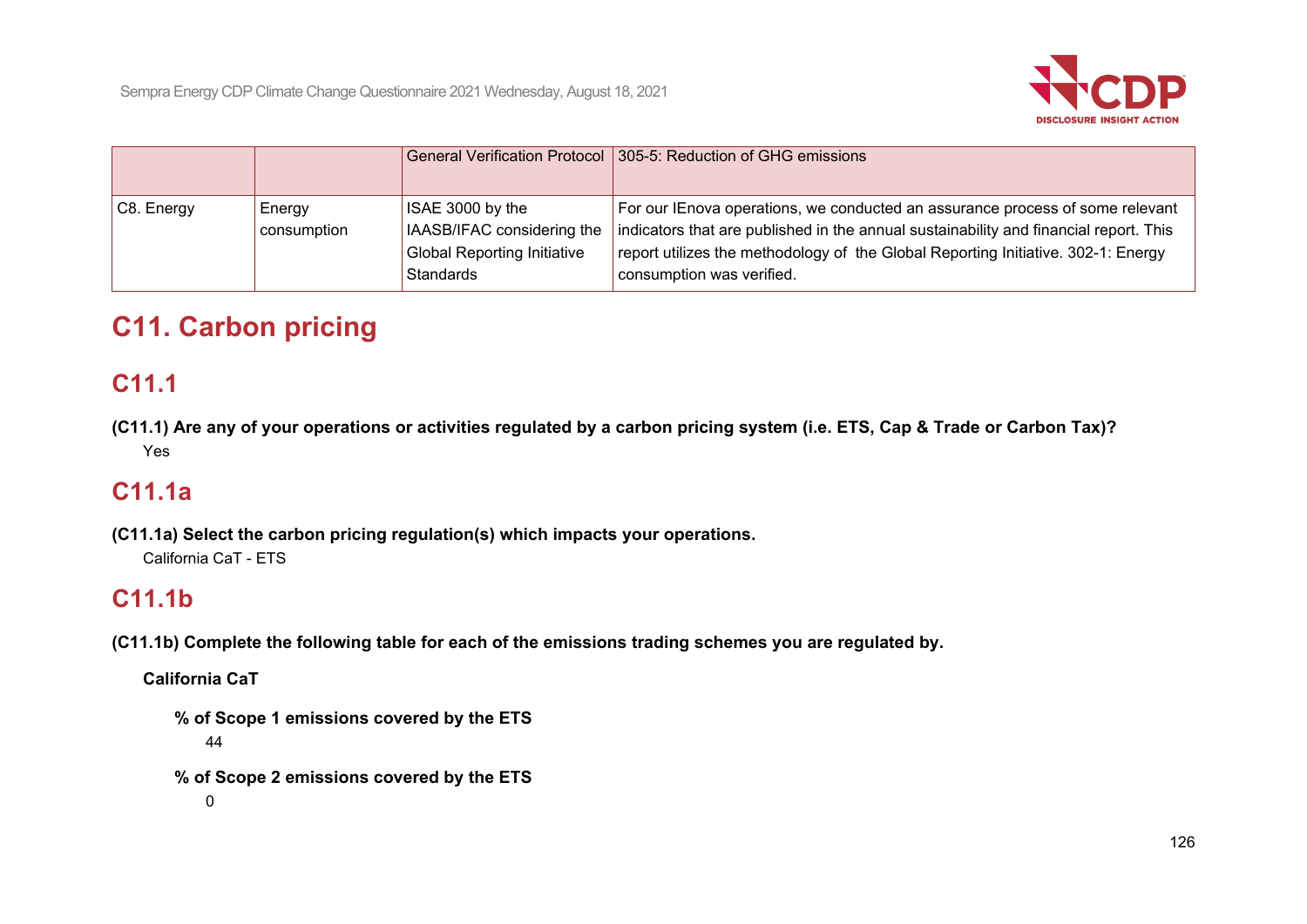

**Period start date**

January 1, 2020

**Period end date** December 31, 2020

#### **Allowances allocated** 28,692,111

**Allowances purchased**

**Verified Scope 1 emissions in metric tons CO2e** 3,091,695

**Verified Scope 2 emissions in metric tons CO2e**  $\Omega$ 

**Details of ownership** Facilities we own and operate

### **Comment**

Verified scope 1 emissions data for 2020 are not yet available. GHG emissions data provided are unverified and subject to change pending the verification process.

# **C11.1d**

### **(C11.1d) What is your strategy for complying with the systems you are regulated by or anticipate being regulated by?**

The California Air Resources Board (CARB) regulations have required the electric sector to obtain GHG emissions allowances corresponding to reported GHG emissions from operations since 2013 and, starting in 2015, from the sale of natural gas to customers for use in California as part of the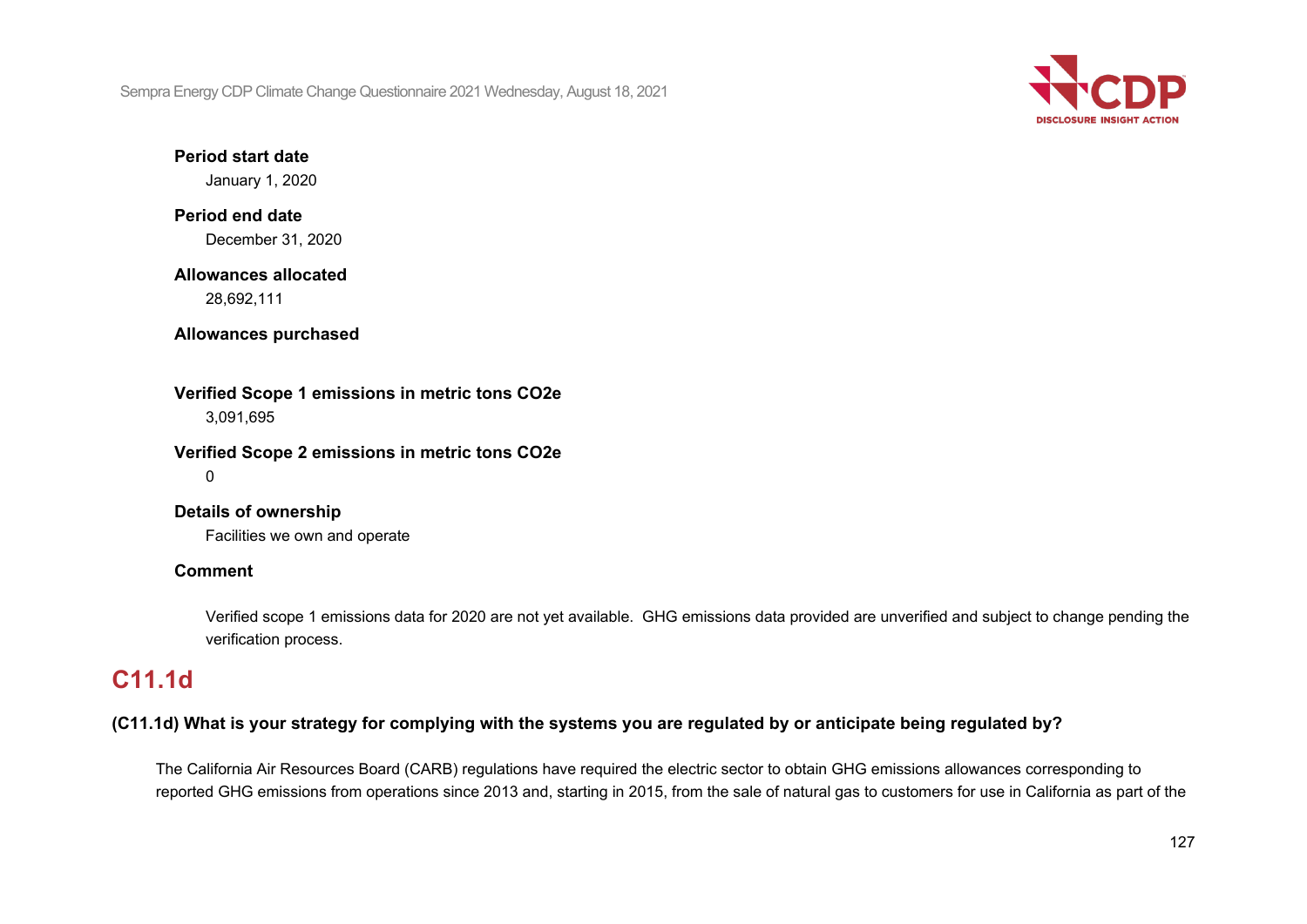

Cap-and-Trade program. Under the program the CARB set a state-wide maximum limit on total GHG emissions, and this cap declines annually through 2030. We are required then to obtain allowances or qualifying offset credits for each metric ton of GHGs emitted from our operations and from the sale of natural gas to customers for use in California. The availability of allowances will decline over time, and the cost to acquire such allowances is expected to increase. SDG&E has been participating in the California Cap-and-Trade program since its inception in 2013 and SoCalGas since 2015. Each company employs its own strategy for managing the costs of compliance with the California Cap-and-Trade program rules, as well as for identifying opportunities to purchase cost-effective compliance instruments.

SDG&E and SoCalGas use public prices such as the floor price and other public external prices to determine our costs of compliance and make decisions. In 2020, the floor (reserve) price was \$16.68. Under rules defined by the California Air Resources Board, SDG&E and SoCalGas are prohibited from disclosing any information about auction strategies. To manage compliance costs, SDG&E created a GHG procurement strategy in its Bundled Procurement Plan that was approved by the California Public Utilities Commission (CPUC) in 2012, 2014 and amended in 2018. This strategy allows SDG&E to employ several procurement mechanisms such as participation in CARB's quarterly allowance auctions, transacting via a request for offers process, transacting via broker and transacting via exchanges. The CPUC adopted similar procurement options for gas utilities in 2014.

# **C11.2**

**(C11.2) Has your organization originated or purchased any project-based carbon credits within the reporting period?** No

# **C11.3**

**(C11.3) Does your organization use an internal price on carbon?** Yes

# **C11.3a**

**(C11.3a) Provide details of how your organization uses an internal price on carbon.**

**Objective for implementing an internal carbon price**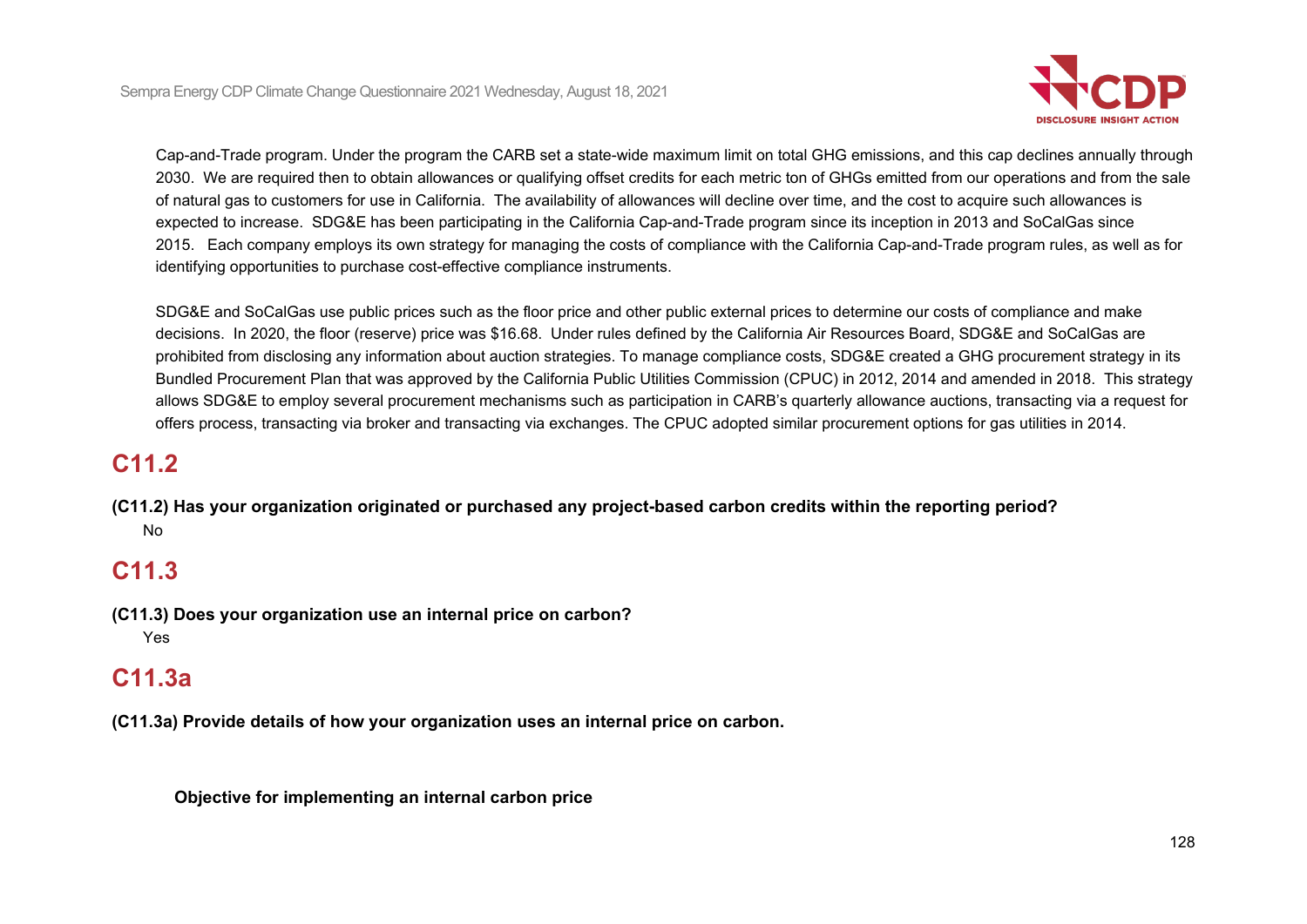

#### Navigate GHG regulations

#### **GHG Scope**

Scope 1

#### **Application**

Given that Sempra's utilities SDG&E and SoCalGas are covered under the state of California's cap and trade program, they use a price of carbon to determine compliance costs.

#### **Actual price(s) used (Currency /metric ton)**

18.16

#### **Variance of price(s) used**

In this example, the price would be differentiated as it specifically applies to SDG&E and SoCalGas and cap and trade compliance costs. This value does not remain constant and is updated based on the results of the program.

#### **Type of internal carbon price**

Other, please specify Market-based price

#### **Impact & implication**

An internal price of carbon is particularly relevant for our utilities in California, where a cap and trade program has been adopted. SDG&E and SoCalGas were asked by the California Public Utilities Commission to calculate cap and trade compliance costs and thus, a proxy price was developed to forecast the price of allowances to protect confidential information related to GHG allowance prices and bid strategies in accordance with regulations. SoCalGas and SDG&E's methodology is based on the forward Intercontinental Exchange (ICE) settlement price of a California Carbon Allowance with December delivery in the forecast year. The proxy for the 2019 GHG emissions price was \$18.16/MT. The Proxy GHG Allowance price is the 5-day average of forward prices for October 1-4 and October 7 on the Intercontinental Exchange (ICE) for a California Carbon Allowance with December delivery in 2020. We are now looking into other potential uses of this price, such as evaluating benefits of energy efficiency and other internal emissions reduction initiatives.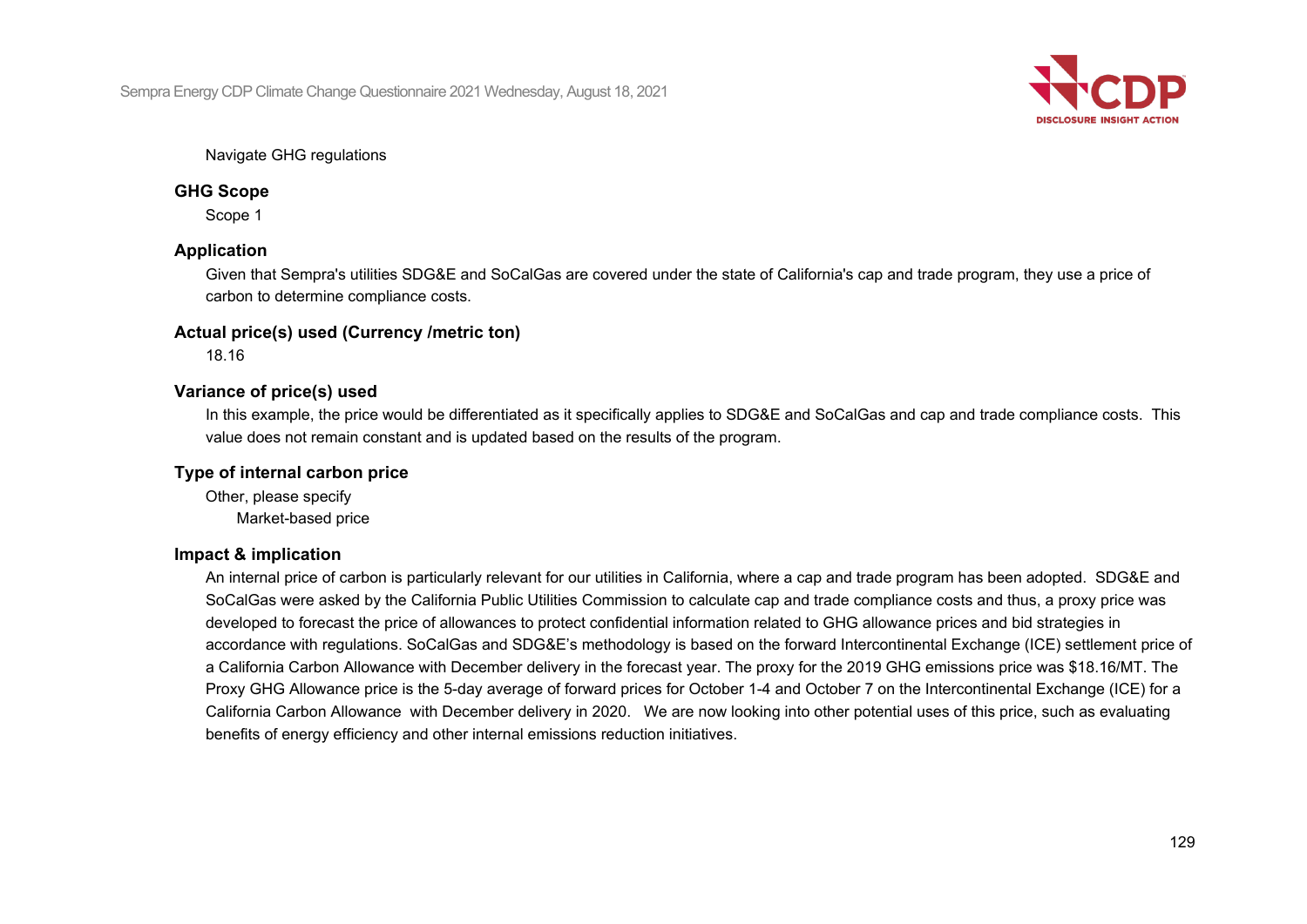

# **C12. Engagement**

# **C12.1**

**(C12.1) Do you engage with your value chain on climate-related issues?**

Yes, our suppliers

Yes, our customers

# **C12.1a**

**(C12.1a) Provide details of your climate-related supplier engagement strategy.**

### **Type of engagement**

Compliance & onboarding

### **Details of engagement**

Included climate change in supplier selection / management mechanism Climate change is integrated into supplier evaluation processes

### **% of suppliers by number**

### 52

**% total procurement spend (direct and indirect)** 11

**% of supplier-related Scope 3 emissions as reported in C6.5**

**Rationale for the coverage of your engagement**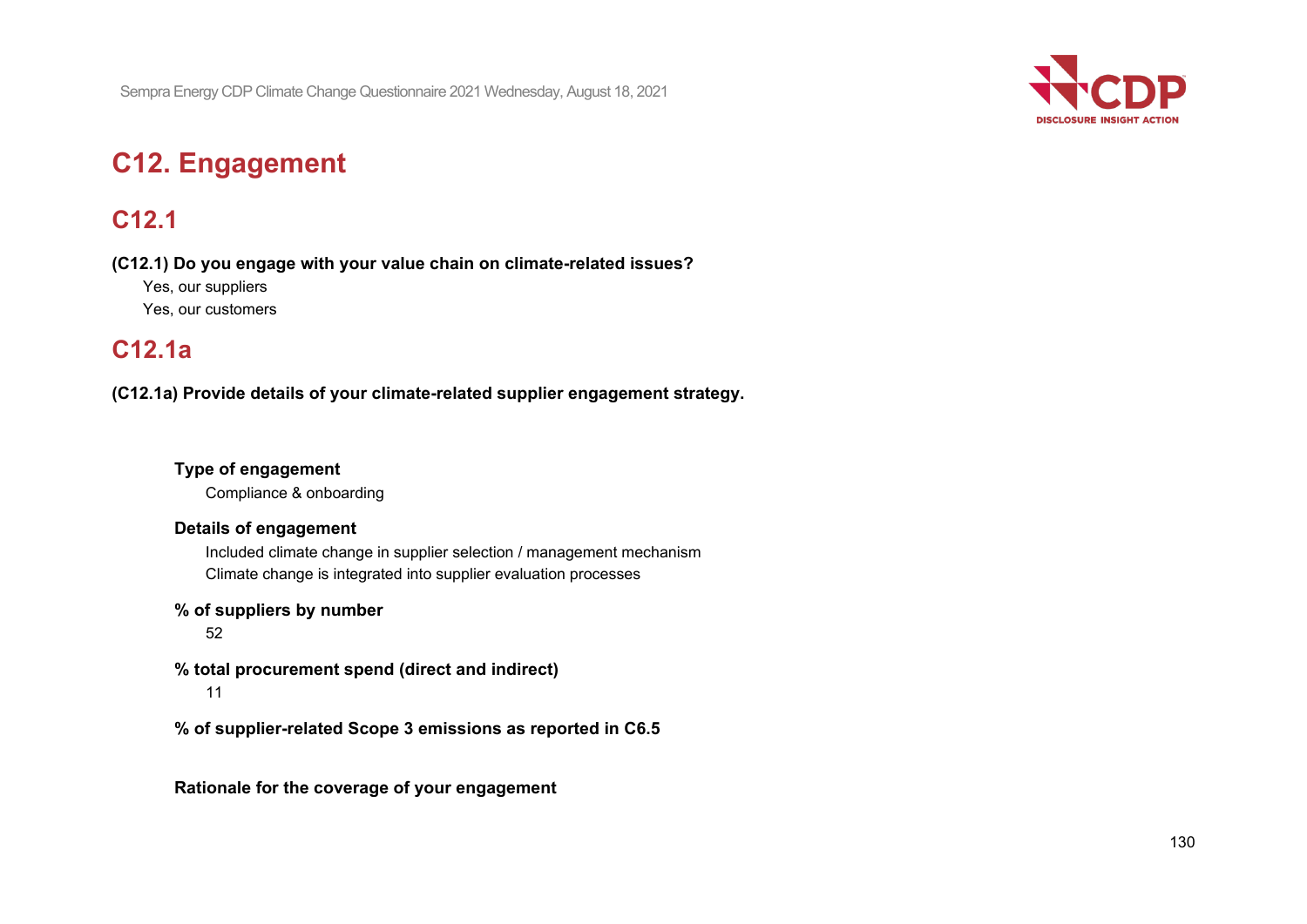

The information is for SDG&E and SoCalGas only based on 2020 data and information. Sempra's engagement with its suppliers begins with the supplier code of conduct, which outlines our expectations for supplier behavior. It is a supplier's responsibility to know and understand the environmental issues associated with the production of their goods and services and be good stewards of the environment. We value suppliers that evaluate their products and services from a total lifecycle perspective, have solid environmental metrics tracking practices, use resources responsibly, reuse and recycle when possible, and work to eliminate environmental incidents.

Our California utilities, SDG&E and SoCalGas, have and are currently implementing specific programs to address sustainable business practices with suppliers, including GHG emissions and climate change. Both SDG&E and SoCalGas plan to continue to expand and build upon their supply chain sustainability programs in 2021 through efforts including, but not limited to, implementing processes to incorporate sustainability into their supply chains and pursuing opportunities to have supplier partners pursue more sustainable business practices.

Currently, SDG&E and SoCalGas evaluate supplier operational impacts through Requests for Proposals (RFPs) above a certain dollar threshold by including sustainability questions that are given weight in the bid award evaluation, which is reflected in the percentages of suppliers covered by number and total procurement spend for 2020 above.

#### **Impact of engagement, including measures of success**

The information provided in this section is for SDG&E and SoCalGas only based on 2020 data and information. These consolidated businesses represent most of Sempra's expenditures with suppliers in 2020.

The supplier percentages above are estimates based on the number of suppliers with RFPs that go through the bidding process (sourceable spend) that are required to include sustainability questions based on company procedures. The number of suppliers that receive sustainability RFP questions does not directly relate to the percentage of overall spend because not all suppliers are awarded a contract, some agreements are non-funded master agreements, and not all spend occurs within the year that the contract was awarded. Therefore, the estimated percentage of total procurement spend of 11% for both California utilities is based on the number of suppliers with spend over \$1 million, which does not capture all suppliers the utilities have engaged with on sustainability matters (including those who were not awarded a contract or whose spend is under \$1 million). The percentage of suppliers includes all bidders, not solely suppliers with whom the utilities contract as a result of evaluation. This process allows all bidders to understand the significance of sustainability as part of doing business with the California utilities by requiring bidders to answer sustainability-related questions during the sourcing event. Therefore, our measure for success is receipt of additional information and data related to supplier sustainability efforts.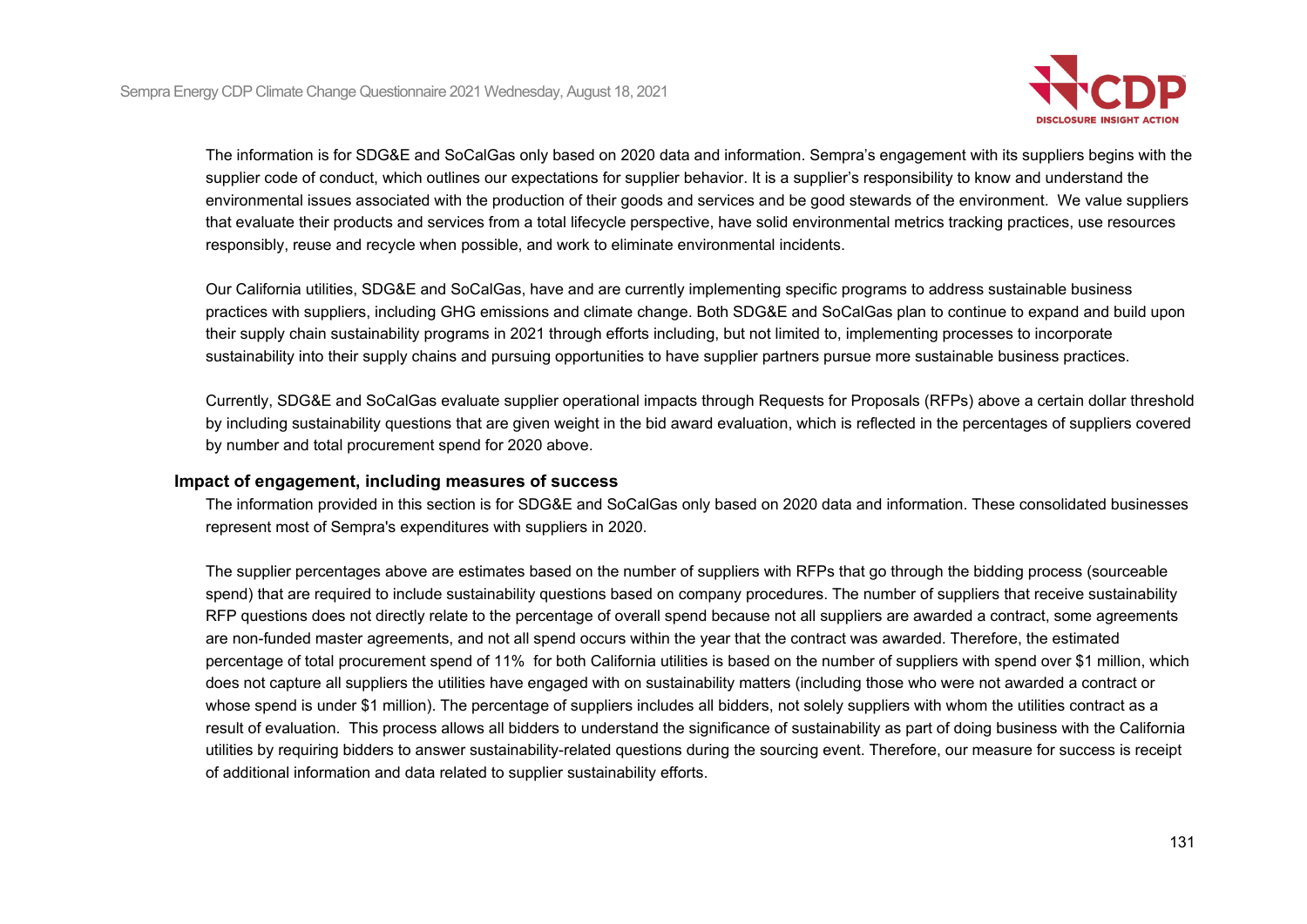

#### **Comment**

**Type of engagement**

Information collection (understanding supplier behavior)

### **Details of engagement**

Collect climate change and carbon information at least annually from suppliers

#### **% of suppliers by number**

59

- **% total procurement spend (direct and indirect)** 40
- **% of supplier-related Scope 3 emissions as reported in C6.5**

#### **Rationale for the coverage of your engagement**

This information is for SoCalGas and SDG&E only based on 2020 data and information. There are two ways that SDG&E and SoCalGas collect climate change and carbon information from suppliers.

SDG&E is a member of the Electric Utility Industry Sustainable Supply Chain Alliance (EUISSCA), a non-profit organization formed by investorowned utilities across the U.S. to promote sustainability. Through EUISSCA, we survey suppliers to better understand their environmental impacts, policies, and any goal setting around resource use and emissions reduction. The suppliers selected to complete the survey include toptier (traditionally high spend suppliers), those identified as part of the Supplier Relationship Management (SRM) program, and any other suppliers critical to the business based on the our Supply Management Business Resumption plans.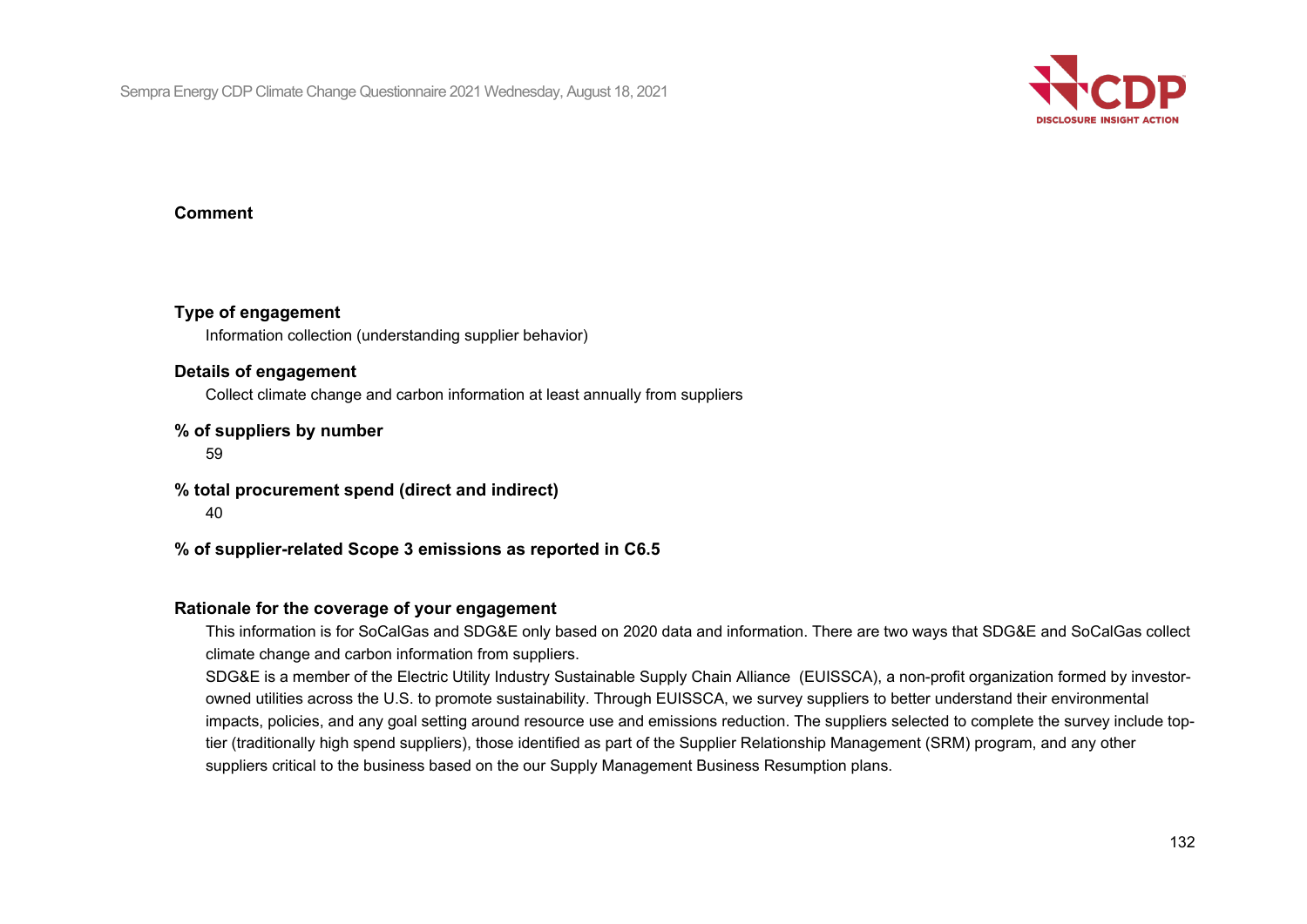

In 2020, SDG&E and SoCalGas invited 146 suppliers based on their criticality and overall spend on metrics addressing operational sustainability (presence of a management system and goal setting related to emissions, energy, water, and waste) to participate in the EUISSCA Annual Supplier Sustainability Assessment and achieved a response rate of approximately 40% of overall spend and 59% for invited suppliers. These suppliers responded by completing the assessment phase of the survey and at least initiating the improvement planning phase.

At SoCalGas, suppliers that are identified as critical become part of the SRM program. Suppliers review requests for information as part of the initial phase of doing business. The current SRM supplier areas were determined to be critical based on a segmentation approach in each commodity or service area and SoCalGas has reviewed critical and high-risk suppliers as part of the SRM program annually. The supplier questionnaire highlights sustainability as an area of focus for SoCalGas, creating awareness among suppliers that we consider this area important to engage in business with them and that improvement is encouraged and expected. Through this program, SoCalGas tracks supplier performance and looks for ways to gain efficiencies, in terms of safety, cost, industry best practice, diverse business spend, and environmental impact.

#### **Impact of engagement, including measures of success**

The information provided in this section is for SDG&E and SoCalGas only based on 2020 data and information. These businesses represent most of Sempra's expenditures with suppliers in 2020. Measures of success vary with each method of engagement. With regard to sustainability metrics, success in many cases is receipt of increased information and data related to suppliers' impacts. Through the EUISSCA Annual Supplier Sustainability Assessment survey, SDG&E and SoCalGas have gathered data that provides baseline sustainability information for the selected suppliers that will help shape the sustainability programs for both utilities. The survey tool gives suppliers a score in the applicable areas, benchmarking dashboards to compare their performance against others in their category, and best practices to increase scores in the applicable areas. Additionally, the tool allows suppliers to create plans in areas the supplier feels best fits their company to enhance their everyday sustainability activities and thereby raise their scores in the following year. Suppliers are provided percentage scores based on their responses, including a percentage breakdown per area (e.g. Administration, Construction, etc.) to show areas of opportunity for improvement (starting with the 2019 survey). Each area provides methodologies to enhance performance in the targeted areas. With other programs mentioned, such as the SRM program, success can be measured in terms of reductions in cost and environmental impact.

As part of our SRM program at SoCalGas, suppliers meet with the utility and areas associated with the contractor (e.g. Safety, Contractor Controls, Pipeline Integrity, etc.) regularly. During the meeting, the supplier informs us about the efforts they have made regarding environmental, social, and economic sustainability aspects. The information obtained serves to gauge what activities suppliers are currently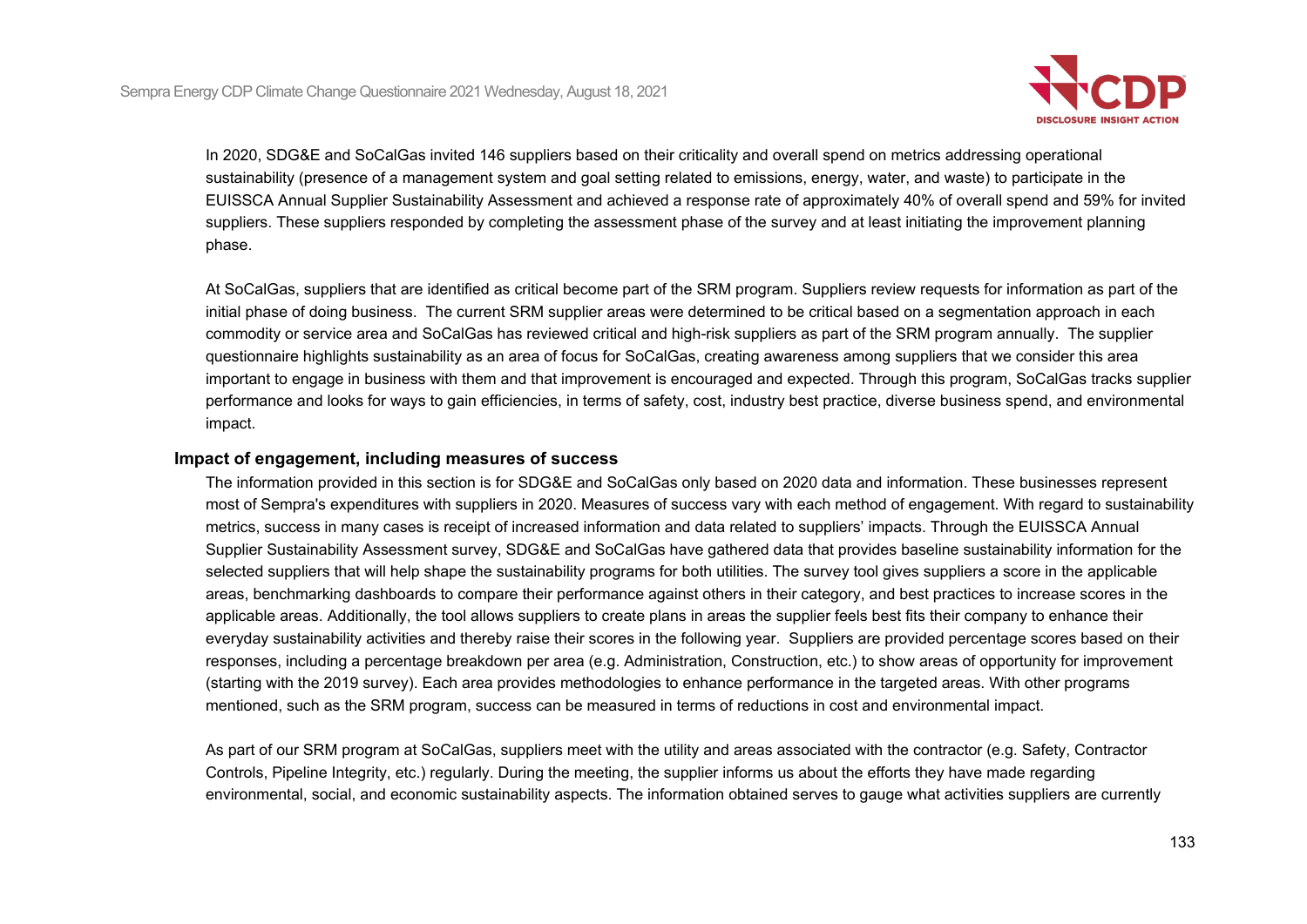

undertaking, and to define a baseline. Once we are able to get some best practice options, we may look to include a best practice as part of any renegotiated contracts or in the execution of new requests for proposals.

#### **Comment**

**Type of engagement**

Information collection (understanding supplier behavior)

### **Details of engagement**

Other, please specify Supplier relationship management program

### **% of suppliers by number**

1.66

**% total procurement spend (direct and indirect)** 35

### **% of supplier-related Scope 3 emissions as reported in C6.5**

### **Rationale for the coverage of your engagement**

This information is for SoCalGas only based on 2020 data and information. Suppliers that are identified as critical based on a mix of spend amount and the business resumption plan (BRP) become part of the SRM program. Some of the critical suppliers that participate in the SoCalGas SRM Program also serve SDG&E. Through these discussions in regularly scheduled meetings suppliers are requested to provide information on their sustainable efforts.

#### **Impact of engagement, including measures of success**

The information provided in this section is for SoCalGas. These businesses represent most of Sempra's expenditures with suppliers. Measures of success vary with each method of engagement. With regard to sustainability metrics, success in many cases is receipt of increased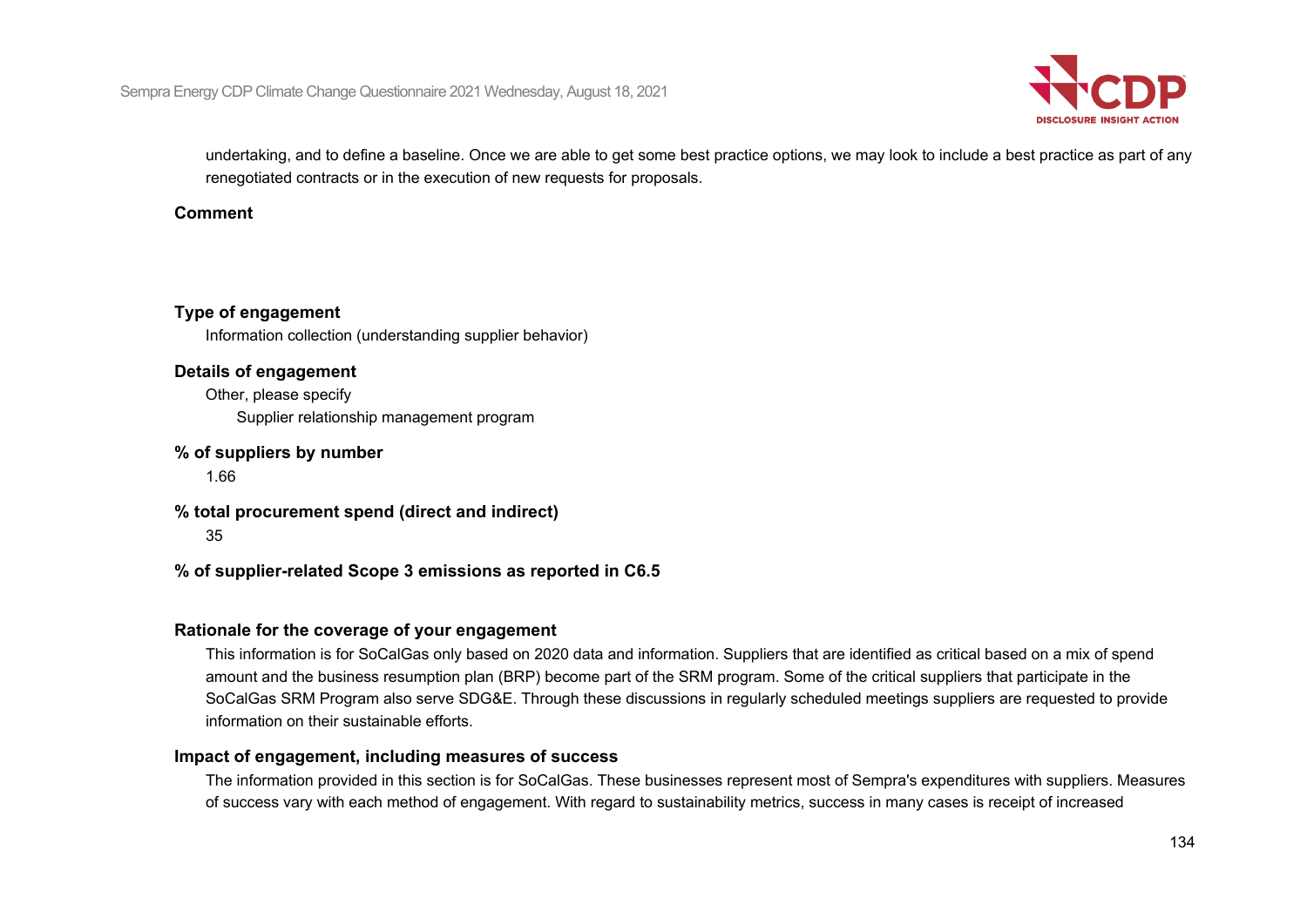

information and data related to suppliers impacts. With other programs mentioned, such as the SRM program, success can be measured in terms of reductions in cost, environmental impact, and adherence to the diverse business spend percentage commitment reported by suppliers as part of the procurement process. Some examples of past innovation and collaboration with suppliers include the following:

1. Some suppliers started monitoring engine idle speeds to reduce unnecessary idling speeds, which result in efficiencies in the form of fuel savings and reduced GHG emissions.

2. Construction suppliers have begun to trailer in needed water instead of having a water truck drive to the construction site, which has reduced fuel costs and GHG emissions. Suppliers also started providing information on activities the company has for their employees and the communities in which they reside.

#### **Comment**

# **C12.1b**

**(C12.1b) Give details of your climate-related engagement strategy with your customers.**

#### **Type of engagement**

Education/information sharing

#### **Details of engagement**

Run an engagement campaign to educate customers about the climate change impacts of (using) your products, goods, and/or services

#### **% of customers by number**

100

#### **% of customer - related Scope 3 emissions as reported in C6.5**

72

**Please explain the rationale for selecting this group of customers and scope of engagement**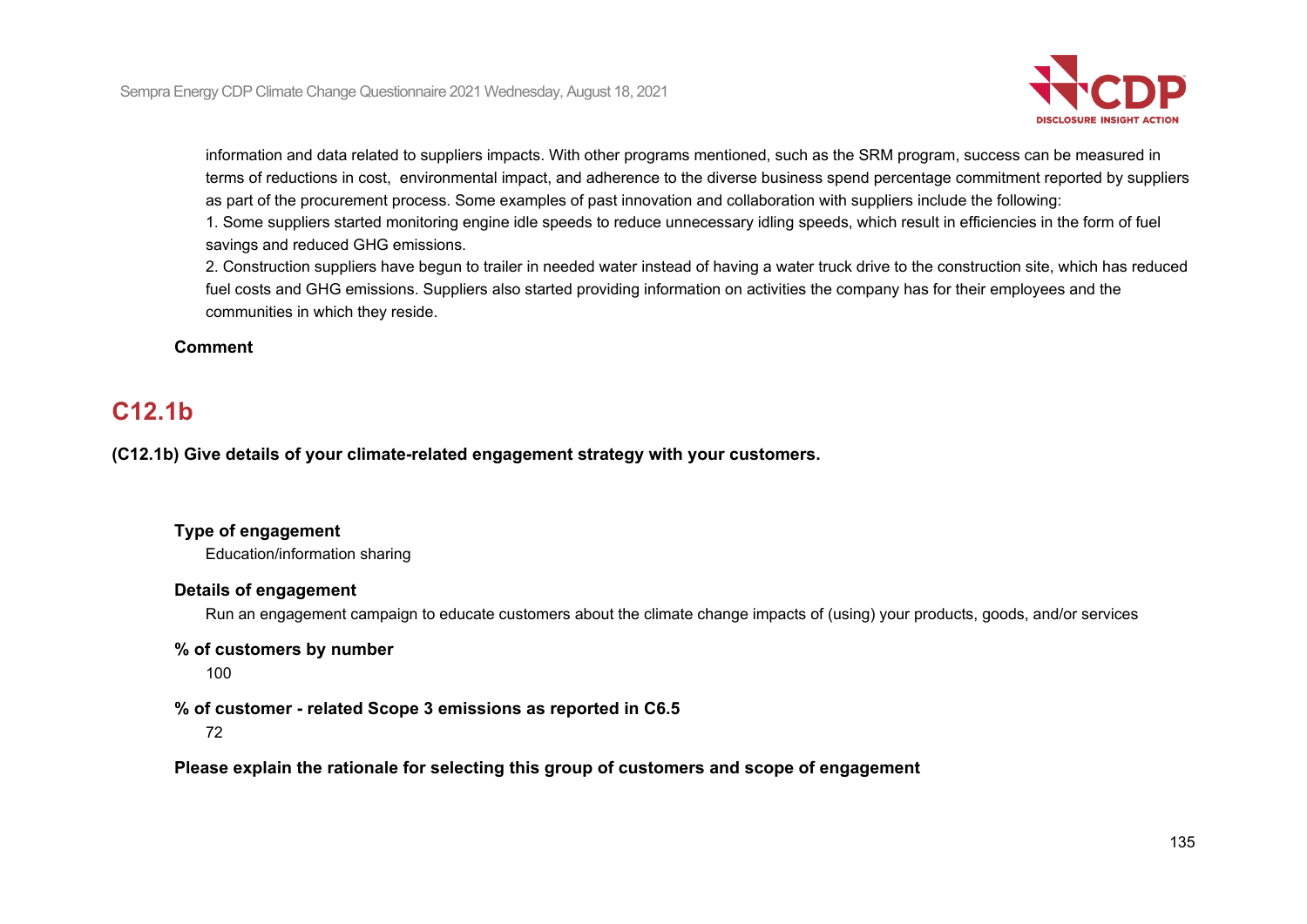

California has the second-lowest per capita energy consumption in the U.S., in part because California regulators provide incentives for utilities to achieve energy-efficiency improvements at customer facilities. By improving energy efficiency, the state has avoided the need to build additional power generation facilities. SDG&E and SoCalGas work with their residential, business and industrial customers to determine ways they can save energy and reduce their energy bills. Targeted energy efficiency programs are described on the utilities' websites. For example, the Energy Savings Assistance Program provides energy-saving improvements at no charge to customers that meet certain income requirements. Other programs include on-bill financing of energy upgrades, level-payment plans (which can reduce month-to-month differences in energy bills), time-of-use rates, "Reduce Your Use" days, and many other similar programs. Percent of customers is percent of SDG&E and SoCalGas customers.

#### **Impact of engagement, including measures of success**

Measures of success for energy efficiency programs are megawatt-hours of electricity and therms of natural gas saved. In 2020 alone energy efficiency programs at SDG&E resulted in electricity savings of 333,000 MWh and reduced demand by 57 MW\*. SoCalGas and SDG&E's customer energy efficiency programs saved more than 41 million therms of natural gas in 2020\*. These electric and gas energy efficiency efforts reduced CO2 emissions by more than 450,000 metric tons over the year. \*Preliminary numbers.

### **Type of engagement**

Other, please specify Offering 100% renewable electricity

### **Details of engagement**

Other, please specify

To provide additional options, for customers, SDG&E customers can now opt to have 100% of their electricity come from renewable sources through a program called EcoChoice.

#### **% of customers by number**

0.3

#### **% of customer - related Scope 3 emissions as reported in C6.5**

3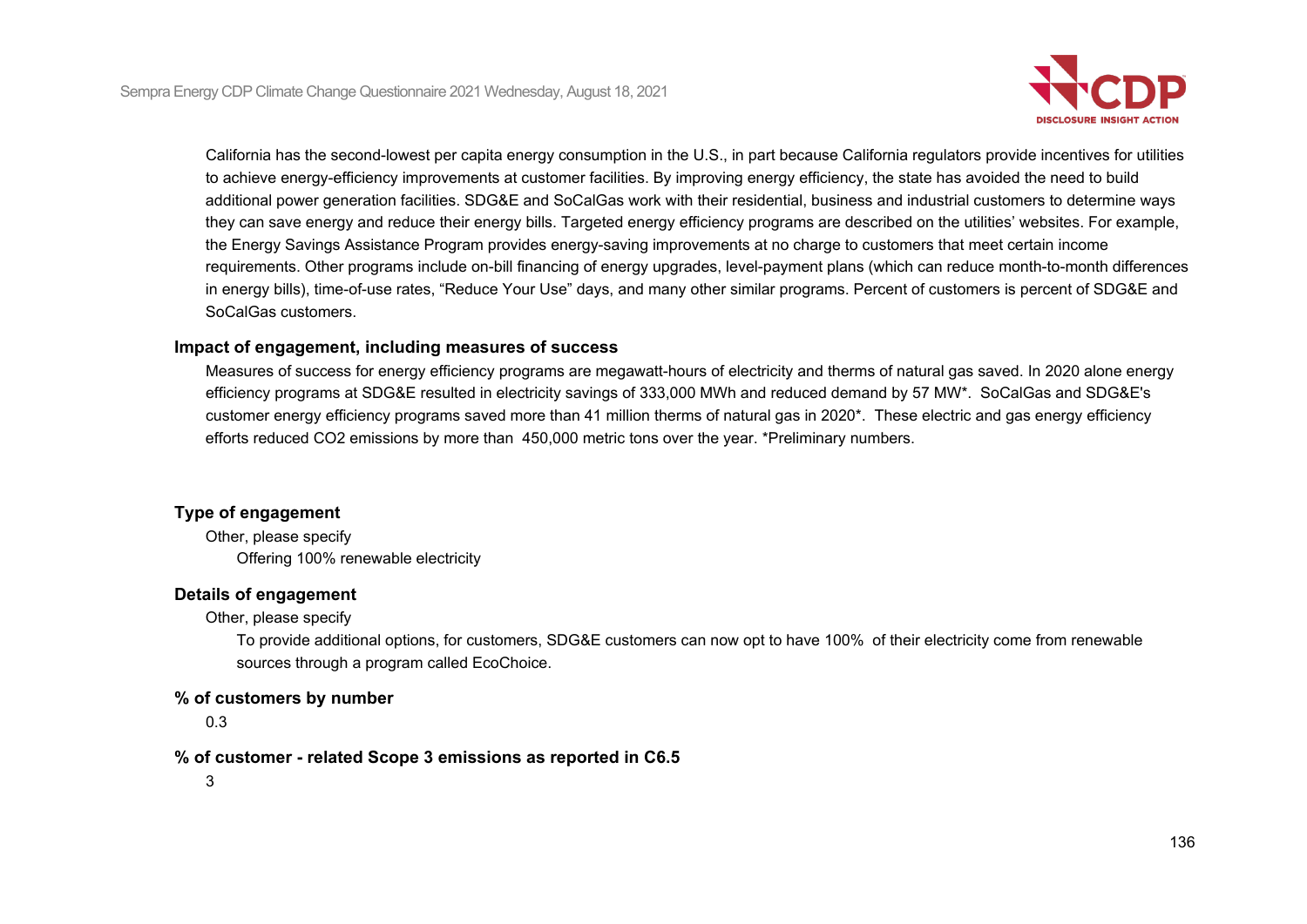

### **Please explain the rationale for selecting this group of customers and scope of engagement**

SDG&E delivered an average 42% renewable energy during the Renewable Portfolio Standard (RPS) compliance period between 2017 – 2020. SDG&E customers can opt to have up to 100% of their electricity come from renewable sources through a program called EcoChoice. An interested customer enrolls in the EcoChoice program online at www.sdge.com/EcoChoice.Once enrolled, the customer can specify how much of their power will come from renewable sources – from 50% to 100%. SDG&E purchases additional renewable power to serve the EcoChoice customers' specified renewable percentage.

#### **Impact of engagement, including measures of success**

One measure of success is the number of enrolled customers. As of June 2020, 4,031 residential, commercial and industrial customers were enrolled in the EcoChoice program, representing 50.42 megawatts.

# **C12.3**

**(C12.3) Do you engage in activities that could either directly or indirectly influence public policy on climate-related issues through any of the following?**

Direct engagement with policy makers Trade associations

# **C12.3a**

### **(C12.3a) On what issues have you been engaging directly with policy makers?**

| <b>Focus of</b><br>legislation                                            | Corporate<br>position               | <b>Details of engagement</b>                                                                                                                                                                                                                         | <b>Proposed legislative solution</b>                                                                                                                                                                                                                                                                                                            |
|---------------------------------------------------------------------------|-------------------------------------|------------------------------------------------------------------------------------------------------------------------------------------------------------------------------------------------------------------------------------------------------|-------------------------------------------------------------------------------------------------------------------------------------------------------------------------------------------------------------------------------------------------------------------------------------------------------------------------------------------------|
| Other, please<br>specify<br><b>GHG</b> emissions<br>reduction<br>mandates | Support with<br>minor<br>exceptions | We engaged with policymakers concerning California<br>legislation promoting the in-state production and distribution<br>of biomethane as a practical step toward furthering the<br>state's GHG and short-lived climate pollutant reduction<br>goals. | We advocate for greenhouse gas emission reduction<br>policies that help California meet its climate change goals<br>while also protecting the livelihood of Californians,<br>businesses, and the economy. We encourage emissions<br>reductions from all sectors of the economy to meet<br>emissions goals. Given that the largest source of GHG |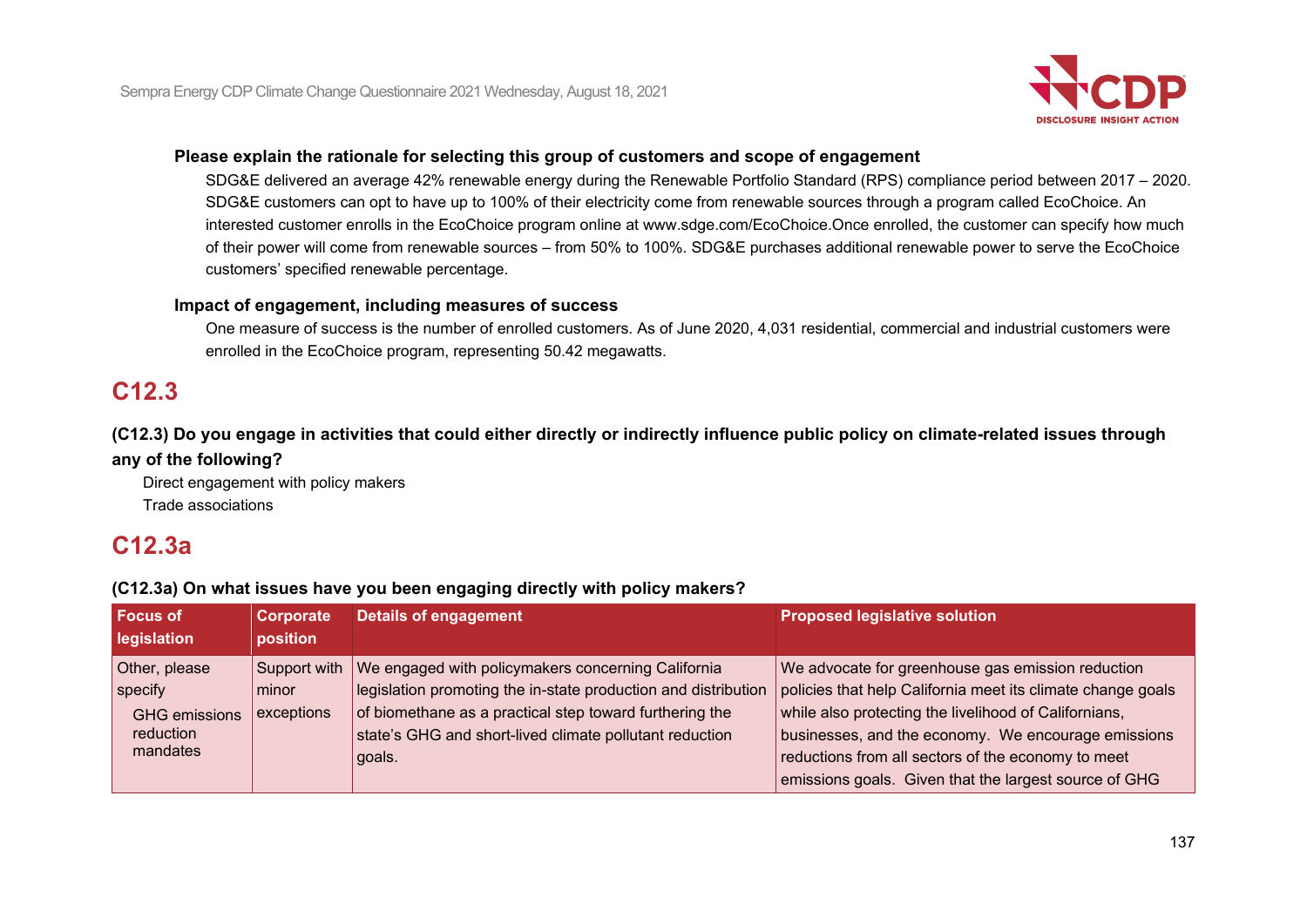

|                            |                                     |                                                                                                                                                                                                                                                                                                                                                                                                                                                                                                                                                                                                                                                                                                                                                                                                           | emissions is transportation, we are working to implement<br>solutions promoting electrification of the passenger vehicle<br>fleet and development of renewable gas alternatives for<br>larger vehicles.                                                                                                                                                                                                                                                                                                                                                                                                                                                                                                         |
|----------------------------|-------------------------------------|-----------------------------------------------------------------------------------------------------------------------------------------------------------------------------------------------------------------------------------------------------------------------------------------------------------------------------------------------------------------------------------------------------------------------------------------------------------------------------------------------------------------------------------------------------------------------------------------------------------------------------------------------------------------------------------------------------------------------------------------------------------------------------------------------------------|-----------------------------------------------------------------------------------------------------------------------------------------------------------------------------------------------------------------------------------------------------------------------------------------------------------------------------------------------------------------------------------------------------------------------------------------------------------------------------------------------------------------------------------------------------------------------------------------------------------------------------------------------------------------------------------------------------------------|
| Energy efficiency          | Support with<br>minor<br>exceptions | SDG&E and SoCalGas monitored several energy efficiency<br>bills and engaged with policymakers when called upon to<br>share their expertise in this area.                                                                                                                                                                                                                                                                                                                                                                                                                                                                                                                                                                                                                                                  | As a company that has announced its commitment to get to<br>net-zero GHG emissions by 2050 (scopes 1, 2 and 3),<br>Sempra supports an all-of-the-above energy policy to<br>reduce carbon emissions: a combination of energy<br>efficiency, renewable energy, natural gas and hydrogen,<br>which over time, will increase the diversity of the country's<br>energy mix and shrink the country's carbon footprint. We<br>have strongly supported energy efficiency programs over<br>the years and continue to do so. Over time, energy<br>efficiency programs have averted the need to build dozens<br>of power plants and has helped per capita energy usage in<br>California to remain close to flat over time. |
| Clean energy<br>generation | Support with<br>minor<br>exceptions | SDG&E and SoCalGas engaged with policymakers to<br>assess the potential for the state to reduce GHG emissions<br>from residential and commercial building stock by at least 40<br>percent below 1990 levels by 2030. At the federal level,<br>Sempra supported legislative efforts to maintain tax credits<br>for wind energy production, solar energy investment, and<br>development and deployment of electric vehicles, fuel cells<br>and fuel cell vehicles, hydrogen fuel infrastructure, natural<br>gas vehicle fuel and fueling infrastructure, and renewable<br>natural gas capture, processing and integration. Sempra<br>has also worked in support of legislation boosting federal<br>funding for research and technology development for<br>innovation in wind and solar energies at Advanced | Consistent with our focus on low-carbon energy, Sempra<br>supports the development of reasonable federal and state<br>energy policies to regulate and reduce greenhouse gas<br>emissions. We believe that when states adopt clean energy<br>standards and programs, those standards and programs<br>should be transparent and allocate costs fairly across<br>customer classes without opportunity for bypass. We<br>propose clean energy tax policies that level the playing<br>field for tax incentives across clean energy technologies<br>and that encourage further development of a variety of low-<br>carbon technologies.                                                                               |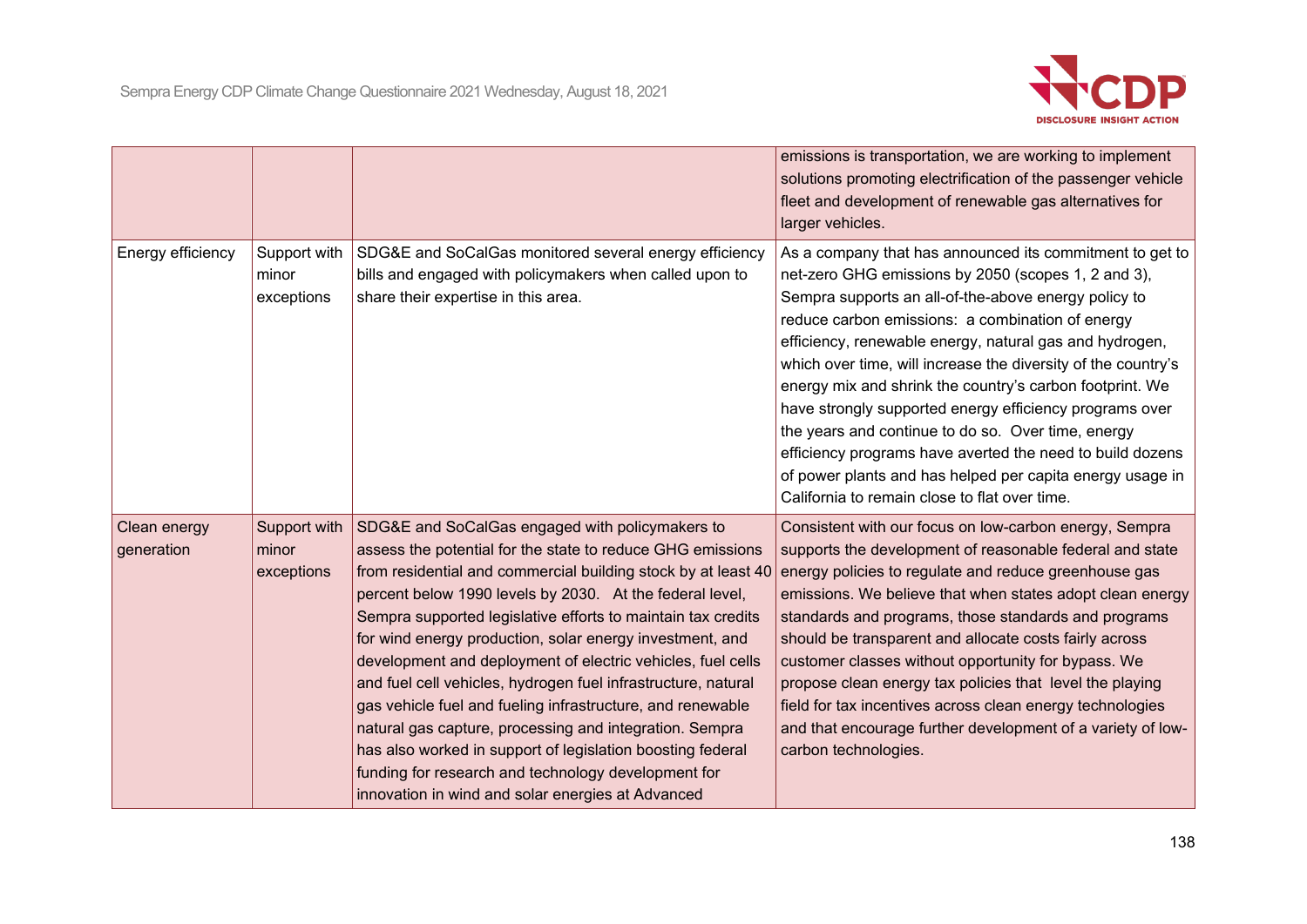

|                                                                |                                     | Research Projects Agency - Energy, as well as federal<br>storage capacity research efforts. Sempra has also<br>supported legislation to promote carbon capture and<br>storage.                                                                                                                                                                                                                                                                                                                                                                                                                                                                                                                                                                                                                                                                                                                                                                                                                                                                                                |                                                                                                                                                                                                                                                                                                                                                                                                                                                                                                                                                                                                                                                                                                                                                                                                                                                                                                                                  |
|----------------------------------------------------------------|-------------------------------------|-------------------------------------------------------------------------------------------------------------------------------------------------------------------------------------------------------------------------------------------------------------------------------------------------------------------------------------------------------------------------------------------------------------------------------------------------------------------------------------------------------------------------------------------------------------------------------------------------------------------------------------------------------------------------------------------------------------------------------------------------------------------------------------------------------------------------------------------------------------------------------------------------------------------------------------------------------------------------------------------------------------------------------------------------------------------------------|----------------------------------------------------------------------------------------------------------------------------------------------------------------------------------------------------------------------------------------------------------------------------------------------------------------------------------------------------------------------------------------------------------------------------------------------------------------------------------------------------------------------------------------------------------------------------------------------------------------------------------------------------------------------------------------------------------------------------------------------------------------------------------------------------------------------------------------------------------------------------------------------------------------------------------|
| Other, please<br>specify<br>Alternative fuel<br>transportation | Support with<br>minor<br>exceptions | At the state level, we supported legislative efforts to<br>encourage the growth of alternative fuel transportation to<br>meet the state goal to put at least 5 million ZEVs on<br>California roads by 2030. For example we supported<br>legislation to establish a critical consumption program for<br>hydrogen production and processing, and to establish a<br>framework for directing electricity generated by renewable<br>energy resources to the production and processing of<br>hydrogen. We supported a measure for California to adopt a<br>comprehensive strategy to achieve carbon neutrality by<br>2045. And we supported legislation to help accelerate the<br>buildout of hydrogen refueling stations in order to increase<br>the number of zero-emission vehicles on the road. At the<br>federal level, we supported tax credits for development and<br>deployment of electric vehicles, fuel cells and fuel cell<br>vehicles, hydrogen fuel infrastructure, natural gas vehicle<br>fueling infrastructure, and natural gas and hydrogen as a<br>vehicle fuel. | We support alternative-fuel transportation programs that<br>provide financial and nonfinancial incentives to help offset<br>the cost of vehicle purchases. In legislative efforts, we<br>propose parity between the costs and incentives applicable<br>to natural gas and other alternative fuels. We believe<br>legislation should also support the deployment of<br>alternative fuel filling stations. We support expansion of the<br>Department of Energy's Advanced Vehicle Manufacturing<br>loan program to include medium and heavy-duty trucks,<br>buses and rail transit vehicles. We also support an<br>extension of the Alternative Fuel Vehicle (AFV)<br>Infrastructure refueling credit, AFV fuel and refueling<br>infrastructure credits, excise tax credit, tax credits for<br>renewable natural gas, and ensuring parity between<br>taxation of compressed natural gas versus diesel as a<br>transportation fuel. |
| Other, please<br>specify<br>Natural gas<br>policy              | Support                             | In California, we supported legislation that would add<br>methane produced from thermal conversion to the definition<br>of biomethane for purposes of a gas utility procurement<br>program, AB 3163, which the Governor signed into law. We<br>also supported legislation to allow renewable natural gas or<br>biogas delivered via a common carrier pipeline to a crude oil<br>production or transport facility from a source the State                                                                                                                                                                                                                                                                                                                                                                                                                                                                                                                                                                                                                                      | We support policies that expand the use of natural gas and<br>renewable natural gas in the electric power and<br>transportation sectors, provide exports to other countries to<br>improve air quality globally and grow the U.S. economy.<br>Sempra advocates for an approach that includes natural<br>gas as a fuel pathway to achieve near-zero emissions.                                                                                                                                                                                                                                                                                                                                                                                                                                                                                                                                                                     |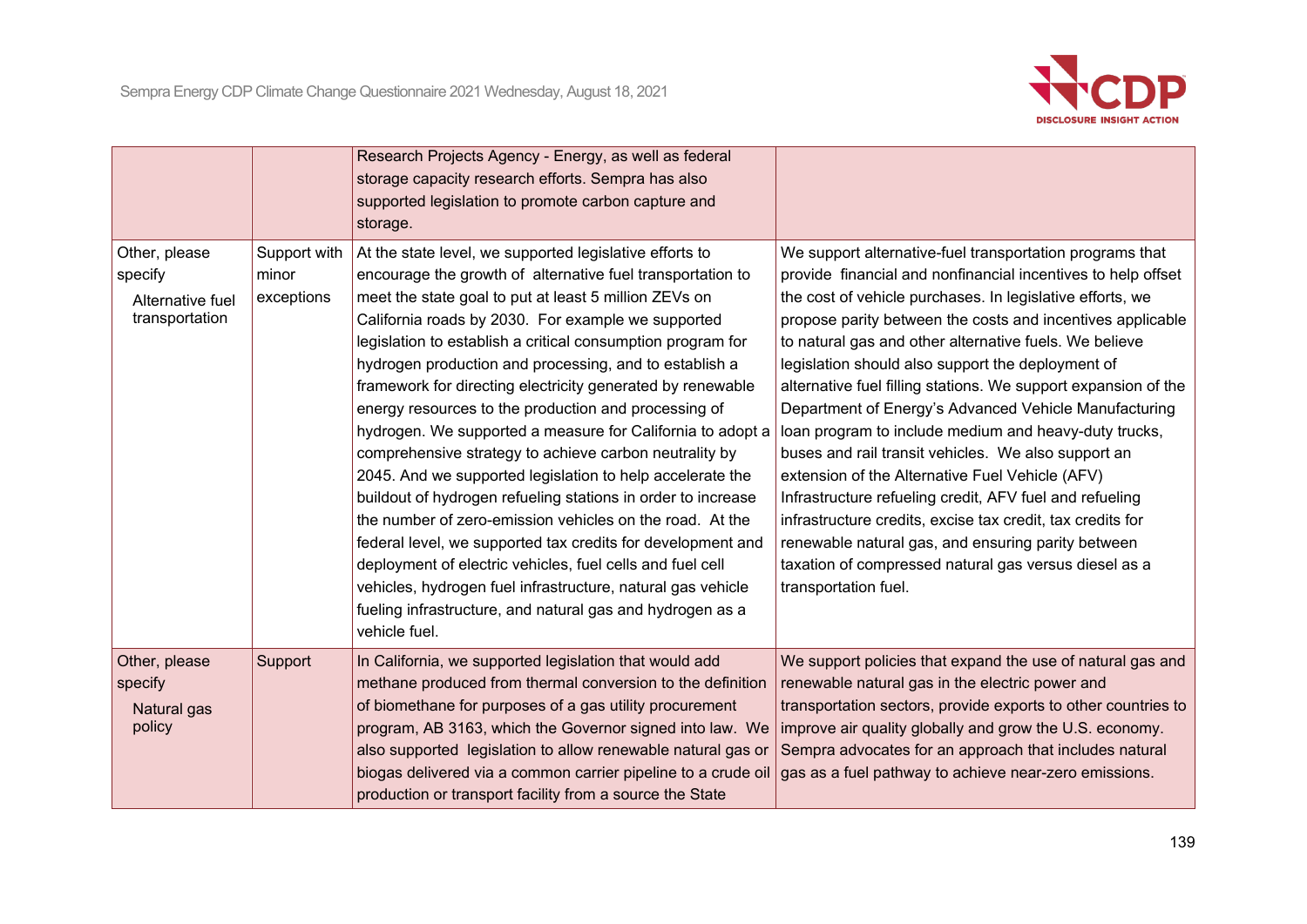

|                                                         |                                     | determines directly reduces methane emissions, to generate<br>credits under the Low Carbon Fuel Standard regulations.<br>Sempra supported federal research efforts into advanced<br>uses of natural gas infrastructure, including integration of<br>power-to-gas, renewable natural gas, and hydrogen energy<br>as an energy source.<br>At the federal level, we are supportive of H.R. 2801 - the<br>METHANE Act, introduced by Rep. Scott Peters to provide<br>a durable foundation for the EPA to use performance-based<br>standards and robust emissions measurement, reporting<br>and verification requirements to achieve ambitious methane<br>emissions reductions. |                                                                                                                                                                                                                               |
|---------------------------------------------------------|-------------------------------------|----------------------------------------------------------------------------------------------------------------------------------------------------------------------------------------------------------------------------------------------------------------------------------------------------------------------------------------------------------------------------------------------------------------------------------------------------------------------------------------------------------------------------------------------------------------------------------------------------------------------------------------------------------------------------|-------------------------------------------------------------------------------------------------------------------------------------------------------------------------------------------------------------------------------|
| Other, please<br>specify<br>Wildfire-related<br>matters | Support with<br>major<br>exceptions | Our businesses engaged with policymakers concerning<br>legislation to create ember-resistant zones for buildings in<br>very high threat fire hazard severity zones by requiring more<br>intense fuel reductions of between 5 and 30 feet around a<br>structure and the ember-resistant zone within 5 feet of the<br>structure. The legislation, AB 3074, was signed into law by<br>the Governor.<br>On the federal level, Sempra has been supportive of wildfire<br>legislation introduced by Sens. Feinstein and Padilla that<br>contemplates large-scale forest restoration projects,<br>hardening critical infrastructure and increased training of key<br>personnel.   | Sempra is dedicated to partnering with the state on<br>enhancing climate resiliency and disaster planning. We<br>support legislative efforts designed to address California's<br>wildfire mitigation to reduce wildfire risk. |

# **C12.3b**

**(C12.3b) Are you on the board of any trade associations or do you provide funding beyond membership?**

Yes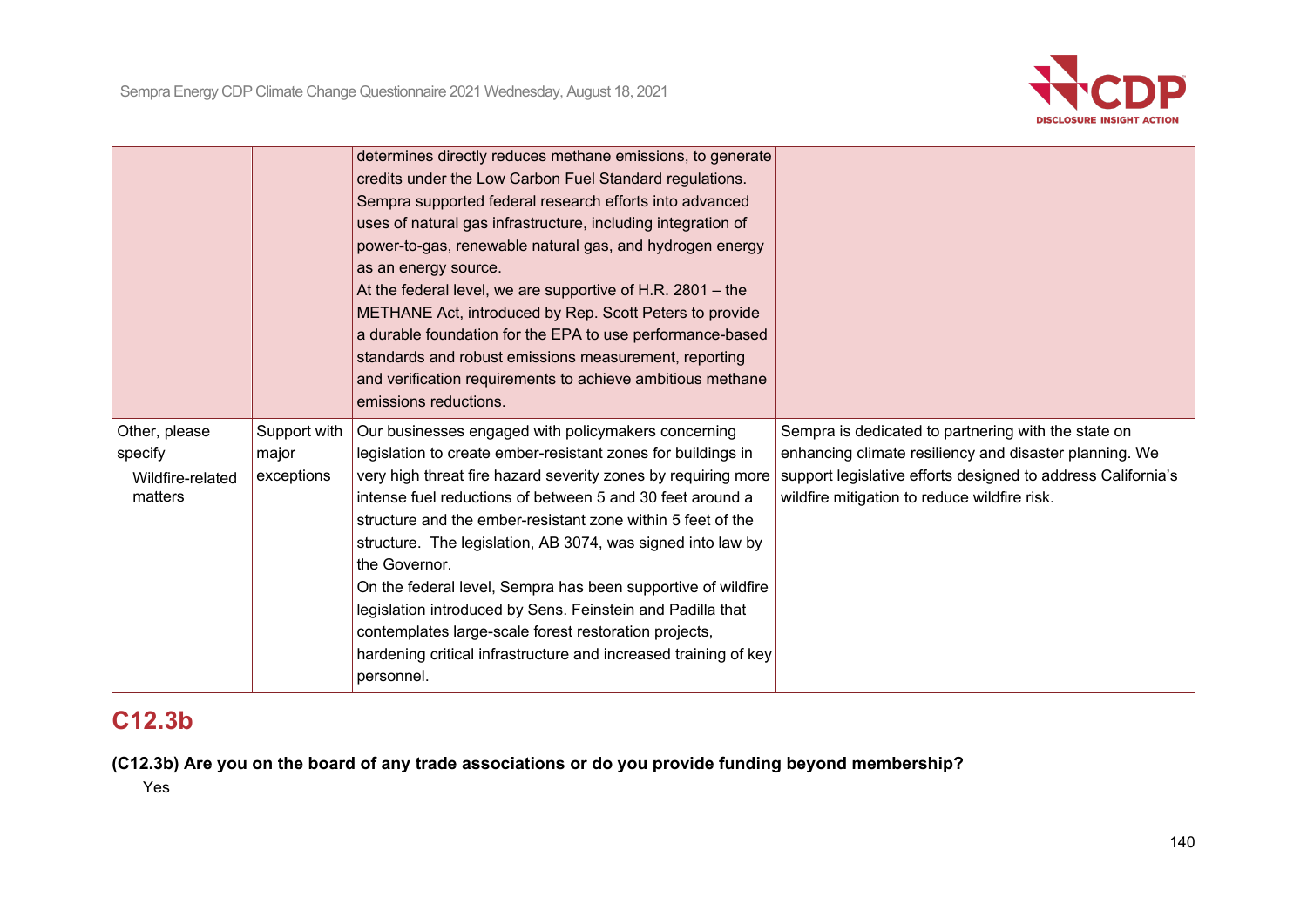

# **C12.3c**

### **(C12.3c) Enter the details of those trade associations that are likely to take a position on climate change legislation.**

#### **Trade association**

The Business Council for Sustainable Energy (BCSE)

#### **Is your position on climate change consistent with theirs?**

Consistent

#### **Please explain the trade association's position**

A national policy on climate change should consider the full impact of climate change and address GHG emissions reductions and incorporate adaptation and resilience measures. Policies should also incentivize and leverage actions by state, local and tribal governments, as well as the private sector. BCSE members focus on advocacy to support policies that deploy clean energy technologies in support of energy affordability, climate change, greenhouse gas reductions. Please also see the BCSE Executive Action Recommendations as well as its perspective on climate change and energy policy.

### **How have you influenced, or are you attempting to influence their position?**

Sempra participated in the development of the BCSE's climate change principles.

**Trade association**

American Gas Association (AGA)

### **Is your position on climate change consistent with theirs?**

Consistent

**Please explain the trade association's position**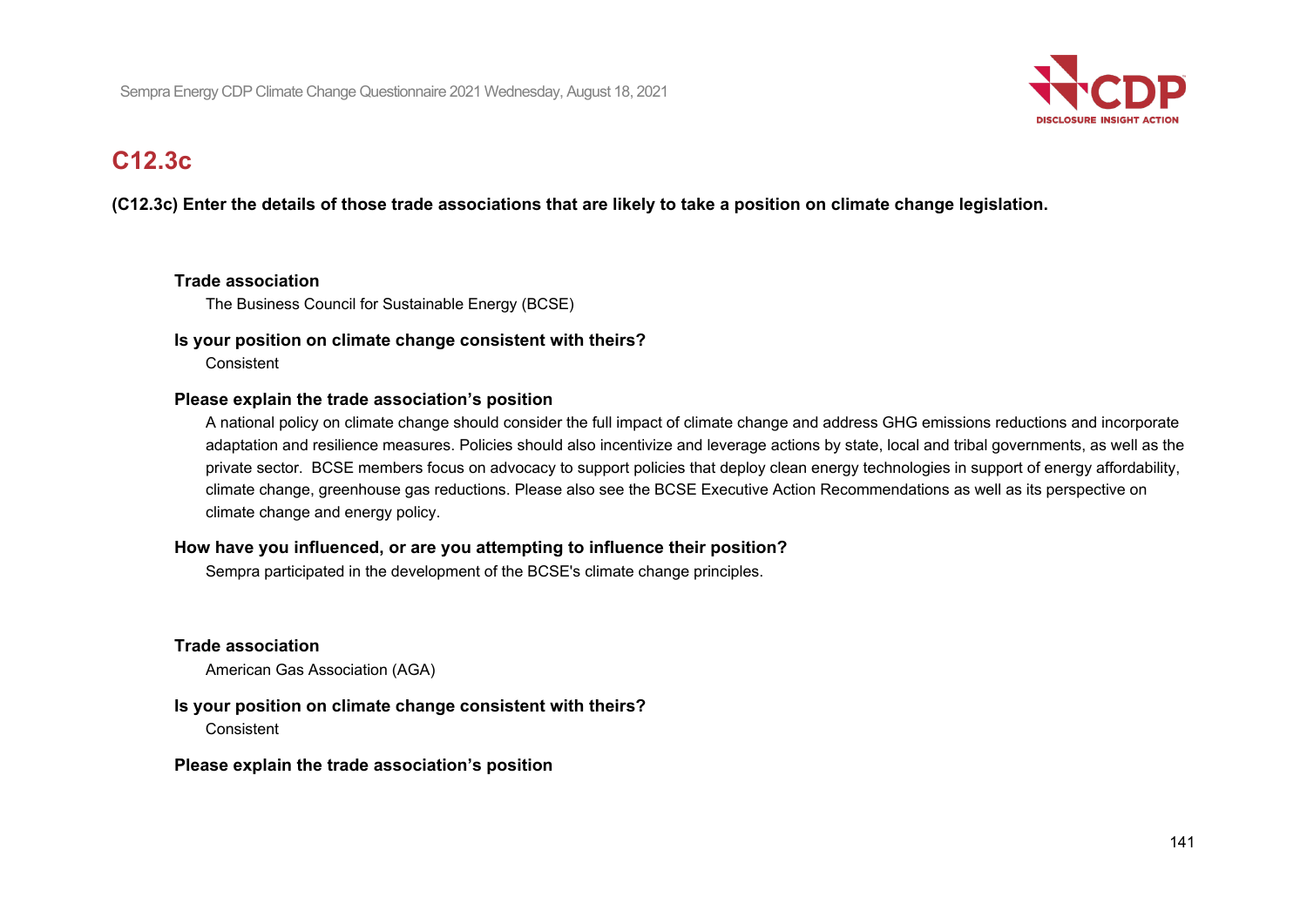

AGA is committed to reducing greenhouse gas emissions through smart innovation, new and modernized infrastructure, and advanced technologies that maintain reliable, resilient, and affordable energy service choices for consumers. AGA has published a full climate change position statement, which states that AGA and its member natural gas utilities collectively commit to:

- 1. Further reduce methane emissions from natural gas utility systems
- 2. Encourage and support energy efficiency
- 3. Increase efficiencies in operating facilities
- 4. Scale-up and deploy advanced natural gas applications
- 5. Invest in research, development, and deployment of new emissions mitigation, delivery, and end-use technologies
- 6. Support renewable natural gas development and use and assess the potential of renewable power to gas
- 7. Modernize pipeline and other natural gas utility infrastructure
- 8. Encourage and support third-party damage prevention programs
- 9. Utilize recognized best practices to reduce methane and transparently report emissions data

10. Encourage and increase collaboration with natural gas producers and pipeline operators to help ensure that natural gas resources are developed and transported sustainably and responsibly

AGA research and development supports site-proximate distributed energy resource opportunities, and providing economical, efficient, and environmentally friendly resources that reduce GHG emissions. Additional research supports combined heat and power technologies to recycle exhaust heat for beneficial uses.

#### **How have you influenced, or are you attempting to influence their position?**

Sempra participated in the development of the AGA's climate change position statement.

#### **Trade association**

California Chamber of Commerce

#### **Is your position on climate change consistent with theirs?**

**Consistent**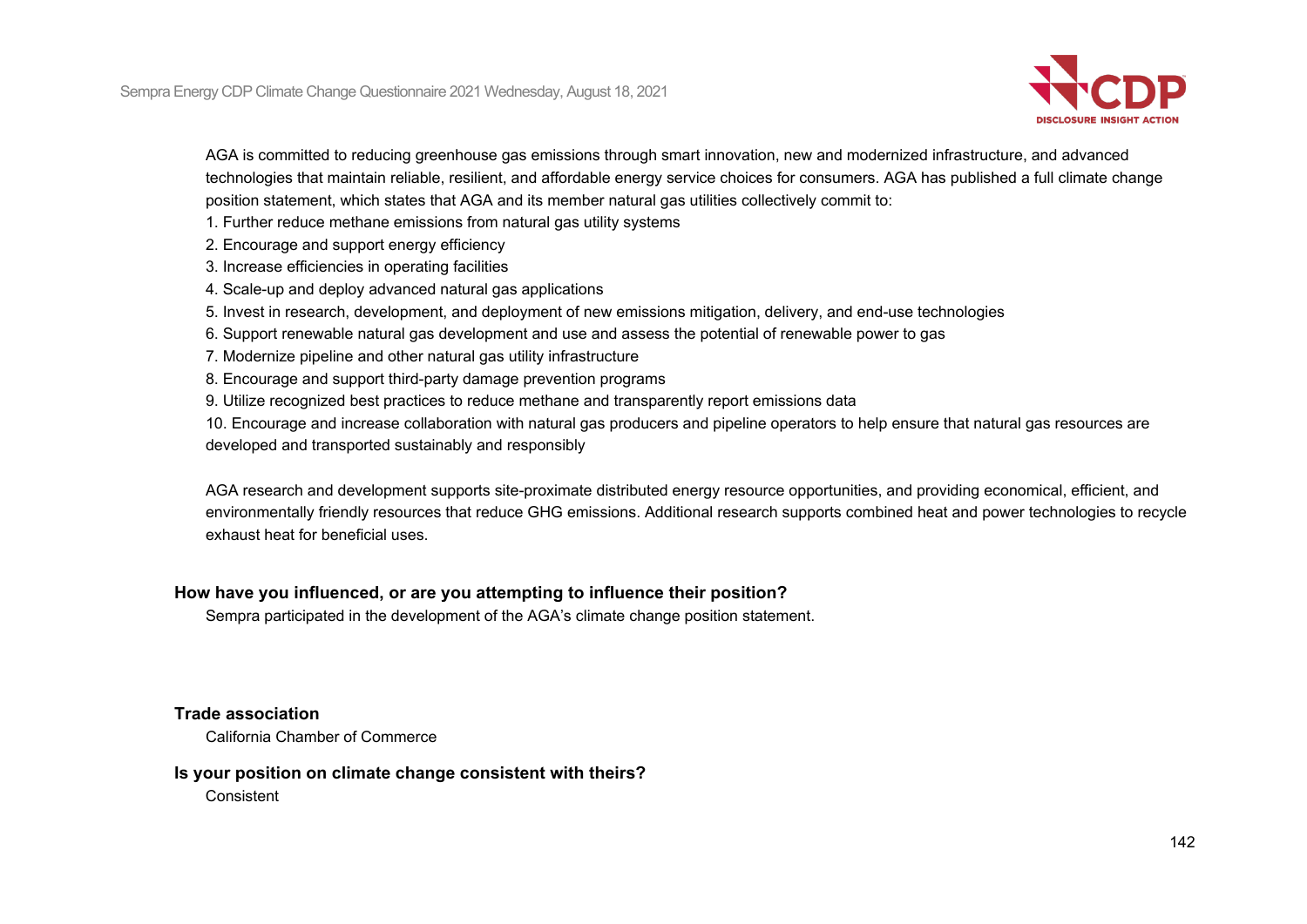

#### **Please explain the trade association's position**

The California Chamber of Commerce supports climate change laws and regulations that are cost-effective, technology-neutral, and promote the use of market-based strategies to reduce GHGs. The Legislature should help ensure that any changes to California law safeguard the economy while having a demonstrable impact on GHG reduction and attract private capital to the state.

#### **How have you influenced, or are you attempting to influence their position?**

One of Sempra's operating company executives serves on the board of the California Chamber of Commerce. As such, that company provides input on a variety of topics, including climate change. We generally agree with the Chamber's focus on achieving cost-effective GHG reductions while being sensitive to higher energy costs for businesses in California.

#### **Trade association**

California Council for Environmental and Economic Balance (CCEEB)

#### **Is your position on climate change consistent with theirs?**

**Consistent** 

#### **Please explain the trade association's position**

CCEEB is committed to the state's long-term environmental, energy, and climate goals, and works to implement policies that will be effective while sustaining a strong economy.

Examples of specific programs and policies that CCEEB work addresses include:

- Advanced Clean Fleets rulemaking at the CARB and zero emission transportation legislation (state level)
- Revision of the Scoping Plan and development of carbon neutral policies at CARB and in the Legislature
- Development of the South Coast 2022 Air Quality Management Plan and State Implementation Plan, including measures to transition combustion sources to near-zero and zero emission technologies
- Establishment of a multi-sector task force that brings fleets and facilities together with energy providers and utilities to solve transportation infrastructure challenges as fleets move to zero emission vehicles
- Identification of funding sources and input on best uses of public funds for climate and energy goals, including allocation of cap-and-trade auction proceeds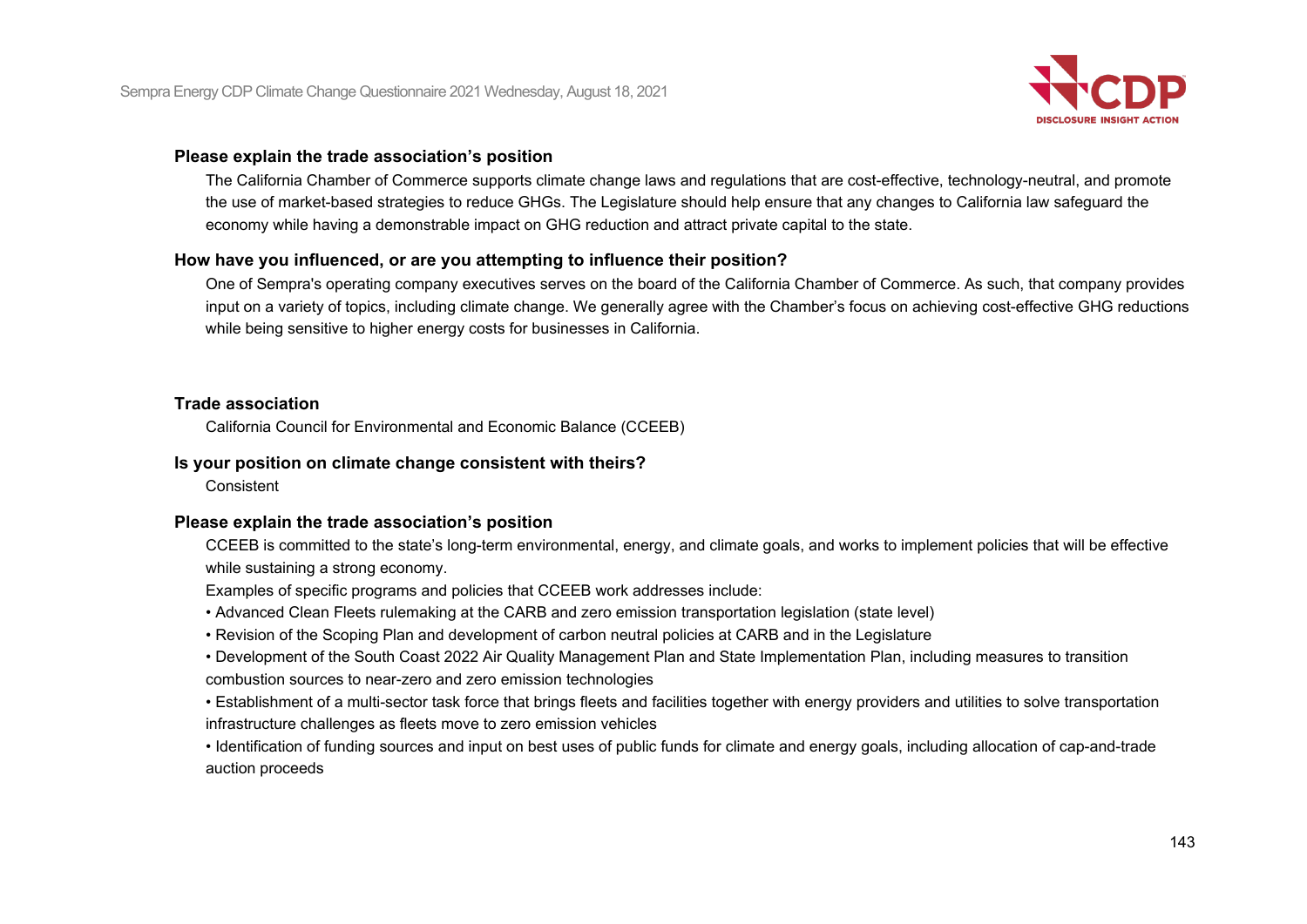

### **How have you influenced, or are you attempting to influence their position?**

Sempra supports the CCEEB's efforts to create clear and consistent reporting protocols to reduce greenhouse gas emissions.

#### **Trade association**

California Electric Transportation Coalition

#### **Is your position on climate change consistent with theirs?**

**Consistent** 

#### **Please explain the trade association's position**

The California Electric Transportation Coalition supports a growing market for electric transportation, including cars, trucks, buses and equipment, to reach California's clean-air, public health, climate change, equity and economic goals.

#### **How have you influenced, or are you attempting to influence their position?**

Sempra supports electric vehicle proliferation as part of a larger effort to reduce GHG emissions and is therefore supportive of and participates in the California Electric Transportation Coalition's efforts.

#### **Trade association**

California Natural Gas Vehicle Coalition

#### **Is your position on climate change consistent with theirs?**

**Consistent** 

#### **Please explain the trade association's position**

The California Natural Gas Vehicle Coalition supports new initiatives, provides up-to-date information on NGV technology and market developments, and works with legislators and regulators to develop policies that will increase alternative fuel and vehicle use. The California Natural Gas Vehicle Coalition advises stakeholders on testing and demonstration programs and help NGV-related businesses break into the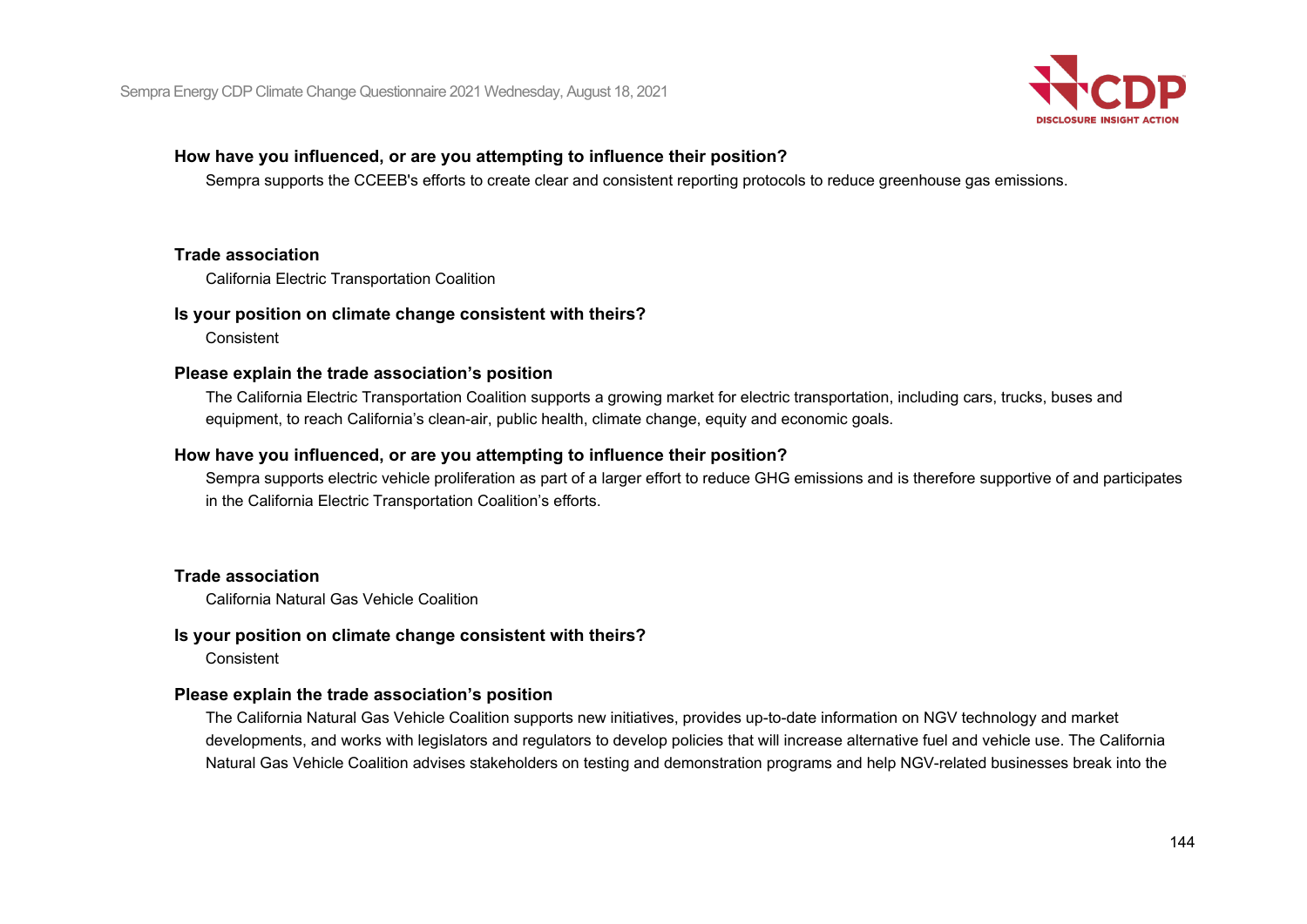

California market. Moving to natural gas medium- and heavy-duty vehicles is an important way to wean ourselves from petroleum-fueled vehicles and can help deliver solutions to California's air pollution and global warming issues.

#### **How have you influenced, or are you attempting to influence their position?**

Sempra supports natural gas vehicle use as a means to help reduce greenhouse gas emissions and is therefore supportive of and participates in the California NGV Coalition's efforts.

#### **Trade association**

Center for LNG (CLNG)

#### **Is your position on climate change consistent with theirs?**

**Consistent** 

#### **Please explain the trade association's position**

CLNG works to be a leader in moving toward a clean energy future. LNG and natural gas will continue to play a vital role in global efforts to reduce emissions across the power and transportation sectors. Natural gas has played a significant role in reducing CO2 emissions from the U.S. power sector to 25-year lows because of its relatively low carbon content and because of its role as an integral partner to renewables. CLNG members believe that those same benefits can be spread globally through competitive LNG markets.

#### **How have you influenced, or are you attempting to influence their position?**

Sempra supports responsible efforts to reduce carbon emissions while promoting economic growth and development and is therefore supportive of the Center for LNG's efforts to include natural gas in the nation's efforts to reduce greenhouse gas emissions.

#### **Trade association**

Interstate Natural Gas Association of America (INGAA)

#### **Is your position on climate change consistent with theirs?**

Consistent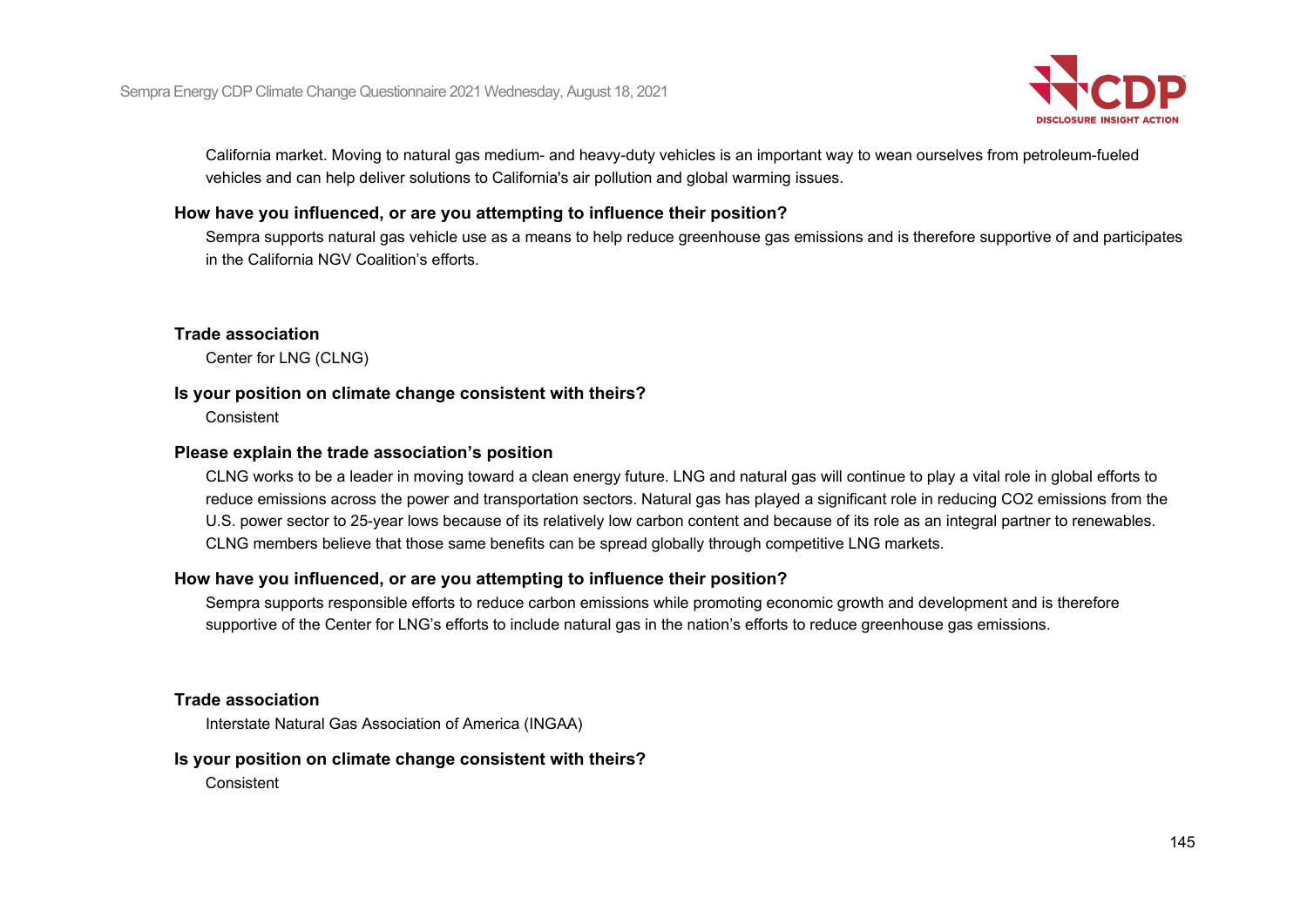

#### **Please explain the trade association's position**

INGAA supports a mandatory federal climate change program that would avoid redundant and potentially conflicting state or regional initiatives. The INGAA board announced its Climate Statement, committing to reach zero net emissions by 2050.

#### **How have you influenced, or are you attempting to influence their position?**

Sempra supports requirements that avoid conflicting initiatives and clarify requirements in a responsible manner and is therefore supportive of INGAA's efforts.

#### **Trade association**

California Hydrogen Business Council (CHBC)

#### **Is your position on climate change consistent with theirs?**

Consistent

#### **Please explain the trade association's position**

CHBC is committed to advancing the commercialization of hydrogen and fuel cells in the energy and transportation sectors to achieve California's climate, air quality, and decarbonization goals. CHBC believes that widespread use of hydrogen and fuel cells for transportation, goods movement, and stationary power in California will reduce GHG emissions and criteria pollutants, improve air quality, decrease our dependence on fossil fuels, support the expansion of renewable electricity, and create good, high-paying clean energy jobs.

#### **How have you influenced, or are you attempting to influence their position?**

Sempra is an active participant at CHBC through operating company participation in its Board of Directors, and various CHBC committees in which we voice our views on these and other matters, including promoting clean energy, increasing the amount of zero-emission vehicles, and investment in the infrastructure needed for decarbonization of transportation.

#### **Trade association**

The Edison Electric Institute (EEI)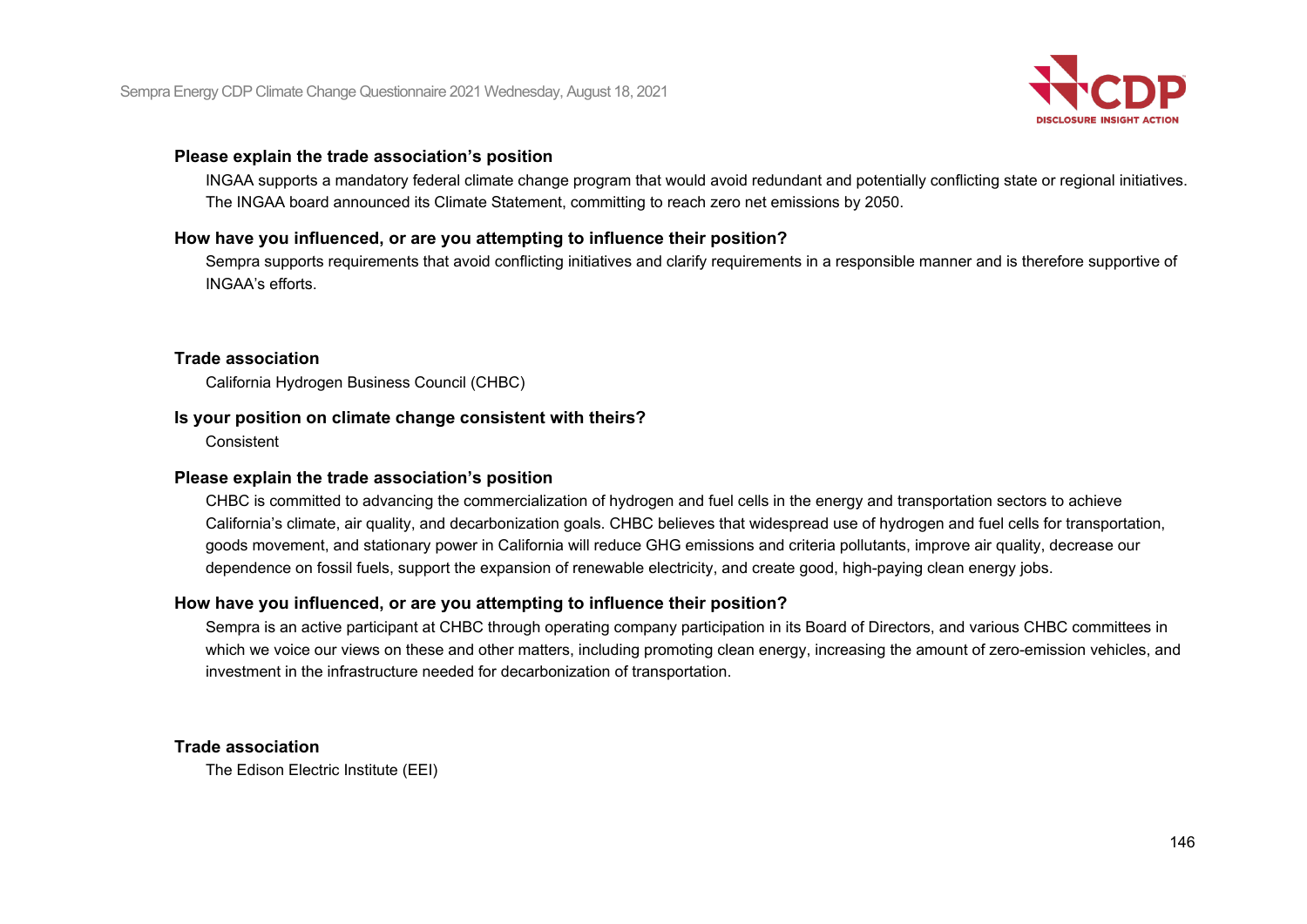

#### **Is your position on climate change consistent with theirs?**

**Consistent** 

#### **Please explain the trade association's position**

EEI and its member companies—America's investor-owned electric companies— are united in our commitment to get the energy we provide as clean as we can, as fast as we can, while keeping reliability and affordability front and center as always for the customers and communities we serve. EEI's member companies are leading the clean energy transformation by continuing to reduce carbon emissions in our sector and by helping other sectors, particularly the transportation and industrial sectors, transition to clean, efficient electric energy.

#### **How have you influenced, or are you attempting to influence their position?**

Sempra is a very active participant at EEI, including the Board of Directors, and various EEI committees in which we voice our views on these and other matters, including promoting clean energy, electric vehicles, and energy efficiency with an eye toward reliability and affordability.

#### **Trade association**

The U.S. Chamber of Commerce

#### **Is your position on climate change consistent with theirs?**

**Consistent** 

#### **Please explain the trade association's position**

The U.S. Chamber of Commerce supports a market-based approach to accelerate GHG emissions reductions across the U.S. economy. The organization advocates that durable climate policy must be made by Congress, and that it should encourage innovation and investment to ensure significant emissions reductions, while avoiding economic harm for businesses, consumers and disadvantaged communities. This policy should include well designed market mechanisms that are transparent and not distorted by overlapping regulations. U.S. climate policy should recognize the urgent need for action, while maintaining the national and international competitiveness of U.S. industry and ensuring consistency with free enterprise and free trade principles.

The Chamber maintains it will be largely up to the business community to develop, finance, build and operate the solutions needed to power economic growth worldwide, mitigate GHG emissions, and build resilient, lower-carbon infrastructure.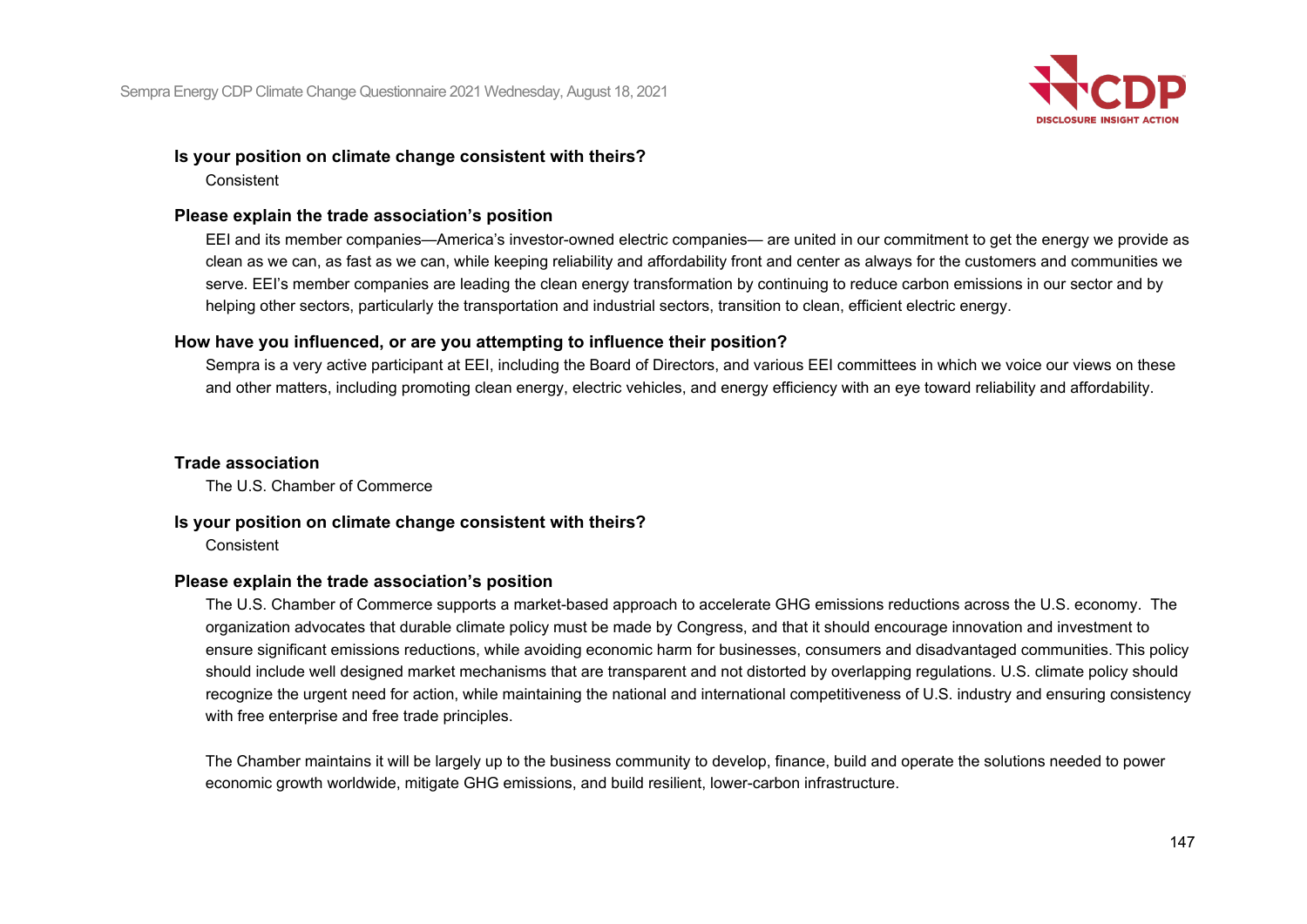

#### **How have you influenced, or are you attempting to influence their position?**

Sempra is an active participant at the U.S. Chamber of Commerce through participation in its Board of Directors, where we voice our views on these and other matters, including investment in the infrastructure needed for a successful energy transition.

#### **Trade association**

California Business Roundtable (CBRT)

#### **Is your position on climate change consistent with theirs?**

**Consistent** 

#### **Please explain the trade association's position**

CBRT led the fight to pass a bipartisan extension of the state's Cap-and-Trade program in 2017 and continues to support the state's GHG emission reduction goals. It tracks the impact those goals are having on energy affordability and reliability and have raised concerns about a single-source energy solution. Additionally, these costs are often paid by those who can least afford it, which will only lead to a more bifurcated economy and create more poverty in the state. Through the Center for Jobs and the Economy, its sister organization, it tracks and report on trends in the energy sector, including affordability and GHG reduction efforts. The Center also provides research on additional pathways to meet the state's goals, including via telecommuting.

#### **How have you influenced, or are you attempting to influence their position?**

Sempra is an active participant at CBRT through operating company participation in its Board of Directors. We advocate for the importance of reliability and affordability on the path to reach GHG emissions goals.

#### **Trade association**

U.S. Business Roundtable (BRT)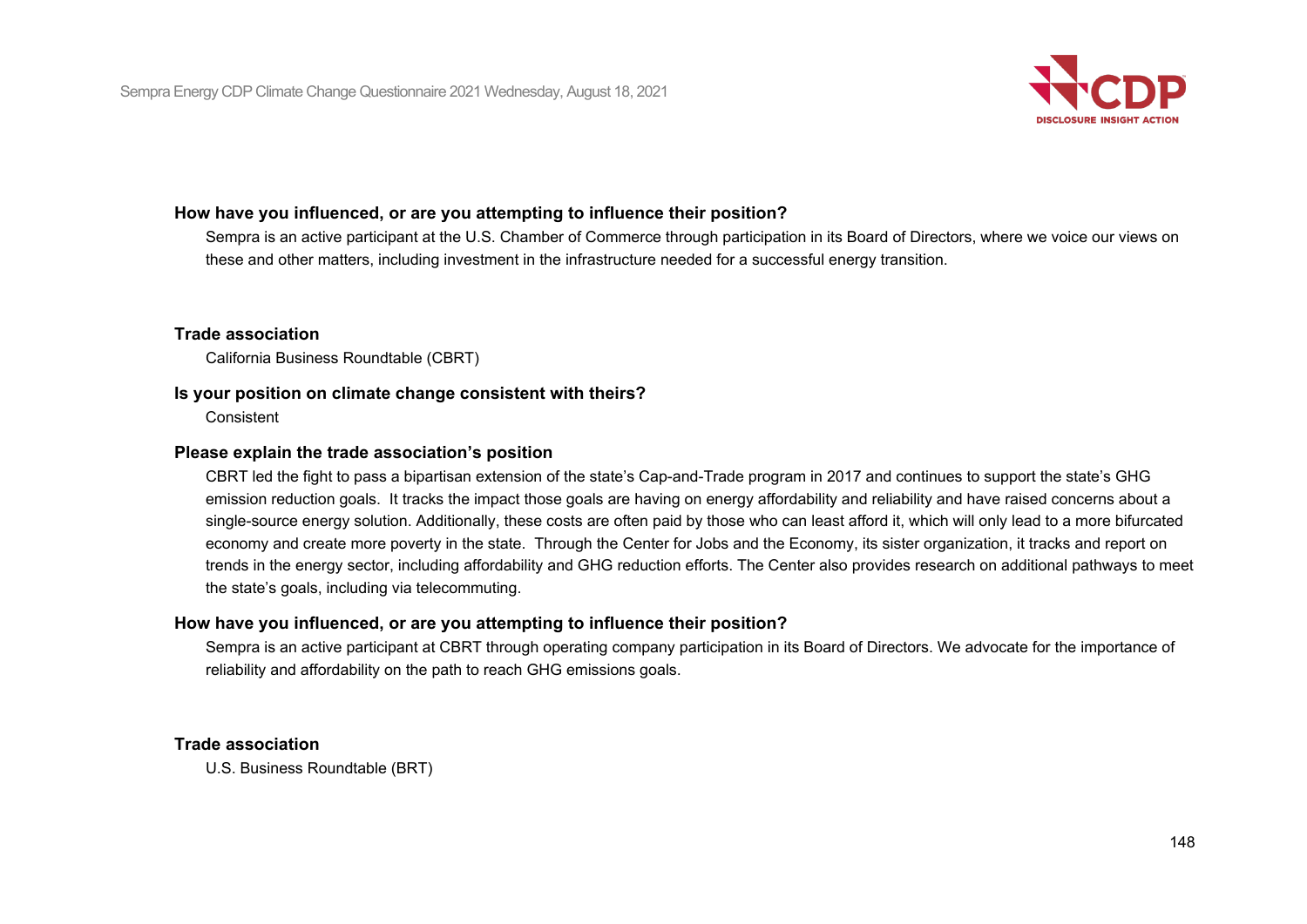

#### **Is your position on climate change consistent with theirs?**

**Consistent** 

#### **Please explain the trade association's position**

BRT highlights work by companies making a positive impact on sustainable outcomes which can be seen through major trends such as:

- Driving Efficiency, Reuse, and Recycling
- Growing Sustainable Investment
- Reducing Carbon Emissions
- Advancing Renewable Energy

BRT supports rejoining the Paris accord, reducing emissions 80% by 2050, and setting a price on carbon – though they do not endorse any specific mechanism for achieving those goals. BRT supports market-based climate solutions, with adequate transition time, considering effects outside the U.S. borders as well as within the country, investing in carbon removal technologies and efficiency measures, reforming the permitting process, mitigating sea level rise and other impacts, and encouraging voluntary disclosure of relevant metrics.

#### **How have you influenced, or are you attempting to influence their position?**

Sempra is a member of the BRT. We voice our opinion on energy and the environment, including infrastructure, sustainability and climate change.

#### **Trade association**

American Petroleum Institute (API)

#### **Is your position on climate change consistent with theirs?**

**Consistent** 

#### **Please explain the trade association's position**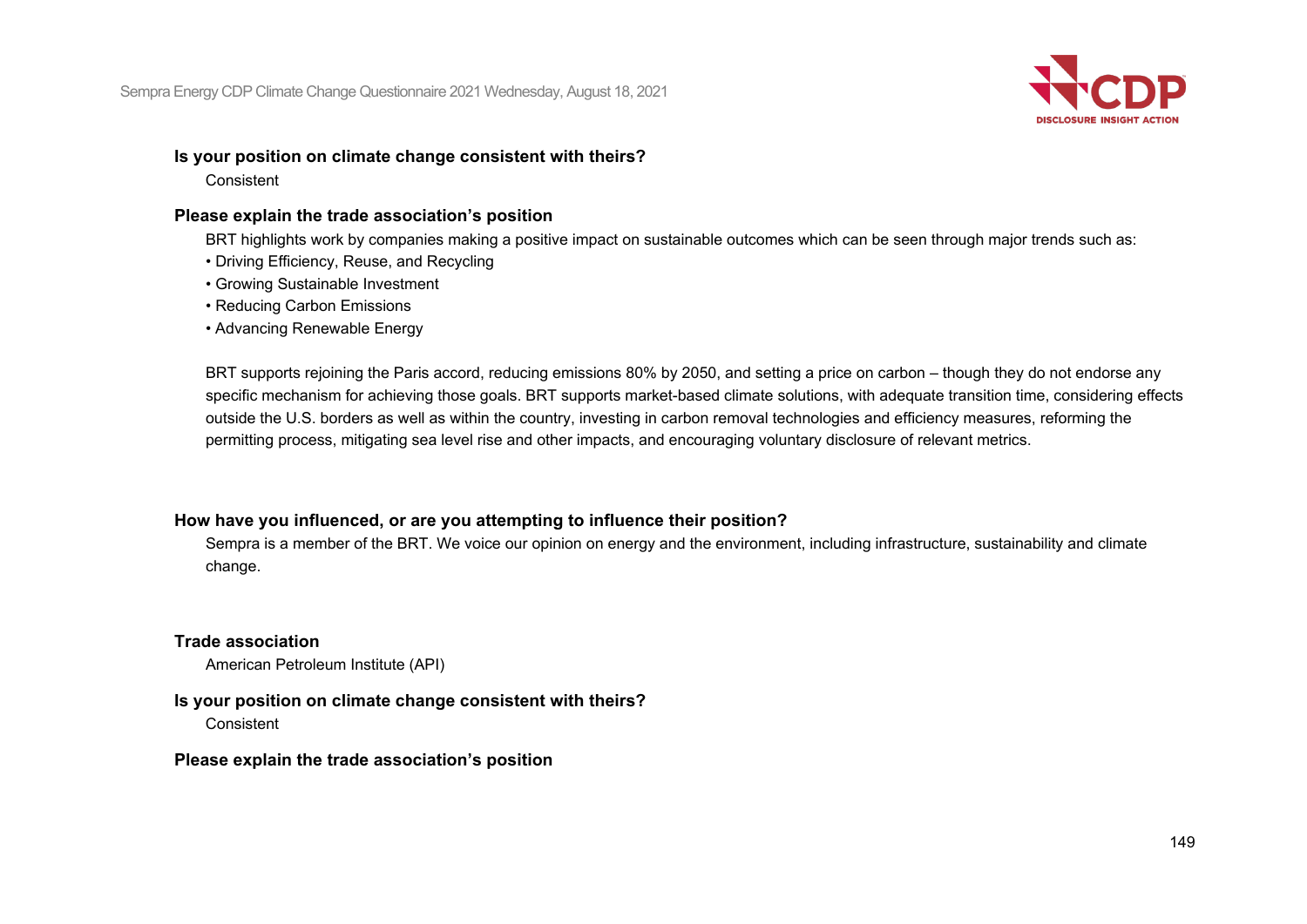

API and its members advocate for government policies that ensure the availability and continued development of affordable, reliable and sustainable energy, including oil and natural gas supplies and products derived from them, to consumers. The following principles guide API's perspective on public policies that address the risks of climate change.

Sound public policy approaches must be designed to:

- Facilitate meaningful GHG emissions reductions and conservation from all sectors of the economy.
- Balance economic, environmental and energy security needs.
- Promote economy-wide innovation and development of cost-effective technologies to meaningfully reduce GHG emissions.
- Optimize solutions by eliminating redundant or contradictory policies.
- Support market-based policies to drive innovation.
- Maintain the competitive positioning of U.S. businesses in global markets.
- Rely upon predictable and economically efficient policy frameworks, such as the use of offsets, that foster competition and utilize economywide market forces, to deliver outcomes at the least cost to society.
- Ensure that energy producers, manufacturers and suppliers are responsible for their direct emissions.
- Recognize and appropriately account for early and/or voluntary actions.
- Make the costs and associated climate benefits of any policy fully transparent to the American public.
- Continue to advance understanding of global climate change in order to calibrate and adapt future policies appropriately and effectively

#### **How have you influenced, or are you attempting to influence their position?**

As part of Sempra's membership in API, we are committed to developing and adhering to the highest level industry standards, protecting the environment and leading on safety.

# **C12.3f**

**(C12.3f) What processes do you have in place to ensure that all of your direct and indirect activities that influence policy are consistent with your overall climate change strategy?**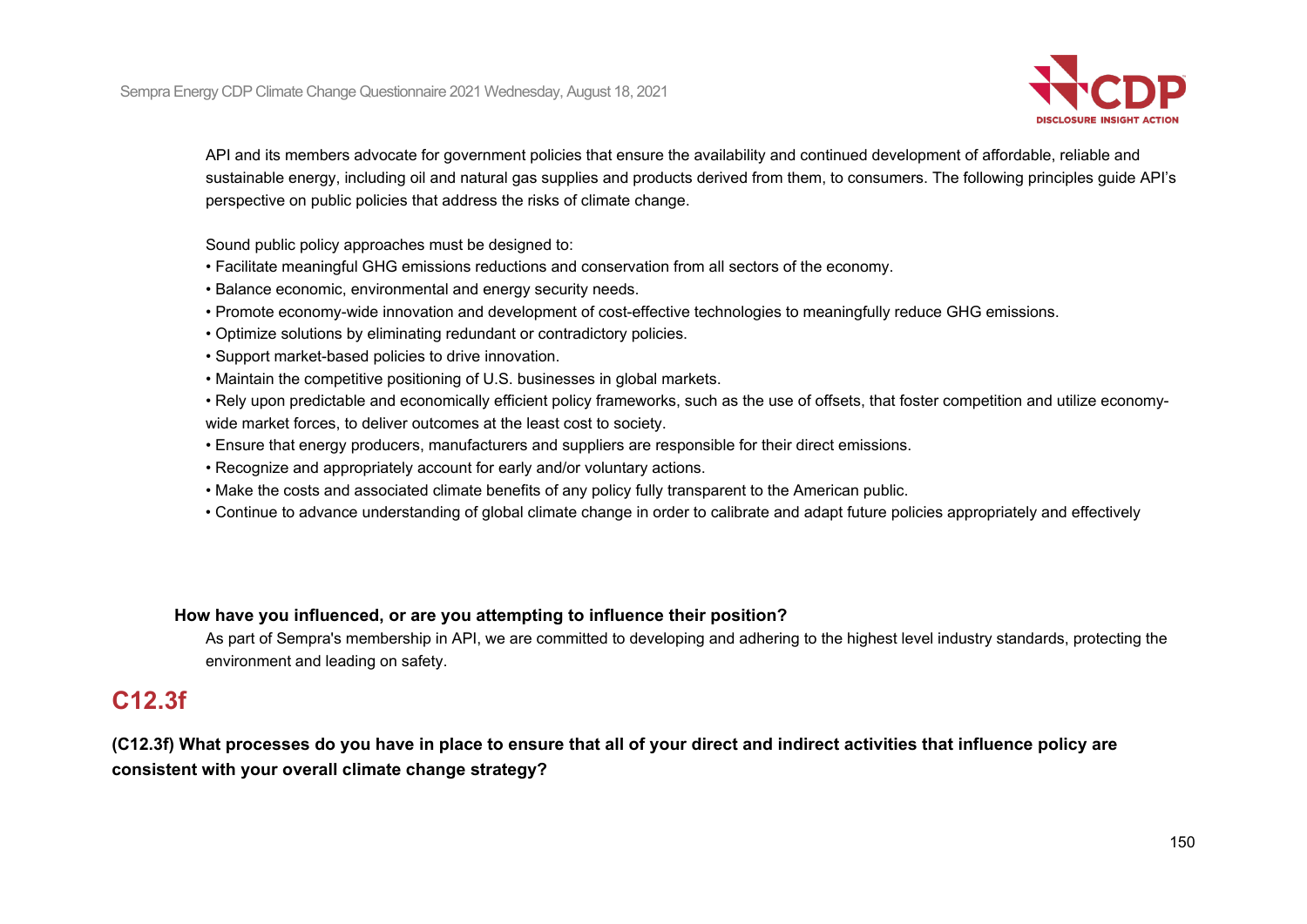

Sempra has a centralized external affairs department that works closely with external affairs groups across our operating companies to develop policy positions on climate change issues and help ensure consistency of direct and indirect activities. This function plays an essential role in coordinating and making consistent the approach across operating companies and geographies. In addition, Sempra's sustainability steering committee, comprised of executives of all of our operating companies, builds on the efforts of the external affairs groups and also helps to ensure that policy-related activities are consistent with our climate strategy.

The Sempra family of companies engages in direct and indirect lobbying activities at the federal, state, and local levels of government consistent with our commitment to creating long-term, sustainable value, including the important role our infrastructure plays in lowering GHG emissions.

We believe that our direct lobbying activities align with the relevant policies of the legislative and regulatory jurisdictions in which we operate (such as California's goal to achieve economy-wide carbon neutrality by 2045 and the U.S. EPA's methane rules) and important global multi-lateral collaborations, including the Paris Agreement's goals of limiting average global warming to well below 2°C above preindustrial levels and pursuing efforts to limit the temperature increase to 1.5°C. For example, we believe that our direct engagement regarding California legislation promoting the instate production and distribution of biomethane as a practical step toward furthering the state's GHG and short-lived climate pollutant reduction goals aligns with the Paris Agreement because it could enable emissions reductions in transportation and agriculture, which are sources of nitrogen oxides and methane emissions, respectively.

Sempra and its companies are members of several trade associations focused on the important business and technical issues of our industry and the interests of our shareholders and other stakeholders. As a general matter, these associations enable us to learn the views of others, obtain feedback and, ultimately, voice our perspectives on proposed legislation and regulations in an educated and thoughtful manner. Some of these associations engage in lobbying activities. We believe that our indirect lobbying activities through these associations are also consistent with a transition to a lower carbon energy system and generally align with the Paris Agreement's goal to limit global temperature rise. For example, one of the trade associations we are a member of advances improved natural gas production practices by working to develop a metric for methane intensity so that such emissions can be measured, compared, and reduced, which we believe aligns with the Paris Agreement's goal to limit global temperature rise.

Trade association policies generally reflect a compromise of the membership so at times the policy positions and lobbying activities of these associations may not fully align with Sempra's positions on a particular issue, including the Paris Agreement's goal to limit global temperature rise, in which case we work to mitigate any risks associated with such misalignment. Specifically, we seek to do this in three primary ways:

1. Education of the association staff and key members;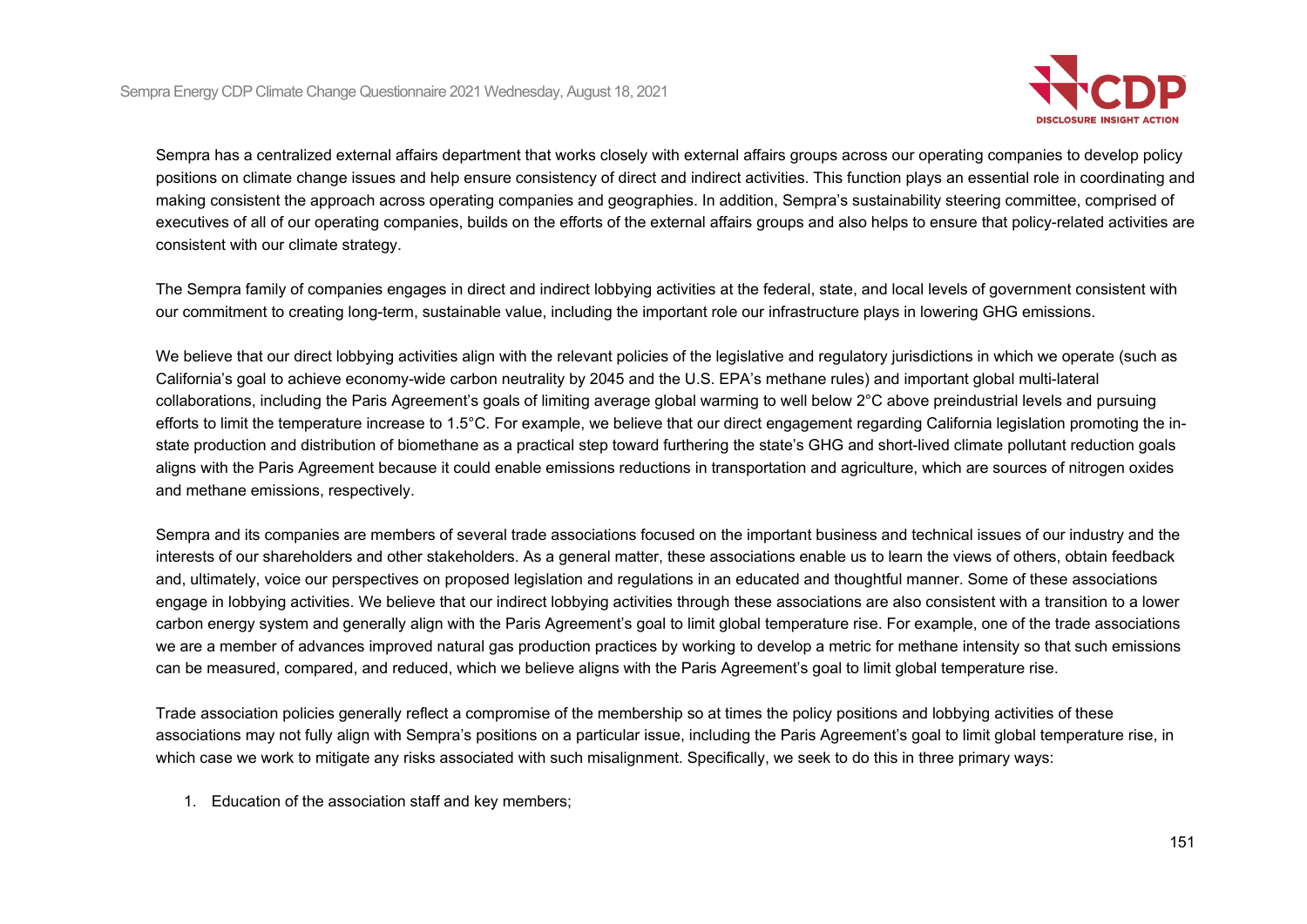

- 2. Ongoing engagement with the association to try to move consensus positions; and
- 3. If needed, dissenting from association positions, including not providing formal company participation or endorsement.

We believe that public policy engagement is an important and appropriate role for companies, as long as it is conducted in a legal and transparent manner. In the U.S., there are federal, state and local lobbying registration and disclosure laws with which Sempra and its operating companies comply, and the company has a robust training and reporting program in place to ensure compliance.

# **C12.4**

**(C12.4) Have you published information about your organization's response to climate change and GHG emissions performance for this reporting year in places other than in your CDP response? If so, please attach the publication(s).**

#### **Publication**

In mainstream reports

#### **Status**

**Complete** 

#### **Attach the document**

 $\mathbb{\textcircled{b}}$  Sempra 2020 10-K.pdf

## **Page/Section reference** 37-38, 43, 45, 47

#### **Content elements**

Risks & opportunities

#### **Comment**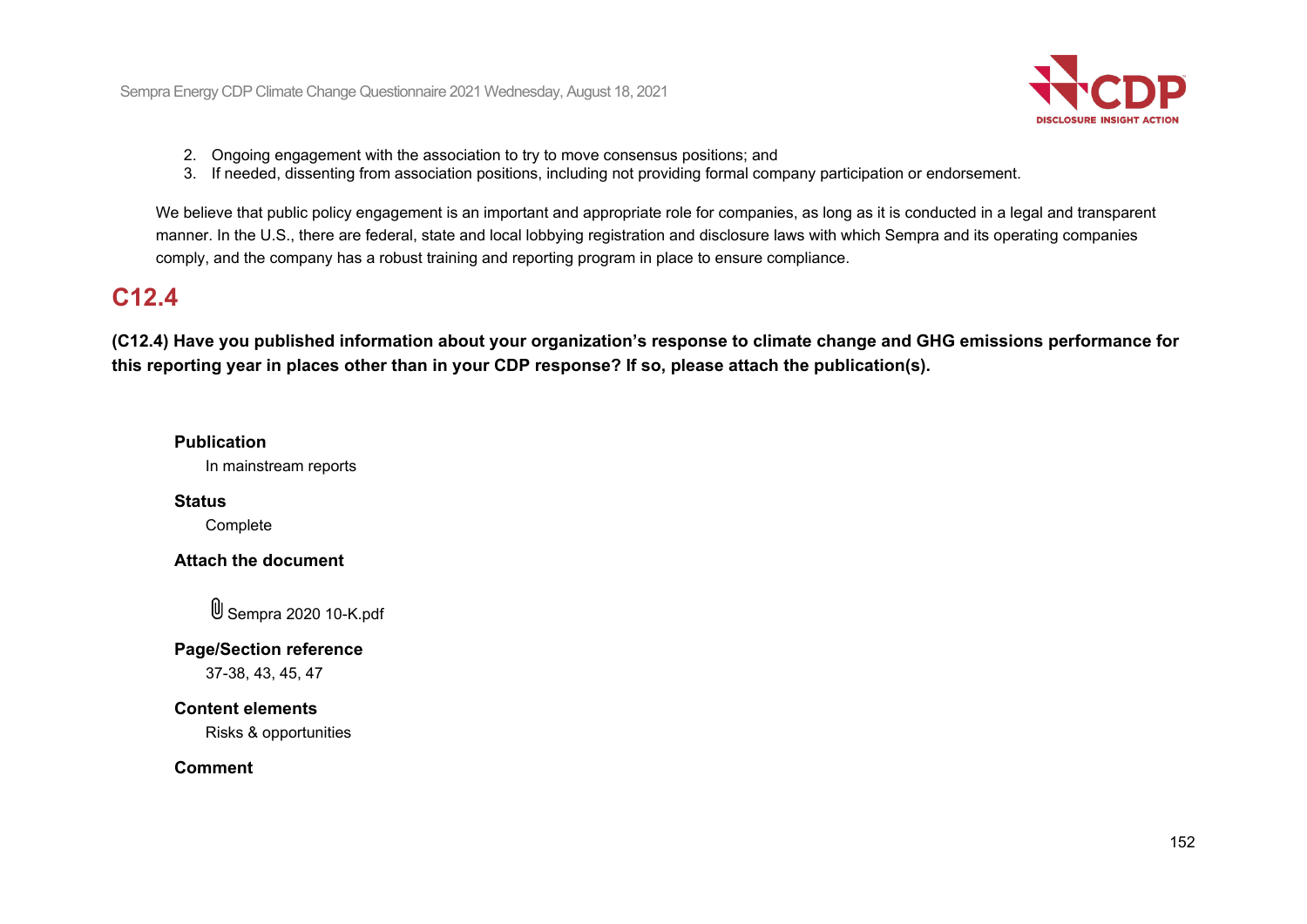

#### **Publication**

In voluntary sustainability report

#### **Status**

Complete

#### **Attach the document**

SempraEnergy\_2020\_Corporate-Sustainability-Report.pdf SempraEnergy\_2020\_Corporate-Sustainability-Report.pdf

## **Page/Section reference**

Governance: 24-33 Strategy: 15, 18-22, 73-84 Risks and opportunities: 26-28 Emissions figures and targets: 36-38 TCFD: 103-113

#### **Content elements**

**Governance** Strategy Risks & opportunities Emissions figures Emission targets

Other metrics

#### **Comment**

TCFD recommendations are utilized.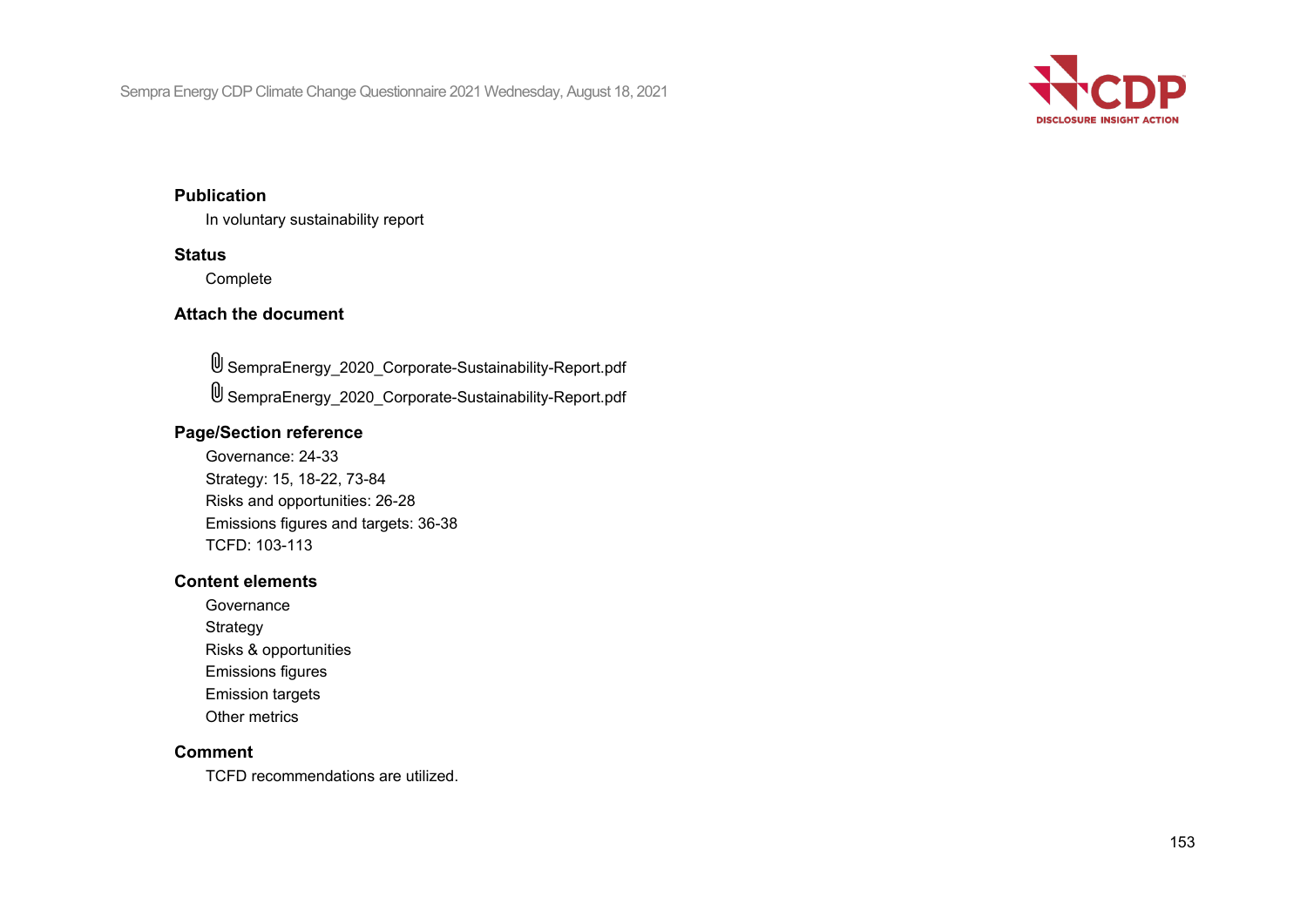

#### **Publication**

In voluntary communications

#### **Status**

Complete

### **Attach the document**

sempra\_position-statement\_natural-gas.pdf

## **Page/Section reference**

2-5

## **Content elements**

Strategy Risks & opportunities

## **Comment**

## **Publication**

In voluntary communications

#### **Status**

Complete

## **Attach the document**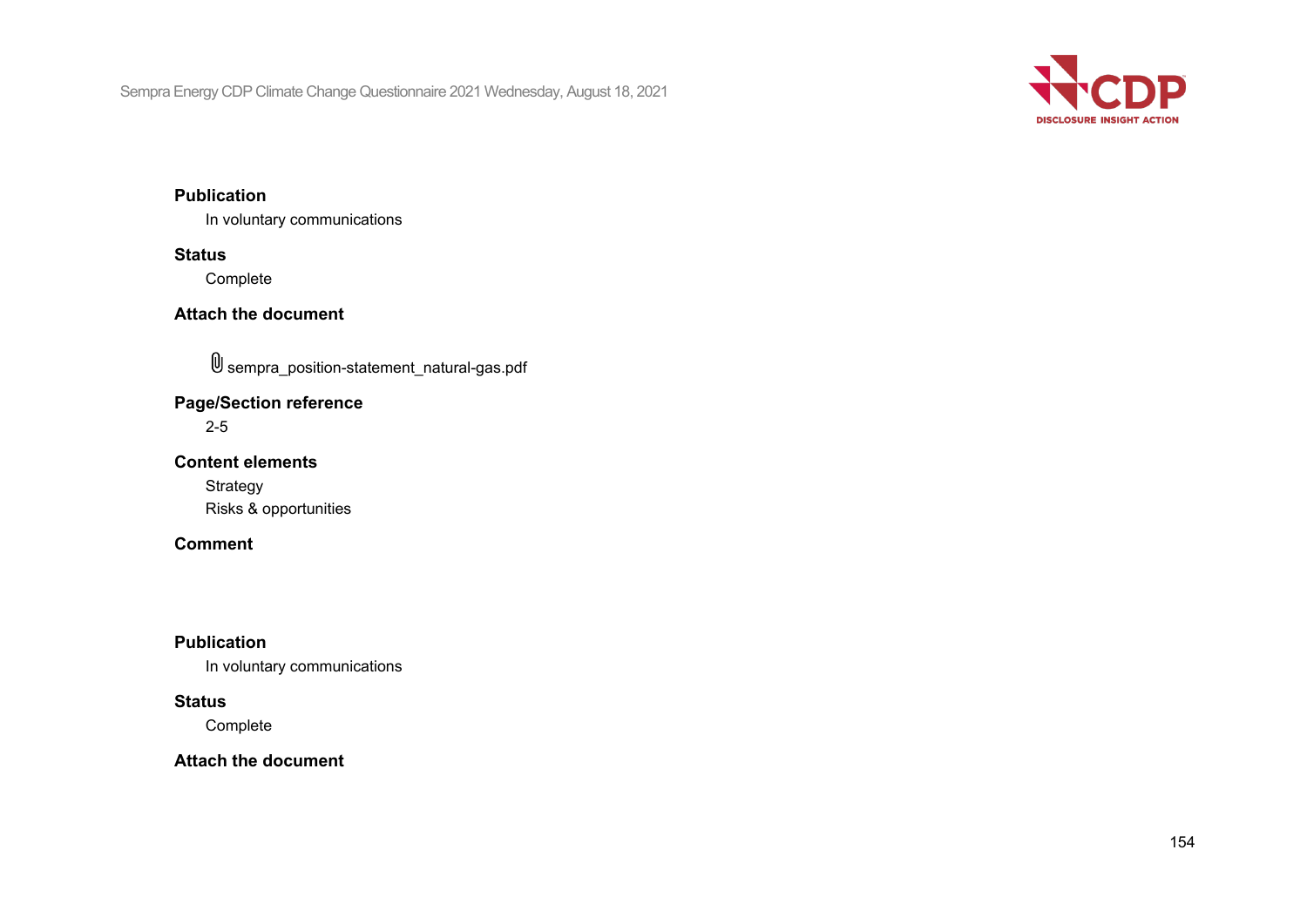Sempra Energy CDP Climate Change Questionnaire 2021 Wednesday, August 18, 2021



sempra\_position-statement\_LNG\_2020.pdf

#### **Page/Section reference**

2-5

#### **Content elements**

Strategy Risks & opportunities

#### **Comment**

### **Publication**

In voluntary communications

#### **Status**

Complete

## **Attach the document**

 $\textcircled{\textsc{I}}$ sempra\_positionstatement\_CleanTransportation.pdf

## **Page/Section reference**

2-7

#### **Content elements**

Strategy Risks & opportunities

#### **Comment**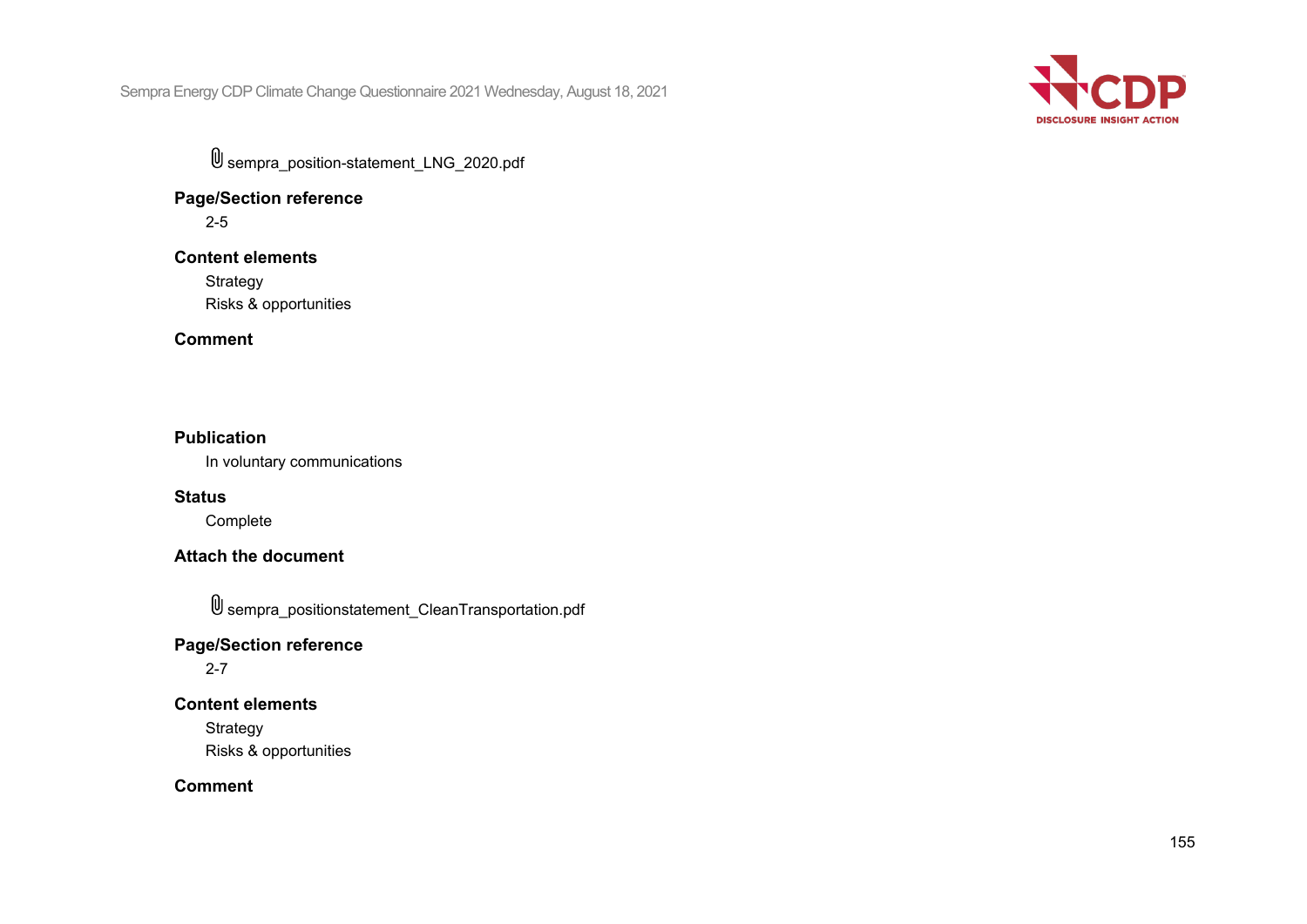

#### **Publication**

In voluntary communications

#### **Status**

Complete

### **Attach the document**

 $\mathbb{\textcircled{b}}$ SoCalGas\_Climate\_Commitment.pdf

#### **Page/Section reference**

Strategy: 1-2, 8, 11, 16-17 Risks & Opportunities: 8, 12-15 Emissions Targets: 9

#### **Content elements**

Strategy Risks & opportunities Emission targets

#### **Comment**

## **Publication**

In mainstream reports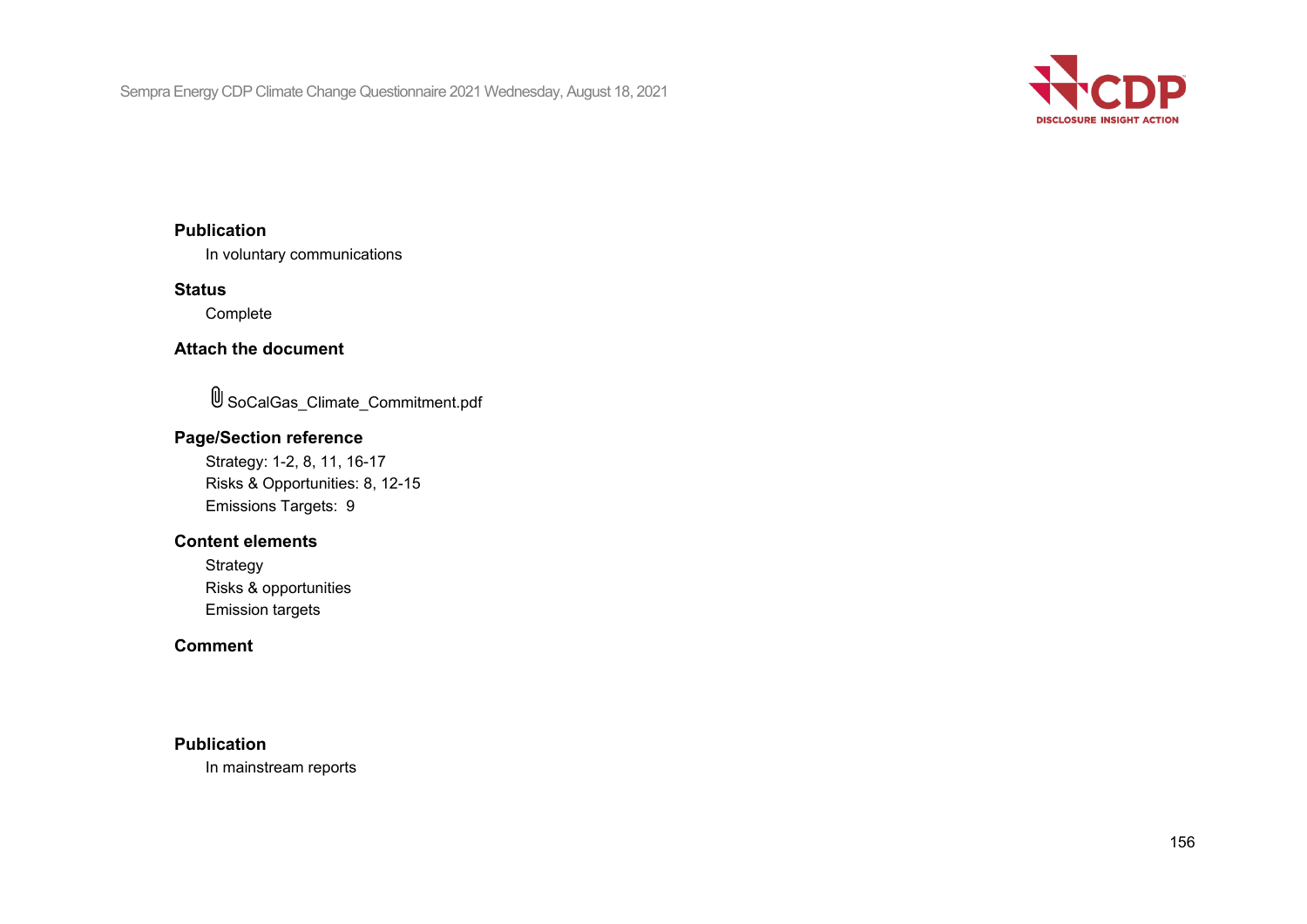Sempra Energy CDP Climate Change Questionnaire 2021 Wednesday, August 18, 2021



#### **Status**

Complete

### **Attach the document**

 $\textcircled{\textsf{I}}$  IEnova\_Sustainability\_Financial\_Report\_2020.pdf

#### **Page/Section reference**

Governance: 38-59 Strategy: 27-37 Risks and opportunities: 54-57, 110-112 Emissions figures and targets: 113-120

#### **Content elements**

Governance Strategy Risks & opportunities Emissions figures Emission targets

### **Comment**

#### **Publication**

In mainstream reports

#### **Status**

Complete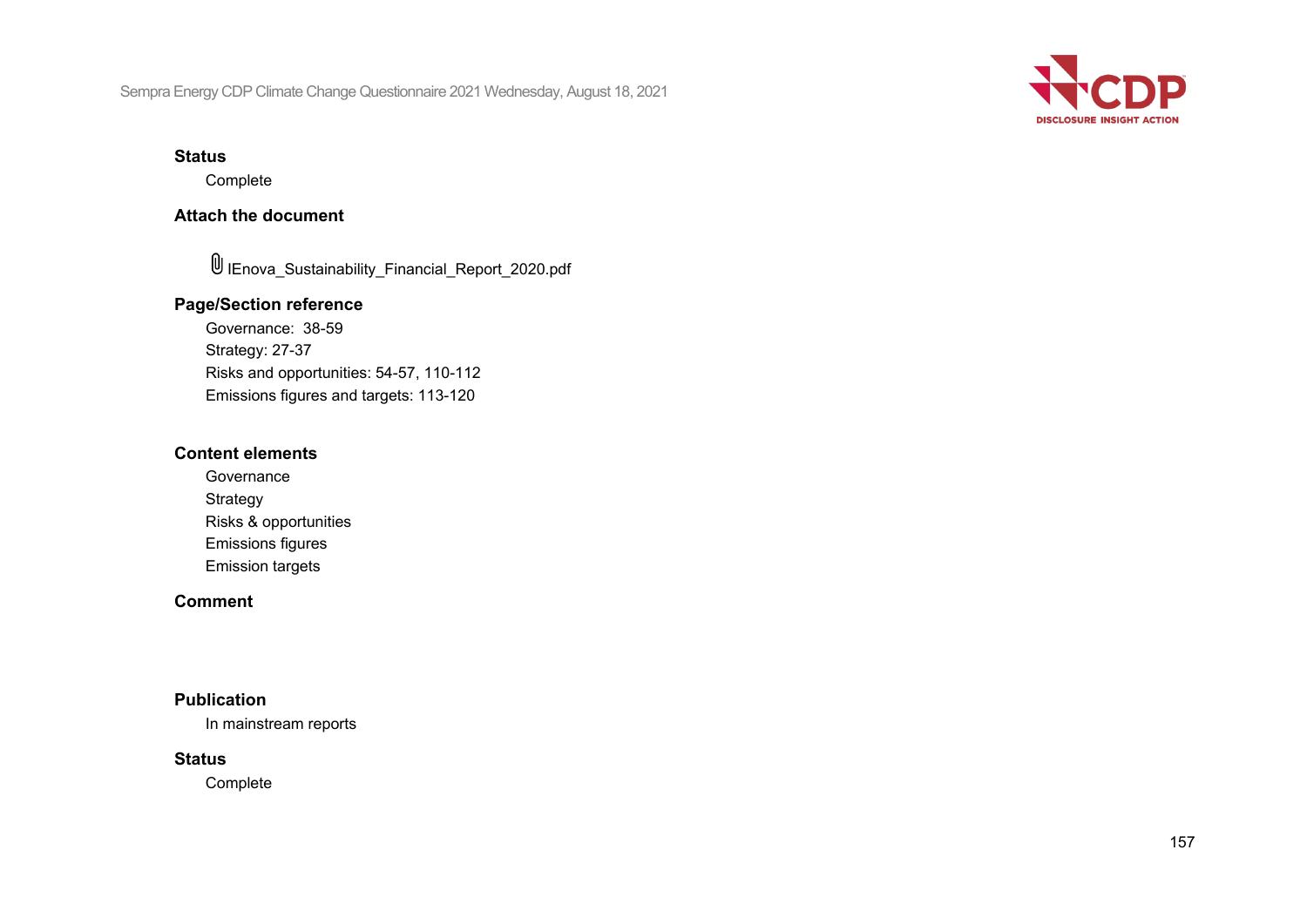

#### **Attach the document**

#### **Page/Section reference**

Document available here: https://www.sdge.com/sites/default/files/documents/SDG%26E%20Sustainability%20Report\_0.pdf?nid-18226= Strategy: 7-9, 42, 47 Risks and opportunities: 23-26 Emissions figures and targets: 10-11, 16, 52

#### **Content elements**

Strategy Risks & opportunities Emissions figures Emission targets

#### **Comment**

File size too large to attach. Please see link above.

#### **Publication**

In other regulatory filings

#### **Status**

Complete

#### **Attach the document**

SempraEnergy\_2021\_Proxy.pdf

#### **Page/Section reference**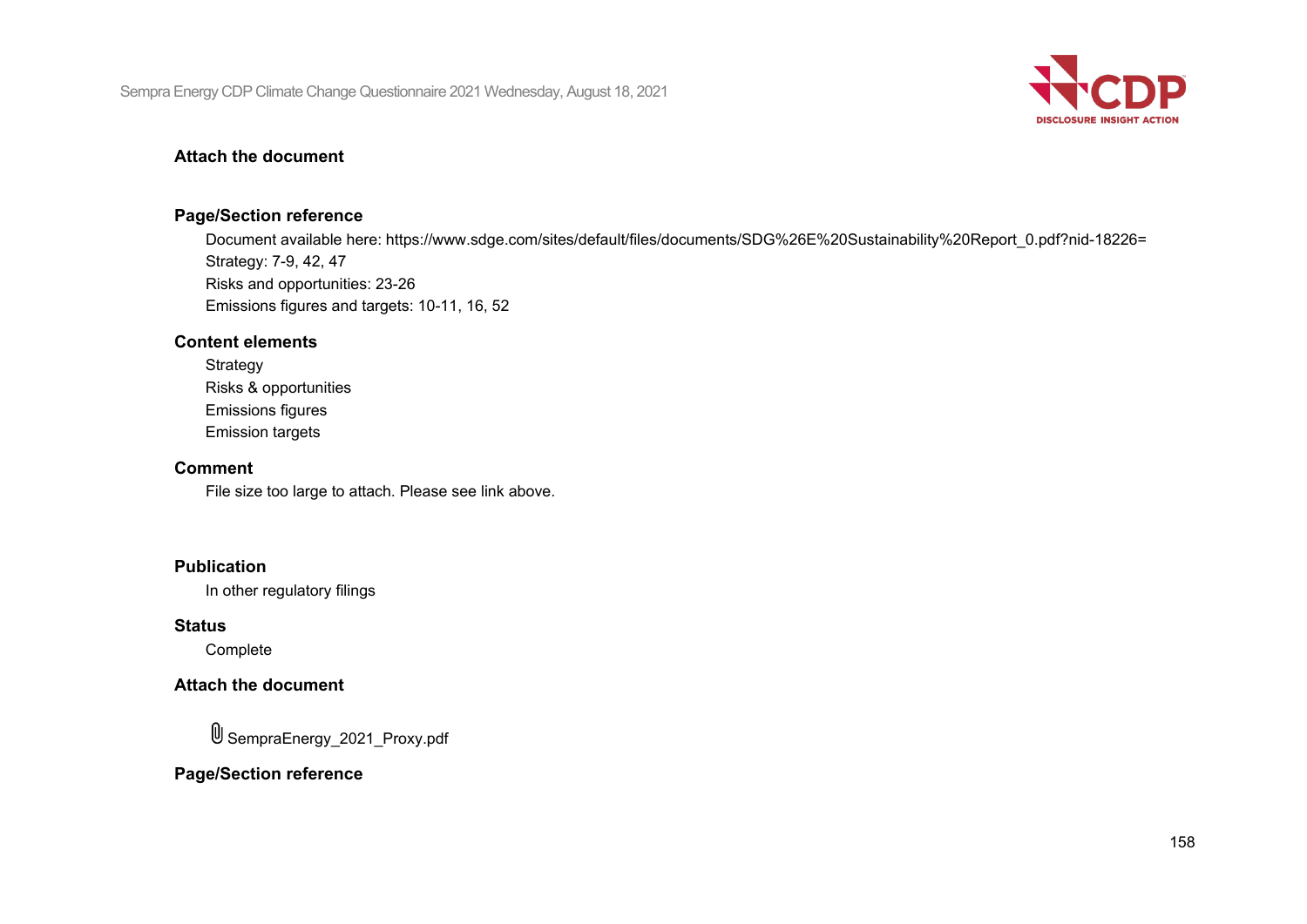Sempra Energy CDP Climate Change Questionnaire 2021 Wednesday, August 18, 2021



Governance: 15, 19 Strategy: 44

### **Content elements Governance Strategy**

**Comment**

# **C15. Signoff**

# **C-FI**

### **(C-FI) Use this field to provide any additional information or context that you feel is relevant to your organization's response. Please note that this field is optional and is not scored.**

This questionnaire contains statements that constitute forward-looking statements within the meaning of the Private Securities Litigation Reform Act of 1995. Forward-looking statements are based on assumptions with respect to the future, involve risks and uncertainties, and are not guarantees. Future results may differ materially from those expressed in any forward-looking statements. These forward-looking statements represent our estimates and assumptions only as of the date of this questionnaire. We assume no obligation to update or revise any forward-looking statement as a result of new information, future events or other factors. In this questionnaire, forward-looking statements can be identified by words such as "believes," "expects," "anticipates," "plans," "estimates," "projects," "forecasts," "should," "could," "would," "will," "confident," "may," "can," "potential," "possible," "proposed," "in process," "under construction," "in development," "target," "outlook," "maintain," "continue," or similar expressions, or when we discuss our guidance, priorities, strategy, goals, vision, mission, opportunities, projections, intentions or expectations. Factors, among others, that could cause actual results and events to differ materially from those described in any forward-looking statements include risks and uncertainties relating to: California wildfires, including the risks that we may be found liable for damages regardless of fault and that we may not be able to recover costs from insurance, the wildfire fund established by California Assembly Bill 1054 or in rates from customers; decisions, investigations, regulations, issuances or revocations of permits and other authorizations, renewals of franchises, and other actions by (i) the Comisión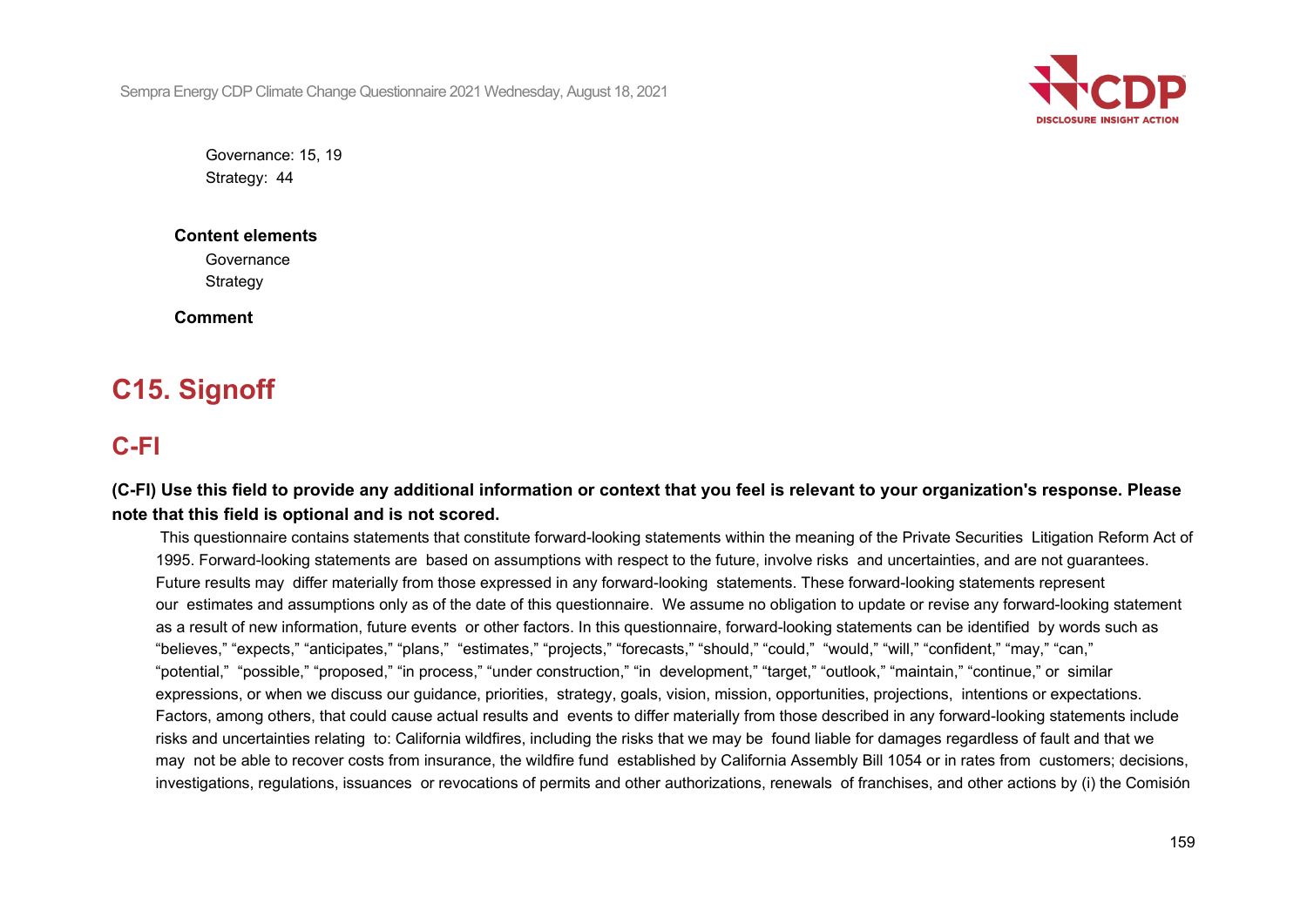

Federal de Electricidad, California Public Utilities Commission (CPUC), U.S. Department of Energy, Public Utility Commission of Texas, and other regulatory and governmental bodies and (ii) states, counties, cities and other jurisdictions in the U.S., Mexico and other countries in which we do business; the success of business development efforts, construction projects and major acquisitions and divestitures, including risks in (i) the ability to make a final investment decision, (ii) completing construction projects or other transactions on schedule and budget, (iii) the ability to realize anticipated benefits from any of these efforts if completed, and (iv) obtaining the consent of partners or other third parties; the resolution of civil and criminal litigation, regulatory inquiries, investigations and proceedings, and arbitrations, including, among others, those related to the natural gas leak at Southern California Gas Company's (SoCalGas) Aliso Canyon natural gas storage facility; the impact of the COVID-19 pandemic on our capital projects, regulatory approval processes, supply chain, liquidity and execution of operations; actions by credit rating agencies to downgrade our credit ratings or to place those ratings on negative outlook and our ability to borrow on favorable terms and meet our substantial debt service obligations; actions to reduce or eliminate reliance on natural gas, including any deterioration of or increased uncertainty in the political or regulatory environment for local natural gas distribution companies operating in California, and the impact of volatility of oil prices on our businesses and development projects; weather, natural disasters, pandemics, accidents, equipment failures, explosions, acts of terrorism, computer system outages and other events that disrupt our operations, damage our facilities and systems, cause the release of harmful materials, cause fires and subject us to liability for property damage or personal injuries, fines and penalties, some of which may not be covered by insurance, may be disputed by insurers or may otherwise not be recoverable through regulatory mechanisms or may impact our ability to obtain satisfactory levels of affordable insurance; the availability of electric power and natural gas and natural gas storage capacity, including disruptions caused by failures in the transmission grid, limitations on the withdrawal of natural gas from storage facilities, and equipment failures; cyber security threats to the energy grid, the storage and pipeline infrastructure, the information and systems used to operate our businesses, and the confidentiality of our proprietary information and the personal information of our customers and employees; expropriation of assets, failure of foreign governments and state-owned entities to honor their contracts, and property disputes; the impact at San Diego Gas & Electric Company (SDG&E) on competitive customer rates and reliability due to the growth in distributed and local power generation, including from departing retail load resulting from customers transferring to Direct Access and Community Choice Aggregation, and the risk of nonrecovery for stranded assets and contractual obligations; Oncor Electric Delivery Company LLC's (Oncor) ability to eliminate or reduce its quarterly dividends due to regulatory and governance requirements and commitments, including by actions of Oncor's independent directors or a minority member director; volatility in foreign currency exchange, inflation and interest rates and commodity prices and our ability to effectively hedge these risks; changes in tax and trade policies, laws and regulations, including tariffs and revisions to international trade agreements that may increase our costs, reduce our competitiveness, or impair our ability to resolve trade disputes; and other uncertainties, some of which may be difficult to predict and are beyond our control. These risks and uncertainties are further discussed in the reports that Sempra has filed with the U.S. Securities and Exchange Commission (SEC). These reports are available through the EDGAR system free-of-charge on the SEC's website, www.sec.gov, and on Sempra's website, www.sempra.com. Investors should not rely unduly on any forward-looking statements. This questionnaire may include market, demographic and industry data and forecasts that are based on or derived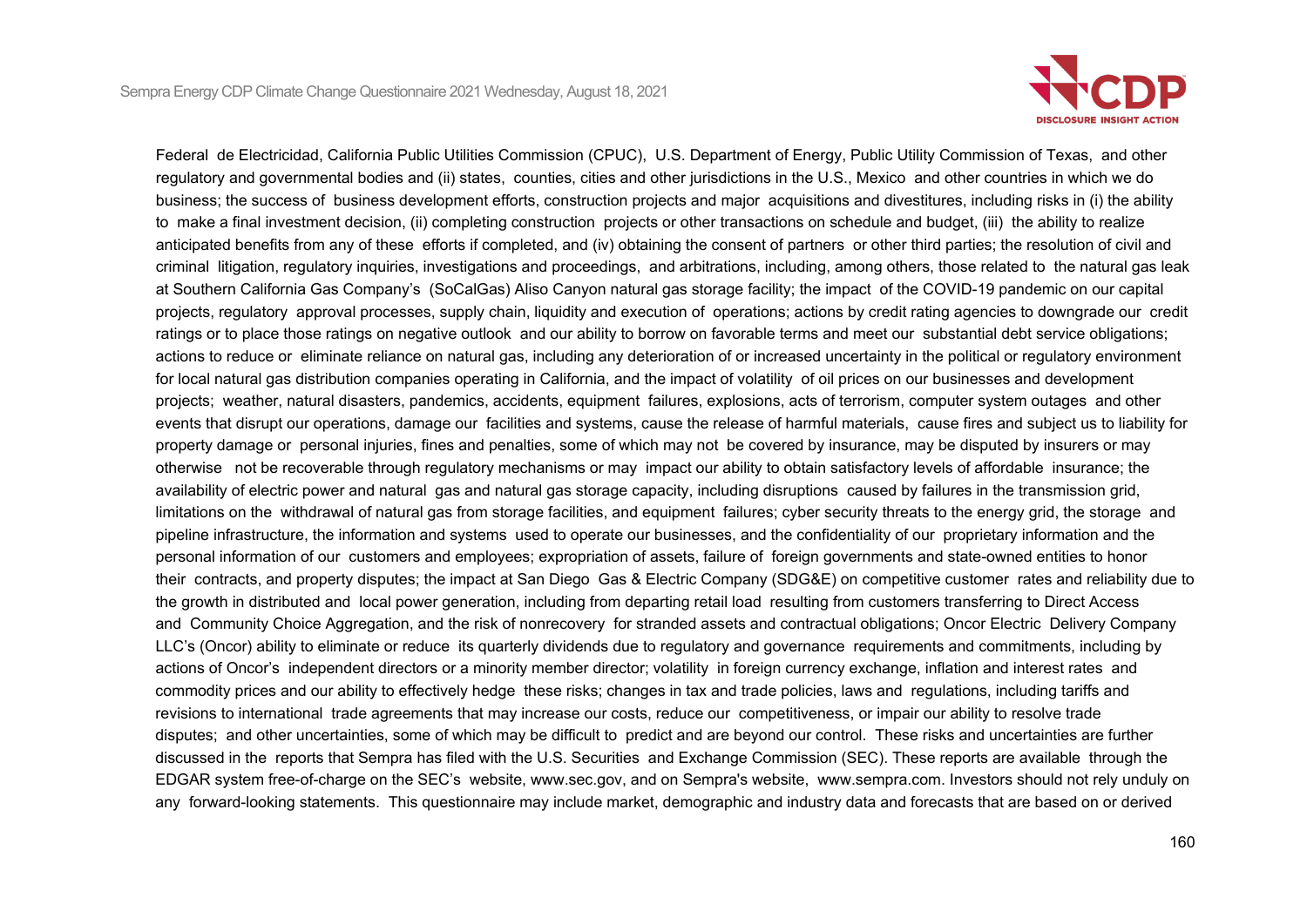

from third-party sources such as independent industry publications, publicly available information, government data and other similar information from third parties. We do not guarantee the accuracy or completeness of any of this information, and we have not independently verified any of the information provided by these third-party sources. In addition, market, demographic and industry data and forecasts involve estimates, assumptions and other uncertainties and are subject to change based on various factors, including those discussed above. Accordingly, you should not place undue reliance on any of this information. This questionnaire also contains links to third-party websites that are not hosted or managed by Sempra or its family of companies. We are not responsible for, nor do we recommend, endorse or support, any information contained on any such third-party websites. In addition, this questionnaire includes descriptions of positions of third-party trade associations, which descriptions are provided in the manner articulated by each such trade association and do not necessarily reflect the manner in which we would describe these positions, even if we have stated our views are consistent. Sempra North American Infrastructure, Sempra LNG, Sempra Mexico, Sempra Texas Utilities, Oncor and Infraestructura Energética Nova, S.A.B. de C.V. (IEnova) are not the same companies as the California utilities, SDG&E or SoCalGas, and Sempra North American Infrastructure, Sempra LNG, Sempra Mexico, Sempra Texas Utilities, Oncor and IEnova are not regulated by the CPUC.

# **C15.1**

## **(C15.1) Provide details for the person that has signed off (approved) your CDP climate change response.**

|     | Job title                                                                 | <b>Corresponding job category</b>  |
|-----|---------------------------------------------------------------------------|------------------------------------|
| Row | Senior Vice President, Corporate Affairs and Chief Sustainability Officer | Chief Sustainability Officer (CSO) |

# **SC. Supply chain module**

# **SC0.0**

**(SC0.0) If you would like to do so, please provide a separate introduction to this module.**

# **SC0.1**

**(SC0.1) What is your company's annual revenue for the stated reporting period?**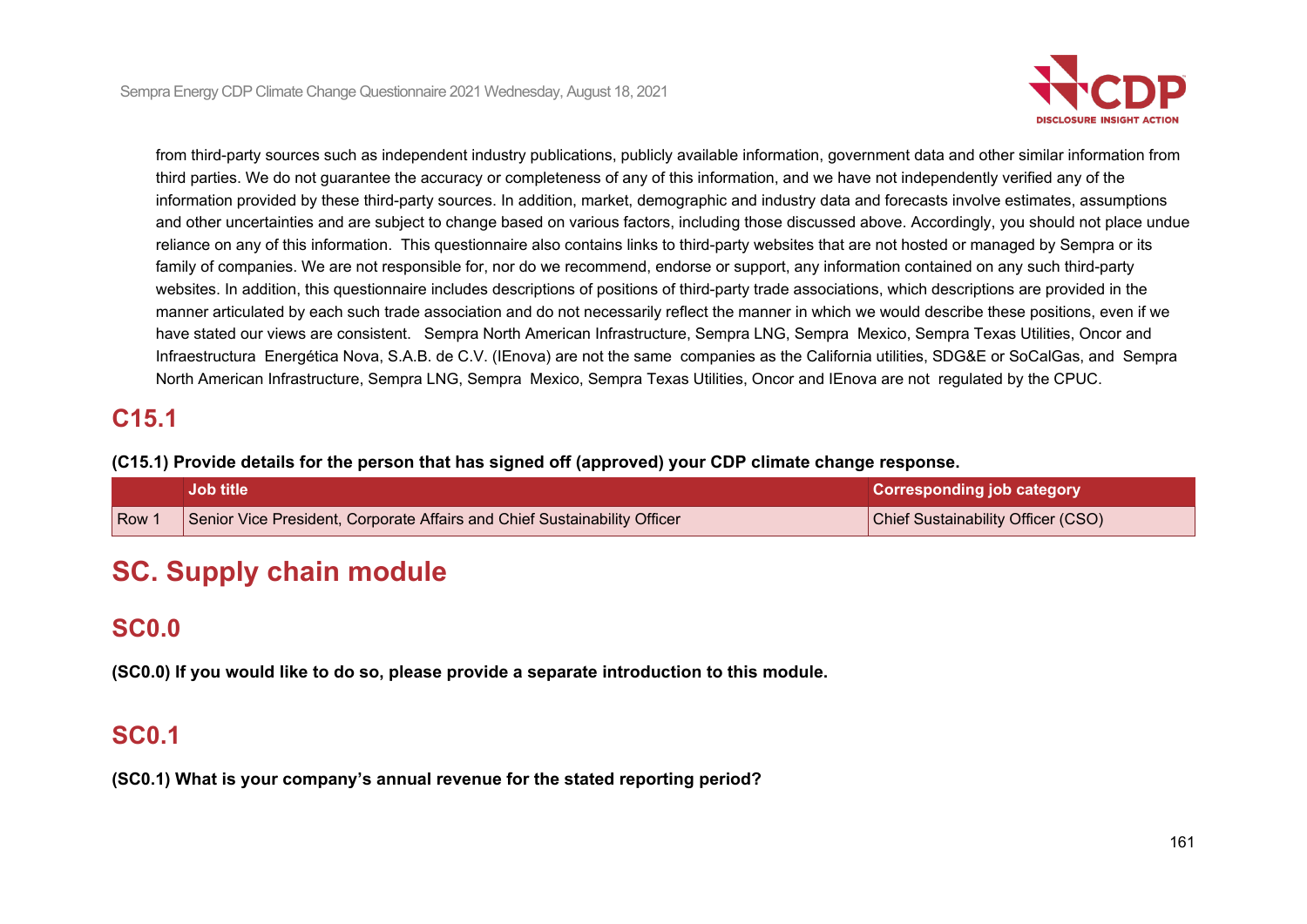

|       | <b>Annual Revenue</b> |
|-------|-----------------------|
| Row 1 | 11,370,000,000        |

# **SC0.2**

**(SC0.2) Do you have an ISIN for your company that you would be willing to share with CDP?** Yes

# **SC0.2a**

#### **(SC0.2a) Please use the table below to share your ISIN.**

|       | <b>ISIN country code (2 letters)</b> | <b>ISIN numeric identifier and single check digit (10 numbers overall)</b> |
|-------|--------------------------------------|----------------------------------------------------------------------------|
| Row 1 | <b>NUS</b>                           | 8168511090                                                                 |

# **SC1.1**

**(SC1.1) Allocate your emissions to your customers listed below according to the goods or services you have sold them in this reporting period.**

# **SC1.2**

**(SC1.2) Where published information has been used in completing SC1.1, please provide a reference(s).**

# **SC1.3**

**(SC1.3) What are the challenges in allocating emissions to different customers, and what would help you to overcome these challenges?**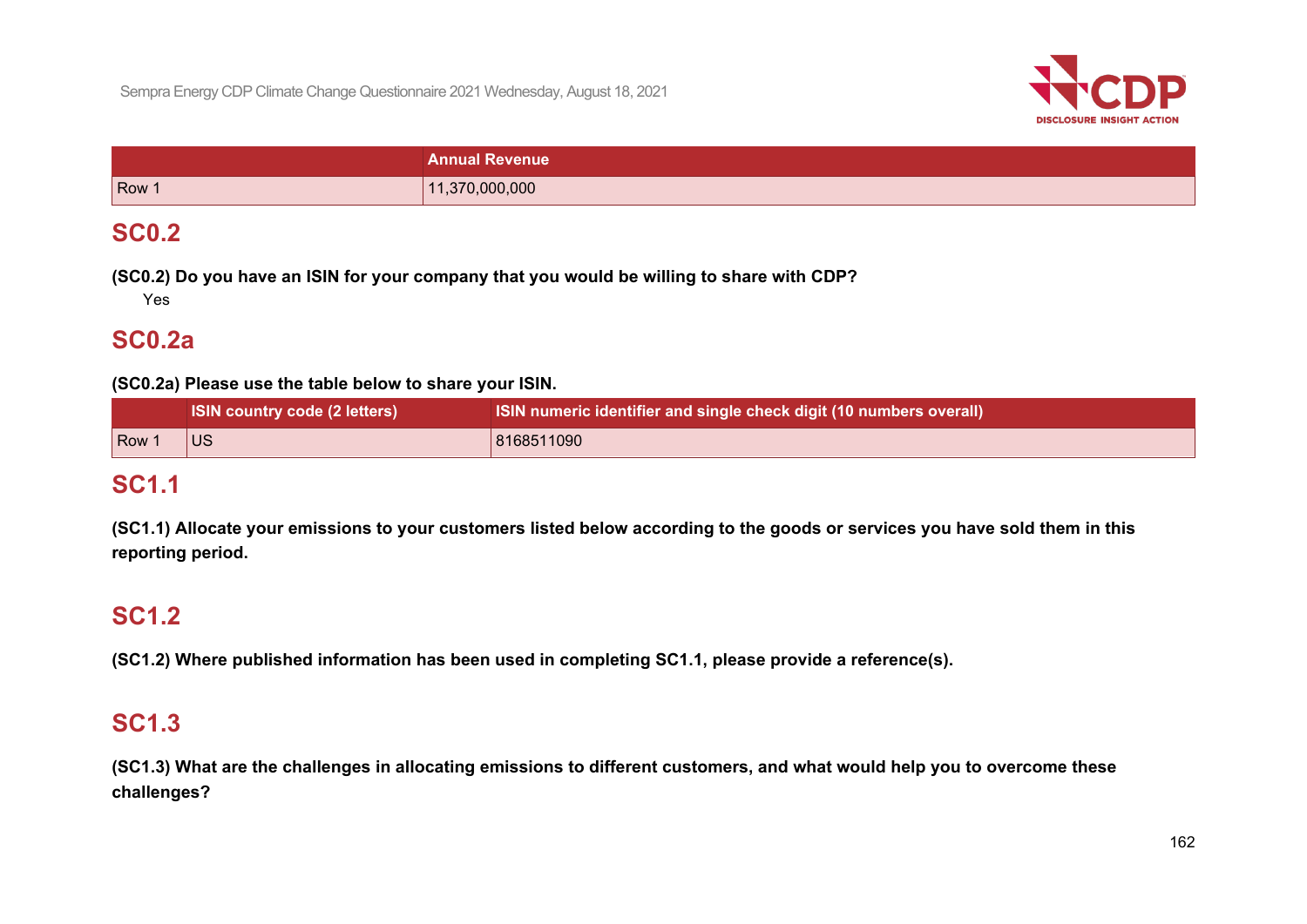

| <b>Allocation</b><br>challenges                                 | Please explain what would help you overcome these challenges                                                                                                                                                                                                                                                      |
|-----------------------------------------------------------------|-------------------------------------------------------------------------------------------------------------------------------------------------------------------------------------------------------------------------------------------------------------------------------------------------------------------|
| Other, please<br>specify<br>Lack of protocols                   | A primary challenge in allocating emissions to different customers is the lack of protocols available for these calculations.                                                                                                                                                                                     |
| Other, please<br>specify<br>Process is<br>resource<br>intensive | Together, Sempra's electric and natural gas distribution companies serve a large customer base of approximately 35 million<br>Allocating emissions to commercial and industrial customers on an individual level could become very resource intensive<br>consumers.<br>as the interest in this information grows. |

# **SC1.4**

**(SC1.4) Do you plan to develop your capabilities to allocate emissions to your customers in the future?**

Yes

# **SC1.4a**

**(SC1.4a) Describe how you plan to develop your capabilities.**

Sempra 's operating companies stay informed of updates and changes to greenhouse gas emissions reporting methodologies.

# **SC2.1**

**(SC2.1) Please propose any mutually beneficial climate-related projects you could collaborate on with specific CDP Supply Chain members.**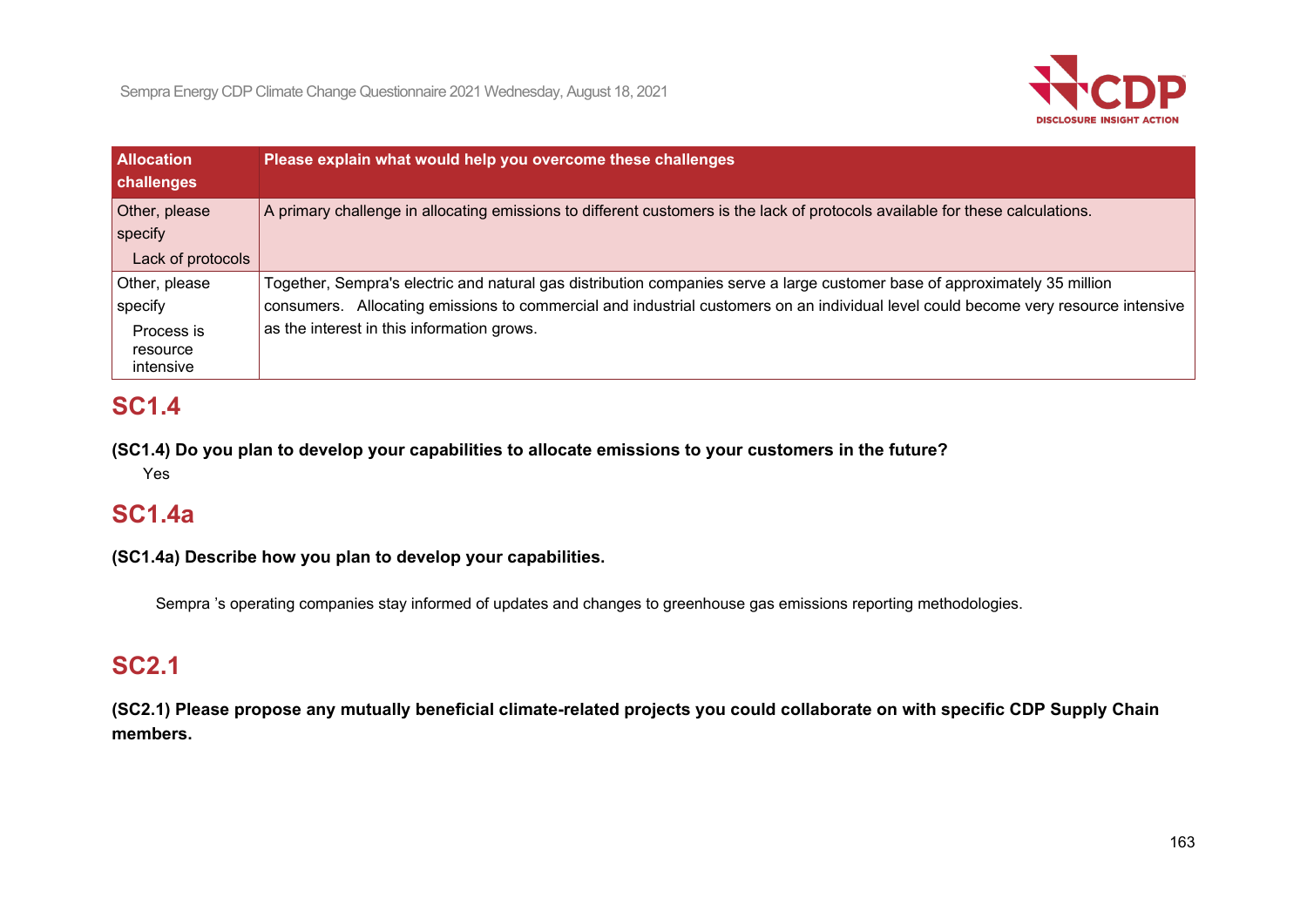

# **SC2.2**

**(SC2.2) Have requests or initiatives by CDP Supply Chain members prompted your organization to take organizational-level emissions reduction initiatives?**

No

# **SC4.1**

**(SC4.1) Are you providing product level data for your organization's goods or services?**

No, I am not providing data

# **Submit your response**

### **In which language are you submitting your response?**

English

### **Please confirm how your response should be handled by CDP**

|                                | I am submitting               | <b>Public or Non-Public</b> | Are you ready to submit the additional Supply Chain |
|--------------------------------|-------------------------------|-----------------------------|-----------------------------------------------------|
|                                | to                            | <b>Submission</b>           | questions?                                          |
| I am submitting my<br>response | Investors<br><b>Customers</b> | Public                      | Yes, I will submit the Supply Chain questions now   |

#### **Please confirm below**

I have read and accept the applicable Terms